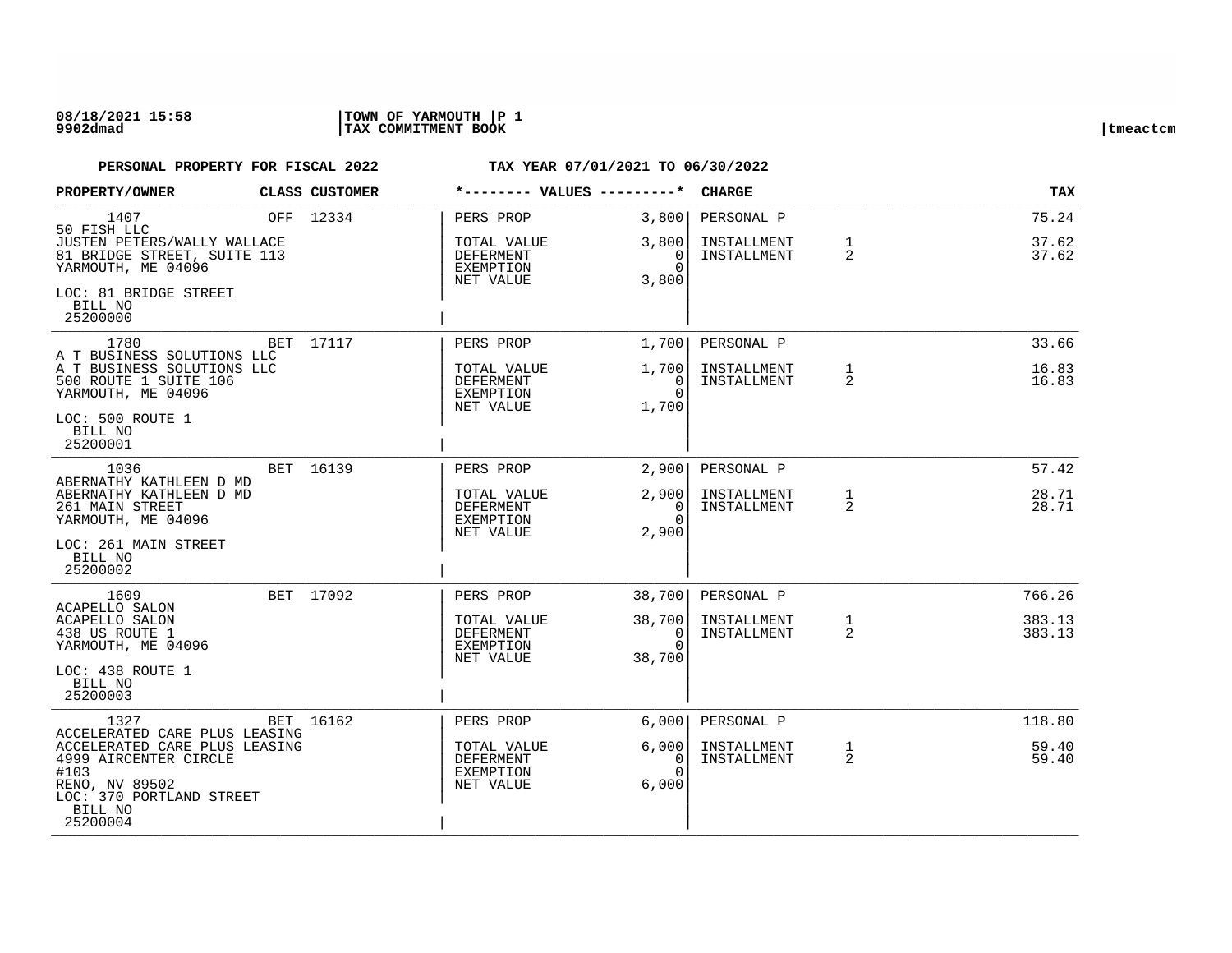### **08/18/2021 15:58 |TOWN OF YARMOUTH |P 2 9902dmad |TAX COMMITMENT BOOK |tmeactcm**

| PROPERTY/OWNER                                                                                                                     |     | CLASS CUSTOMER | *-------- VALUES ---------*                                      |                                                       | <b>CHARGE</b>              |                   | TAX              |
|------------------------------------------------------------------------------------------------------------------------------------|-----|----------------|------------------------------------------------------------------|-------------------------------------------------------|----------------------------|-------------------|------------------|
| 103<br>ACUPUNCTURE ASSOCIATES                                                                                                      | OFF | 12252          | PERS PROP                                                        | 2,200                                                 | PERSONAL P                 |                   | 43.56            |
| C/O WU MING TSAO & FERN TSAO<br>PO BOX 798<br>YARMOUTH, ME 04096                                                                   |     |                | TOTAL VALUE<br>DEFERMENT<br><b>EXEMPTION</b><br>NET VALUE        | 2,200<br>0<br>$\Omega$<br>2,200                       | INSTALLMENT<br>INSTALLMENT | $\mathbf{1}$<br>2 | 21.78<br>21.78   |
| LOC: 6 BENNETT ROAD<br>BILL NO<br>25200005                                                                                         |     |                |                                                                  |                                                       |                            |                   |                  |
| 98<br>ADP INC                                                                                                                      |     | LEA 17025      | PERS PROP                                                        | $\Omega$                                              | INSTALLMENT<br>INSTALLMENT | 1<br>2            | .00<br>.00       |
| ADP INC<br>1 ADP BLVD<br>MS# B401<br>ROSELAND, NJ 07068<br>LOC: 915 ROUTE 1<br>BILL NO<br>25200006                                 |     |                | TOTAL VALUE<br>DEFERMENT<br>EXEMPTION<br>NET VALUE               | $\mathbf 0$<br>$\Omega$<br>$\Omega$<br>$\Omega$       |                            |                   |                  |
| 1117<br>ADT LLC                                                                                                                    |     | BET 12310      | PERS PROP                                                        | $\Omega$                                              | INSTALLMENT<br>INSTALLMENT | $\mathbf{1}$<br>2 | .00<br>.00       |
| ADT LLC<br>PO BOX 54767<br>LEXINGTON, KY 40555                                                                                     |     |                | TOTAL VALUE<br><b>DEFERMENT</b><br><b>EXEMPTION</b><br>NET VALUE | $\overline{0}$<br>$\mathbf 0$<br>$\Omega$<br>$\Omega$ |                            |                   |                  |
| LOC: VARIOUS<br>BILL NO<br>25200007                                                                                                |     |                |                                                                  |                                                       |                            |                   |                  |
| 1427                                                                                                                               |     | BET 14481      | PERS PROP                                                        | 15,300                                                | PERSONAL P                 |                   | 302.94           |
| ALEXANDER & SCHMIDT<br>ALEXANDER & SCHMIDT<br>PO BOX 337<br>YARMOUTH, ME 04096                                                     |     |                | TOTAL VALUE<br>DEFERMENT<br><b>EXEMPTION</b><br>NET VALUE        | 15,300<br>0<br>$\Omega$<br>15,300                     | INSTALLMENT<br>INSTALLMENT | 1<br>2            | 151.47<br>151.47 |
| LOC: 500 ROUTE 1<br>BILL NO<br>25200008                                                                                            |     |                |                                                                  |                                                       |                            |                   |                  |
| 1430<br>ALIGN WITH WELLNESS                                                                                                        |     | BET 14030      | PERS PROP                                                        | 15,200                                                | PERSONAL P                 |                   | 300.96           |
| ALIGN WITH WELLNESS<br>C/O ALLYSON COFFIN<br>500 US RT 1, STE 107<br>YARMOUTH, ME 04096<br>LOC: 500 ROUTE 1<br>BILL NO<br>25200009 |     |                | TOTAL VALUE<br>DEFERMENT<br>EXEMPTION<br>NET VALUE               | 15,200<br>0<br>$\Omega$<br>15,200                     | INSTALLMENT<br>INSTALLMENT | 1<br>2            | 150.48<br>150.48 |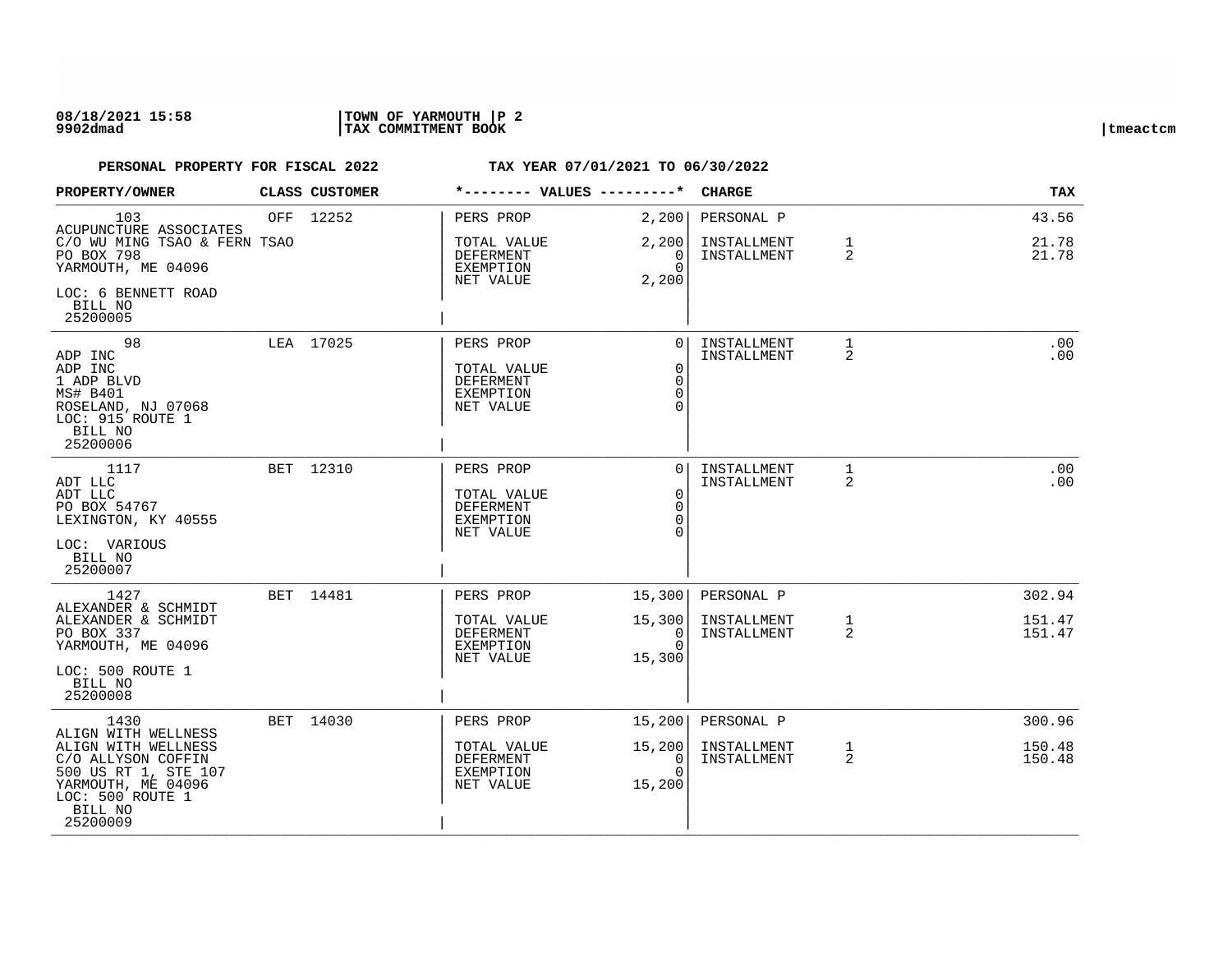### **08/18/2021 15:58 |TOWN OF YARMOUTH |P 3 9902dmad |TAX COMMITMENT BOOK |tmeactcm**

| PROPERTY/OWNER                                                | CLASS CUSTOMER | *-------- VALUES ---------*                               |                                           | <b>CHARGE</b>              |                   | TAX            |
|---------------------------------------------------------------|----------------|-----------------------------------------------------------|-------------------------------------------|----------------------------|-------------------|----------------|
| 1599<br>ALINA SILVER LCSW                                     | BET 14038      | PERS PROP                                                 | 1,100                                     | PERSONAL P                 |                   | 21.78          |
| ALINA SILVER<br>31 UPLAND LANE<br>YARMOUTH, ME 04096          |                | TOTAL VALUE<br>DEFERMENT<br><b>EXEMPTION</b>              | 1,100<br>$\mathbf 0$<br>$\Omega$          | INSTALLMENT<br>INSTALLMENT | $\mathbf{1}$<br>2 | 10.89<br>10.89 |
| LOC: 253 MAIN STREET<br>BILL NO<br>25200010                   |                | NET VALUE                                                 | 1,100                                     |                            |                   |                |
| 1809<br>ALLISON COLLINS PH.D                                  | PER 17145      | PERS PROP                                                 | 9001                                      | PERSONAL P                 |                   | 17.82          |
| DR ALLISON COLLINS<br>19 STIRLING WAY<br>CUMBERLAND, ME 04021 |                | TOTAL VALUE<br>DEFERMENT<br>EXEMPTION<br>NET VALUE        | 900<br>$\Omega$<br>$\Omega$<br>900        | INSTALLMENT<br>INSTALLMENT | 1<br>2            | 8.91<br>8.91   |
| LOC: 40 FOREST FALLS DR<br>BILL NO<br>25200011                |                |                                                           |                                           |                            |                   |                |
| 1767<br>ALLTOWN - YARMOUTH                                    | RET 17104      | PERS PROP                                                 | 8001                                      | PERSONAL P                 |                   | 15.84          |
| ALLTOWN-YARMOUTH<br>351 US ROUTE 1<br>YARMOUTH, ME 04096      |                | TOTAL VALUE<br>DEFERMENT<br><b>EXEMPTION</b><br>NET VALUE | 8001<br>$\overline{0}$<br>$\Omega$<br>800 | INSTALLMENT<br>INSTALLMENT | 1<br>2            | 7.92<br>7.92   |
| LOC: 351 ROUTE 1<br>BILL NO<br>25200012                       |                |                                                           |                                           |                            |                   |                |
| 1807<br>AMANDA FORD                                           | PER 17144      | PERS PROP                                                 | 9001                                      | PERSONAL P                 |                   | 17.82          |
| AMANDA FORD<br>40 FOREST FALLS DR<br>YARMOUTH, ME 04096       |                | TOTAL VALUE<br>DEFERMENT<br><b>EXEMPTION</b><br>NET VALUE | 9001<br>0<br>$\Omega$<br>900              | INSTALLMENT<br>INSTALLMENT | $\mathbf{1}$<br>2 | 8.91<br>8.91   |
| LOC: 40 FOREST FALLS DR<br>BILL NO<br>25200013                |                |                                                           |                                           |                            |                   |                |
| 988<br>AMERICAN FURNITURE RESTORATION                         | PER 12300      | PERS PROP                                                 | 100                                       | PERSONAL P                 |                   | 1.98           |
| MICHAEL GENTILE<br>42 HILLCREST AVENUE<br>YARMOUTH, ME 04096  |                | TOTAL VALUE<br>DEFERMENT<br><b>EXEMPTION</b><br>NET VALUE | 100<br>0<br>$\Omega$<br>100               | INSTALLMENT<br>INSTALLMENT | $\mathbf{1}$<br>2 | .99<br>.99     |
| LOC: 42 HILLCREST AVENUE<br>BILL NO<br>25200014               |                |                                                           |                                           |                            |                   |                |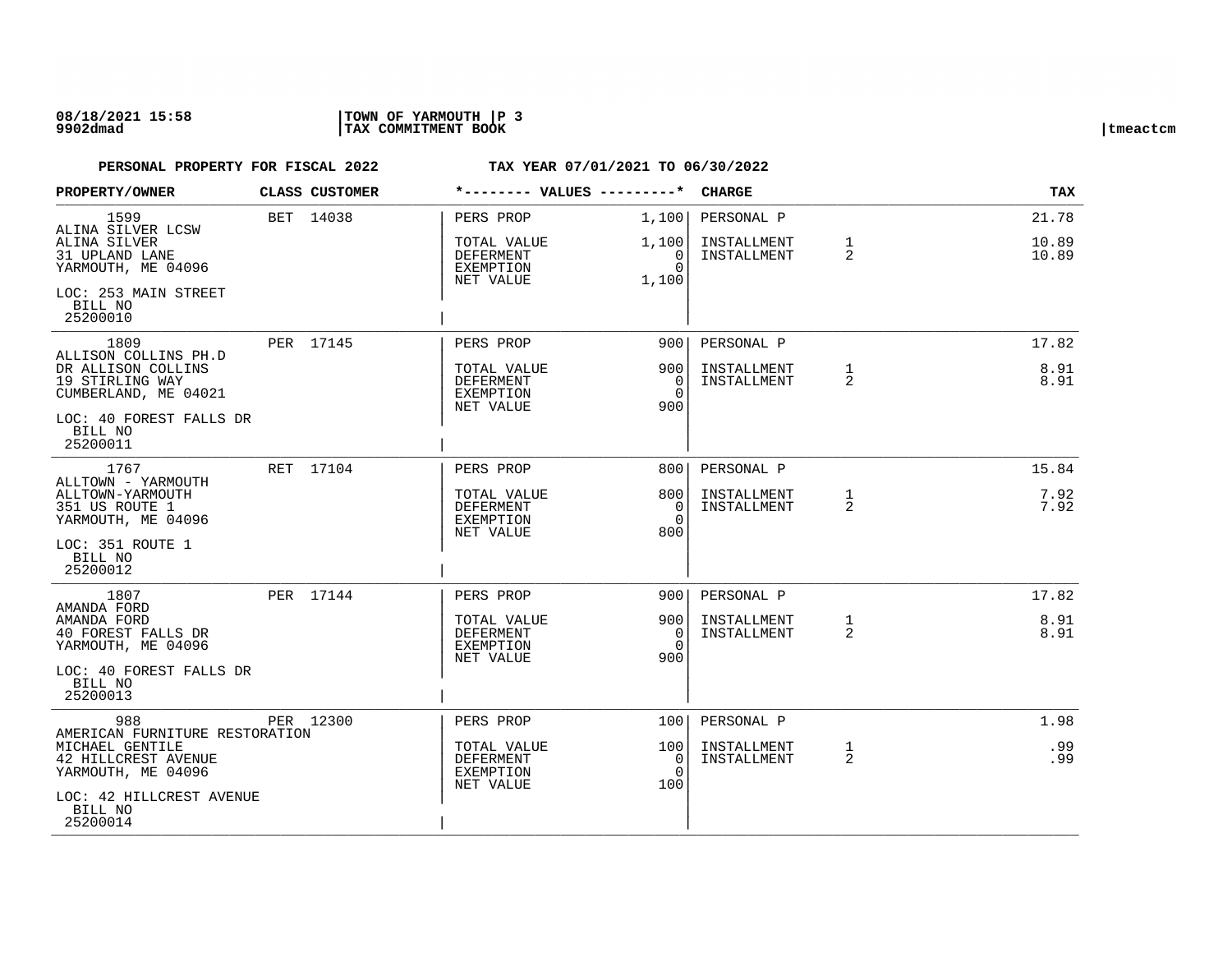| PROPERTY/OWNER                                                                    | CLASS CUSTOMER | *-------- VALUES ---------*                                      |                                        | <b>CHARGE</b>              |                     | TAX            |
|-----------------------------------------------------------------------------------|----------------|------------------------------------------------------------------|----------------------------------------|----------------------------|---------------------|----------------|
| 1380<br>AMERICAS WATER HEATER RENTALS                                             | LEA 15272      | PERS PROP                                                        | 1,200                                  | PERSONAL P                 |                     | 23.76          |
| AMERICAS WATER HEATER RENTALS<br>200 W RIVER DRIVE<br>SAINT CHARLES, IL 60174     |                | TOTAL VALUE<br>DEFERMENT<br><b>EXEMPTION</b>                     | 1,200<br>$\Omega$<br>$\Omega$          | INSTALLMENT<br>INSTALLMENT | $\mathbf{1}$<br>2   | 11.88<br>11.88 |
| LOC: 447 PRINCES POINT RD<br>BILL NO<br>25200015                                  |                | NET VALUE                                                        | 1,200                                  |                            |                     |                |
| 1348<br>AMERIGAS PROPANE LP                                                       | BET 6322       | PERS PROP                                                        | 800                                    | PERSONAL P                 |                     | 15.84          |
| AMERIGAS PROPANE LP<br>PO BOX 798<br>VALLEY FORGE, PA 19482                       |                | TOTAL VALUE<br><b>DEFERMENT</b><br><b>EXEMPTION</b><br>NET VALUE | 800<br>$\Omega$<br>$\Omega$<br>800     | INSTALLMENT<br>INSTALLMENT | 1<br>$\overline{a}$ | 7.92<br>7.92   |
| LOC: VARIOUS<br>BILL NO<br>25200016                                               |                |                                                                  |                                        |                            |                     |                |
| 317<br>ANASTOS & NADEAU INC                                                       | BET 16104      | PERS PROP                                                        | 7,400                                  | PERSONAL P                 |                     | 146.52         |
| ANASTOS & NADEAU INC<br>PO BOX 821<br>YARMOUTH, ME 04096                          |                | TOTAL VALUE<br><b>DEFERMENT</b><br>EXEMPTION                     | 7,400<br>$\Omega$<br>$\Omega$          | INSTALLMENT<br>INSTALLMENT | 1<br>2              | 73.26<br>73.26 |
| LOC: 121 MAIN STREET<br>BILL NO<br>25200017                                       |                | NET VALUE                                                        | 7,400                                  |                            |                     |                |
| 977                                                                               | OFF 14988      | PERS PROP                                                        | 7,100                                  | PERSONAL P                 |                     | 140.58         |
| ANCHOR CARE SERVICES<br>ANCHOR CARE SERVICES<br>360 ROUTE 1<br>YARMOUTH, ME 04096 |                | TOTAL VALUE<br>DEFERMENT<br>EXEMPTION<br>NET VALUE               | 7,100<br>$\Omega$<br>$\Omega$<br>7,100 | INSTALLMENT<br>INSTALLMENT | $\mathbf{1}$<br>2   | 70.29<br>70.29 |
| LOC: 360 ROUTE 1<br>BILL NO<br>25200018                                           |                |                                                                  |                                        |                            |                     |                |
| 1020<br>ANDREWS BETH LCSW                                                         | OFF 16134      | PERS PROP                                                        | 700                                    | PERSONAL P                 |                     | 13.86          |
| ANDREWS BETH LCSW<br>261 MAIN STREET<br>YARMOUTH, ME 04096                        |                | TOTAL VALUE<br><b>DEFERMENT</b><br><b>EXEMPTION</b><br>NET VALUE | 700<br>$\Omega$<br>$\Omega$<br>700     | INSTALLMENT<br>INSTALLMENT | $\mathbf{1}$<br>2   | 6.93<br>6.93   |
| LOC: 261 MAIN STREET<br>BILL NO<br>25200019                                       |                |                                                                  |                                        |                            |                     |                |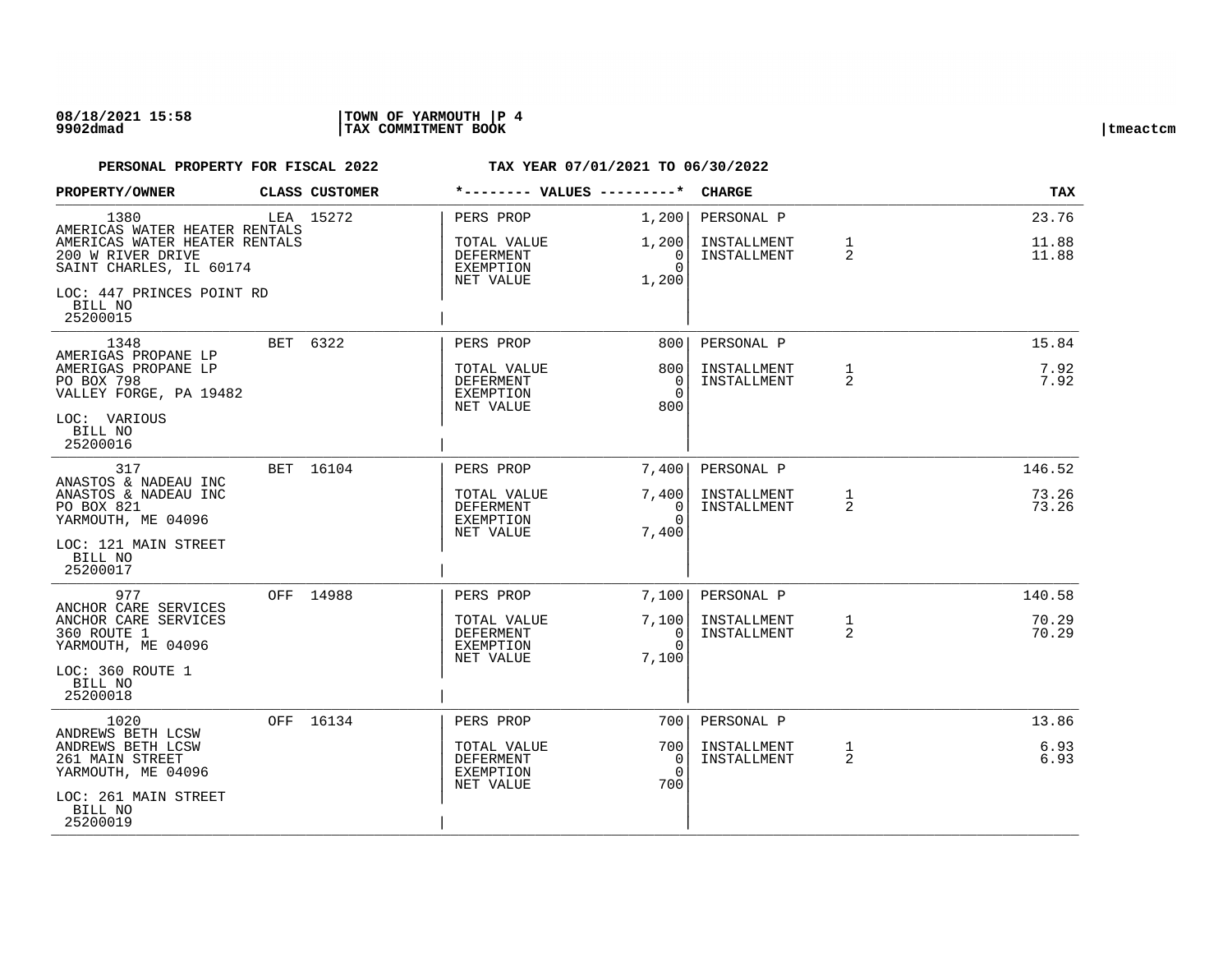### **08/18/2021 15:58 |TOWN OF YARMOUTH |P 5 9902dmad |TAX COMMITMENT BOOK |tmeactcm**

| PROPERTY/OWNER                                                                                                                            | <b>CLASS CUSTOMER</b> | *-------- VALUES ---------*                                            |                                   | <b>CHARGE</b>              |                                | <b>TAX</b>       |
|-------------------------------------------------------------------------------------------------------------------------------------------|-----------------------|------------------------------------------------------------------------|-----------------------------------|----------------------------|--------------------------------|------------------|
| 131<br>ANDYS HANDY STORE                                                                                                                  | RET 16080             | PERS PROP                                                              | 99,800                            | PERSONAL P                 |                                | 1,976.04         |
| ANDYS HANDY STORE<br>367 MAIN ST<br>YARMOUTH, ME 04096                                                                                    |                       | TOTAL VALUE<br>DEFERMENT<br>EXEMPTION<br>NET VALUE                     | 99,800<br>0<br>$\Omega$<br>99,800 | INSTALLMENT<br>INSTALLMENT | $\mathbf{1}$<br>$\overline{2}$ | 988.02<br>988.02 |
| LOC: 367 MAIN STREET<br>BILL NO<br>25200020                                                                                               |                       |                                                                        |                                   |                            |                                |                  |
| 301<br>ANKLE & FOOT ASSOCIATES                                                                                                            | BET 16099             | PERS PROP                                                              | 77,800                            | PERSONAL P                 |                                | 1,540.44         |
| ANKLE & FOOT ASSOCIATES<br>28 YARMOUTH CROSSING<br>YARMOUTH, ME 04096                                                                     |                       | TOTAL VALUE<br>DEFERMENT<br>EXEMPTION<br>NET VALUE                     | 77,800<br>0<br>$\Omega$<br>77,800 | INSTALLMENT<br>INSTALLMENT | $\mathbf{1}$<br>$\overline{2}$ | 770.22<br>770.22 |
| LOC: 28 YARMOUTH CROSSING DRIVE<br>BILL NO<br>25200021                                                                                    |                       |                                                                        |                                   |                            |                                |                  |
| 1680                                                                                                                                      | ENG 16193             | PERS PROP                                                              | 13,500                            | PERSONAL P                 |                                | 267.30           |
| APEX ENGINEERING<br>APEX ENGINEERING<br>190 US RTE 1<br>PMB 346                                                                           |                       | TOTAL VALUE<br><b>DEFERMENT</b><br>EXEMPTION                           | 13,500<br>0<br>$\Omega$           | INSTALLMENT<br>INSTALLMENT | $\mathbf{1}$<br>2              | 133.65<br>133.65 |
| FALMOUTH, ME 04105<br>LOC: 305 ROUTE 1<br>BILL NO<br>25200022                                                                             |                       | NET VALUE                                                              | 13,500                            |                            |                                |                  |
| 1759                                                                                                                                      | LEA 16211             | PERS PROP                                                              | 2.600                             | PERSONAL P                 |                                | 51.48            |
| ARAMARK<br>ARAMARK<br>ATTN: GRANT THORNTON LLP<br>P O BOX 4747<br>OAK BROOK, IL 60522<br>LOC: 14 YARMOUTH JUNCTION<br>BILL NO<br>25200023 |                       | TOTAL VALUE<br>DEFERMENT<br>EXEMPTION<br>NET VALUE                     | 2,600<br>0<br>$\Omega$<br>2,600   | INSTALLMENT<br>INSTALLMENT | $\mathbf{1}$<br>$\overline{2}$ | 25.74<br>25.74   |
| 1019<br>ASSOC ELECTROLOGISTS OF MAINE<br>ASSOC ELECTROLOGISTS OF MAINE<br>46 FALMOUTH RD<br>WINDHAM, ME 04062<br>LOC: 251 MAIN STREET     | OFF 14458             | PERS PROP<br>TOTAL VALUE<br><b>DEFERMENT</b><br>EXEMPTION<br>NET VALUE | $\Omega$<br>$\Omega$<br>$\Omega$  | INSTALLMENT<br>INSTALLMENT | 1<br>2                         | .00<br>.00       |
| BILL NO<br>25200024                                                                                                                       |                       |                                                                        |                                   |                            |                                |                  |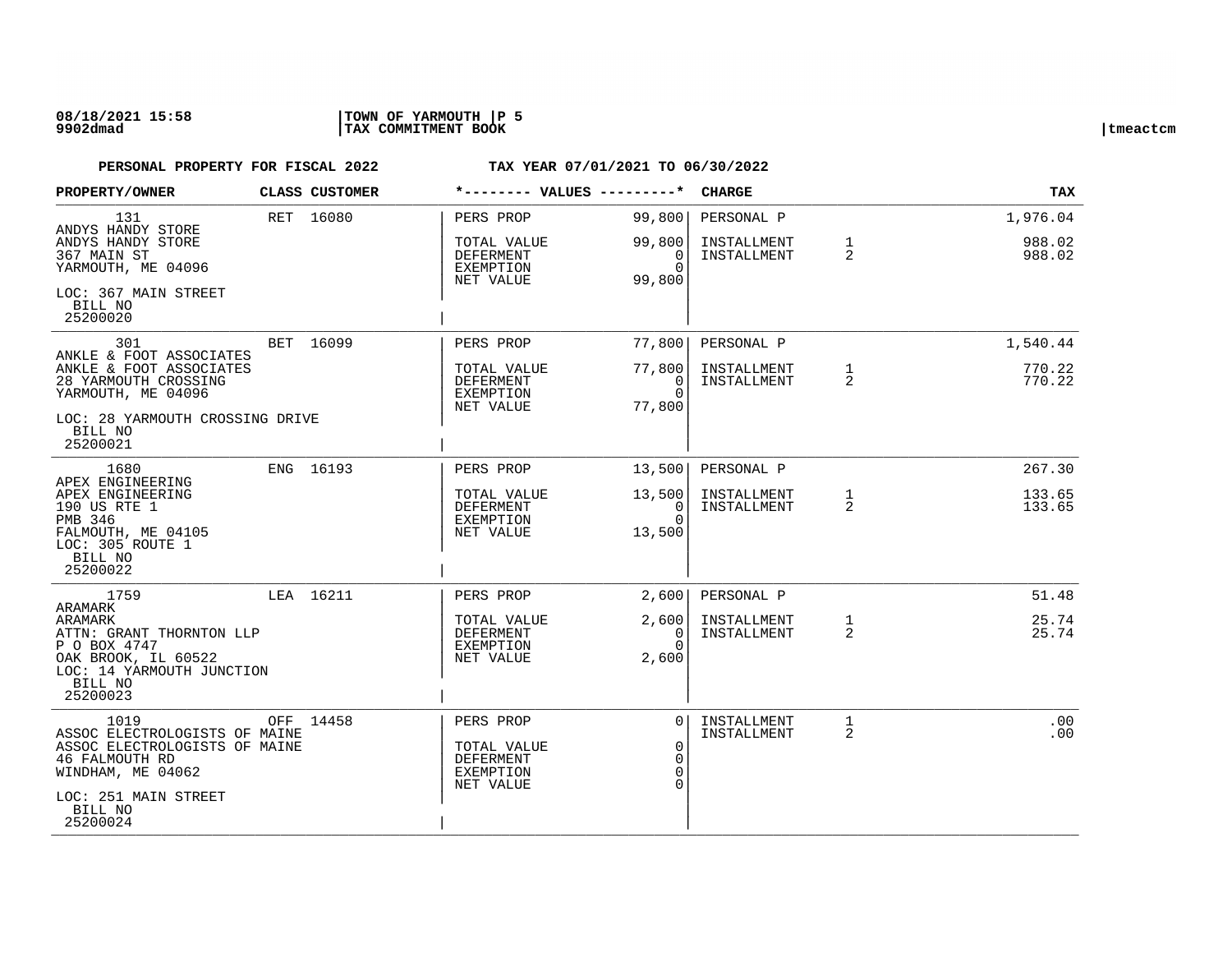### **08/18/2021 15:58 |TOWN OF YARMOUTH |P 6 9902dmad |TAX COMMITMENT BOOK |tmeactcm**

| PROPERTY/OWNER                                                                                                                                                              | CLASS CUSTOMER | *-------- VALUES ---------*                                            |                                                             | <b>CHARGE</b>                            |                                | TAX              |
|-----------------------------------------------------------------------------------------------------------------------------------------------------------------------------|----------------|------------------------------------------------------------------------|-------------------------------------------------------------|------------------------------------------|--------------------------------|------------------|
| 1120<br>AT&T MOBILITY LLC                                                                                                                                                   | TEL 16150      | PERS PROP                                                              | 39,300                                                      | PERSONAL P                               |                                | 778.14           |
| AT&T MOBILITY LLC<br>PROPERTY TAX DEPT<br>1010 PINE, 9E-L-01<br>ST LOUIS, MO 63101<br>LOC: 438 ROUTE 1<br>BILL NO                                                           |                | TOTAL VALUE<br>DEFERMENT<br>EXEMPTION<br>NET VALUE                     | 39,300<br>0<br>$\Omega$<br>39,300                           | INSTALLMENT<br>INSTALLMENT               | $\mathbf{1}$<br>2              | 389.07<br>389.07 |
| 25200025<br>1576                                                                                                                                                            | BET 17086      |                                                                        |                                                             |                                          |                                | 174.24           |
| ATTARDO ARCHITECTURE & DESIGN<br>ATTARDO PONDELIS<br>81 BRIDGE STREET<br>SUITE 402<br>YARMOUTH, ME 04096<br>LOC: 81 BRIDGE STREET<br>BILL NO<br>25200026                    |                | PERS PROP<br>TOTAL VALUE<br><b>DEFERMENT</b><br>EXEMPTION<br>NET VALUE | 8,800<br>8,800<br>$\Omega$<br>$\Omega$<br>8,800             | PERSONAL P<br>INSTALLMENT<br>INSTALLMENT | $\mathbf{1}$<br>2              | 87.12<br>87.12   |
| 1419<br>AXA ADVISORS                                                                                                                                                        | OFF 13098      | PERS PROP                                                              | 50,900                                                      | PERSONAL P                               |                                | 1,007.82         |
| FRANK P GUIDI JR CLU<br>40 FOREST FALLS DRIVE<br>YARMOUTH, ME 04096<br>LOC: 40 FOREST FALLS DRIVE<br>BILL NO<br>25200027                                                    |                | TOTAL VALUE<br><b>DEFERMENT</b><br>EXEMPTION<br>NET VALUE              | 50,900<br>0<br>$\Omega$<br>50,900                           | INSTALLMENT<br>INSTALLMENT               | $\mathbf{1}$<br>$\overline{2}$ | 503.91<br>503.91 |
| 1363<br>BAILEY & ELLIOTT CONSULTING                                                                                                                                         | BET 8052       | PERS PROP                                                              | 10,100                                                      | PERSONAL P                               |                                | 199.98           |
| BAILEY & ELLIOTT CONSULTING<br>325 MAIN STREET<br>SUITE 8<br>YARMOUTH, ME 04096<br>LOC: 325 MAIN STREET<br>BILL NO<br>25200028                                              |                | TOTAL VALUE<br><b>DEFERMENT</b><br>EXEMPTION<br>NET VALUE              | 10,100<br>$\Omega$<br>$\Omega$<br>10,100                    | INSTALLMENT<br>INSTALLMENT               | $\mathbf{1}$<br>$\overline{2}$ | 99.99<br>99.99   |
| 1011<br>BANK OF AMERICA NA<br>BANK OF AMERICA NA<br>PERS PROP TAX NC1-001-03-80<br>101 NORTH TRYON STREET<br>CHARLOTTE, NC 28255<br>LOC: 478 ROUTE 1<br>BILL NO<br>25200029 | FIN 17059      | PERS PROP<br>TOTAL VALUE<br><b>DEFERMENT</b><br>EXEMPTION<br>NET VALUE | $\Omega$<br>$\mathbf 0$<br>$\Omega$<br>$\Omega$<br>$\Omega$ | INSTALLMENT<br>INSTALLMENT               | $\mathbf{1}$<br>2              | .00<br>.00       |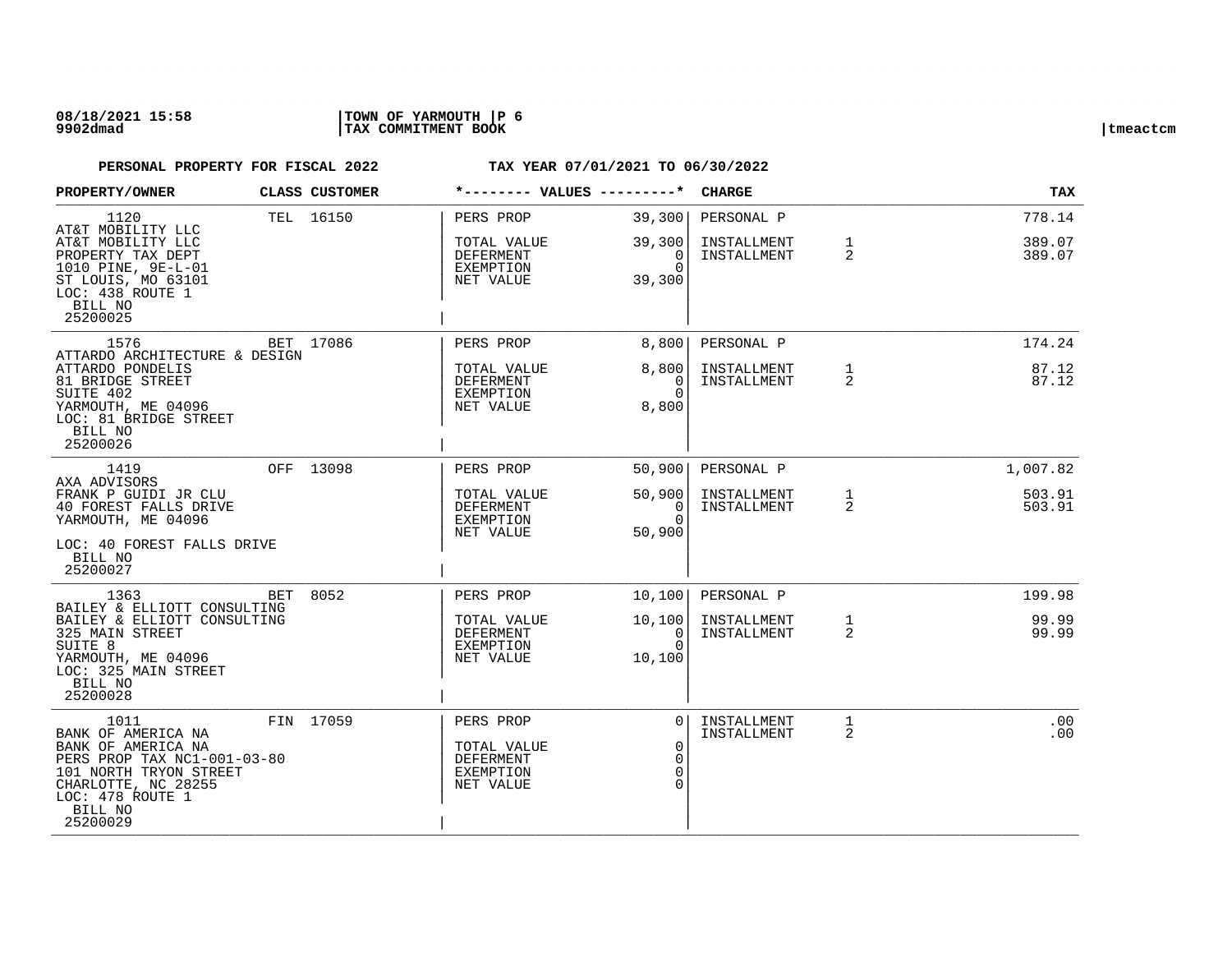| <b>PROPERTY/OWNER</b>                                                                                                                                                                          | CLASS CUSTOMER | *-------- VALUES ---------*                                     |                                                 | <b>CHARGE</b>                            |                                | <b>TAX</b>                       |
|------------------------------------------------------------------------------------------------------------------------------------------------------------------------------------------------|----------------|-----------------------------------------------------------------|-------------------------------------------------|------------------------------------------|--------------------------------|----------------------------------|
| 245<br>BARBER SHOP THE<br>BARBER SHOP THE<br>365 MAIN STREET<br>YARMOUTH, ME 04096<br>LOC: 365 MAIN STREET<br>BILL NO<br>25200030                                                              | RET 4128       | PERS PROP<br>TOTAL VALUE<br>DEFERMENT<br>EXEMPTION<br>NET VALUE | 42,400<br>42,400<br>0<br>$\Omega$<br>42,400     | PERSONAL P<br>INSTALLMENT<br>INSTALLMENT | $\mathbf{1}$<br>2              | 839.52<br>419.76<br>419.76       |
| 1256<br>BARNARD JEANIE LCSW<br>BARNARD JEANIE LCSW<br>45 FOREST FALLS DR STE B2<br>YARMOUTH, ME 04096<br>LOC: 45 FOREST FALLS DRIVE<br>BILL NO<br>25200031                                     | OFF 3439       | PERS PROP<br>TOTAL VALUE<br>DEFERMENT<br>EXEMPTION<br>NET VALUE | 2,900<br>2,900<br>$\Omega$<br>$\Omega$<br>2,900 | PERSONAL P<br>INSTALLMENT<br>INSTALLMENT | $\mathbf{1}$<br>$\mathfrak{D}$ | 57.42<br>28.71<br>28.71          |
| 11<br><b>BASELINEES</b><br>BASELINEES LLC<br>74 BAYVIEW STREET<br>YARMOUTH, ME 04096<br>LOC: 74 BAYVIEW STREET<br>BILL NO<br>25200032                                                          | BET 12238      | PERS PROP<br>TOTAL VALUE<br>DEFERMENT<br>EXEMPTION<br>NET VALUE | 63,600<br>63,600<br>0<br>$\Omega$<br>63,600     | PERSONAL P<br>INSTALLMENT<br>INSTALLMENT | $\mathbf{1}$<br>2              | 1,259.28<br>629.64<br>629.64     |
| 10<br>BATH SAVINGS INSTITUTION<br>BATH SAVINGS INSTITUTION<br>ATTN FINANCE DEPARTMENT<br>PO BOX 548<br>BATH, ME 04530<br>LOC: 424 ROUTE 1<br>BILL NO<br>25200033                               | FIN 16066      | PERS PROP<br>TOTAL VALUE<br>DEFERMENT<br>EXEMPTION<br>NET VALUE | 49,200<br>49,200<br>0<br>$\Omega$<br>49,200     | PERSONAL P<br>INSTALLMENT<br>INSTALLMENT | $\mathbf{1}$<br>$\overline{2}$ | 974.16<br>487.08<br>487.08       |
| 491<br>BAY SQUARE AT YARMOUTH<br>B-X OPERATIONS HOLDING LLC<br>DBA BAY SQUARE AT YARMOUTH<br>201 JONES RD, 3RD FLOOR<br>WALTHAM, MA 02451<br>LOC: 27 FOREST FALLS DRIVE<br>BILL NO<br>25200034 | PER 12571      | PERS PROP<br>TOTAL VALUE<br>DEFERMENT<br>EXEMPTION<br>NET VALUE | 162,900<br>162,900<br>0<br>$\Omega$<br>162,900  | PERSONAL P<br>INSTALLMENT<br>INSTALLMENT | $\mathbf{1}$<br>2              | 3,225.42<br>1,612.71<br>1,612.71 |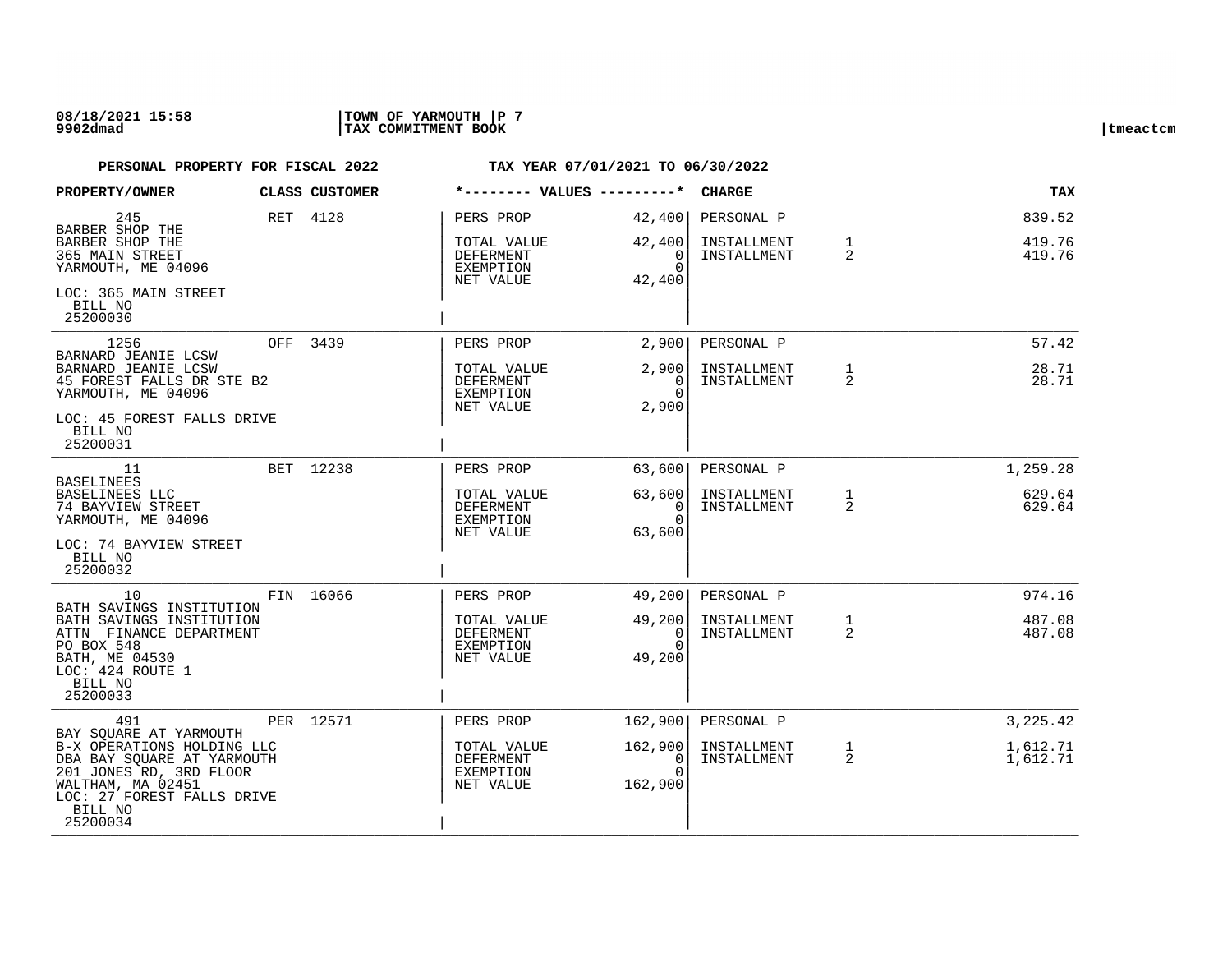### **08/18/2021 15:58 |TOWN OF YARMOUTH |P 8 9902dmad |TAX COMMITMENT BOOK |tmeactcm**

| PROPERTY/OWNER                                                            | <b>CLASS CUSTOMER</b> | *-------- VALUES ---------*                        |                                                                      | <b>CHARGE</b>              |                                | TAX                  |
|---------------------------------------------------------------------------|-----------------------|----------------------------------------------------|----------------------------------------------------------------------|----------------------------|--------------------------------|----------------------|
| 1754<br>BAYSIDE PSYCHOLOGY<br>BAYSIDE PSYCHOLOGY                          | PER 17100             | PERS PROP<br>TOTAL VALUE                           | 5,500<br>5,500                                                       | PERSONAL P<br>INSTALLMENT  | $\mathbf{1}$                   | 108.90<br>54.45      |
| 40 FOREST FALLS DR., SUITE 3<br>YARMOUTH, ME 04096                        |                       | DEFERMENT<br>EXEMPTION<br>NET VALUE                | $\overline{0}$<br>$\Omega$<br>5,500                                  | INSTALLMENT                | 2                              | 54.45                |
| LOC: 40 FOREST FALLS DR<br>BILL NO<br>25200035                            |                       |                                                    |                                                                      |                            |                                |                      |
| 455<br>BAYVIEW DENTAL ASSOCIATES PA                                       | BET 7987              | PERS PROP                                          | 76,500                                                               | PERSONAL P                 |                                | 1,514.70             |
| BAYVIEW DENTAL ASSOCIATES PA<br>247 PORTLAND STREET<br>YARMOUTH, ME 04096 |                       | TOTAL VALUE<br>DEFERMENT<br>EXEMPTION<br>NET VALUE | 76,500<br>$\overline{0}$<br>$\Omega$<br>76,500                       | INSTALLMENT<br>INSTALLMENT | $\mathbf{1}$<br>2              | 757.35<br>757.35     |
| LOC: 247 PORTLAND STREET<br>BILL NO<br>25200036                           |                       |                                                    |                                                                      |                            |                                |                      |
| 1699<br>BE WELL CONSULTING GROUP                                          | OFF 15060             | PERS PROP                                          | 1,900                                                                | PERSONAL P                 |                                | 37.62                |
| BE WELL CONSULTING GROUP<br>PO BOX 234<br>YARMOUTH, ME 04096              |                       | TOTAL VALUE<br>DEFERMENT<br>EXEMPTION<br>NET VALUE | 1,900<br>$\begin{bmatrix} 0 \\ 0 \end{bmatrix}$<br>$\Omega$<br>1,900 | INSTALLMENT<br>INSTALLMENT | $\mathbf{1}$<br>2              | 18.81<br>18.81       |
| LOC: 50 FOREST FALLS DRIVE<br>BILL NO<br>25200037                         |                       |                                                    |                                                                      |                            |                                |                      |
| 1691<br>BECCA REED SMITH/COURTNEY MILE                                    | OFF 15053             | PERS PROP                                          | 1,900                                                                | PERSONAL P                 |                                | 37.62                |
| BECCA REED SMITH<br>40 FOREST FALLS DRIVE<br>SUITE <sub>3</sub>           |                       | TOTAL VALUE<br>DEFERMENT<br>EXEMPTION              | 1,900<br>$\Omega$<br>$\Omega$                                        | INSTALLMENT<br>INSTALLMENT | $\mathbf{1}$<br>2              | 18.81<br>18.81       |
| YARMOUTH, ME 04096<br>LOC: 40 FOREST FALLS DRIVE<br>BILL NO               |                       | NET VALUE                                          | 1,900                                                                |                            |                                |                      |
| 25200038                                                                  |                       |                                                    |                                                                      |                            |                                |                      |
| 5<br>BECK F M NC                                                          | OFF 12234             | PERS PROP                                          | 151,000                                                              | PERSONAL P                 |                                | 2,989.80             |
| MAINE ENVIRONMENTAL LABORATORY<br>1 MAIN STREET<br>YARMOUTH, ME 04096     |                       | TOTAL VALUE<br>DEFERMENT<br>EXEMPTION<br>NET VALUE | 151,000<br>$\overline{0}$<br>$\Omega$<br>151,000                     | INSTALLMENT<br>INSTALLMENT | $\mathbf{1}$<br>$\overline{2}$ | 1,494.90<br>1,494.90 |
| LOC: 1 MAIN STREET<br>BILL NO<br>25200039                                 |                       |                                                    |                                                                      |                            |                                |                      |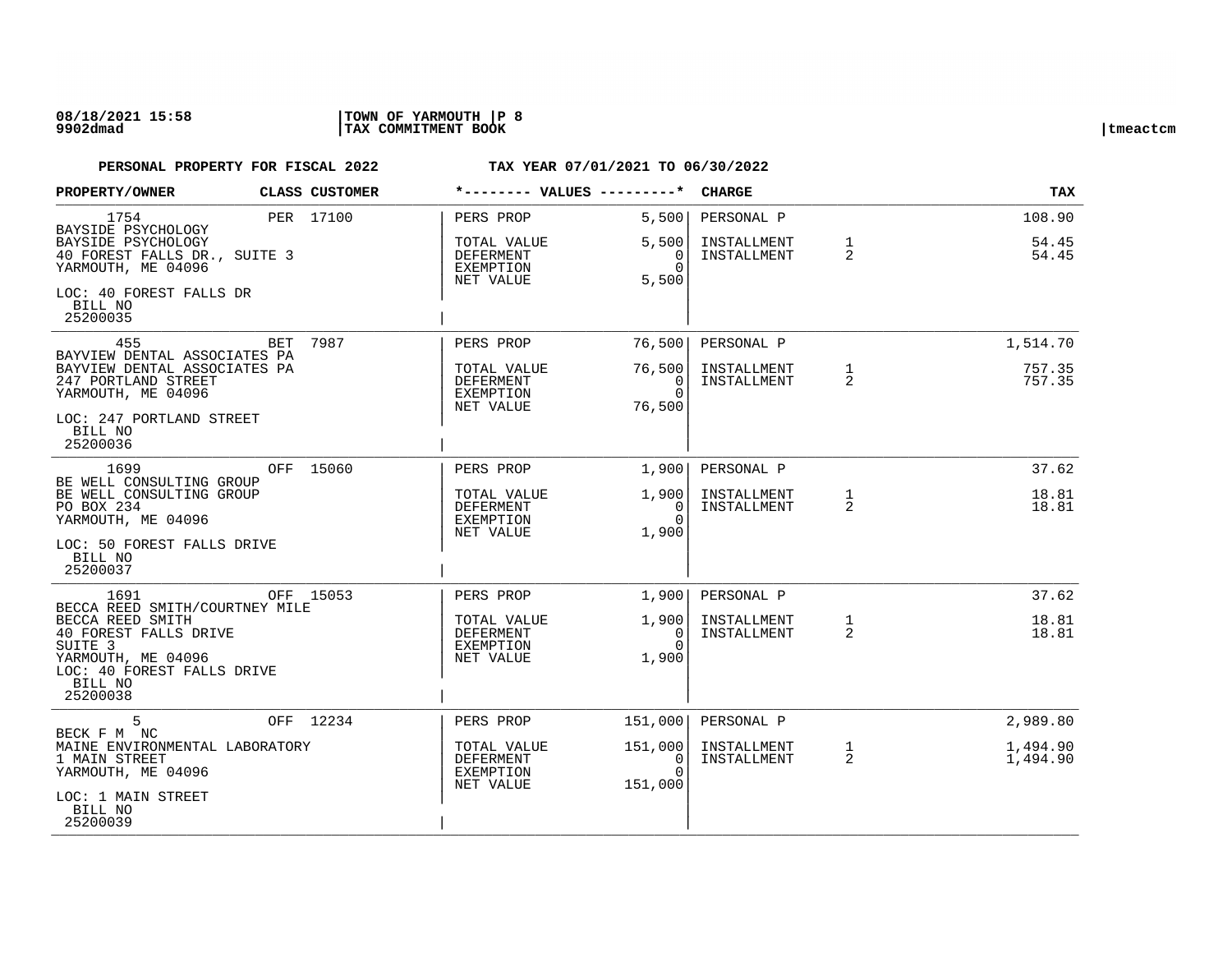### **08/18/2021 15:58 |TOWN OF YARMOUTH |P 9 9902dmad |TAX COMMITMENT BOOK |tmeactcm**

| PROPERTY/OWNER                                                                                                         |     | CLASS CUSTOMER | *-------- VALUES ---------*                                            |                                                             | <b>CHARGE</b>              |                                | <b>TAX</b>           |
|------------------------------------------------------------------------------------------------------------------------|-----|----------------|------------------------------------------------------------------------|-------------------------------------------------------------|----------------------------|--------------------------------|----------------------|
| 875<br>BETTER SKIN<br>CECILIA<br>46 FALMOUTH RD.<br>WINDHAM, ME 04062<br>LOC: 251 MAIN STREET                          |     | PER 16123      | PERS PROP<br>TOTAL VALUE<br>DEFERMENT<br><b>EXEMPTION</b><br>NET VALUE | $\Omega$<br>$\Omega$<br>$\mathbf 0$<br>$\Omega$<br>$\Omega$ | INSTALLMENT<br>INSTALLMENT | $\mathbf{1}$<br>2              | .00<br>.00           |
| BILL NO<br>25200040                                                                                                    |     |                |                                                                        |                                                             |                            |                                |                      |
| 104<br>BICKFORD TRANSPORTATION INC                                                                                     | BET | 17026          | PERS PROP                                                              | 71,400                                                      | PERSONAL P                 |                                | 1,413.72             |
| BICKFORD TRANSPORTATION INC<br>48 RAILROAD SQUARE<br>YARMOUTH, ME 04096                                                |     |                | TOTAL VALUE<br>DEFERMENT<br><b>EXEMPTION</b><br>NET VALUE              | 71,400<br>0<br>$\Omega$<br>71,400                           | INSTALLMENT<br>INSTALLMENT | $\mathbf{1}$<br>$\overline{a}$ | 706.86<br>706.86     |
| LOC: 38 YARMOUTH JUNCTION<br>BILL NO<br>25200041                                                                       |     |                |                                                                        |                                                             |                            |                                |                      |
| 846<br>BIG APPLE #1099                                                                                                 |     | RET 12295      | PERS PROP                                                              | 152,000                                                     | PERSONAL P                 |                                | 3,009.60             |
| BROWN C N COMPANY<br>1 C N BROWN WAY<br>PO BOX 200<br>SOUTH PARIS, ME 04281<br>LOC: 936 ROUTE 1<br>BILL NO<br>25200042 |     |                | TOTAL VALUE<br><b>DEFERMENT</b><br><b>EXEMPTION</b><br>NET VALUE       | 152,000<br>0<br>$\Omega$<br>152,000                         | INSTALLMENT<br>INSTALLMENT | $\mathbf{1}$<br>2              | 1,504.80<br>1,504.80 |
| 239                                                                                                                    |     | RES 12271      | PERS PROP                                                              | 55,800                                                      | PERSONAL P                 |                                | 1,104.84             |
| BINGAS WINGAS<br>ALTMAN ALEC S<br>PO BOX 10417<br>PORTLAND, ME 04104<br>LOC: 907 ROUTE 1<br>BILL NO<br>25200043        |     |                | TOTAL VALUE<br><b>DEFERMENT</b><br>EXEMPTION<br>NET VALUE              | 55,800<br>$\Omega$<br>$\Omega$<br>55,800                    | INSTALLMENT<br>INSTALLMENT | $\mathbf{1}$<br>$\overline{a}$ | 552.42<br>552.42     |
| 1747                                                                                                                   |     | PER 16199      | PERS PROP                                                              | 1,100                                                       | PERSONAL P                 |                                | 21.78                |
| <b>BIRTH ALLIANCE</b><br>REBECCA GOODWIN<br>224 EAST MAIN ST<br>YARMOUTH, ME 04096                                     |     |                | TOTAL VALUE<br>DEFERMENT<br><b>EXEMPTION</b><br>NET VALUE              | 1,100<br>$\Omega$<br>$\Omega$<br>1,100                      | INSTALLMENT<br>INSTALLMENT | $\mathbf{1}$<br>2              | 10.89<br>10.89       |
| LOC: 224 EAST MAIN ST<br>BILL NO<br>25200044                                                                           |     |                |                                                                        |                                                             |                            |                                |                      |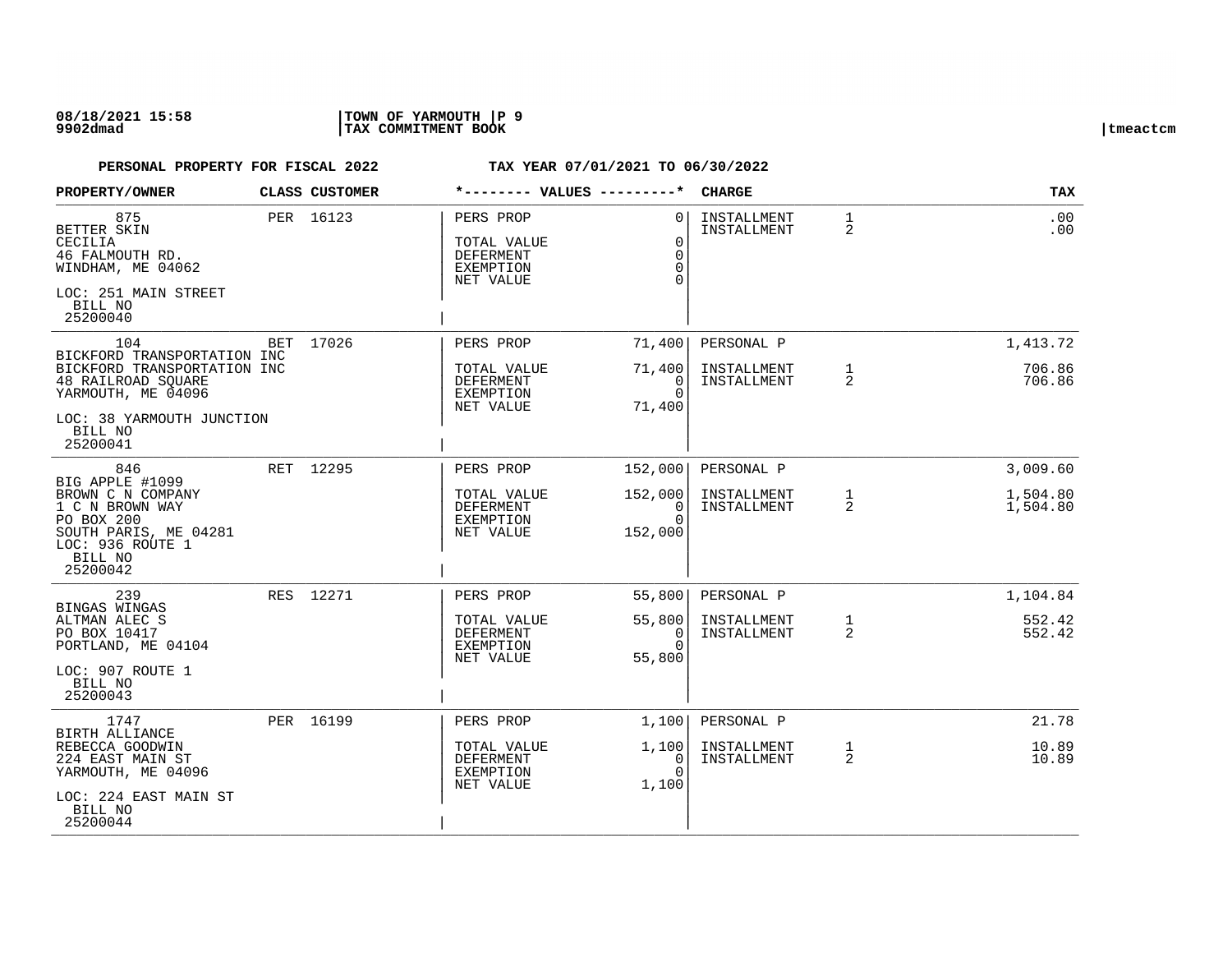| PROPERTY/OWNER                                                                                         | CLASS CUSTOMER | *-------- VALUES ---------*                        |                                            | <b>CHARGE</b>              |                   | TAX                  |
|--------------------------------------------------------------------------------------------------------|----------------|----------------------------------------------------|--------------------------------------------|----------------------------|-------------------|----------------------|
| 1049<br>BISHOP ADJUSTMENT SERVICES INC<br>BISHOP ADJUSTMENT SERVICES INC                               | RET 14998      | PERS PROP<br>TOTAL VALUE                           | 44,100<br>44,100                           | PERSONAL P<br>INSTALLMENT  | $\mathbf{1}$      | 873.18<br>436.59     |
| PO BOX 1074<br>YARMOUTH, ME 04096                                                                      |                | DEFERMENT<br>EXEMPTION<br>NET VALUE                | $\overline{0}$<br>$\Omega$<br>44,100       | INSTALLMENT                | 2                 | 436.59               |
| LOC: 915 ROUTE 1<br>BILL NO<br>25200045                                                                |                |                                                    |                                            |                            |                   |                      |
| 1442<br>BISTRO 233                                                                                     | RES 13103      | PERS PROP                                          | 112,500                                    | PERSONAL P                 |                   | 2,227.50             |
| BISTRO 233<br>23 MIDDLE ST<br>TOPSHAM, ME 04086                                                        |                | TOTAL VALUE<br>DEFERMENT<br>EXEMPTION<br>NET VALUE | 112,500<br>$\Omega$<br>$\Omega$<br>112,500 | INSTALLMENT<br>INSTALLMENT | $\mathbf{1}$<br>2 | 1,113.75<br>1,113.75 |
| LOC: 233 ROUTE 1<br>BILL NO<br>25200046                                                                |                |                                                    |                                            |                            |                   |                      |
| 1365<br>BLACK TIE @ CAMP HAMMOND                                                                       | RET 13091      | PERS PROP                                          | 62, 200                                    | PERSONAL P                 |                   | 1,231.56             |
| THE BLACK TIE COMPANY<br>ONE UNION WHARF<br>PORTLAND, ME 04101                                         |                | TOTAL VALUE<br>DEFERMENT<br>EXEMPTION              | 62, 200<br>0 <sup>1</sup><br>$\Omega$      | INSTALLMENT<br>INSTALLMENT | 1<br>2            | 615.78<br>615.78     |
| LOC: 275 MAIN STREET<br>BILL NO<br>25200047                                                            |                | NET VALUE                                          | 62,200                                     |                            |                   |                      |
| 1776                                                                                                   | BET 17113      | PERS PROP                                          | 28,300                                     | PERSONAL P                 |                   | 560.34               |
| BLAZE ADVERTISING & BUSINESS<br>BLAZE ADVERTISING & BUSINESS<br>106 LAFAYETTE ST<br>YARMOUTH, ME 04096 |                | TOTAL VALUE<br>DEFERMENT<br>EXEMPTION<br>NET VALUE | 28,300<br>0<br>$\Omega$<br>28,300          | INSTALLMENT<br>INSTALLMENT | 1<br>2            | 280.17<br>280.17     |
| LOC: 106 LAFAYETTE ST<br>BILL NO<br>25200048                                                           |                |                                                    |                                            |                            |                   |                      |
| 62<br>BOPP & GUECIA                                                                                    | BET 17021      | PERS PROP                                          | 6,400                                      | PERSONAL P                 |                   | 126.72               |
| GUECIA, CECILIA J, ESQ<br>121 MAIN STREET<br>YARMOUTH, ME 04096                                        |                | TOTAL VALUE<br>DEFERMENT<br>EXEMPTION<br>NET VALUE | 6,400<br>0<br>$\Omega$<br>6,400            | INSTALLMENT<br>INSTALLMENT | $\mathbf{1}$<br>2 | 63.36<br>63.36       |
| LOC: 121 MAIN STREET<br>BILL NO<br>25200049                                                            |                |                                                    |                                            |                            |                   |                      |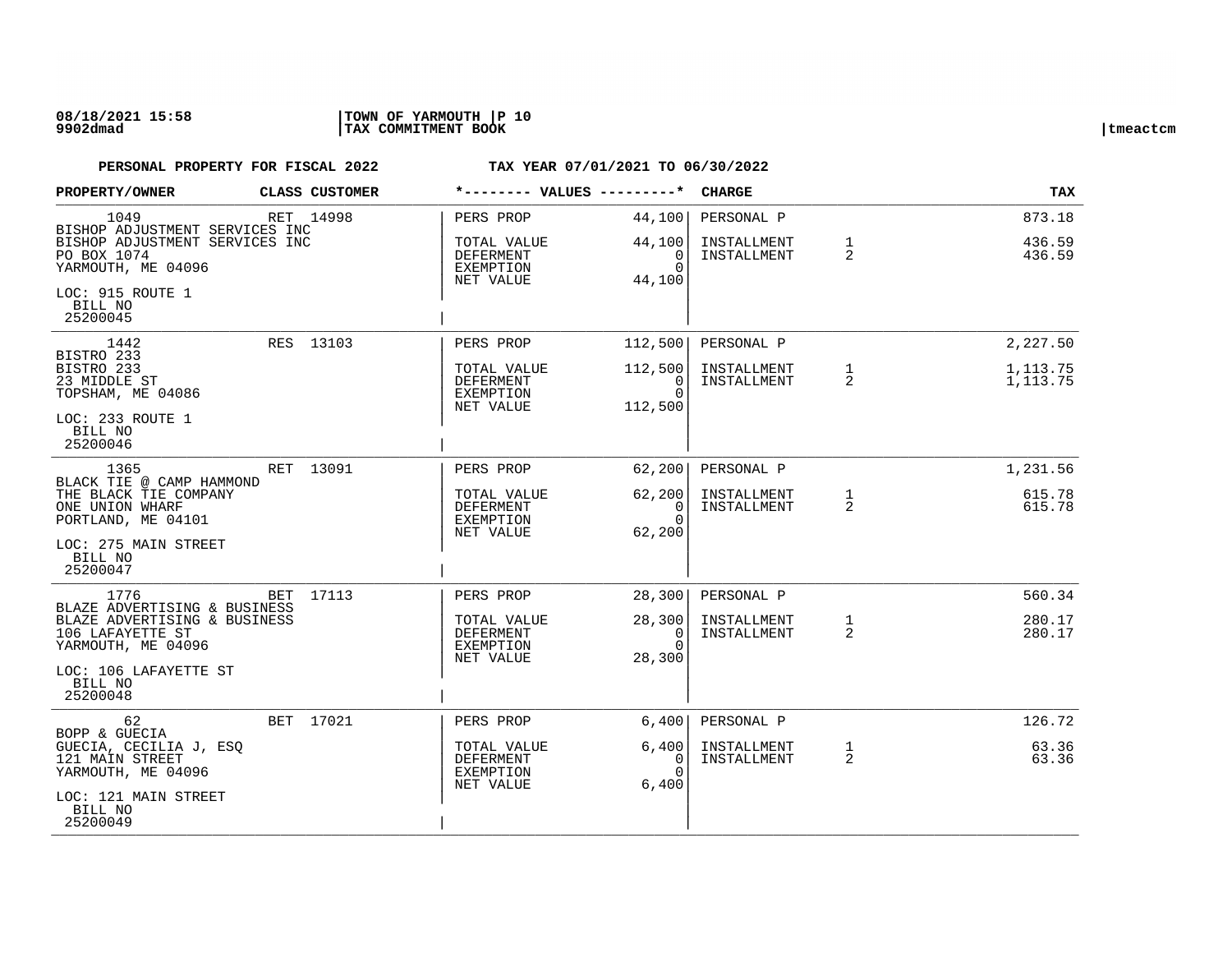| PROPERTY/OWNER                                                                       | CLASS CUSTOMER | *-------- VALUES ---------*                        |                                                     | <b>CHARGE</b>              |                   | <b>TAX</b>           |
|--------------------------------------------------------------------------------------|----------------|----------------------------------------------------|-----------------------------------------------------|----------------------------|-------------------|----------------------|
| 384<br>BOSTON HAIR COMPANY                                                           | RET 12284      | PERS PROP                                          | 9001                                                | PERSONAL P                 |                   | 17.82                |
| MELANIE DAMON<br>756 ROUTE 1<br>YARMOUTH, ME 04096                                   |                | TOTAL VALUE<br>DEFERMENT<br>EXEMPTION<br>NET VALUE | 900 I<br>$\Omega$<br>$\Omega$<br>900                | INSTALLMENT<br>INSTALLMENT | $\mathbf{1}$<br>2 | 8.91<br>8.91         |
| LOC: 756 ROUTE 1<br>BILL NO<br>25200050                                              |                |                                                    |                                                     |                            |                   |                      |
| 158<br>BRENTWOOD CNTR HEALTH & REHAB                                                 | BET 17028      | PERS PROP                                          | 44,600                                              | PERSONAL P                 |                   | 883.08               |
| BRENTWOOD CNTR HEALTH & REHAB<br>370 PORTLAND ST<br>YARMOUTH, ME 04096               |                | TOTAL VALUE<br>DEFERMENT<br>EXEMPTION<br>NET VALUE | 44,600<br>$\Omega$<br>$\Omega$<br>44,600            | INSTALLMENT<br>INSTALLMENT | $\mathbf{1}$<br>2 | 441.54<br>441.54     |
| LOC: 370 PORTLAND STREET<br>BILL NO<br>25200051                                      |                |                                                    |                                                     |                            |                   |                      |
| 288<br>BRICKYARD HOLLOW BREWING CO.                                                  | RES 13996      | PERS PROP                                          | 113,700                                             | PERSONAL P                 |                   | 2,251.26             |
| BRICKYARD PROPERTY LLC<br>236 MAIN STREET<br>YARMOUTH, ME 04096                      |                | TOTAL VALUE<br>DEFERMENT<br>EXEMPTION              | 113,700<br>$\overline{\phantom{0}}$ 0 1<br>$\Omega$ | INSTALLMENT<br>INSTALLMENT | $\mathbf{1}$<br>2 | 1,125.63<br>1,125.63 |
| LOC: 236 MAIN STREET<br>BILL NO<br>25200052                                          |                | NET VALUE                                          | 113,700                                             |                            |                   |                      |
| 145                                                                                  | BET 7378       | PERS PROP                                          | 9,100                                               | PERSONAL P                 |                   | 180.18               |
| BROWN CHIROPRACTIC LLC<br>BROWN CHIROPRACTIC LLC<br>50 FOREST FALLS DRIVE<br>SUITE 4 |                | TOTAL VALUE<br>DEFERMENT<br>EXEMPTION              | 9,100<br>$\Omega$<br>$\Omega$                       | INSTALLMENT<br>INSTALLMENT | $\mathbf{1}$<br>2 | 90.09<br>90.09       |
| YARMOUTH, ME 04096<br>LOC: 50 FOREST FALLS DRIVE<br>BILL NO<br>25200053              |                | NET VALUE                                          | 9,100                                               |                            |                   |                      |
| 880                                                                                  | RET 3222       | PERS PROP                                          | 2,700                                               | PERSONAL P                 |                   | 53.46                |
| BROWN WOOD PRODUCTS<br>BROWN WOOD PRODUCTS<br>253 MAIN STREET<br>YARMOUTH, ME 04096  |                | TOTAL VALUE<br>DEFERMENT<br>EXEMPTION              | 2,700<br>0<br>$\Omega$                              | INSTALLMENT<br>INSTALLMENT | $\mathbf{1}$<br>2 | 26.73<br>26.73       |
| LOC: 253 MAIN STREET<br>BILL NO<br>25200054                                          |                | NET VALUE                                          | 2,700                                               |                            |                   |                      |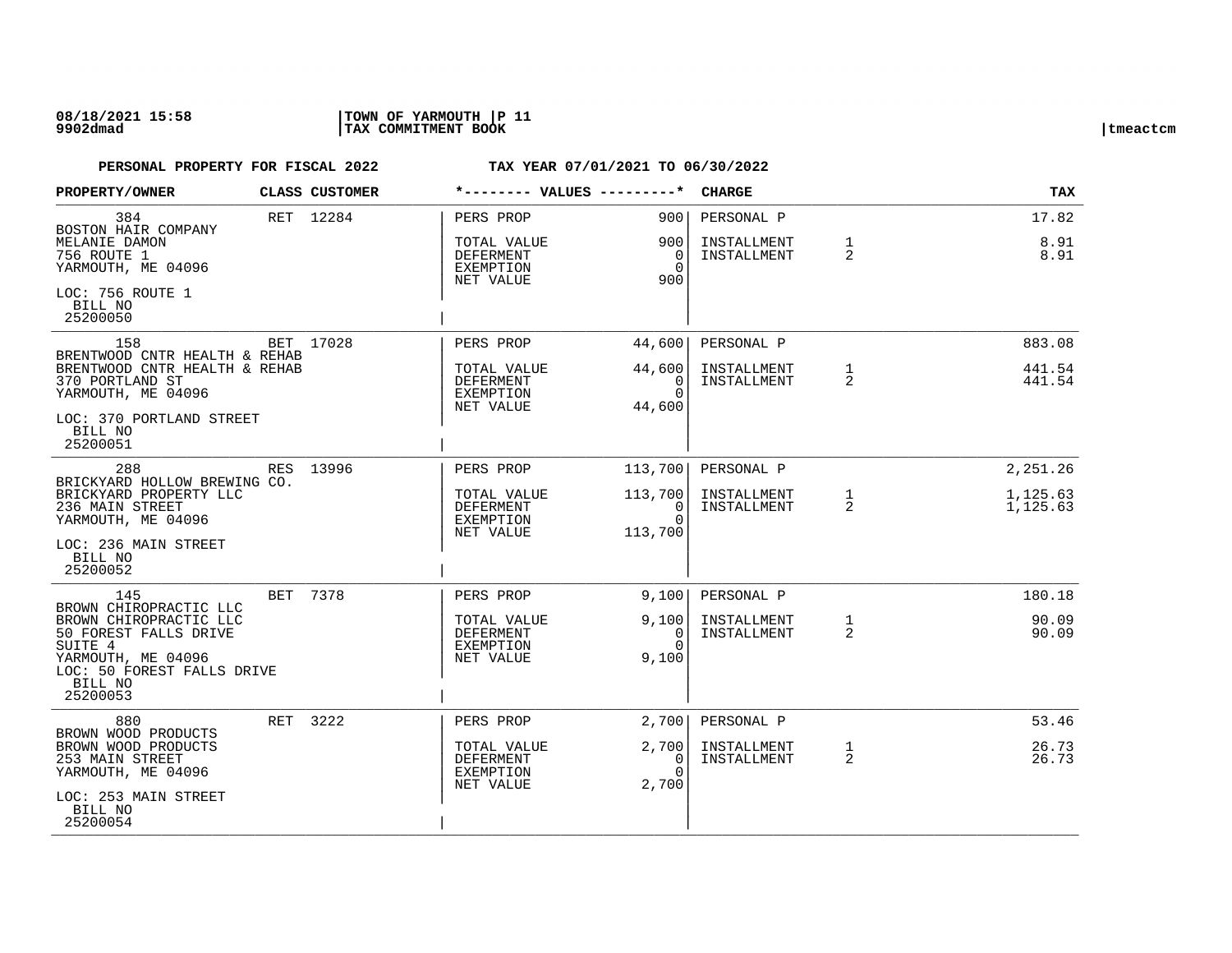### **08/18/2021 15:58 |TOWN OF YARMOUTH |P 12 9902dmad |TAX COMMITMENT BOOK |tmeactcm**

| <b>PROPERTY/OWNER</b>                                                                                                                                                            | <b>CLASS CUSTOMER</b> | *-------- VALUES ---------*                                            |                                               | <b>CHARGE</b>                            |                                | <b>TAX</b>                 |
|----------------------------------------------------------------------------------------------------------------------------------------------------------------------------------|-----------------------|------------------------------------------------------------------------|-----------------------------------------------|------------------------------------------|--------------------------------|----------------------------|
| 1435<br>BRUCES BURRITOS<br>BRUCES BURRITOS<br>438 ROUTE 1<br>BOX 11<br>YARMOUTH, ME 04096<br>LOC: 438 ROUTE 1<br>BILL NO<br>25200055                                             | RES 7424              | PERS PROP<br>TOTAL VALUE<br>DEFERMENT<br>EXEMPTION<br>NET VALUE        | 46,800<br>46,800<br>0<br>$\Omega$<br>46,800   | PERSONAL P<br>INSTALLMENT<br>INSTALLMENT | $\mathbf{1}$<br>2              | 926.64<br>463.32<br>463.32 |
| 1366<br>BRYANT DESIGN LLC<br>BRYANT DESIGN LLC<br>PO BOX 206<br>YARMOUTH, ME 04096<br>LOC: 121 MAIN STREET<br>BILL NO<br>25200056                                                | RET 14026             | PERS PROP<br>TOTAL VALUE<br>DEFERMENT<br>EXEMPTION<br>NET VALUE        | 1,000<br>1,000<br>0<br>$\Omega$<br>1,000      | PERSONAL P<br>INSTALLMENT<br>INSTALLMENT | $\mathbf{1}$<br>$\overline{2}$ | 19.80<br>9.90<br>9.90      |
| 1197<br>BY DESIGN<br>BY DESIGN<br>29 BAKER STREET<br>YARMOUTH, ME 04096<br>LOC: 29 BAKER STREET<br>BILL NO<br>25200057                                                           | BET 16156             | PERS PROP<br>TOTAL VALUE<br>DEFERMENT<br>EXEMPTION<br>NET VALUE        | 3,200<br>3,200<br>0<br>$\Omega$<br>3,200      | PERSONAL P<br>INSTALLMENT<br>INSTALLMENT | 1<br>2                         | 63.36<br>31.68<br>31.68    |
| 737<br>C. A. WHITE & ASSOCIATES LLC<br>WHITE, CAROL<br>ENVIRONMENTAL CONSULTANTS<br>1 MAIN STREET FIRST FLOOR<br>YARMOUTH, ME 04096<br>LOC: 1 MAIN STREET<br>BILL NO<br>25200058 | BET 16118             | PERS PROP<br>TOTAL VALUE<br>DEFERMENT<br>EXEMPTION<br>NET VALUE        | 1,400<br>1,400<br>0<br>$\Omega$<br>1,400      | PERSONAL P<br>INSTALLMENT<br>INSTALLMENT | $\mathbf{1}$<br>$\overline{2}$ | 27.72<br>13.86<br>13.86    |
| 734<br>CABINET SHOP THE<br>JOHN CZAJKOWSKI<br>16 SOUTH STREET<br>YARMOUTH, ME 04096<br>LOC: 16 SOUTH STREET<br>BILL NO<br>25200059                                               | RET 12292             | PERS PROP<br>TOTAL VALUE<br><b>DEFERMENT</b><br>EXEMPTION<br>NET VALUE | 4,100<br>4,100<br>$\Omega$<br>$\cap$<br>4,100 | PERSONAL P<br>INSTALLMENT<br>INSTALLMENT | $\mathbf{1}$<br>$\overline{2}$ | 81.18<br>40.59<br>40.59    |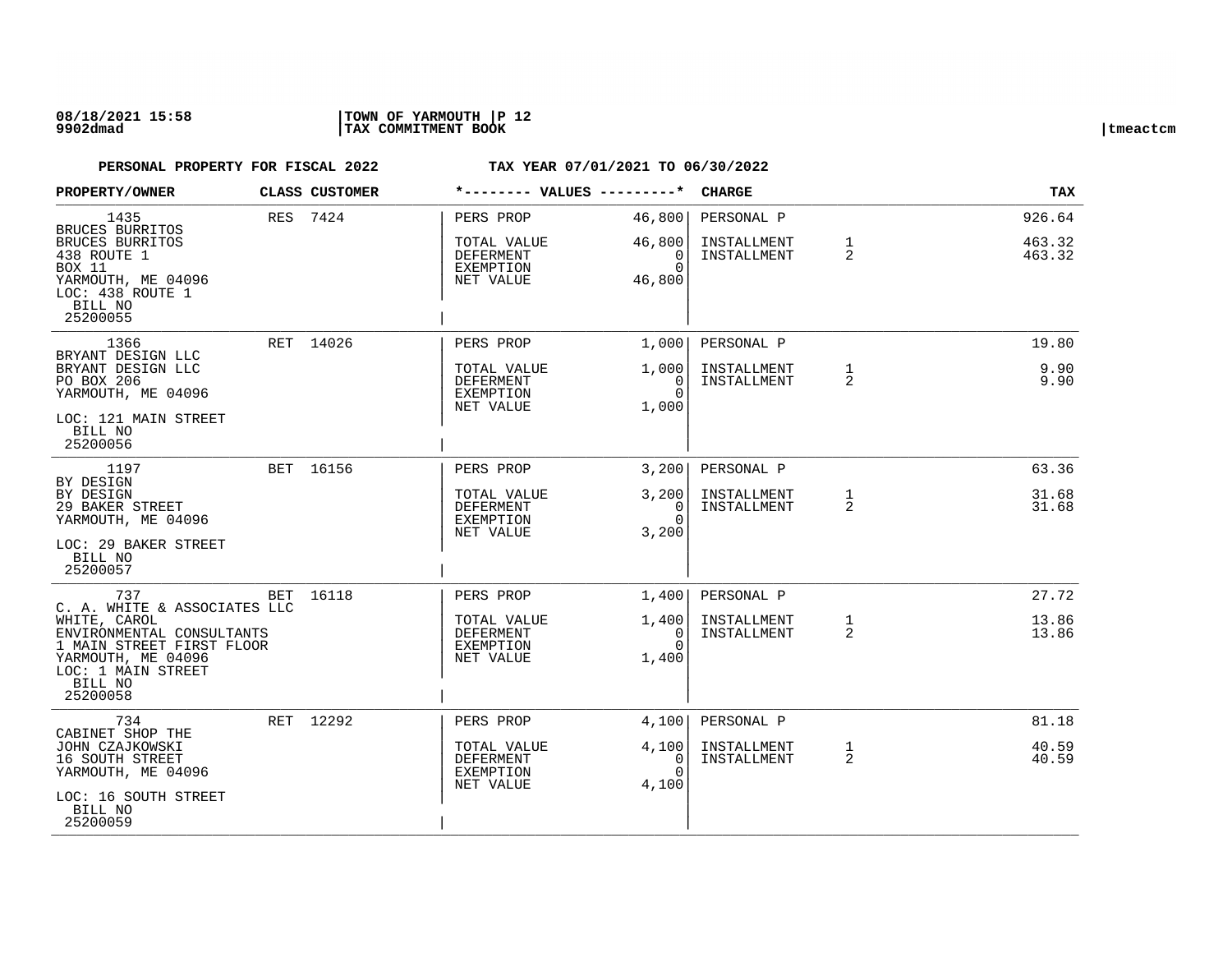### **08/18/2021 15:58 |TOWN OF YARMOUTH |P 13 9902dmad |TAX COMMITMENT BOOK |tmeactcm**

| PROPERTY/OWNER                                                                                                                                                                     |     | CLASS CUSTOMER | *-------- VALUES ---------*                                                   |                                                    | <b>CHARGE</b>              |                                | <b>TAX</b>       |
|------------------------------------------------------------------------------------------------------------------------------------------------------------------------------------|-----|----------------|-------------------------------------------------------------------------------|----------------------------------------------------|----------------------------|--------------------------------|------------------|
| 1789<br>CALYXFLOWERS<br>CALYXFLOWERS INC                                                                                                                                           |     | OFF 17126      | PERS PROP<br>TOTAL VALUE                                                      | 100<br>100                                         | PERSONAL P<br>INSTALLMENT  | $\mathbf{1}$                   | 1.98<br>.99      |
| 39 ATLANTIC WAY<br>FREEPORT, ME 04032                                                                                                                                              |     |                | DEFERMENT<br>EXEMPTION<br>NET VALUE                                           | 0<br>$\Omega$<br>100                               | INSTALLMENT                | $\overline{2}$                 | .99              |
| LOC: 305 ROUTE 1<br>BILL NO<br>25200060                                                                                                                                            |     |                |                                                                               |                                                    |                            |                                |                  |
| 706<br>CANON FINANCIAL SERVICES INC<br>CANON FINANCIAL SERVICES INC<br>158 GAITHER DRIVE SUITE 200<br>PO BOX 5008<br>MOUNT LAUREL, NJ 08054<br>LOC: VARIOUS<br>BILL NO<br>25200061 | BET | 3179           | PERS PROP<br>TOTAL VALUE<br><b>DEFERMENT</b><br><b>EXEMPTION</b><br>NET VALUE | $\Omega$<br>$\mathbf 0$<br>$\mathbf 0$<br>$\Omega$ | INSTALLMENT<br>INSTALLMENT | $\mathbf{1}$<br>$\overline{2}$ | .00<br>.00       |
| 1369<br>CARAHSOFT TECHNOLOGY CORP                                                                                                                                                  |     | OFF 17081      | PERS PROP                                                                     | 60,900                                             | PERSONAL P                 |                                | 1,205.82         |
| CARAHSOFT TECHNOLOGY CORP<br>11493 SUNSET HILLS RD.<br>SUITE 100<br>RESTON, VA 20190<br>LOC: 253 MAIN STREET<br>BILL NO<br>25200062                                                |     |                | TOTAL VALUE<br><b>DEFERMENT</b><br>EXEMPTION<br>NET VALUE                     | 60,900<br>0<br>$\Omega$<br>60,900                  | INSTALLMENT<br>INSTALLMENT | 1<br>2                         | 602.91<br>602.91 |
| 1123<br>CARDTRONICS USA INC                                                                                                                                                        |     | LEA 14469      | PERS PROP                                                                     | 3,500                                              | PERSONAL P                 |                                | 69.30            |
| CARDTRONICS USA INC<br>C/O HARDING & CARBONE INC<br>1235 NORTH LOOP WEST, SUITE 20<br>HOUSTON, TX 77008<br>LOC: 936 ROUTE 1<br>BILL NO<br>25200063                                 |     |                | TOTAL VALUE<br>DEFERMENT<br>EXEMPTION<br>NET VALUE                            | 3,500<br>0<br>$\Omega$<br>3,500                    | INSTALLMENT<br>INSTALLMENT | 1<br>2                         | 34.65<br>34.65   |
| 1670<br>CAREER RINGS                                                                                                                                                               |     | PER 15033      | PERS PROP                                                                     | 700                                                | PERSONAL P                 |                                | 13.86            |
| CAREER RINGS<br>254 BLUFF ROAD<br>YARMOUTH, ME 04096<br>LOC: 254 BLUFF ROAD                                                                                                        |     |                | TOTAL VALUE<br>DEFERMENT<br>EXEMPTION<br>NET VALUE                            | 700<br>$\Omega$<br>$\Omega$<br>700                 | INSTALLMENT<br>INSTALLMENT | $\mathbf{1}$<br>$\overline{2}$ | 6.93<br>6.93     |
| BILL NO<br>25200064                                                                                                                                                                |     |                |                                                                               |                                                    |                            |                                |                  |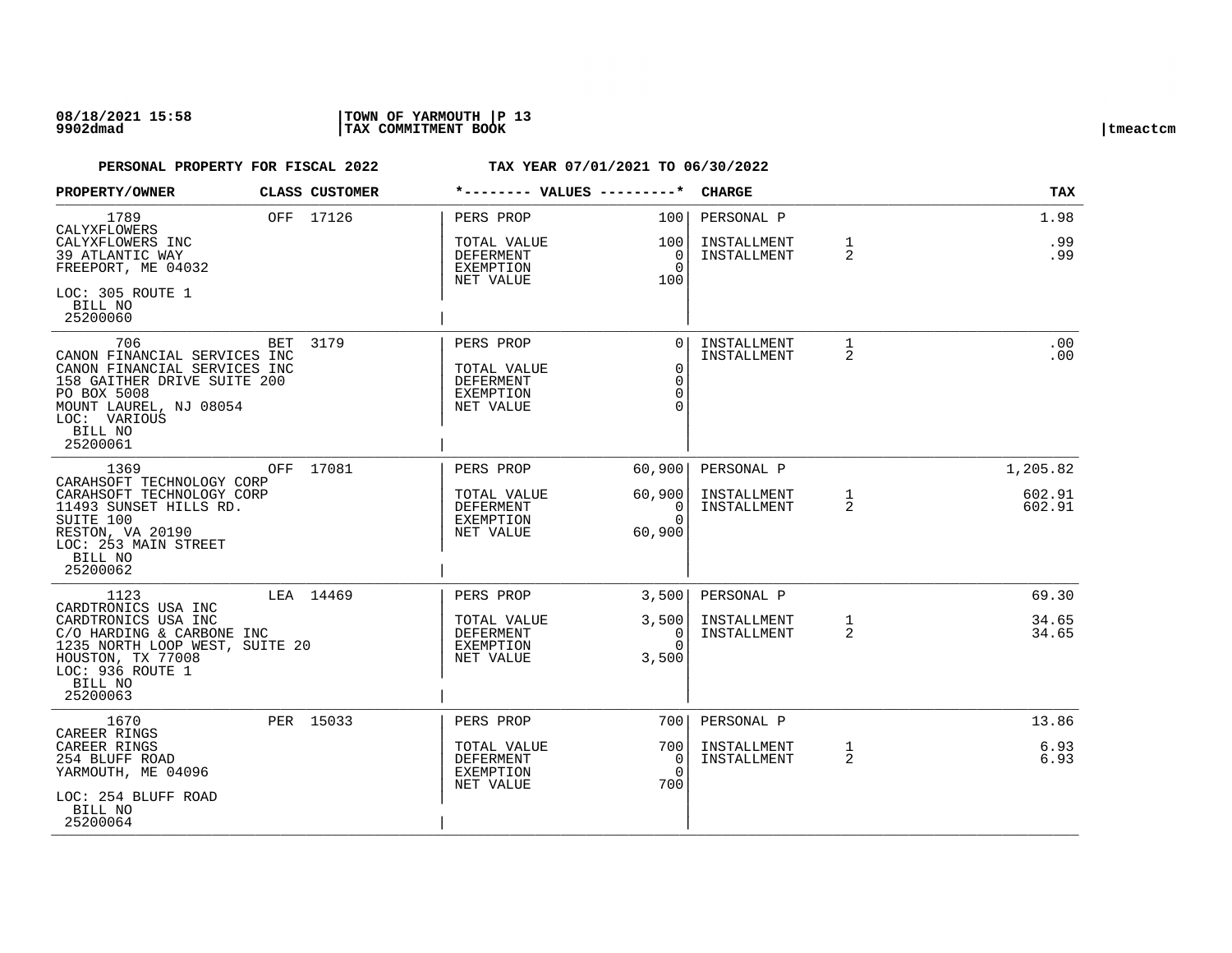### **08/18/2021 15:58 |TOWN OF YARMOUTH |P 14 9902dmad |TAX COMMITMENT BOOK |tmeactcm**

| PROPERTY/OWNER                                                                                                                                        | CLASS CUSTOMER |                                                    | *-------- VALUES ---------*                    | <b>CHARGE</b>              |                   | <b>TAX</b>           |
|-------------------------------------------------------------------------------------------------------------------------------------------------------|----------------|----------------------------------------------------|------------------------------------------------|----------------------------|-------------------|----------------------|
| 1700<br>CARRIE LOUISE ROBERTS LCSW<br>CARRIE LOUISE ROBERTS LCSW                                                                                      | OFF 15061      | PERS PROP<br>TOTAL VALUE                           | 6,300<br>6,300                                 | PERSONAL P<br>INSTALLMENT  | 1                 | 124.74<br>62.37      |
| 50 FOREST FALLS DRIVE<br>SUITE <sub>3</sub><br>YARMOUTH, ME 04096<br>LOC: 50 FOREST FALLS DRIVE<br>BILL NO<br>25200065                                |                | DEFERMENT<br>EXEMPTION<br>NET VALUE                | $\overline{0}$<br>$\Omega$<br>6,300            | INSTALLMENT                | 2                 | 62.37                |
| 244                                                                                                                                                   | RET 13991      | PERS PROP                                          | 357,500                                        | PERSONAL P                 |                   | 7,078.50             |
| CASCO BAY FORD<br>ERIC CIANCHETTE<br>1213 ROUTE 1<br>YARMOUTH, ME 04096                                                                               |                | TOTAL VALUE<br>DEFERMENT<br>EXEMPTION<br>NET VALUE | 357,500<br>0<br>$\Omega$<br>357,500            | INSTALLMENT<br>INSTALLMENT | $\mathbf{1}$<br>2 | 3,539.25<br>3,539.25 |
| LOC: 1213 ROUTE 1<br>BILL NO<br>25200066                                                                                                              |                |                                                    |                                                |                            |                   |                      |
| 1802<br>CASCO BAY INSURANCE AGENCY                                                                                                                    | BET 17139      | PERS PROP                                          | 1,800                                          | PERSONAL P                 |                   | 35.64                |
| CASCO BAY INSURANCE AGENCY<br>30 FOREST FALLS DR<br>YARMOUTH, ME 04096                                                                                |                | TOTAL VALUE<br>DEFERMENT<br>EXEMPTION<br>NET VALUE | 1,800 <br>$\overline{0}$<br>$\Omega$<br>1,800  | INSTALLMENT<br>INSTALLMENT | 1<br>2            | 17.82<br>17.82       |
| LOC: 30 FOREST FALLS DR<br>BILL NO<br>25200067                                                                                                        |                |                                                    |                                                |                            |                   |                      |
| 1368<br>CASCO BAY VENDING                                                                                                                             | BET 13092      | PERS PROP                                          | 2,500                                          | PERSONAL P                 |                   | 49.50                |
| CASCO BAY VENDING<br>9 SARATOGA STREET<br>LEWISTON, ME 04240                                                                                          |                | TOTAL VALUE<br>DEFERMENT<br>EXEMPTION<br>NET VALUE | 2,500<br>$\Omega$<br>$\Omega$<br>2,500         | INSTALLMENT<br>INSTALLMENT | $\mathbf{1}$<br>2 | 24.75<br>24.75       |
| LOC: VARIOUS<br>BILL NO<br>25200068                                                                                                                   |                |                                                    |                                                |                            |                   |                      |
| 744                                                                                                                                                   | BET 10996      | PERS PROP                                          | 46,100                                         | PERSONAL P                 |                   | 912.78               |
| CASCON INC<br>CASCON INC<br>65 FOREST FALLS DRIVE<br>65 FOREST FALLS DRIVE<br>YARMOUTH, ME 04096<br>LOC: 65 FOREST FALLS DRIVE<br>BILL NO<br>25200069 |                | TOTAL VALUE<br>DEFERMENT<br>EXEMPTION<br>NET VALUE | 46,100<br>$\overline{0}$<br>$\Omega$<br>46,100 | INSTALLMENT<br>INSTALLMENT | $\mathbf{1}$<br>2 | 456.39<br>456.39     |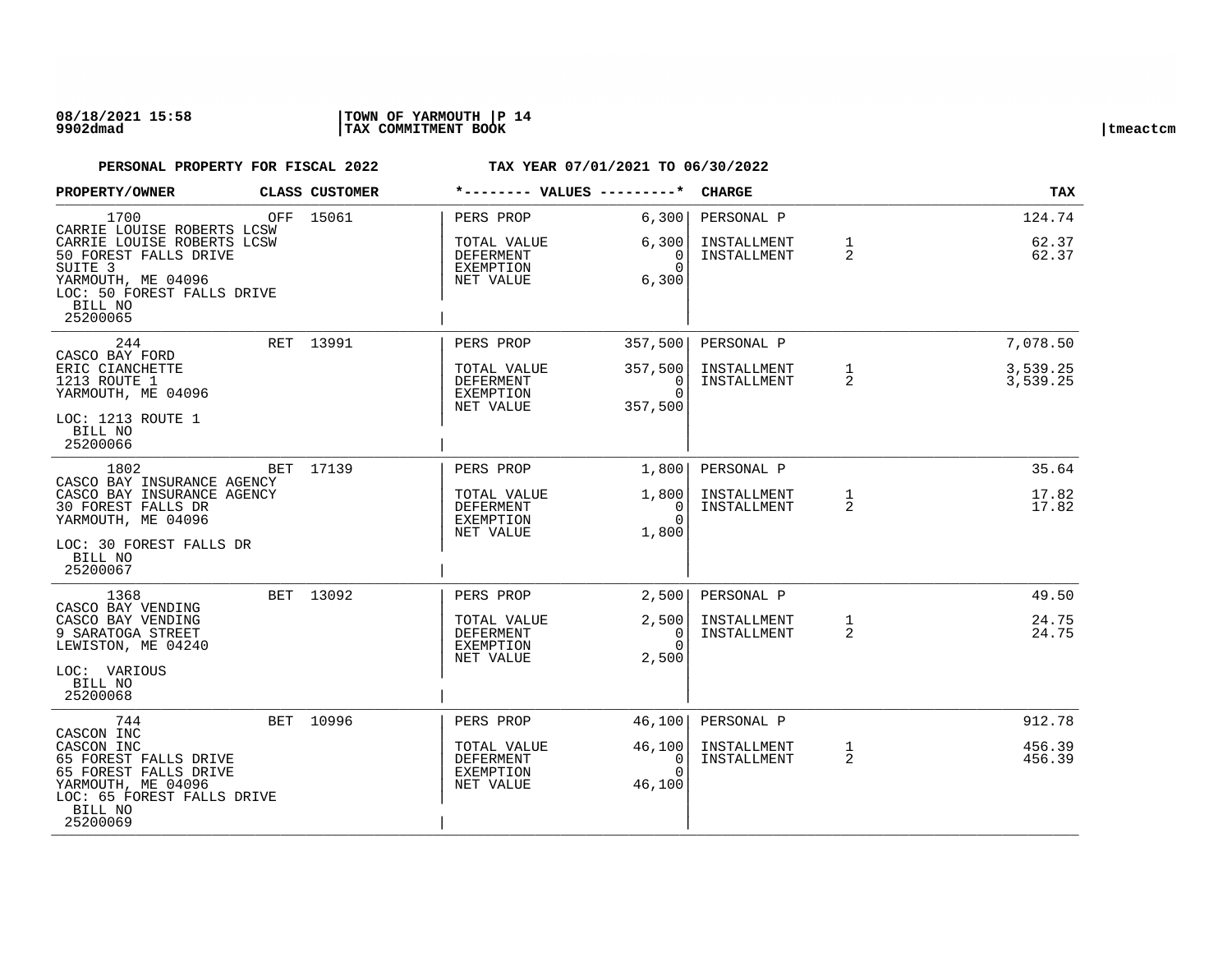### **08/18/2021 15:58 |TOWN OF YARMOUTH |P 15 9902dmad |TAX COMMITMENT BOOK |tmeactcm**

| PROPERTY/OWNER                                                                                                                                                                                                      | CLASS CUSTOMER |                                                                        | *-------- VALUES ---------*                              | <b>CHARGE</b>                            |                   | <b>TAX</b>                 |
|---------------------------------------------------------------------------------------------------------------------------------------------------------------------------------------------------------------------|----------------|------------------------------------------------------------------------|----------------------------------------------------------|------------------------------------------|-------------------|----------------------------|
| 1006<br>CATALINA MARKETING CORP<br>CATALINA MARKETING CORP<br>ATTN: PROPERTY TAX<br>PO BOX 829<br>COLLEYVILLE, TX 76034<br>LOC: 756 ROUTE 1<br>BILL NO<br>25200070                                                  | LEA 8024       | PERS PROP<br>TOTAL VALUE<br>DEFERMENT<br>EXEMPTION<br>NET VALUE        | 2,600<br>2,600<br>$\Omega$<br>$\Omega$<br>2,600          | PERSONAL P<br>INSTALLMENT<br>INSTALLMENT | $\mathbf{1}$<br>2 | 51.48<br>25.74<br>25.74    |
| 1566<br>CENTERLINE DESIGN & BUILD<br><b>JEANNE RAPONE</b><br>343 MAIN STREET STE 4B<br>YARMOUTH, ME 04096<br>LOC: 343 MAIN STREET                                                                                   | BET 16176      | PERS PROP<br>TOTAL VALUE<br><b>DEFERMENT</b><br>EXEMPTION<br>NET VALUE | 9,800<br>9,800<br>$\Omega$<br>$\Omega$<br>9,800          | PERSONAL P<br>INSTALLMENT<br>INSTALLMENT | $\mathbf{1}$<br>2 | 194.04<br>97.02<br>97.02   |
| BILL NO<br>25200071<br>153<br>CENTRAL MAINE POWER COMPANY<br>CENTRAL MAINE POWER COMPANY<br>AVANGRID - LOCAL TAXES<br>ONE CITY CENTER 5TH FLOOR<br>PORTLAND, ME 04101<br>LOC: WEST ELM/WYMAN<br>BILL NO<br>25200072 | TEL 14427      | PERS PROP<br>TOTAL VALUE<br><b>DEFERMENT</b><br>EXEMPTION<br>NET VALUE | 45,800<br>45,800<br>$\overline{0}$<br>$\Omega$<br>45,800 | PERSONAL P<br>INSTALLMENT<br>INSTALLMENT | $\mathbf{1}$<br>2 | 906.84<br>453.42<br>453.42 |
| 1457<br>CHATTEL<br>CHATTEL CONSIGNMENT<br>805 ROUTE 1<br>YARMOUTH, ME 04096<br>LOC: 805 ROUTE 1<br>BILL NO<br>25200073                                                                                              | RET 12343      | PERS PROP<br>TOTAL VALUE<br>DEFERMENT<br>EXEMPTION<br>NET VALUE        | 1,400<br>1,400<br>$\Omega$<br>$\Omega$<br>1,400          | PERSONAL P<br>INSTALLMENT<br>INSTALLMENT | $\mathbf{1}$<br>2 | 27.72<br>13.86<br>13.86    |
| 647<br>CHINA TASTE RESTAURANT<br>CHINA TASTE RESTAURANT<br>242 MAIN STREET<br>YARMOUTH, ME 04096<br>LOC: 242 MAIN STREET<br>BILL NO<br>25200074                                                                     | RES 17045      | PERS PROP<br>TOTAL VALUE<br>DEFERMENT<br>EXEMPTION<br>NET VALUE        | 11,600<br>11,600<br>0<br>$\cap$<br>11,600                | PERSONAL P<br>INSTALLMENT<br>INSTALLMENT | $\mathbf{1}$<br>2 | 229.68<br>114.84<br>114.84 |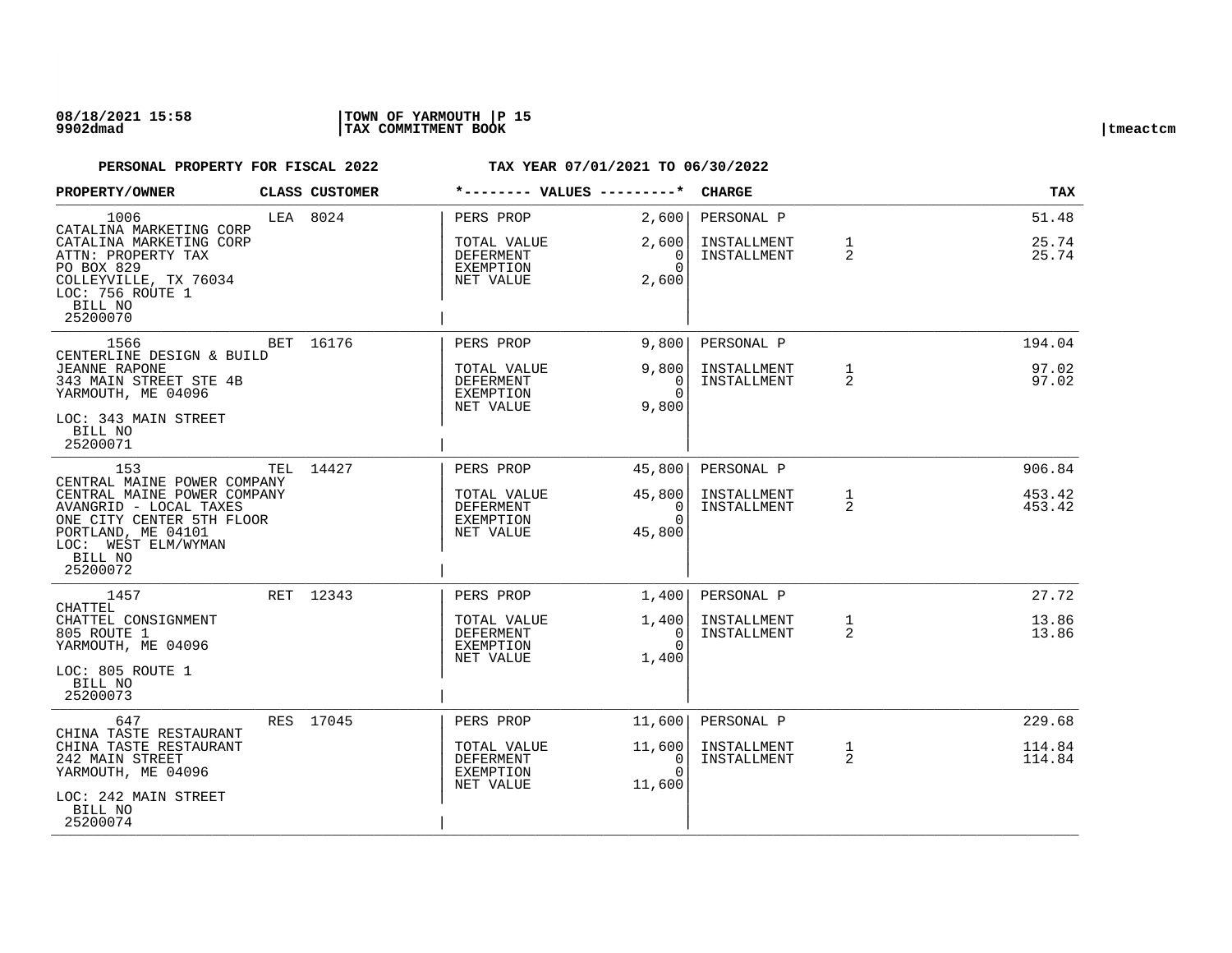### **08/18/2021 15:58 |TOWN OF YARMOUTH |P 16 9902dmad |TAX COMMITMENT BOOK |tmeactcm**

| PROPERTY/OWNER                                                                                                                                                                    |          | CLASS CUSTOMER | *-------- VALUES ---------*                                            |                                                    | <b>CHARGE</b>                            |                                | <b>TAX</b>                   |
|-----------------------------------------------------------------------------------------------------------------------------------------------------------------------------------|----------|----------------|------------------------------------------------------------------------|----------------------------------------------------|------------------------------------------|--------------------------------|------------------------------|
| 1431<br>CHOPSTICK SUSHI<br>CHOPSTICK SUSHI<br>438 ROUTE 1<br>YARMOUTH, ME 04096                                                                                                   |          | RES 13100      | PERS PROP<br>TOTAL VALUE<br>DEFERMENT<br>EXEMPTION<br>NET VALUE        | 54,600<br>54,600<br>0<br>$\Omega$<br>54,600        | PERSONAL P<br>INSTALLMENT<br>INSTALLMENT | $\mathbf{1}$<br>$\overline{2}$ | 1,081.08<br>540.54<br>540.54 |
| LOC: 438 ROUTE 1<br>BILL NO<br>25200075                                                                                                                                           |          |                |                                                                        |                                                    |                                          |                                |                              |
| 1799<br>CINDY MITCHELL PERKINS LCPC                                                                                                                                               |          | PER 17136      | PERS PROP                                                              | 900                                                | PERSONAL P                               |                                | 17.82                        |
| CINDY MITCHELL PERKINS<br>162 MAIN ST<br>YARMOUTH, ME 04096<br>LOC: 162 MAIN ST<br>BILL NO<br>25200076                                                                            |          |                | TOTAL VALUE<br><b>DEFERMENT</b><br>EXEMPTION<br>NET VALUE              | 900<br>0<br>$\Omega$<br>900                        | INSTALLMENT<br>INSTALLMENT               | 1<br>2                         | 8.91<br>8.91                 |
| 101                                                                                                                                                                               | LEA 7966 |                | PERS PROP                                                              | 1,000                                              | PERSONAL P                               |                                | 19.80                        |
| CISCO SYSTEMS CAPITAL CORP<br>CISCO SYSTEMS CAPITAL CORPP<br>C/O PROPERTY TAX ALLIANCE INC<br>PO BOX 311746<br>NEW BRAUNFELS, TX 78131<br>LOC: 756 ROUTE 1<br>BILL NO<br>25200077 |          |                | TOTAL VALUE<br><b>DEFERMENT</b><br>EXEMPTION<br>NET VALUE              | 1,000<br>0<br>$\Omega$<br>1,000                    | INSTALLMENT<br>INSTALLMENT               | 1<br>2                         | 9.90<br>9.90                 |
| 1572<br>CIT BANK, NA<br>CIT BANK NA<br>P O BOX 460709<br>HOUSTON, TX 77056<br>LOC: VARIOUS<br>BILL NO<br>25200078                                                                 |          | BET 12357      | PERS PROP<br>TOTAL VALUE<br><b>DEFERMENT</b><br>EXEMPTION<br>NET VALUE | $\Omega$<br>$\mathbf 0$<br>$\mathbf 0$<br>$\Omega$ | INSTALLMENT<br>INSTALLMENT               | $\mathbf{1}$<br>2              | .00<br>.00                   |
| 1454<br>CITIZENS ASSET FINANCE INC                                                                                                                                                |          | BET 16174      | PERS PROP                                                              | 15,200                                             | PERSONAL P                               |                                | 300.96                       |
| CITIZENS ASSET FINANCE INC<br>C/O TAX DEPARTMENT<br>1 CITIZENS BANK WAY JCCL30<br>JOHNSTON, RI 02919<br>LOC: 258 MAIN STREET<br>BILL NO<br>25200079                               |          |                | TOTAL VALUE<br>DEFERMENT<br>EXEMPTION<br>NET VALUE                     | 15,200<br>0<br>$\Omega$<br>15,200                  | INSTALLMENT<br>INSTALLMENT               | $\mathbf{1}$<br>$\overline{2}$ | 150.48<br>150.48             |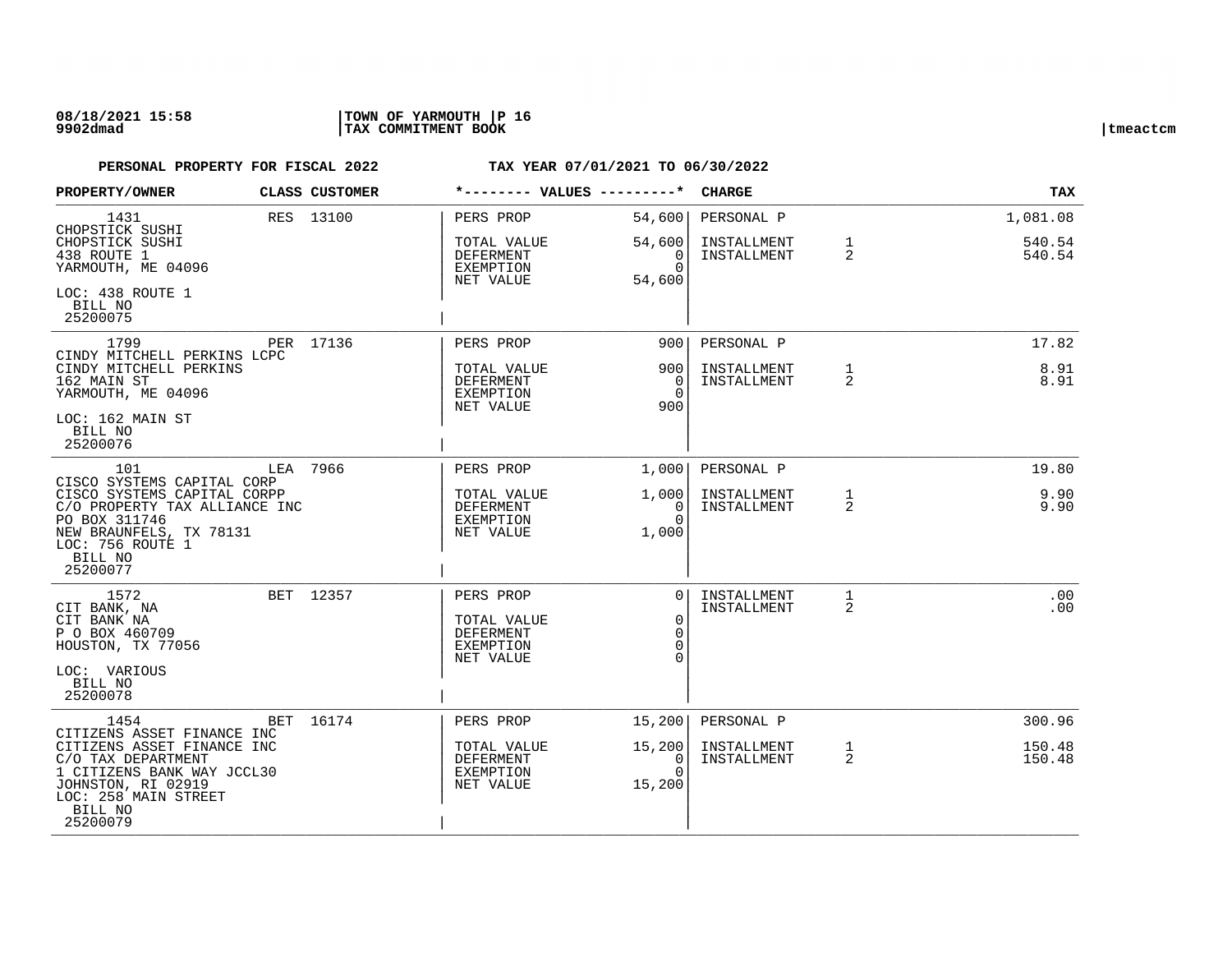### **08/18/2021 15:58 |TOWN OF YARMOUTH |P 17 9902dmad |TAX COMMITMENT BOOK |tmeactcm**

| PROPERTY/OWNER                                                                                                                                               | CLASS CUSTOMER | *-------- VALUES ---------*                                            |                                                         | <b>CHARGE</b>              |                   | <b>TAX</b>       |
|--------------------------------------------------------------------------------------------------------------------------------------------------------------|----------------|------------------------------------------------------------------------|---------------------------------------------------------|----------------------------|-------------------|------------------|
| 1445<br>CITZENS BANK NA<br>CITIZENS BANK NA<br>TAX DEPARTMENT<br>1 CITIZENS BANK WAY JCCL30<br>JOHNSTON, RI 02915<br>LOC: 939 ROUTE 1<br>BILL NO<br>25200080 | LEA 16172      | PERS PROP<br>TOTAL VALUE<br><b>DEFERMENT</b><br>EXEMPTION<br>NET VALUE | $\bigcap$<br>$\Omega$<br>$\Omega$<br>$\Omega$<br>$\cap$ | INSTALLMENT<br>INSTALLMENT | $\mathbf{1}$<br>2 | .00<br>.00       |
| 557<br>CLAYTONS GOURMET INC                                                                                                                                  | RES 16111      | PERS PROP                                                              | 65,800                                                  | PERSONAL P                 |                   | 1,302.84         |
| CLAYTONS GOURMET INC<br>447 ROUTE ONE<br>YARMOUTH, ME 04096<br>LOC: 447 ROUTE 1<br>BILL NO<br>25200081                                                       |                | TOTAL VALUE<br><b>DEFERMENT</b><br>EXEMPTION<br>NET VALUE              | 65,800<br>$\Omega$<br>$\Omega$<br>65,800                | INSTALLMENT<br>INSTALLMENT | $\mathbf{1}$<br>2 | 651.42<br>651.42 |
| 82                                                                                                                                                           | RET 12250      | PERS PROP                                                              | 86,900                                                  | PERSONAL P                 |                   | 1,720.62         |
| COASTAL HARDWARE INC<br>WILLIAM CHANDLER<br>914 ROUTE 1<br>YARMOUTH, ME 04096<br>LOC: 914 ROUTE 1<br>BILL NO<br>25200082                                     |                | TOTAL VALUE<br>DEFERMENT<br>EXEMPTION<br>NET VALUE                     | 86,900<br>$\overline{0}$<br>$\Omega$<br>86,900          | INSTALLMENT<br>INSTALLMENT | $\mathbf{1}$<br>2 | 860.31<br>860.31 |
| 1785                                                                                                                                                         | MED 17122      | PERS PROP                                                              | 78,800                                                  | PERSONAL P                 |                   | 1,560.24         |
| COASTAL MAINE FOOT & ANKLE<br>COASTAL MAINE FOOT & ANKLE<br>45 FOREST FALLS DR<br>YARMOUTH, ME 04096<br>LOC: 45 FOREST FALLS DR<br>BILL NO<br>25200083       |                | TOTAL VALUE<br>DEFERMENT<br>EXEMPTION<br>NET VALUE                     | 78,800<br>0<br>$\Omega$<br>78,800                       | INSTALLMENT<br>INSTALLMENT | $\mathbf{1}$<br>2 | 780.12<br>780.12 |
| 873<br>COASTAL MAINE INTERIORS                                                                                                                               | OFF 12298      | PERS PROP                                                              | 500                                                     | PERSONAL P                 |                   | 9.90             |
| COASTAL MAINE INTERIORS INC<br>357 MAIN STREET<br>YARMOUTH, ME 04096<br>LOC: 357 MAIN STREET<br>BILL NO                                                      |                | TOTAL VALUE<br>DEFERMENT<br>EXEMPTION<br>NET VALUE                     | 5001<br>0<br>$\Omega$<br>500                            | INSTALLMENT<br>INSTALLMENT | $\mathbf{1}$<br>2 | 4.95<br>4.95     |
| 25200084                                                                                                                                                     |                |                                                                        |                                                         |                            |                   |                  |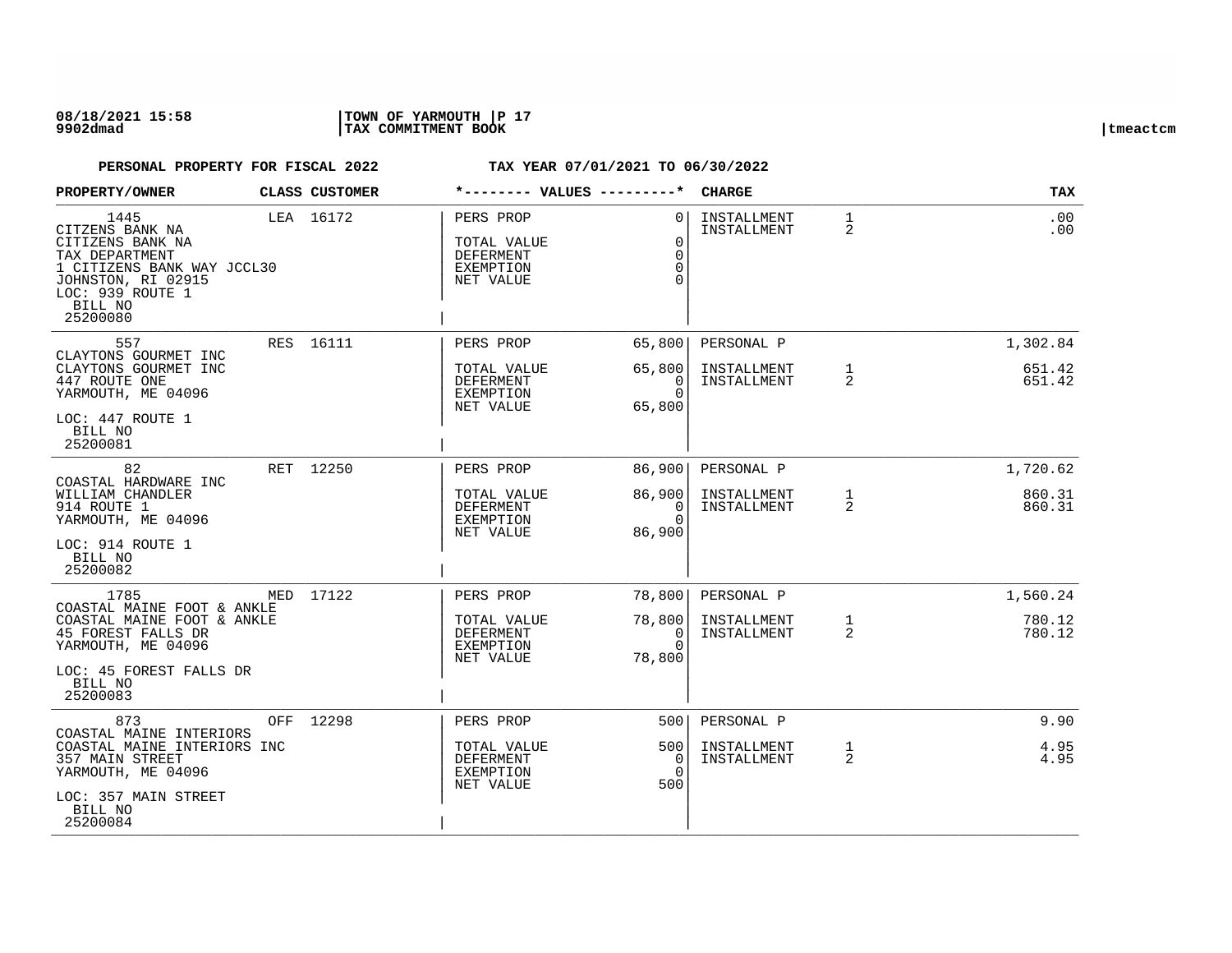### **08/18/2021 15:58 |TOWN OF YARMOUTH |P 18 9902dmad |TAX COMMITMENT BOOK |tmeactcm**

| PROPERTY/OWNER                                                                                                                                                 |     | <b>CLASS CUSTOMER</b> | *-------- VALUES ---------*                        |                                          | <b>CHARGE</b>              |                   | <b>TAX</b>       |
|----------------------------------------------------------------------------------------------------------------------------------------------------------------|-----|-----------------------|----------------------------------------------------|------------------------------------------|----------------------------|-------------------|------------------|
| 274<br>COASTAL MANOR                                                                                                                                           |     | BET 14966             | PERS PROP                                          | 17,500                                   | PERSONAL P                 |                   | 346.50           |
| COASTAL MANOR<br>20 WEST MAIN STREET<br>YARMOUTH, ME 04096                                                                                                     |     |                       | TOTAL VALUE<br>DEFERMENT<br>EXEMPTION<br>NET VALUE | 17,500<br>0<br>$\Omega$<br>17,500        | INSTALLMENT<br>INSTALLMENT | $\mathbf{1}$<br>2 | 173.25<br>173.25 |
| LOC: 20 WEST MAIN STREET<br>BILL NO<br>25200085                                                                                                                |     |                       |                                                    |                                          |                            |                   |                  |
| 207<br>COASTAL NEUROBEHAVIORAL CENTER                                                                                                                          |     | MED 17033             | PERS PROP                                          | 54,800                                   | PERSONAL P                 |                   | 1,085.04         |
| COASTAL NEUROBEHAVIORAL CENTER<br>HOWARD R KESSLER PHD<br><b>46 MAIN STREET</b><br>YARMOUTH, ME 04096<br>LOC: 46 MAIN STREET<br>BILL NO<br>25200086            |     |                       | TOTAL VALUE<br>DEFERMENT<br>EXEMPTION<br>NET VALUE | 54,800<br>$\Omega$<br>$\Omega$<br>54,800 | INSTALLMENT<br>INSTALLMENT | $\mathbf{1}$<br>2 | 542.52<br>542.52 |
| 315<br>COCA-COLA BEVERAGES NORTHEAST                                                                                                                           |     | LEA 16103             | PERS PROP                                          | 15,800                                   | PERSONAL P                 |                   | 312.84           |
| COCA-COLA BEVERAGES NORTHEAST<br>1 EXECUITVE PARK DR STE 330<br>C/O PROPERTY TAX DEPT<br>BEDFORD, NH 03110-6913<br>LOC: YARMOUTH, MAINE<br>BILL NO<br>25200087 |     |                       | TOTAL VALUE<br>DEFERMENT<br>EXEMPTION<br>NET VALUE | 15,800<br>- 0<br>$\Omega$<br>15,800      | INSTALLMENT<br>INSTALLMENT | $\mathbf{1}$<br>2 | 156.42<br>156.42 |
| 1014<br>COINSTAR LLC                                                                                                                                           |     | LEA 14011             | PERS PROP                                          | 3,2001                                   | PERSONAL P                 |                   | 63.36            |
| COINSTAR ASSET HOLDINGS, LLC<br>C/O ALTUS GROUP US INC<br>PO BOX 72210<br>PHOENIX, AZ 85050<br>LOC: YARMOUTH<br>BILL NO<br>25200088                            |     |                       | TOTAL VALUE<br>DEFERMENT<br>EXEMPTION<br>NET VALUE | 3,200<br>$\Omega$<br>$\Omega$<br>3,200   | INSTALLMENT<br>INSTALLMENT | $\mathbf{1}$<br>2 | 31.68<br>31.68   |
| 854<br>COMPUTER FRIENDLY SERVICES                                                                                                                              | OFF | 3214                  | PERS PROP                                          | 53,900                                   | PERSONAL P                 |                   | 1,067.22         |
| COMPUTER FRIENDLY SERVICES<br>PO BOX 225<br>YARMOUTH, ME 04096                                                                                                 |     |                       | TOTAL VALUE<br>DEFERMENT<br>EXEMPTION<br>NET VALUE | 53,900<br>0<br>$\Omega$<br>53,900        | INSTALLMENT<br>INSTALLMENT | $\mathbf{1}$<br>2 | 533.61<br>533.61 |
| LOC: 94 SPRING STREET APT 2<br>BILL NO<br>25200089                                                                                                             |     |                       |                                                    |                                          |                            |                   |                  |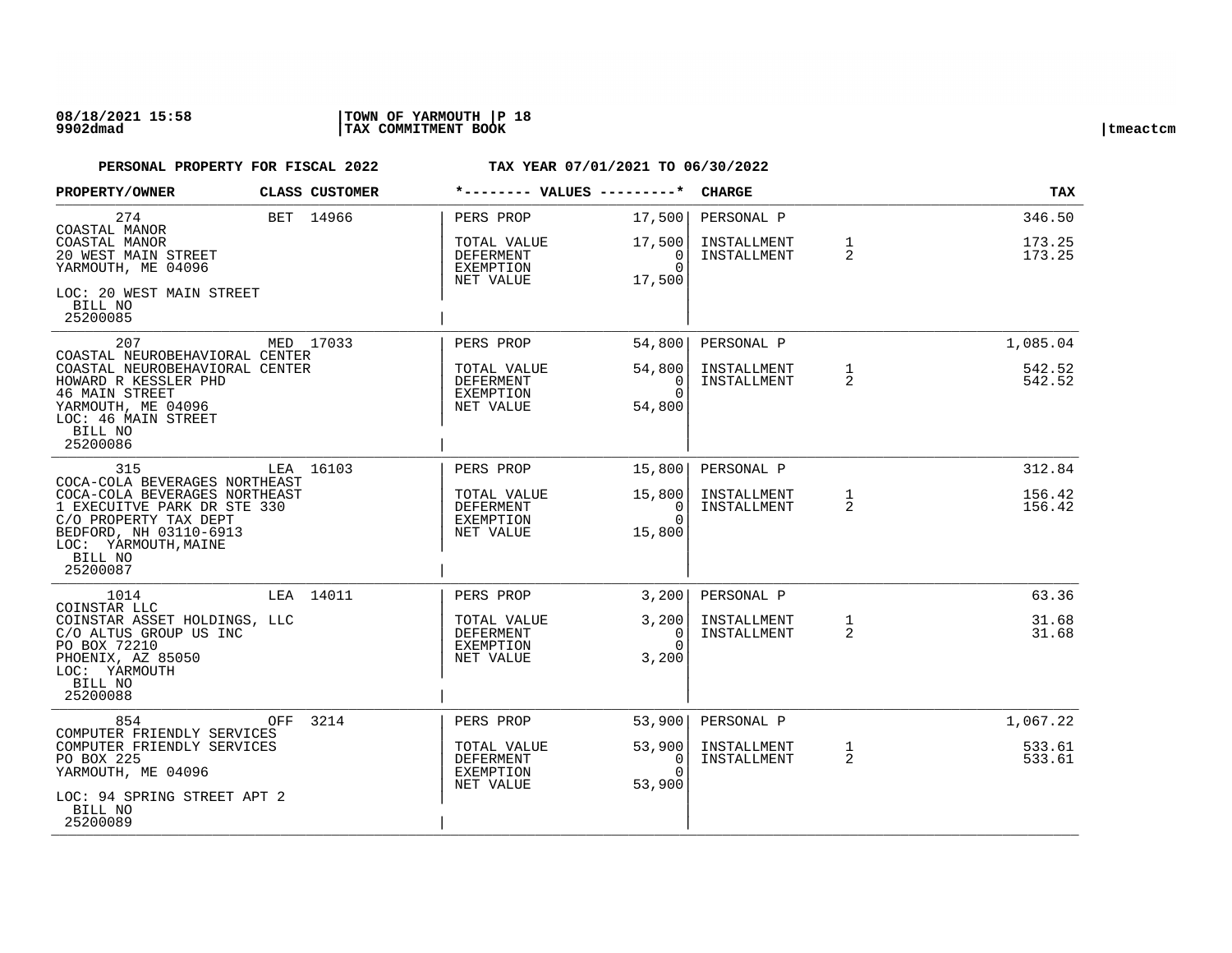| <b>PROPERTY/OWNER</b>                                                                                                                                                                        | CLASS CUSTOMER | *-------- VALUES ---------*                                            |                                                    | <b>CHARGE</b>                            |                   | TAX                        |
|----------------------------------------------------------------------------------------------------------------------------------------------------------------------------------------------|----------------|------------------------------------------------------------------------|----------------------------------------------------|------------------------------------------|-------------------|----------------------------|
| 1446<br>CONNOLLY FINANCIAL SERVICES<br>CONNOLLY FINANCIAL SERVICES<br>JOHN E CONNOLLY<br>50 FOREST FALLS DR STE 1<br>YARMOUTH, ME 04096<br>LOC: 50 FOREST FALLS DRIVE<br>BILL NO<br>25200090 | BET 16173      | PERS PROP<br>TOTAL VALUE<br>DEFERMENT<br><b>EXEMPTION</b><br>NET VALUE | 3,800<br>3,800<br>0<br>$\Omega$<br>3,800           | PERSONAL P<br>INSTALLMENT<br>INSTALLMENT | $\mathbf{1}$<br>2 | 75.24<br>37.62<br>37.62    |
| 1021<br>CONSOLIDATED COMMUNICATIONS<br>CONSOLIDATED COMMUNICATIONS<br>ATTN: TAX DEPT<br>770 ELM STREET 2ND FLR<br>MANCHESTER, NH 03101<br>LOC: VARIOUS<br>BILL NO<br>25200091                | TEL 16135      | PERS PROP<br>TOTAL VALUE<br>DEFERMENT<br>EXEMPTION<br>NET VALUE        | 28,500<br>28,500<br>$\Omega$<br>$\Omega$<br>28,500 | PERSONAL P<br>INSTALLMENT<br>INSTALLMENT | $\mathbf{1}$<br>2 | 564.30<br>282.15<br>282.15 |
| 247<br>COOK JEFFREY D DMD<br>COOK JEFFREY D DMD<br>339 MAIN STREET<br>YARMOUTH, ME 04096<br>LOC: 339 MAIN STREET<br>BILL NO<br>25200092                                                      | BET 17036      | PERS PROP<br>TOTAL VALUE<br>DEFERMENT<br><b>EXEMPTION</b><br>NET VALUE | 26, 200<br>26, 200<br>0<br>$\Omega$<br>26,200      | PERSONAL P<br>INSTALLMENT<br>INSTALLMENT | $\mathbf{1}$<br>2 | 518.76<br>259.38<br>259.38 |
| 635<br>COOK SUSAN J P A<br>COOK SUSAN J P A<br>261 MAIN STREET<br>YARMOUTH, ME 04096<br>LOC: 261 MAIN STREET<br>BILL NO<br>25200093                                                          | OFF 14442      | PERS PROP<br>TOTAL VALUE<br>DEFERMENT<br><b>EXEMPTION</b><br>NET VALUE | 500<br>5001<br>$\Omega$<br>$\Omega$<br>500         | PERSONAL P<br>INSTALLMENT<br>INSTALLMENT | $\mathbf{1}$<br>2 | 9.90<br>4.95<br>4.95       |
| 1037<br>COPELAND JILL LCPC<br>COPELAND JILL LCPC<br>273 MAIN STREET<br>SUITE <sub>2</sub><br>YARMOUTH, ME 04096<br>LOC: 273 MAIN STREET<br>BILL NO<br>25200094                               | OFF 16140      | PERS PROP<br>TOTAL VALUE<br>DEFERMENT<br><b>EXEMPTION</b><br>NET VALUE | 9001<br>9001<br>0<br>$\Omega$<br>900               | PERSONAL P<br>INSTALLMENT<br>INSTALLMENT | 1<br>2            | 17.82<br>8.91<br>8.91      |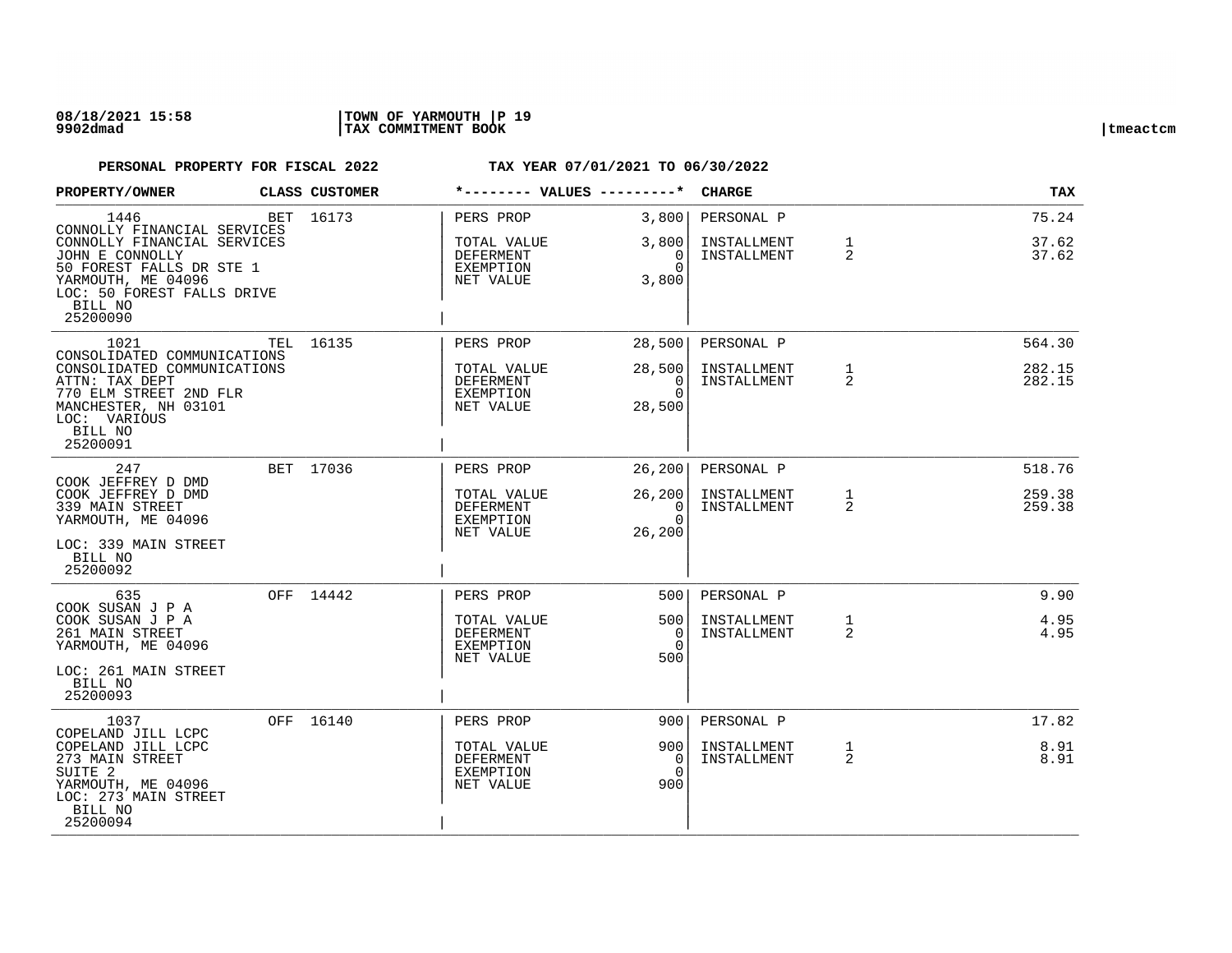### **08/18/2021 15:58 |TOWN OF YARMOUTH |P 20 9902dmad |TAX COMMITMENT BOOK |tmeactcm**

| PROPERTY/OWNER                                                                                                                       | <b>CLASS CUSTOMER</b> |                                                    |                                        | <b>CHARGE</b>              |                   | <b>TAX</b>       |
|--------------------------------------------------------------------------------------------------------------------------------------|-----------------------|----------------------------------------------------|----------------------------------------|----------------------------|-------------------|------------------|
| 1769<br>COREY WALMER LCSW                                                                                                            | BET 17106             | PERS PROP                                          | 8001                                   | PERSONAL P                 |                   | 15.84            |
| COREY WALMER<br>40 FOREST FALLS DRIVE #9<br>YARMOUTH, ME 04096                                                                       |                       | TOTAL VALUE<br>DEFERMENT<br>EXEMPTION<br>NET VALUE | 800<br>0<br>$\Omega$<br>800            | INSTALLMENT<br>INSTALLMENT | 1<br>2            | 7.92<br>7.92     |
| LOC: 40 FOREST FALLS DRIVE #9<br>BILL NO<br>25200095                                                                                 |                       |                                                    |                                        |                            |                   |                  |
| 881<br>CORPORATE FLEET LEASING                                                                                                       | LEA 14980             | PERS PROP                                          | 9,900                                  | PERSONAL P                 |                   | 196.02           |
| CORPORATE FLEET LEASING<br>PO BOX 51<br>CUMBERLAND, ME 04021                                                                         |                       | TOTAL VALUE<br>DEFERMENT<br>EXEMPTION<br>NET VALUE | 9,900<br>$\Omega$<br>$\Omega$<br>9,900 | INSTALLMENT<br>INSTALLMENT | $\mathbf{1}$<br>2 | 98.01<br>98.01   |
| LOC: 40 LAFAYETTE STREET<br>BILL NO<br>25200096                                                                                      |                       |                                                    |                                        |                            |                   |                  |
| 1588<br>COWLESS STUDIO                                                                                                               | BET 13121             | PERS PROP                                          | 500                                    | PERSONAL P                 |                   | 9.90             |
| COWLES TONY<br><b>45 CENTER STREET</b><br>YARMOUTH, ME 04096                                                                         |                       | TOTAL VALUE<br>DEFERMENT<br>EXEMPTION<br>NET VALUE | 500<br>0<br>$\Omega$<br>500            | INSTALLMENT<br>INSTALLMENT | $\mathbf{1}$<br>2 | 4.95<br>4.95     |
| LOC: 189 MAIN STREET<br>BILL NO<br>25200097                                                                                          |                       |                                                    |                                        |                            |                   |                  |
| 1603<br>CREAKY CAT STUDIO                                                                                                            | RET 17091             | PERS PROP                                          | 4,500                                  | PERSONAL P                 |                   | 89.10            |
| LIANNE MITCHELL<br>25 WANDER R WAY<br>NORTH YARMOUTH, ME 04097                                                                       |                       | TOTAL VALUE<br>DEFERMENT<br>EXEMPTION<br>NET VALUE | 4,500<br>$\Omega$<br>$\Omega$<br>4,500 | INSTALLMENT<br>INSTALLMENT | $\mathbf{1}$<br>2 | 44.55<br>44.55   |
| LOC: 75 FIELDSTONE<br>BILL NO<br>25200098                                                                                            |                       |                                                    |                                        |                            |                   |                  |
| 876<br>CROSSFIT YARMOUTH                                                                                                             | TRN 16124             | PERS PROP                                          | 13,400                                 | PERSONAL P                 |                   | 265.32           |
| FITLAND TRAINING CO<br>247 PORTLAND STREET<br>BUILDING C<br>YARMOUTH, ME 04096<br>LOC: 247 PORTLAND ST BLDG C<br>BILL NO<br>25200099 |                       | TOTAL VALUE<br>DEFERMENT<br>EXEMPTION<br>NET VALUE | 13,400<br>0<br>$\Omega$<br>13,400      | INSTALLMENT<br>INSTALLMENT | $\mathbf{1}$<br>2 | 132.66<br>132.66 |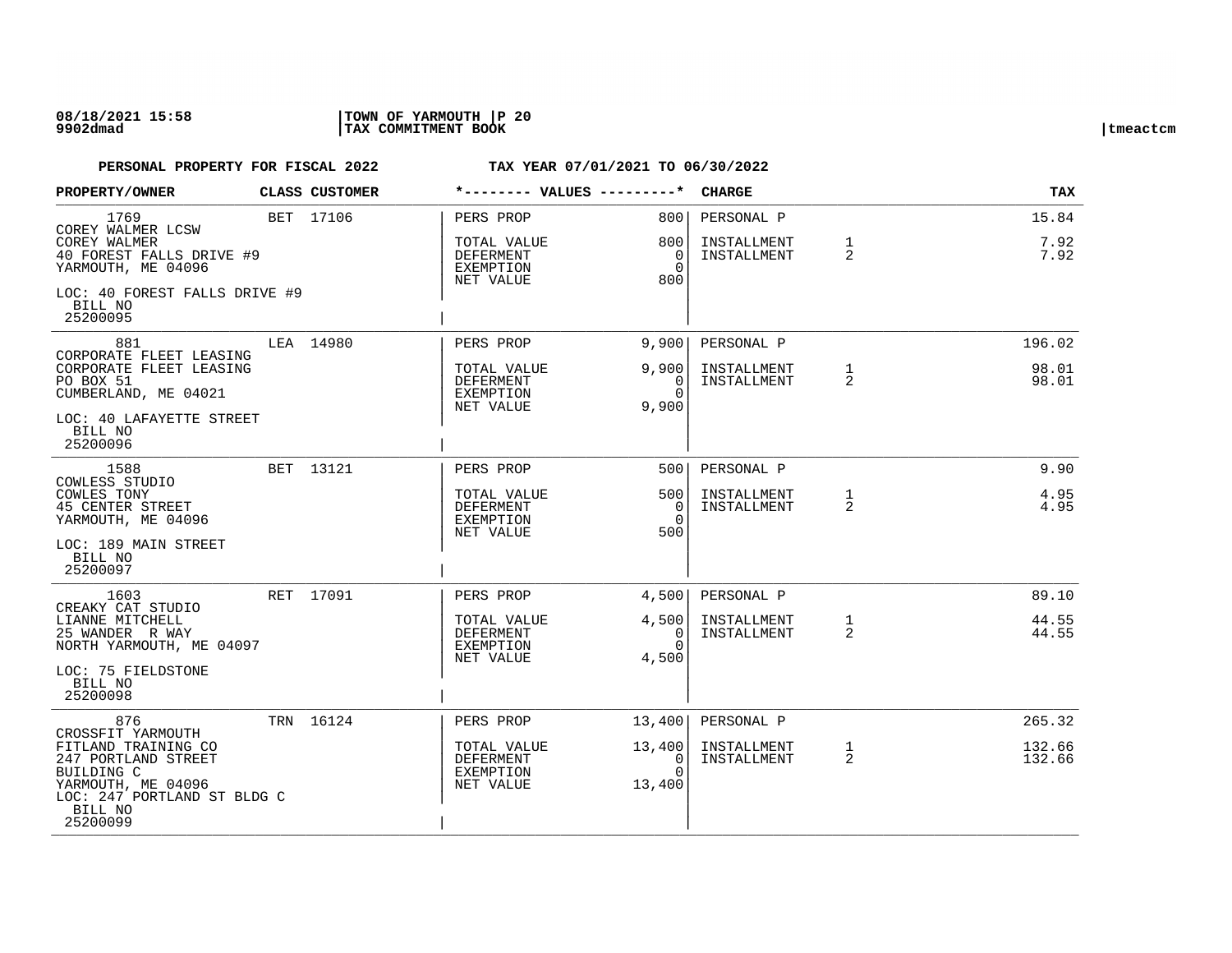### **08/18/2021 15:58 |TOWN OF YARMOUTH |P 21 9902dmad |TAX COMMITMENT BOOK |tmeactcm**

| PROPERTY/OWNER                                                                                                                              | CLASS CUSTOMER |                                                                 | *-------- VALUES ---------* |                                                   | <b>CHARGE</b>              |                   | <b>TAX</b>           |
|---------------------------------------------------------------------------------------------------------------------------------------------|----------------|-----------------------------------------------------------------|-----------------------------|---------------------------------------------------|----------------------------|-------------------|----------------------|
| 1569<br>CSC SERVICEWORKS INC                                                                                                                | BET 16177      | PERS PROP                                                       | 4,000                       |                                                   | PERSONAL P                 |                   | 79.20                |
| CSC SERVICEWORKS INC<br>C/O RYAN TAX COMPLIANCE SERV<br>PO BOX 460049, DEPT 802<br>HOUSTON, TX 77056<br>LOC: VARIOUS<br>BILL NO<br>25200100 |                | TOTAL VALUE<br>DEFERMENT<br>EXEMPTION<br>NET VALUE              | 4,000<br>4,000              | 0<br>$\Omega$                                     | INSTALLMENT<br>INSTALLMENT | 1<br>2            | 39.60<br>39.60       |
| 1787<br>CSC SERVICEWORKS INC<br>CSC SERVICEWORKS INC<br>PO BOX 460049<br>HOUSTON, TX 77056<br>LOC: VARIOUS<br>BILL NO<br>25200101           | BET 17124      | PERS PROP<br>TOTAL VALUE<br>DEFERMENT<br>EXEMPTION<br>NET VALUE |                             | $\Omega$<br>$\Omega$<br>0<br>$\Omega$<br>$\Omega$ | INSTALLMENT<br>INSTALLMENT | $\mathbf{1}$<br>2 | .00<br>.00           |
| 1374<br>CUDDLEDOWN INC                                                                                                                      | BET 12327      | PERS PROP                                                       | 547,600                     |                                                   | PERSONAL P                 |                   | 10,842.48            |
| <b>BUSH EOUITIES</b><br>14 YARMOUTH JUNCTION<br>YARMOUTH, ME 04096<br>LOC: 14 YARMOUTH JUNCTION<br>BILL NO<br>25200102                      |                | TOTAL VALUE<br>DEFERMENT<br>EXEMPTION<br>NET VALUE              | 547,600<br>547,600          | $\overline{0}$<br>$\Omega$                        | INSTALLMENT<br>INSTALLMENT | 1<br>2            | 5,421.24<br>5,421.24 |
| 1697<br>CUMBERLAND COUNTY FCU                                                                                                               | FIN 15058      | PERS PROP                                                       | 6,100                       |                                                   | PERSONAL P                 |                   | 120.78               |
| CUMBERLAND COUNTY FCU<br>101 GRAY RD<br>FALMOUTH, ME 04105<br>LOC: 808 ROUTE 1<br>BILL NO<br>25200103                                       |                | TOTAL VALUE<br>DEFERMENT<br>EXEMPTION<br>NET VALUE              | 6,100<br>6,100              | $\Omega$<br>$\Omega$                              | INSTALLMENT<br>INSTALLMENT | $\mathbf 1$<br>2  | 60.39<br>60.39       |
| 37<br>CUMBERLAND FARMS INC                                                                                                                  | RET 13982      | PERS PROP                                                       | 151,900                     |                                                   | PERSONAL P                 |                   | 3,007.62             |
| CUMBERLAND FARMS INC<br>TAX DEPT<br>165 FLANDERS RD<br>WESTBOROUGH, MA 01581-1000<br>LOC: 939 ROUTE 1<br>BILL NO<br>25200104                |                | TOTAL VALUE<br>DEFERMENT<br>EXEMPTION<br>NET VALUE              | 151,900<br>151,900          | 0<br>$\Omega$                                     | INSTALLMENT<br>INSTALLMENT | $\mathbf{1}$<br>2 | 1,503.81<br>1,503.81 |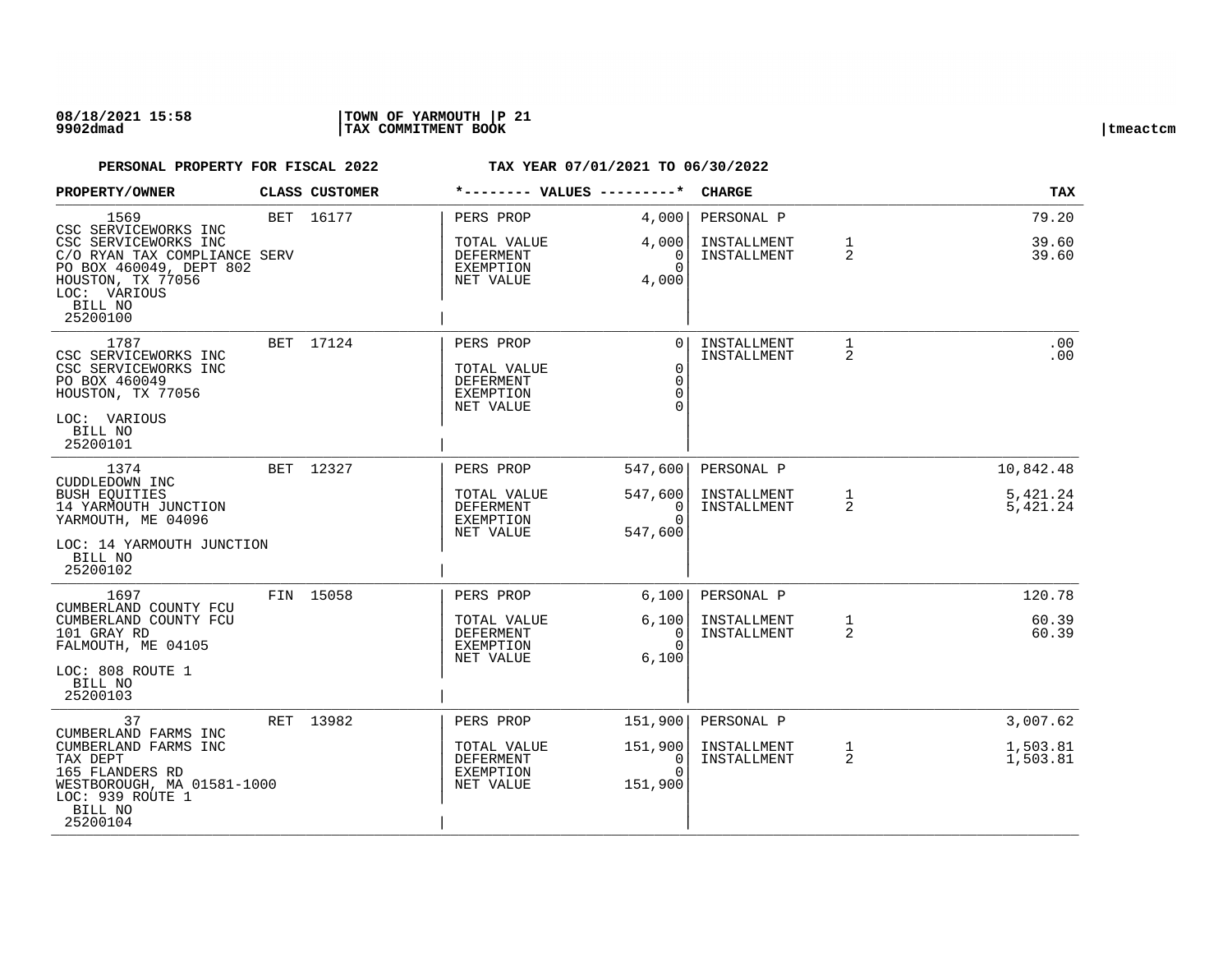| PROPERTY/OWNER                                                                                                                                                    | <b>CLASS CUSTOMER</b> | *-------- VALUES ---------*                                     |                                                                   | <b>CHARGE</b>                            |                   | TAX                        |
|-------------------------------------------------------------------------------------------------------------------------------------------------------------------|-----------------------|-----------------------------------------------------------------|-------------------------------------------------------------------|------------------------------------------|-------------------|----------------------------|
| 1321<br>CUNNINGHAM SECURITY SYSTEMS<br>CUNNINGHAM SECURITY SYSTEMS<br>10 PRINCES POINT ROAD                                                                       | OFF 14475             | PERS PROP<br>TOTAL VALUE<br>DEFERMENT                           | 10,500<br>10,500<br>$\overline{0}$                                | PERSONAL P<br>INSTALLMENT<br>INSTALLMENT | $\mathbf{1}$<br>2 | 207.90<br>103.95<br>103.95 |
| YARMOUTH, ME 04096<br>LOC: 10 PRINCES POINT ROAD<br>BILL NO<br>25200105                                                                                           |                       | EXEMPTION<br>NET VALUE                                          | $\Omega$<br>10,500                                                |                                          |                   |                            |
| 1803                                                                                                                                                              | PER 17140             | PERS PROP                                                       | 1,800                                                             | PERSONAL P                               |                   | 35.64                      |
| CURRENCY INSTITUTE<br>CURRENCY INSTITUTE<br>701 US ROUTE 1<br>YARMOUTH, ME 04096                                                                                  |                       | TOTAL VALUE<br>DEFERMENT<br>EXEMPTION<br>NET VALUE              | 1,800  <br>$\Omega$<br>$\Omega$<br>1,800                          | INSTALLMENT<br>INSTALLMENT               | $\mathbf{1}$<br>2 | 17.82<br>17.82             |
| LOC: 761 US ROUTE 1<br>BILL NO<br>25200106                                                                                                                        |                       |                                                                 |                                                                   |                                          |                   |                            |
| 110<br>DANDELION CATERING CO                                                                                                                                      | PER 14425             | PERS PROP                                                       | 23, 200                                                           | PERSONAL P                               |                   | 459.36                     |
| DANDELION CATERING CO<br>81 BRIDGE STREET, SUITE 103<br>YARMOUTH, ME 04096                                                                                        |                       | TOTAL VALUE<br>DEFERMENT<br>EXEMPTION<br>NET VALUE              | 23, 200<br>$\overline{0}$<br>$\Omega$<br>23,200                   | INSTALLMENT<br>INSTALLMENT               | $\mathbf{1}$<br>2 | 229.68<br>229.68           |
| LOC: 81 BRIDGE STREET<br>BILL NO<br>25200107                                                                                                                      |                       |                                                                 |                                                                   |                                          |                   |                            |
| 1766<br>DATA SALES CO.<br>DATA SALES CO.<br>3450 WEST BURNSVILLLE PARKWAY<br>BURNSVILLE, MN 55337                                                                 | BET 17103             | PERS PROP<br>TOTAL VALUE<br>DEFERMENT<br>EXEMPTION<br>NET VALUE | 0 <sup>1</sup><br>$\mathbf 0$<br>$\Omega$<br>$\Omega$<br>$\Omega$ | INSTALLMENT<br>INSTALLMENT               | $\mathbf{1}$<br>2 | .00<br>.00                 |
| LOC: VARIOUS<br>BILL NO<br>25200108                                                                                                                               |                       |                                                                 |                                                                   |                                          |                   |                            |
| 1375                                                                                                                                                              | PER 6853              | PERS PROP                                                       | 7,300                                                             | PERSONAL P                               |                   | 144.54                     |
| DAVIS FAMILY FOUNDATION<br>DAVIS FAMILY FOUNDATION<br>30 FOREST FALLS DRIVE<br>SUITE 5<br>YARMOUTH, ME 04096<br>LOC: 30 FOREST FALLS DRIVE<br>BILL NO<br>25200109 |                       | TOTAL VALUE<br>DEFERMENT<br>EXEMPTION<br>NET VALUE              | 7,300<br>0<br>$\Omega$<br>7,300                                   | INSTALLMENT<br>INSTALLMENT               | $\mathbf{1}$<br>2 | 72.27<br>72.27             |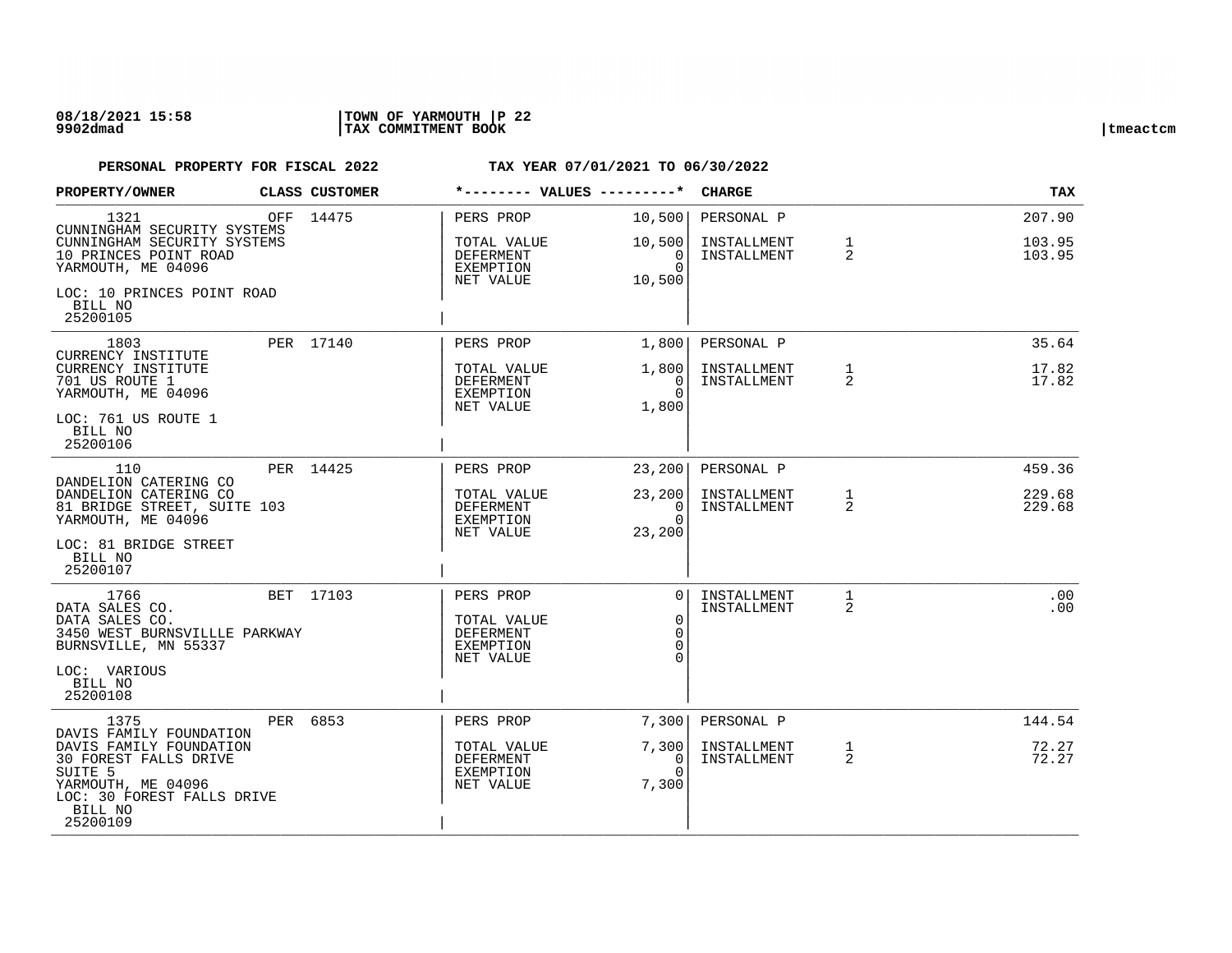### **08/18/2021 15:58 |TOWN OF YARMOUTH |P 23 9902dmad |TAX COMMITMENT BOOK |tmeactcm**

| PROPERTY/OWNER                                                                                                                                                                      |  | CLASS CUSTOMER |                                                                        | *-------- VALUES ---------*                        | <b>CHARGE</b>                 |                            | <b>TAX</b>        |              |
|-------------------------------------------------------------------------------------------------------------------------------------------------------------------------------------|--|----------------|------------------------------------------------------------------------|----------------------------------------------------|-------------------------------|----------------------------|-------------------|--------------|
| 165<br>DAYS CRABMEAT CO                                                                                                                                                             |  | RES 16084      | PERS PROP                                                              | 55,800                                             | PERSONAL P                    |                            | 1,104.84          |              |
| MAINE FRESH LOBSTER<br>38 CROSBY RD., SUITE 4<br>DOVER, NH 03820                                                                                                                    |  |                | TOTAL VALUE<br>DEFERMENT<br>EXEMPTION                                  | 55,800<br>$\overline{0}$<br>$\Omega$               | INSTALLMENT<br>INSTALLMENT    | $\mathbf{1}$<br>2          | 552.42<br>552.42  |              |
| LOC: 1269 ROUTE 1<br>BILL NO<br>25200110                                                                                                                                            |  |                | NET VALUE                                                              | 55,800                                             |                               |                            |                   |              |
| 1777<br>DBN HOLDING                                                                                                                                                                 |  | BET 17114      | PERS PROP                                                              | 600                                                | PERSONAL P                    |                            | 11.88             |              |
| DBN HOLDING<br>2 DELORME DR<br>YARMOUTH, ME 04096                                                                                                                                   |  |                |                                                                        | TOTAL VALUE<br>DEFERMENT<br>EXEMPTION<br>NET VALUE | 600 l<br>0<br>$\Omega$<br>600 | INSTALLMENT<br>INSTALLMENT | $\mathbf{1}$<br>2 | 5.94<br>5.94 |
| LOC: 2 DELORME DR<br>BILL NO<br>25200111                                                                                                                                            |  |                |                                                                        |                                                    |                               |                            |                   |              |
| 1122<br>DE LAGE LANDEN FINANCIAL SVS                                                                                                                                                |  | BET 12312      | PERS PROP                                                              | 44,600                                             | PERSONAL P                    |                            | 883.08            |              |
| DE LAGE LANDEN FINANCIAL SVS<br>ATTN: CORPORATE TAX DEPARTMENT<br>1111 OLD EAGLE SCHOOL ROAD<br>WAYNE, PA 19087<br>LOC: 370 PORTLAND STREET<br>BILL NO<br>25200112                  |  |                | TOTAL VALUE<br>DEFERMENT<br>EXEMPTION<br>NET VALUE                     | 44,600<br>- 0 I<br>$\Omega$<br>44,600              | INSTALLMENT<br>INSTALLMENT    | $\mathbf{1}$<br>2          | 441.54<br>441.54  |              |
| 1447<br>DELL EQUIPMENT FUNDING LP<br>DELL EQUIPMENT FUNDING LP<br>ATTN: PROPERTY TAX DEPT<br>ONE DELL WAY RR1-35<br>ROUND ROCK, TX 78682<br>LOC: 939 ROUTE 1<br>BILL NO<br>25200113 |  | RET 7429       | PERS PROP<br>TOTAL VALUE<br><b>DEFERMENT</b><br>EXEMPTION<br>NET VALUE | 0 <sup>1</sup><br>$\Omega$<br>$\Omega$<br>$\Omega$ | INSTALLMENT<br>INSTALLMENT    | $\mathbf{1}$<br>2          | .00<br>.00        |              |
| 1057<br>DIMARZIO CATE LCPC                                                                                                                                                          |  | BET 16143      | PERS PROP                                                              | 2,900                                              | PERSONAL P                    |                            | 57.42             |              |
| DIMARZIO CATE LCPC<br>60 FOREST FALLS DRIVE STE 7<br>YARMOUTH, ME 04096                                                                                                             |  |                | TOTAL VALUE<br>DEFERMENT<br>EXEMPTION<br>NET VALUE                     | 2,900<br>0<br>$\Omega$<br>2,900                    | INSTALLMENT<br>INSTALLMENT    | $\mathbf{1}$<br>2          | 28.71<br>28.71    |              |
| LOC: 60 FOREST FALLS DRIVE<br>BILL NO<br>25200114                                                                                                                                   |  |                |                                                                        |                                                    |                               |                            |                   |              |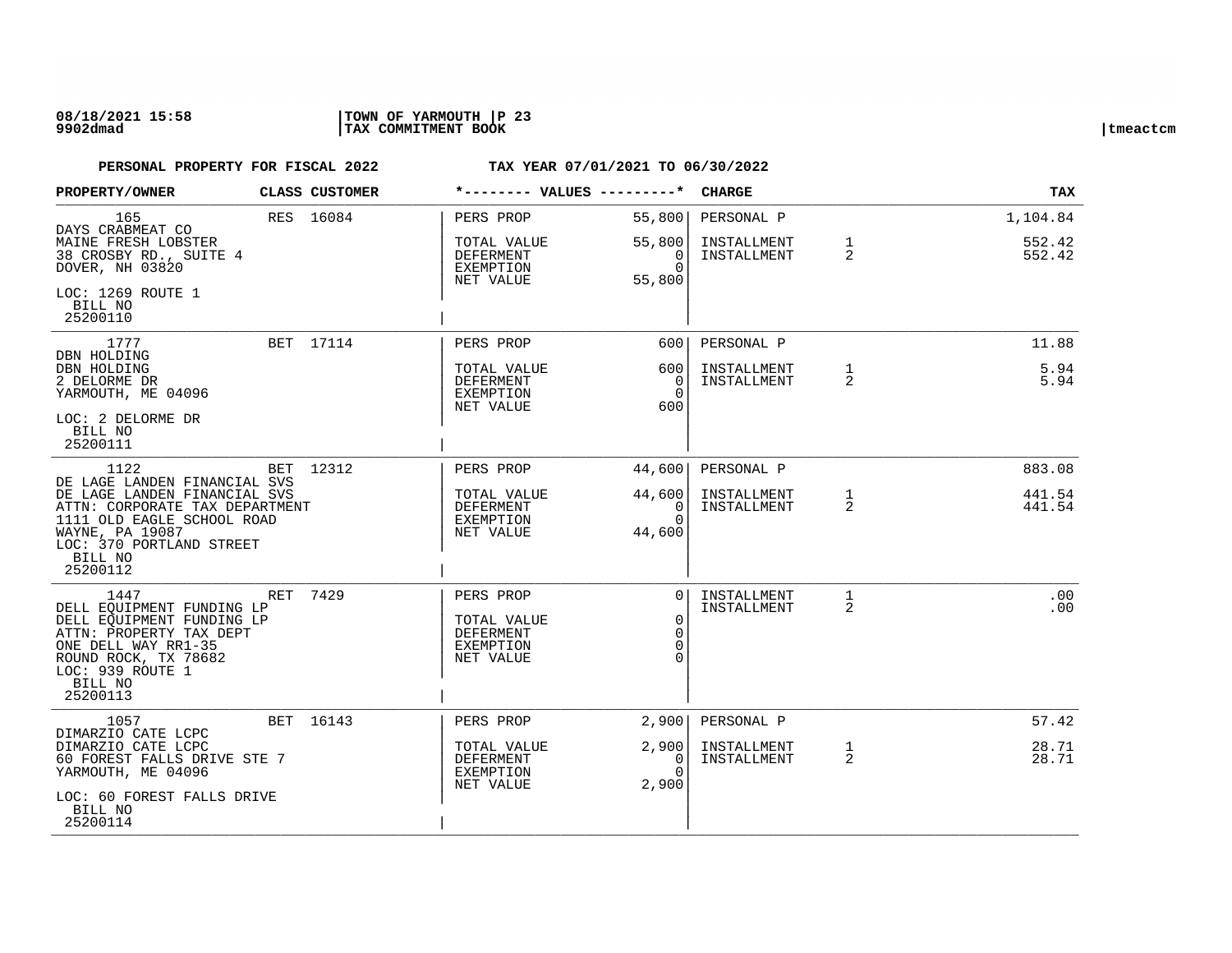### **08/18/2021 15:58 |TOWN OF YARMOUTH |P 24 9902dmad |TAX COMMITMENT BOOK |tmeactcm**

| PROPERTY/OWNER                                                                                                                                                 | CLASS CUSTOMER | *-------- VALUES ---------*                                            |                                             | <b>CHARGE</b>                            |                                | <b>TAX</b>                 |
|----------------------------------------------------------------------------------------------------------------------------------------------------------------|----------------|------------------------------------------------------------------------|---------------------------------------------|------------------------------------------|--------------------------------|----------------------------|
| 1299<br>DIRECTV LLC<br>DIRECTV LLC<br>ATTN: PROPERTY TAX DEPT.<br>1010 PINE, 9E-L-01<br>ST. LOUIS, MO 63101<br>LOC: YARMOUTH<br>BILL NO<br>25200115            | TEL 14021      | PERS PROP<br>TOTAL VALUE<br>DEFERMENT<br>EXEMPTION<br>NET VALUE        | 6,500<br>6,500<br>0<br>$\Omega$<br>6,500    | PERSONAL P<br>INSTALLMENT<br>INSTALLMENT | $\mathbf{1}$<br>$\overline{2}$ | 128.70<br>64.35<br>64.35   |
| 32<br>DIRIGO COLLECTIVE<br>DIRIGO COLLECTIVE<br>81 BRIDGE STREET<br>SUITE 204<br>YARMOUTH, ME 04096<br>LOC: 81 BRIDGE STREET<br>BILL NO<br>25200116            | OFF 16073      | PERS PROP<br>TOTAL VALUE<br>DEFERMENT<br>EXEMPTION<br>NET VALUE        | 11,700<br>11,700<br>0<br>$\Omega$<br>11,700 | PERSONAL P<br>INSTALLMENT<br>INSTALLMENT | $\mathbf{1}$<br>2              | 231.66<br>115.83<br>115.83 |
| 1782<br>DIRIGO PEDIATRIC DENTISTRY PC<br>DIRIGO PEDIATRIC DENTISTRY PC<br>701 ROUTE 1 SUITE 3<br>YARMOUTH, ME 04096<br>LOC: 701 ROUTE 1<br>BILL NO<br>25200117 | MED 17119      | PERS PROP<br>TOTAL VALUE<br><b>DEFERMENT</b><br>EXEMPTION<br>NET VALUE | 23,700<br>23,700<br>0<br>$\Omega$<br>23,700 | PERSONAL P<br>INSTALLMENT<br>INSTALLMENT | 1<br>2                         | 469.26<br>234.63<br>234.63 |
| 798<br>DIRIGO RESTORATION LLC<br>DIRIGO RESTORATION LLC<br>38 YARMOUTH JUNCTION<br>YARMOUTH, ME 04096<br>LOC: 38 YARMOUTH JUNCTION<br>BILL NO<br>25200118      | BET 17051      | PERS PROP<br>TOTAL VALUE<br><b>DEFERMENT</b><br>EXEMPTION<br>NET VALUE | 14,100<br>14,100<br>0<br>$\Omega$<br>14,100 | PERSONAL P<br>INSTALLMENT<br>INSTALLMENT | $\mathbf{1}$<br>2              | 279.18<br>139.59<br>139.59 |
| 1114<br>DISH NETWORK LLC<br>DISH NETWORK LLC<br>PO BOX 6623<br>ENGLEWOOD, CO 80155<br>LOC: COUSINS ISLAND<br>BILL NO<br>25200119                               | LEA 5286       | PERS PROP<br>TOTAL VALUE<br>DEFERMENT<br>EXEMPTION<br>NET VALUE        | 1,700<br>1,700<br>0<br>$\cap$<br>1,700      | PERSONAL P<br>INSTALLMENT<br>INSTALLMENT | $\mathbf{1}$<br>$\overline{2}$ | 33.66<br>16.83<br>16.83    |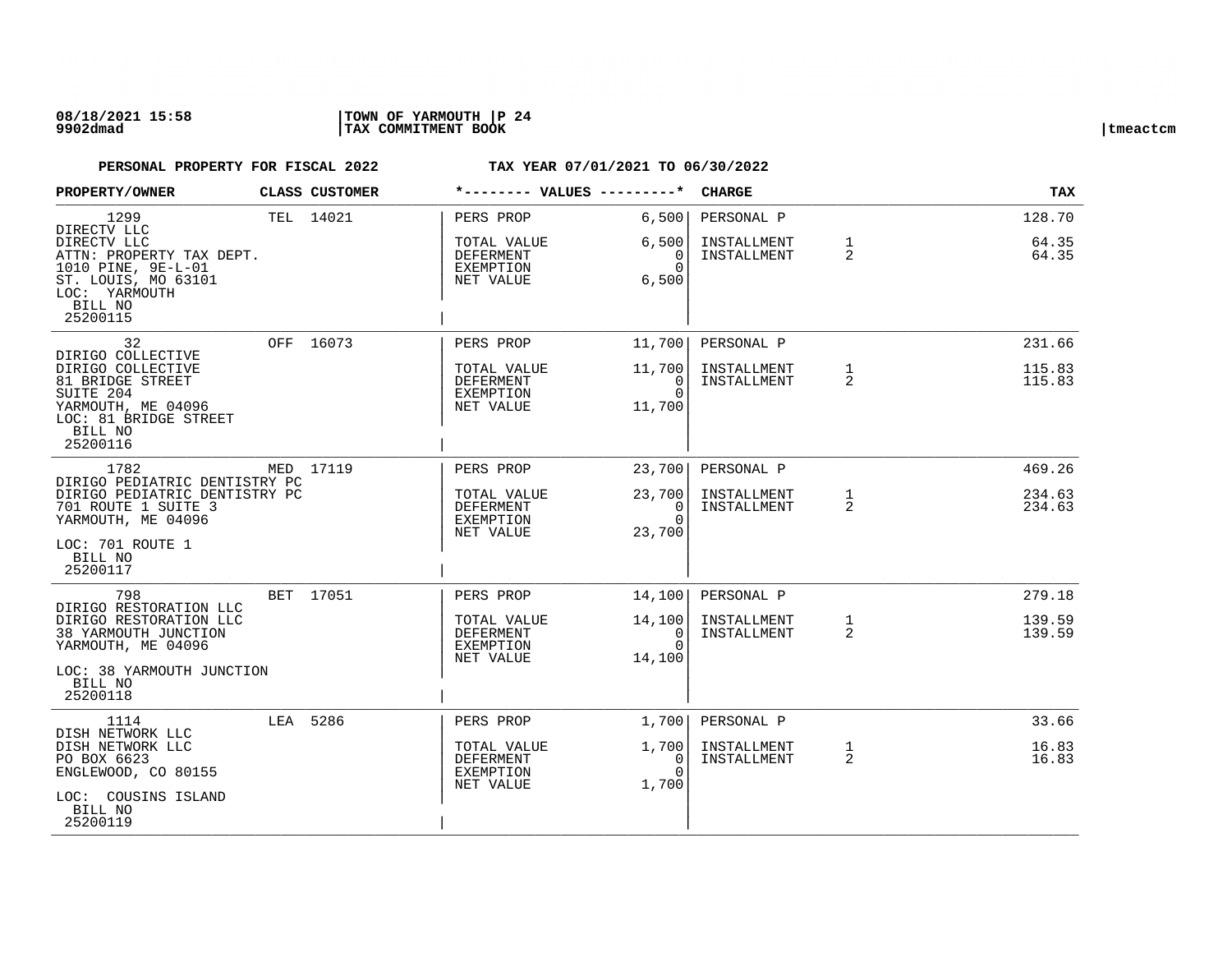### **08/18/2021 15:58 |TOWN OF YARMOUTH |P 25 9902dmad |TAX COMMITMENT BOOK |tmeactcm**

| PROPERTY/OWNER                                                                                                                                              | CLASS CUSTOMER | *-------- VALUES ---------*                        |                                               | <b>CHARGE</b>                            |                   | TAX                      |
|-------------------------------------------------------------------------------------------------------------------------------------------------------------|----------------|----------------------------------------------------|-----------------------------------------------|------------------------------------------|-------------------|--------------------------|
| 1774<br>DISH WIRELESS LLC<br>DISH WIRELESS LLC<br>PO BOX 6623                                                                                               | BET 17111      | PERS PROP<br>TOTAL VALUE<br>DEFERMENT              | 7,200<br>7,200<br>$\overline{0}$              | PERSONAL P<br>INSTALLMENT<br>INSTALLMENT | $\mathbf{1}$<br>2 | 142.56<br>71.28<br>71.28 |
| ENGLEWOOD, CO 80155<br>LOC: VARIOUS<br>BILL NO<br>25200120                                                                                                  |                | EXEMPTION<br>NET VALUE                             | $\Omega$<br>7,200                             |                                          |                   |                          |
| 1674                                                                                                                                                        | PER 15037      | PERS PROP                                          | 900                                           | PERSONAL P                               |                   | 17.82                    |
| DOUGLAS A REIGHLEY LMT<br>DOUGLAS A REIGHLEY LMT<br>26 SCHOOL ST<br>YARMOUTH, ME 04096                                                                      |                | TOTAL VALUE<br>DEFERMENT<br>EXEMPTION<br>NET VALUE | 900<br>$\Omega$<br>$\Omega$<br>900            | INSTALLMENT<br>INSTALLMENT               | $\mathbf{1}$<br>2 | 8.91<br>8.91             |
| LOC: 26 SCHOOL STREET<br>BILL NO<br>25200121                                                                                                                |                |                                                    |                                               |                                          |                   |                          |
| 1756                                                                                                                                                        | OFF 16208      | PERS PROP                                          | 1,400                                         | PERSONAL P                               |                   | 27.72                    |
| DOWN EAST ENTERPRISE, INC<br>DOWN EAST ENTERPRISE, INC<br>P O BOX 679<br>CAMDEN, ME 04843                                                                   |                | TOTAL VALUE<br>DEFERMENT<br>EXEMPTION<br>NET VALUE | 1,400 <br>$\overline{0}$<br>$\Omega$<br>1,400 | INSTALLMENT<br>INSTALLMENT               | 1<br>2            | 13.86<br>13.86           |
| LOC: 106 LAFAYETTE ST<br>BILL NO<br>25200122                                                                                                                |                |                                                    |                                               |                                          |                   |                          |
| 107                                                                                                                                                         | BET 14956      | PERS PROP                                          | 45,400                                        | PERSONAL P                               |                   | 898.92                   |
| DOWNEAST CONCEPTS INC<br>DOWNEAST CONCEPTS INC<br>86 DOWNEAST DRIVE<br>YARMOUTH, ME 04096                                                                   |                | TOTAL VALUE<br>DEFERMENT<br>EXEMPTION<br>NET VALUE | 45,400<br>0<br>$\Omega$<br>45,400             | INSTALLMENT<br>INSTALLMENT               | $\mathbf{1}$<br>2 | 449.46<br>449.46         |
| LOC: 86 DOWNEAST DRIVE<br>BILL NO<br>25200123                                                                                                               |                |                                                    |                                               |                                          |                   |                          |
| 30                                                                                                                                                          | BET 12247      | PERS PROP                                          | 515, 200                                      | PERSONAL P                               |                   | 10,200.96                |
| DOWNEAST ENERGY<br>OSTERMAN PROPANE LLC<br>DBA DOWNEAST ENTERGY<br>18 SPRING STREET<br>BRUNSWICK, ME 04011<br>LOC: 8 RAILROAD SQUARE<br>BILL NO<br>25200124 |                | TOTAL VALUE<br>DEFERMENT<br>EXEMPTION<br>NET VALUE | 515, 200<br>0<br>$\Omega$<br>515,200          | INSTALLMENT<br>INSTALLMENT               | $\mathbf{1}$<br>2 | 5,100.48<br>5,100.48     |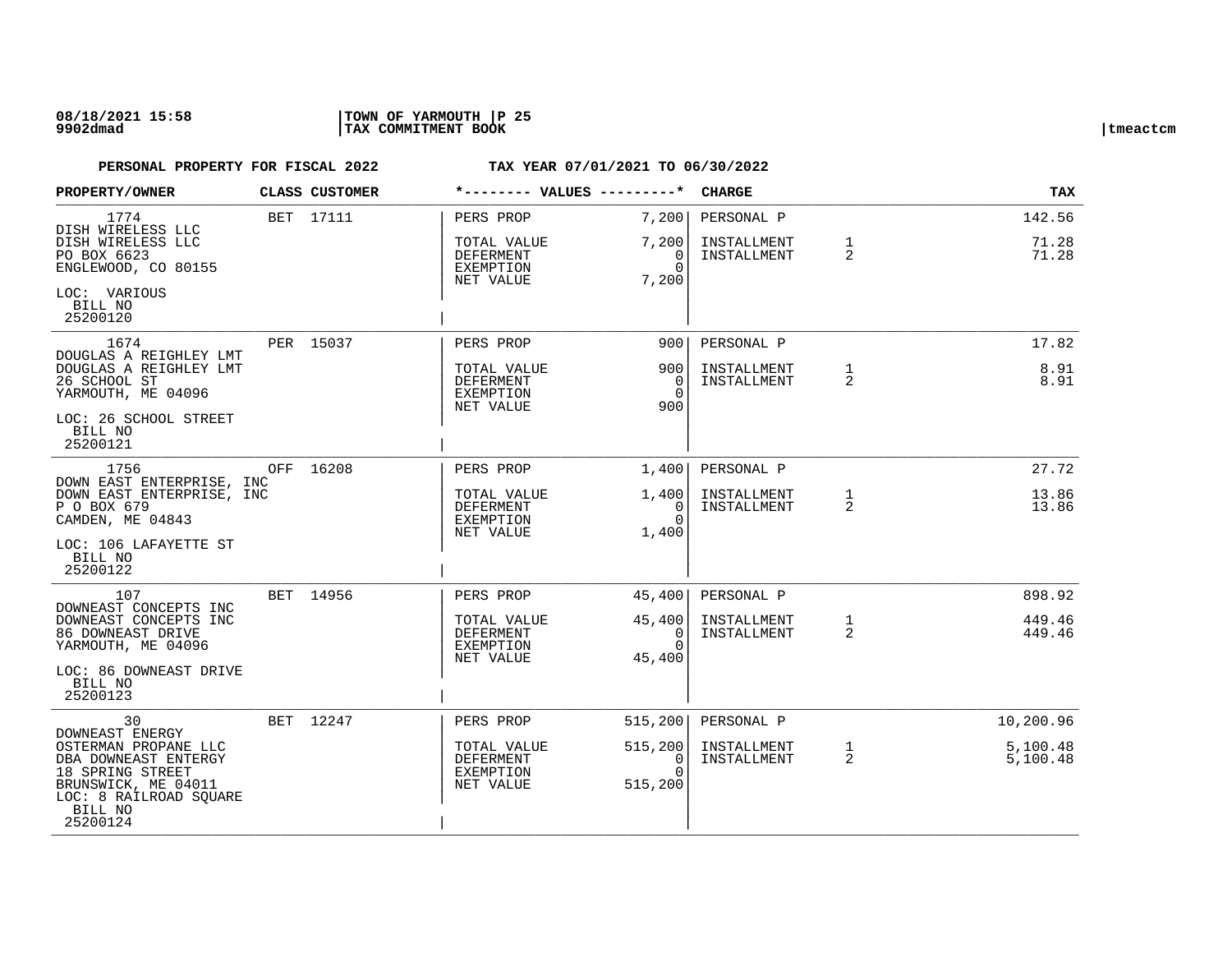| PROPERTY/OWNER                                                                                                                                                            | CLASS CUSTOMER | *-------- VALUES ---------*                                            |                                                          | <b>CHARGE</b>                            |                   | TAX                              |
|---------------------------------------------------------------------------------------------------------------------------------------------------------------------------|----------------|------------------------------------------------------------------------|----------------------------------------------------------|------------------------------------------|-------------------|----------------------------------|
| 1085<br>DOYLE LYNDA PSYCOLOGIST<br>DOYLE LYNDA PSYCOLOGIST<br>60 FOREST FALLS DRIVE<br>SUITE 4<br>YARMOUTH, ME 04096<br>LOC: 60 FOREST FALLS DRIVE<br>BILL NO<br>25200125 | OFF 16147      | PERS PROP<br>TOTAL VALUE<br>DEFERMENT<br><b>EXEMPTION</b><br>NET VALUE | 1,400 <br>1,400<br>$\Omega$<br>$\Omega$<br>1,400         | PERSONAL P<br>INSTALLMENT<br>INSTALLMENT | $\mathbf{1}$<br>2 | 27.72<br>13.86<br>13.86          |
| 1671<br>DREAM HOME HARDWOOD FLOORS<br>DREAM HOME HARDWOOD FLOORS<br>21B JUNIPER EAST<br>YARMOUTH, ME 04096<br>LOC: 21 JUNIPER EAST<br>BILL NO<br>25200126                 | PER 15034      | PERS PROP<br>TOTAL VALUE<br>DEFERMENT<br>EXEMPTION<br>NET VALUE        | 8,100<br>8,100<br>0<br>$\Omega$<br>8,100                 | PERSONAL P<br>INSTALLMENT<br>INSTALLMENT | $\mathbf{1}$<br>2 | 160.38<br>80.19<br>80.19         |
| 282<br>DUGAS SCOTT TRUCKING &<br>DUGAS SCOTT TRUCKING &<br>EXCAVATING INC<br>387 EAST ELM STREET<br>YARMOUTH, ME 04096<br>LOC: 387 EAST ELM STREET<br>BILL NO<br>25200127 | BET 14435      | PERS PROP<br>TOTAL VALUE<br>DEFERMENT<br><b>EXEMPTION</b><br>NET VALUE | 65,000<br>65,000<br>$\overline{0}$<br>$\Omega$<br>65,000 | PERSONAL P<br>INSTALLMENT<br>INSTALLMENT | $\mathbf{1}$<br>2 | 1,287.00<br>643.50<br>643.50     |
| 1659<br>DUNKIN DONUTS<br>THE WOLAK GROUP<br>65 GRAY RD<br>PO BOX 4<br>FALMOUTH, ME 04105<br>LOC: 936 ROUTE 1<br>BILL NO<br>25200128                                       | RET 17094      | PERS PROP<br>TOTAL VALUE<br>DEFERMENT<br><b>EXEMPTION</b><br>NET VALUE | 124, 200<br>124,200<br>0<br>$\Omega$<br>124,200          | PERSONAL P<br>INSTALLMENT<br>INSTALLMENT | $\mathbf{1}$<br>2 | 2,459.16<br>1,229.58<br>1,229.58 |
| 1752<br>E4 INTERIOR DESIGN<br>E4 INTERIOR DESIGN<br>89 MAIN ST UNIT #1A<br>YARMOUTH, ME 04096<br>LOC: 89 MAIN ST<br>BILL NO<br>25200129                                   | BET 16204      | PERS PROP<br>TOTAL VALUE<br>DEFERMENT<br><b>EXEMPTION</b><br>NET VALUE | 4,300<br>4,300<br>0<br>$\Omega$<br>4,300                 | PERSONAL P<br>INSTALLMENT<br>INSTALLMENT | $\mathbf{1}$<br>2 | 85.14<br>42.57<br>42.57          |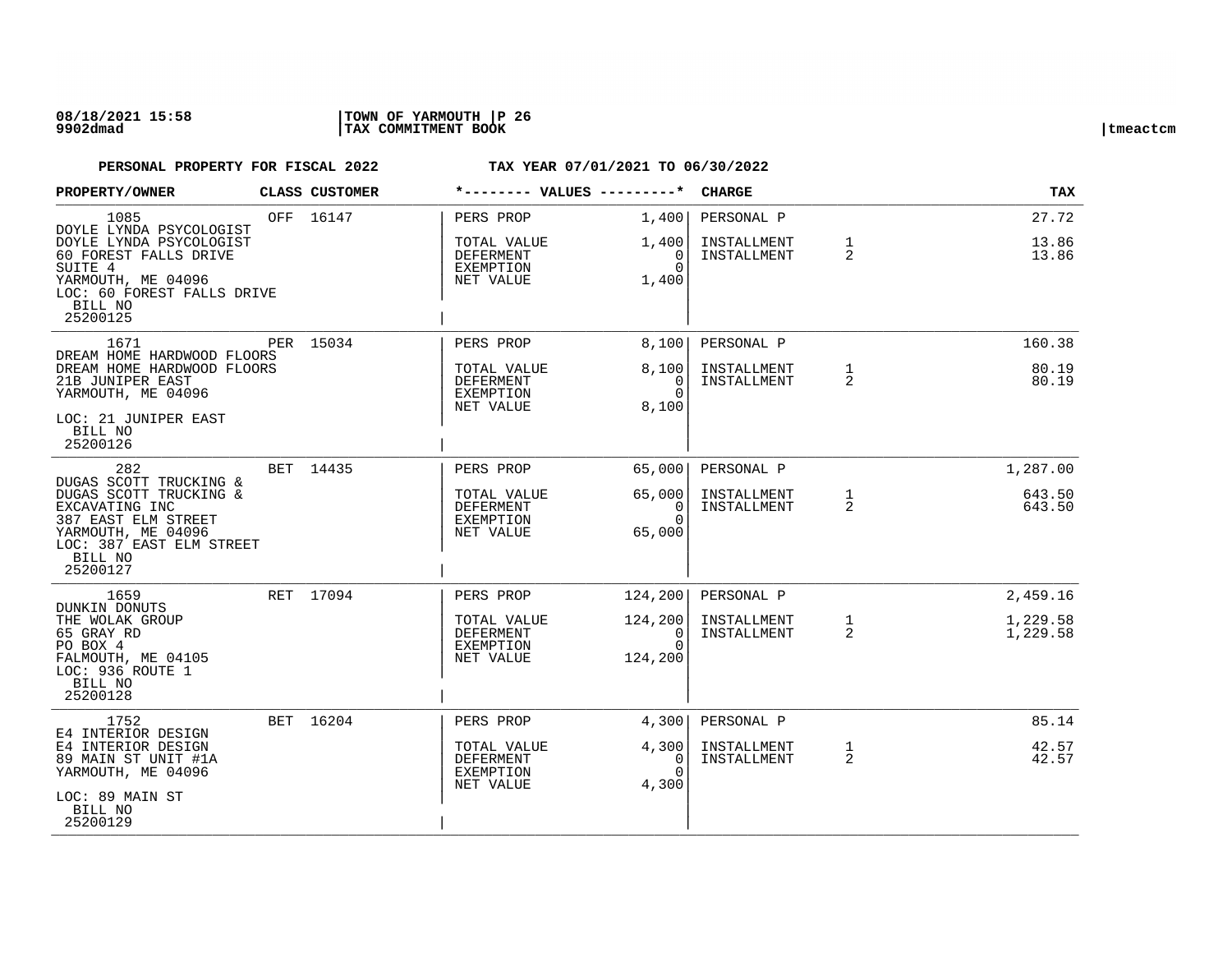### **08/18/2021 15:58 |TOWN OF YARMOUTH |P 27 9902dmad |TAX COMMITMENT BOOK |tmeactcm**

| PROPERTY/OWNER                                                                                                                                            | <b>CLASS CUSTOMER</b> | *-------- VALUES ---------*                        |                                              | <b>CHARGE</b>              |                   | <b>TAX</b>       |
|-----------------------------------------------------------------------------------------------------------------------------------------------------------|-----------------------|----------------------------------------------------|----------------------------------------------|----------------------------|-------------------|------------------|
| 275<br>EAST COAST YACHT & SALES                                                                                                                           | RET 17040             | PERS PROP                                          | 32,200                                       | PERSONAL P                 |                   | 637.56           |
| EAST COAST YACHT & SALES<br>SUITE 2C<br>106 LAFAYETTE STREET<br>YARMOUTH, ME 04096<br>LOC: 106 LAFAYETTE STREET<br>BILL NO<br>25200130                    |                       | TOTAL VALUE<br>DEFERMENT<br>EXEMPTION<br>NET VALUE | 32,200<br>0<br>$\Omega$<br>32,200            | INSTALLMENT<br>INSTALLMENT | $\mathbf{1}$<br>2 | 318.78<br>318.78 |
| 1797<br>EDGE ENERGY                                                                                                                                       | 501 17134             | PERS PROP                                          | 4,500                                        | PERSONAL P                 |                   | 89.10            |
| EDGE ENERGY<br>40 LAFAYETTE ST<br>YARMOUTH, ME 04096<br>LOC: 40 LAFAYETTE ST                                                                              |                       | TOTAL VALUE<br>DEFERMENT<br>EXEMPTION<br>NET VALUE | 4,500<br>$\Omega$<br>$\Omega$<br>4,500       | INSTALLMENT<br>INSTALLMENT | $\mathbf{1}$<br>2 | 44.55<br>44.55   |
| BILL NO<br>25200131                                                                                                                                       |                       |                                                    |                                              |                            |                   |                  |
| 1305                                                                                                                                                      | BET 17078             | PERS PROP                                          | 6,800                                        | PERSONAL P                 |                   | 134.64           |
| EDWARD D JONES & CO LP<br>EDWARD D JONES & CO LP<br>ATTN BRANCH TAX<br>PO BOX 66528<br>ST LOUIS, MO 63166-6528<br>LOC: 305 ROUTE 1<br>BILL NO<br>25200132 |                       | TOTAL VALUE<br>DEFERMENT<br>EXEMPTION<br>NET VALUE | 6,800<br>$\overline{0}$<br>$\Omega$<br>6,800 | INSTALLMENT<br>INSTALLMENT | $\mathbf{1}$<br>2 | 67.32<br>67.32   |
| 1796                                                                                                                                                      | 501 17133             | PERS PROP                                          | 9,0001                                       | PERSONAL P                 |                   | 178.20           |
| ELEVATE MAINE<br>ELEVATE MAINE LLC<br>50 DOWNEAST DR<br>YARMOUTH, ME 04096<br>LOC: 50 DOWNEAST DR<br>BILL NO<br>25200133                                  |                       | TOTAL VALUE<br>DEFERMENT<br>EXEMPTION<br>NET VALUE | 9,000<br>$\Omega$<br>$\Omega$<br>9,000       | INSTALLMENT<br>INSTALLMENT | $\mathbf{1}$<br>2 | 89.10<br>89.10   |
| 1660                                                                                                                                                      | TRN 15023             | PERS PROP                                          | 14,200                                       | PERSONAL P                 |                   | 281.16           |
| EMC TRAINING CENTER<br>EMERGENCY MEDICAL CONSULTANT<br>190 US ROUTE 1<br>FALMOUTH, ME 04105                                                               |                       | TOTAL VALUE<br>DEFERMENT<br>EXEMPTION<br>NET VALUE | 14,200<br>0<br>$\Omega$<br>14,200            | INSTALLMENT<br>INSTALLMENT | $\mathbf{1}$<br>2 | 140.58<br>140.58 |
| LOC: 360 ROUTE 1<br>BILL NO<br>25200134                                                                                                                   |                       |                                                    |                                              |                            |                   |                  |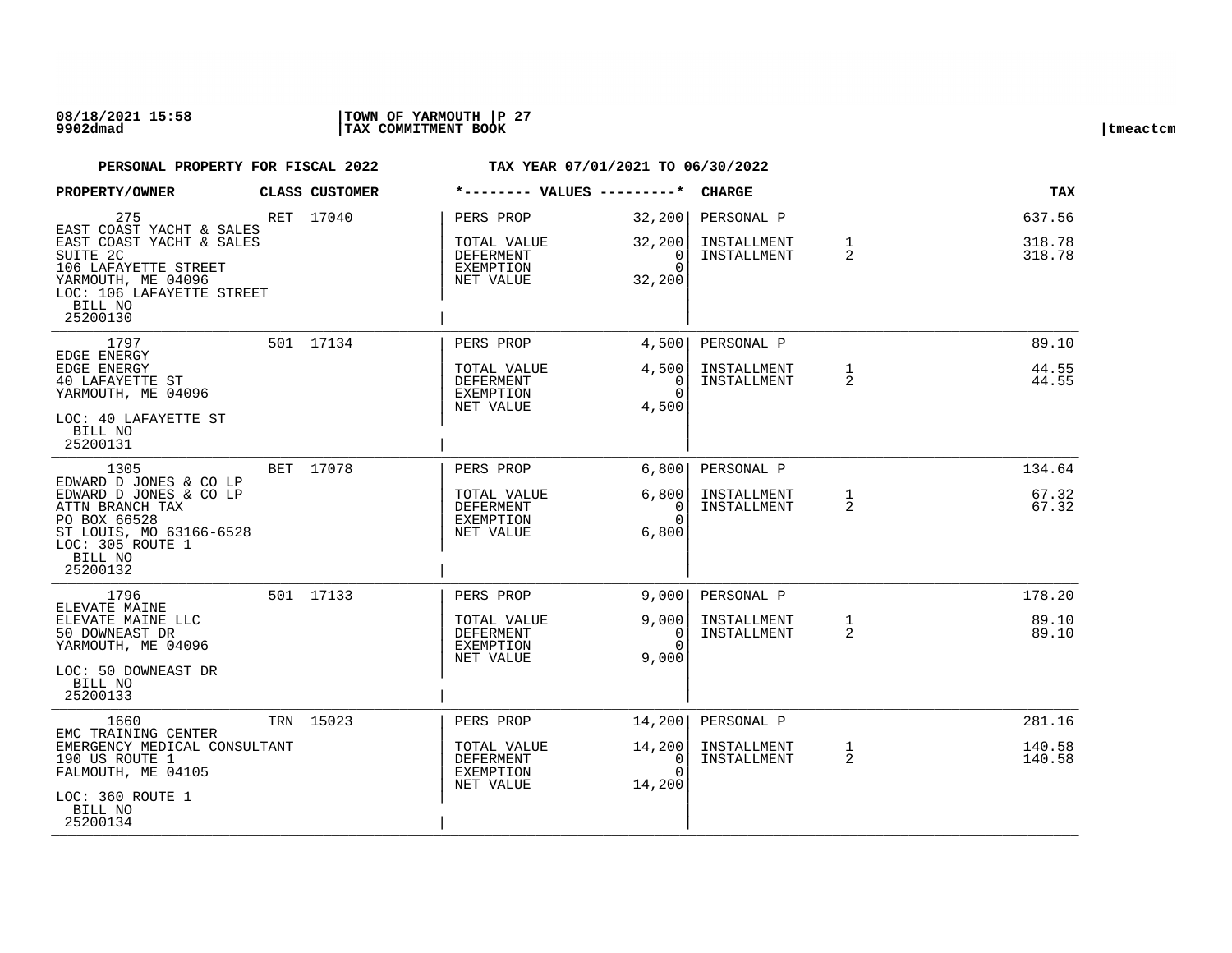### **08/18/2021 15:58 |TOWN OF YARMOUTH |P 28 9902dmad |TAX COMMITMENT BOOK |tmeactcm**

| PROPERTY/OWNER                                                                         | CLASS CUSTOMER | *-------- VALUES ---------*                                      |                                      | <b>CHARGE</b>              |                   | <b>TAX</b>       |
|----------------------------------------------------------------------------------------|----------------|------------------------------------------------------------------|--------------------------------------|----------------------------|-------------------|------------------|
| 370<br>EMERY DANIEL W                                                                  | BET 13061      | PERS PROP                                                        | 86,600                               | PERSONAL P                 |                   | 1,714.68         |
| EMERY DANIEL W<br>PO BOX 670<br>YARMOUTH, ME 04096                                     |                | TOTAL VALUE<br>DEFERMENT<br>EXEMPTION<br>NET VALUE               | 86,600<br>0<br>$\Omega$<br>86,600    | INSTALLMENT<br>INSTALLMENT | $\mathbf{1}$<br>2 | 857.34<br>857.34 |
| LOC: 36 YARMOUTH CROSSING DRIVE<br>BILL NO<br>25200135                                 |                |                                                                  |                                      |                            |                   |                  |
| 1812<br>EMILY SIEGEL                                                                   | PER 17148      | PERS PROP                                                        | 900                                  | PERSONAL P                 |                   | 17.82            |
| EMILY SIEGEL<br>50 FOREST FALLS DR<br>YARMOUTH, ME 04096                               |                | TOTAL VALUE<br><b>DEFERMENT</b><br>EXEMPTION<br>NET VALUE        | 900<br>$\Omega$<br>$\Omega$<br>900   | INSTALLMENT<br>INSTALLMENT | $\mathbf{1}$<br>2 | 8.91<br>8.91     |
| LOC: 50 FOREST FALLS DR<br>BILL NO<br>25200136                                         |                |                                                                  |                                      |                            |                   |                  |
| 146<br>ENVIRONMENTAL SOLUTIONS                                                         | CON 16081      | PERS PROP                                                        | 40,100                               | PERSONAL P                 |                   | 793.98           |
| ENVIRONMENTAL SOLUTIONS<br>PO BOX 868<br>YARMOUTH, ME 04096                            |                | TOTAL VALUE<br><b>DEFERMENT</b><br>EXEMPTION                     | 40,100<br>$\overline{0}$<br>$\Omega$ | INSTALLMENT<br>INSTALLMENT | $\mathbf{1}$<br>2 | 396.99<br>396.99 |
| LOC: 247 PORTLAND ST<br>BILL NO<br>25200137                                            |                | NET VALUE                                                        | 40,100                               |                            |                   |                  |
| 1636                                                                                   | CON 16081      | PERS PROP                                                        | 13,900                               | PERSONAL P                 |                   | 275.22           |
| ENVIRONMENTAL SOLUTIONS<br>ENVIRONMENTAL SOLUTIONS<br>PO BOX 868<br>YARMOUTH, ME 04096 |                | TOTAL VALUE<br>DEFERMENT<br>EXEMPTION<br>NET VALUE               | 13,900<br>0<br>$\Omega$<br>13,900    | INSTALLMENT<br>INSTALLMENT | $\mathbf{1}$<br>2 | 137.61<br>137.61 |
| LOC: 347 MAIN ST<br>BILL NO<br>25200138                                                |                |                                                                  |                                      |                            |                   |                  |
| 1068<br>EPIC IMAGE SALON                                                               | RET 14464      | PERS PROP                                                        | 5001                                 | PERSONAL P                 |                   | 9.90             |
| EPIC IMAGE SALON<br>374 ROUTE 1<br>YARMOUTH, ME 04096                                  |                | TOTAL VALUE<br><b>DEFERMENT</b><br><b>EXEMPTION</b><br>NET VALUE | 500 l<br>0<br>$\Omega$<br>500        | INSTALLMENT<br>INSTALLMENT | 1<br>2            | 4.95<br>4.95     |
| LOC: 374 ROUTE 1<br>BILL NO<br>25200139                                                |                |                                                                  |                                      |                            |                   |                  |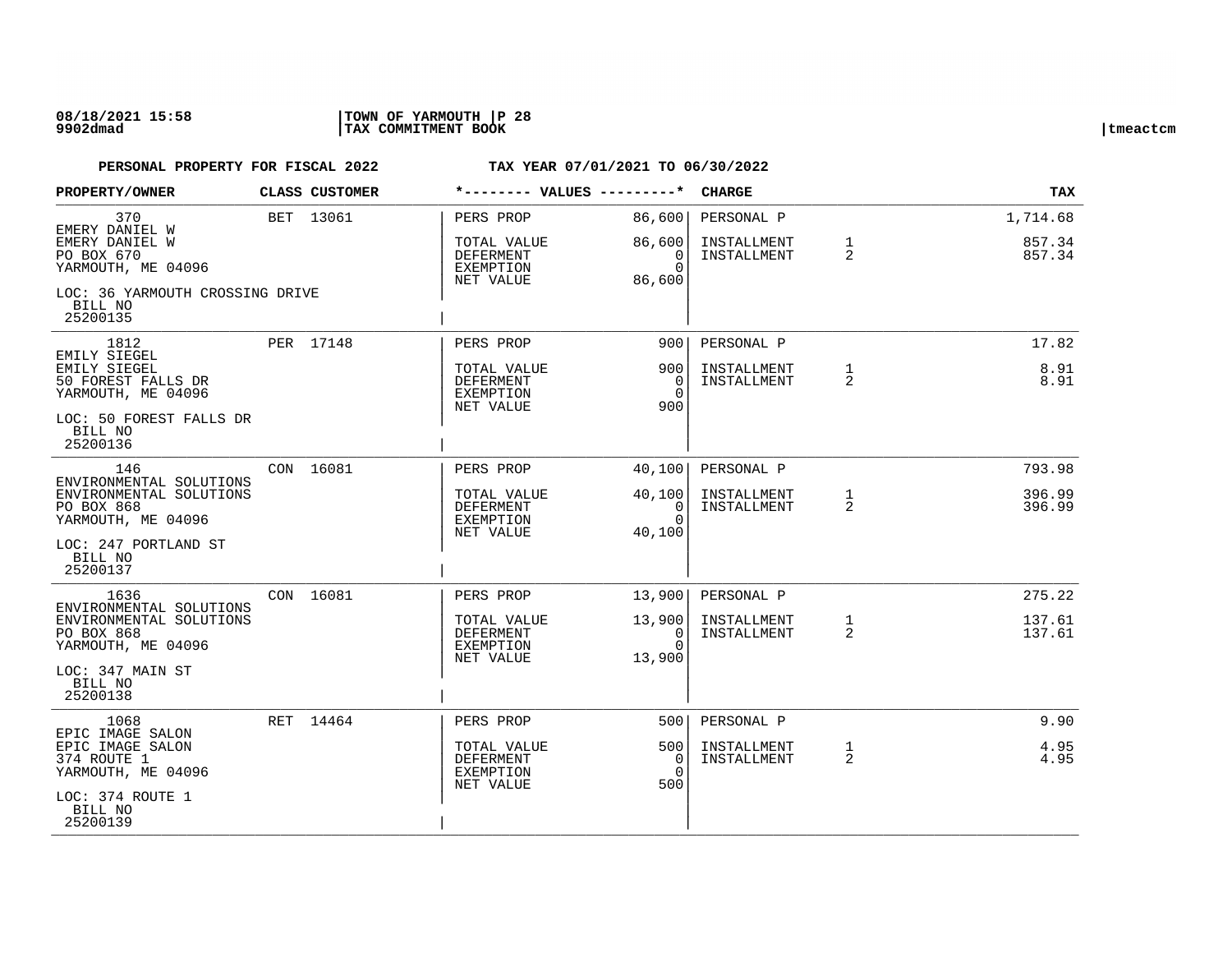| <b>PROPERTY/OWNER</b>                                                                                                                    | CLASS CUSTOMER | *-------- VALUES ---------*                                     |                                                | <b>CHARGE</b>                            |                                | <b>TAX</b>                       |
|------------------------------------------------------------------------------------------------------------------------------------------|----------------|-----------------------------------------------------------------|------------------------------------------------|------------------------------------------|--------------------------------|----------------------------------|
| 99<br>ESTABROOK FARMS & GREENHOUSES<br>ESTABROOK FARMS & GREENHOUSES<br>ESTABROOK MARJORIE<br>337 EAST MAIN STREET<br>YARMOUTH, ME 04096 | RET 14424      | PERS PROP<br>TOTAL VALUE<br>DEFERMENT<br>EXEMPTION<br>NET VALUE | 439,300<br>439,300<br>0<br>$\Omega$<br>439,300 | PERSONAL P<br>INSTALLMENT<br>INSTALLMENT | $\mathbf{1}$<br>2              | 8,698.14<br>4,349.07<br>4,349.07 |
| LOC: 337 EAST MAIN STREET<br>BILL NO<br>25200140                                                                                         |                |                                                                 |                                                |                                          |                                |                                  |
| 654<br>EVEN KEEL MARINE SPEC                                                                                                             | BOA 17047      | PERS PROP                                                       | 58,100                                         | PERSONAL P                               |                                | 1,150.38                         |
| EVEN KEEL MARINE SPEC<br>PO BOX 1023<br>YARMOUTH, ME 04096<br>LOC: 125 EVEN KEEL ROAD                                                    |                | TOTAL VALUE<br><b>DEFERMENT</b><br>EXEMPTION<br>NET VALUE       | 58,100<br>$\Omega$<br>$\Omega$<br>58,100       | INSTALLMENT<br>INSTALLMENT               | $\mathbf{1}$<br>$\overline{a}$ | 575.19<br>575.19                 |
| BILL NO<br>25200141                                                                                                                      |                |                                                                 |                                                |                                          |                                |                                  |
| 1596<br>EVERSOURCE ENERGY                                                                                                                | UTI 14036      | PERS PROP                                                       | 1,458,500                                      | PERSONAL P                               |                                | 28,878.30                        |
| PUBLIC SERVICE OF NH INC<br>PO BOX 270<br>HARTFORD, CT 06141-0270                                                                        |                | TOTAL VALUE<br>DEFERMENT<br>EXEMPTION<br>NET VALUE              | 1,458,500<br>0<br>$\Omega$<br>1,458,500        | INSTALLMENT<br>INSTALLMENT               | $\mathbf{1}$<br>2              | 14,439.15<br>14,439.15           |
| LOC: VARIOUS<br>BILL NO<br>25200142                                                                                                      |                |                                                                 |                                                |                                          |                                |                                  |
| 1000<br>FEDEX CORPORATE SERVICES INC<br>FEDEX CORPORATE SERVICES INC                                                                     | BET 13078      | PERS PROP<br>TOTAL VALUE                                        | $\Omega$<br>$\overline{0}$                     | INSTALLMENT<br>INSTALLMENT               | $\mathbf{1}$<br>2              | .00<br>.00                       |
| C/O ATLUS GROUP US INC<br>PO BOX 71850<br>PHOENIX, AZ 85050<br>LOC:                                                                      |                | DEFERMENT<br><b>EXEMPTION</b><br>NET VALUE                      | $\Omega$<br>$\Omega$                           |                                          |                                |                                  |
| BILL NO<br>25200143                                                                                                                      |                |                                                                 |                                                |                                          |                                |                                  |
| 1704<br>FESTIVE FISH                                                                                                                     | PER 16198      | PERS PROP                                                       | 500                                            | PERSONAL P                               |                                | 9.90                             |
| ALISON BRAMHALL<br>143 LAFAYETTE ST<br>YARMOUTH, ME 04096                                                                                |                | TOTAL VALUE<br><b>DEFERMENT</b><br>EXEMPTION<br>NET VALUE       | 500<br>$\Omega$<br>$\Omega$<br>500             | INSTALLMENT<br>INSTALLMENT               | $\mathbf{1}$<br>$\overline{2}$ | 4.95<br>4.95                     |
| LOC: 143 LAFAYETTE ST<br>BILL NO<br>25200144                                                                                             |                |                                                                 |                                                |                                          |                                |                                  |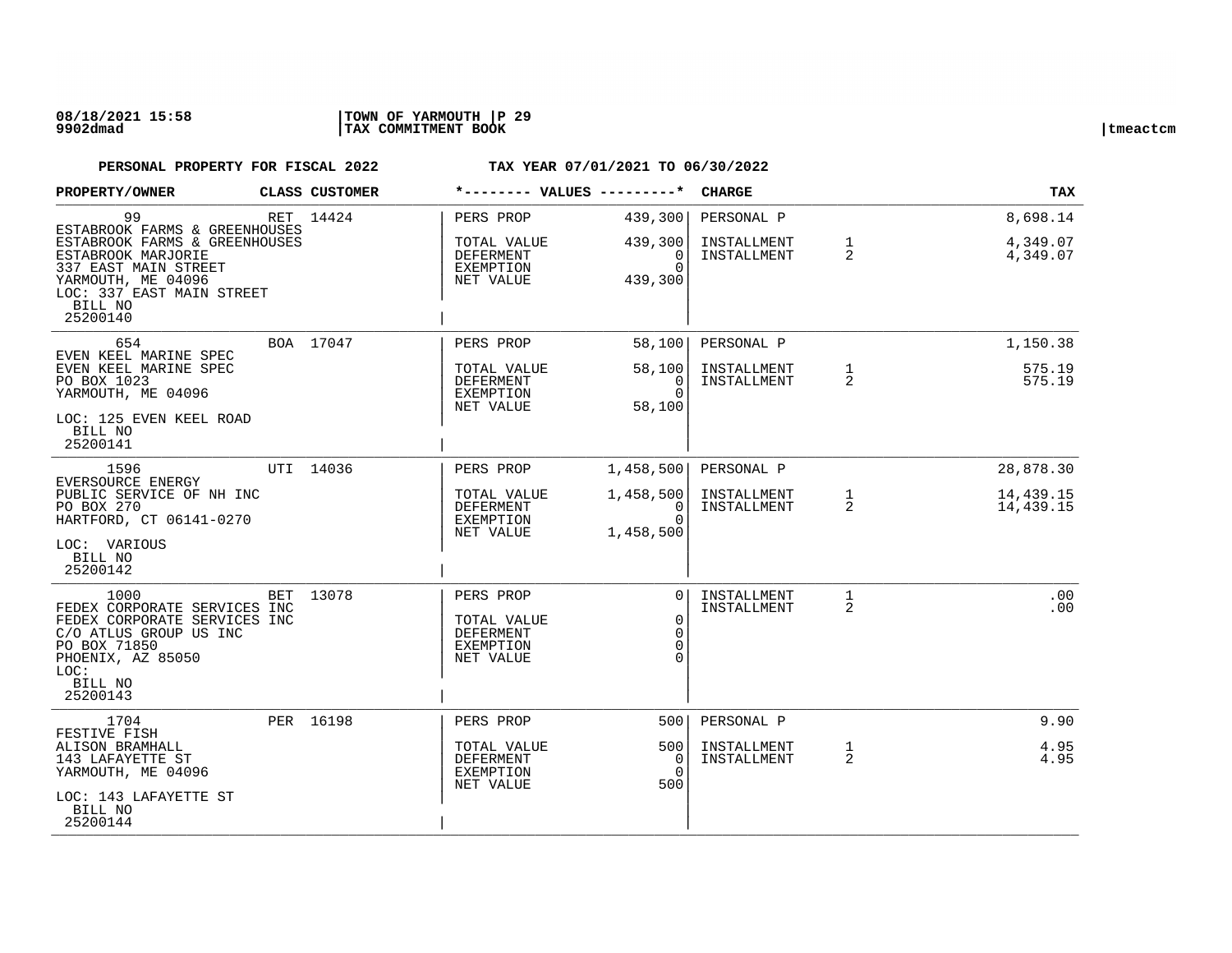### **08/18/2021 15:58 |TOWN OF YARMOUTH |P 30 9902dmad |TAX COMMITMENT BOOK |tmeactcm**

| PROPERTY/OWNER                                                                                                                               | CLASS CUSTOMER | *-------- VALUES ---------*                               |                                   | <b>CHARGE</b>              |                   | TAX              |
|----------------------------------------------------------------------------------------------------------------------------------------------|----------------|-----------------------------------------------------------|-----------------------------------|----------------------------|-------------------|------------------|
| 1133<br>FINDLAY ENGINEERING INC                                                                                                              | BET 17071      | PERS PROP                                                 | 8,300                             | PERSONAL P                 |                   | 164.34           |
| FINDLAY ENGINEERING INC<br>C/O R CRAIG FINDLAY                                                                                               |                | TOTAL VALUE<br>DEFERMENT                                  | 8,300<br>0                        | INSTALLMENT<br>INSTALLMENT | $\mathbf{1}$<br>2 | 82.17<br>82.17   |
| 70 OLDFIELD ROAD<br>YARMOUTH, ME 04096<br>LOC: 70 OLDFIELD ROAD<br>BILL NO<br>25200145                                                       |                | EXEMPTION<br>NET VALUE                                    | $\Omega$<br>8,300                 |                            |                   |                  |
| 249<br>FINEST HEARTH AND HOME LLC                                                                                                            | RET 16094      | PERS PROP                                                 | 9.600                             | PERSONAL P                 |                   | 190.08           |
| FINEST HEARTH AND HOME LLC<br>DBA MCVETYS HEARTH & HOME<br>893 U.S. ROUTE 1<br>YARMOUTH, ME 04096<br>LOC: 893 ROUTE 1<br>BILL NO<br>25200146 |                | TOTAL VALUE<br>DEFERMENT<br><b>EXEMPTION</b><br>NET VALUE | 9,600<br>0<br>$\Omega$<br>9,600   | INSTALLMENT<br>INSTALLMENT | $\mathbf{1}$<br>2 | 95.04<br>95.04   |
| 1009<br>FIRST DATA MERCHANT SVCS CORP                                                                                                        | LEA 14455      | PERS PROP                                                 | 6,200                             | PERSONAL P                 |                   | 122.76           |
| FIRST DATA MERCHANT SVCS CORP<br>C/O RYAN LLC<br>PO BOX 4900<br>SCOTTSDALE, AZ 85261-4900<br>LOC: VARIOUS<br>BILL NO<br>25200147             |                | TOTAL VALUE<br><b>DEFERMENT</b><br>EXEMPTION<br>NET VALUE | 6,200<br>0<br>$\Omega$<br>6,200   | INSTALLMENT<br>INSTALLMENT | 1<br>2            | 61.38<br>61.38   |
| 634<br>FIRST FINANCIAL MORTGAGE                                                                                                              | FIN 14973      | PERS PROP                                                 | 11,300                            | PERSONAL P                 |                   | 223.74           |
| INTEGRITY MORTGAGE LLC<br>360 ROUTE 1<br>YARMOUTH, ME 04096<br>LOC: 360 ROUTE 1<br>BILL NO<br>25200148                                       |                | TOTAL VALUE<br>DEFERMENT<br>EXEMPTION<br>NET VALUE        | 11,300<br>0<br>$\Omega$<br>11,300 | INSTALLMENT<br>INSTALLMENT | $\mathbf{1}$<br>2 | 111.87<br>111.87 |
| 1153<br>BET                                                                                                                                  | 8036           | PERS PROP                                                 | 3,500                             | PERSONAL P                 |                   | 69.30            |
| FISCHER FAMILY ORTHODONTICS<br>FISCHER MARK E DMD MDS                                                                                        |                | TOTAL VALUE                                               | 3,500                             | INSTALLMENT                | $\mathbf{1}$      | 34.65            |
| DBA FISCHER FAMILY ORTHODONTIC<br>500 ROUTE 1 SUITE 101<br>YARMOUTH, ME 04096<br>LOC: 500 ROUTE 1<br>BILL NO<br>25200149                     |                | <b>DEFERMENT</b><br>EXEMPTION<br>NET VALUE                | 0<br>$\Omega$<br>3,500            | INSTALLMENT                | $\overline{2}$    | 34.65            |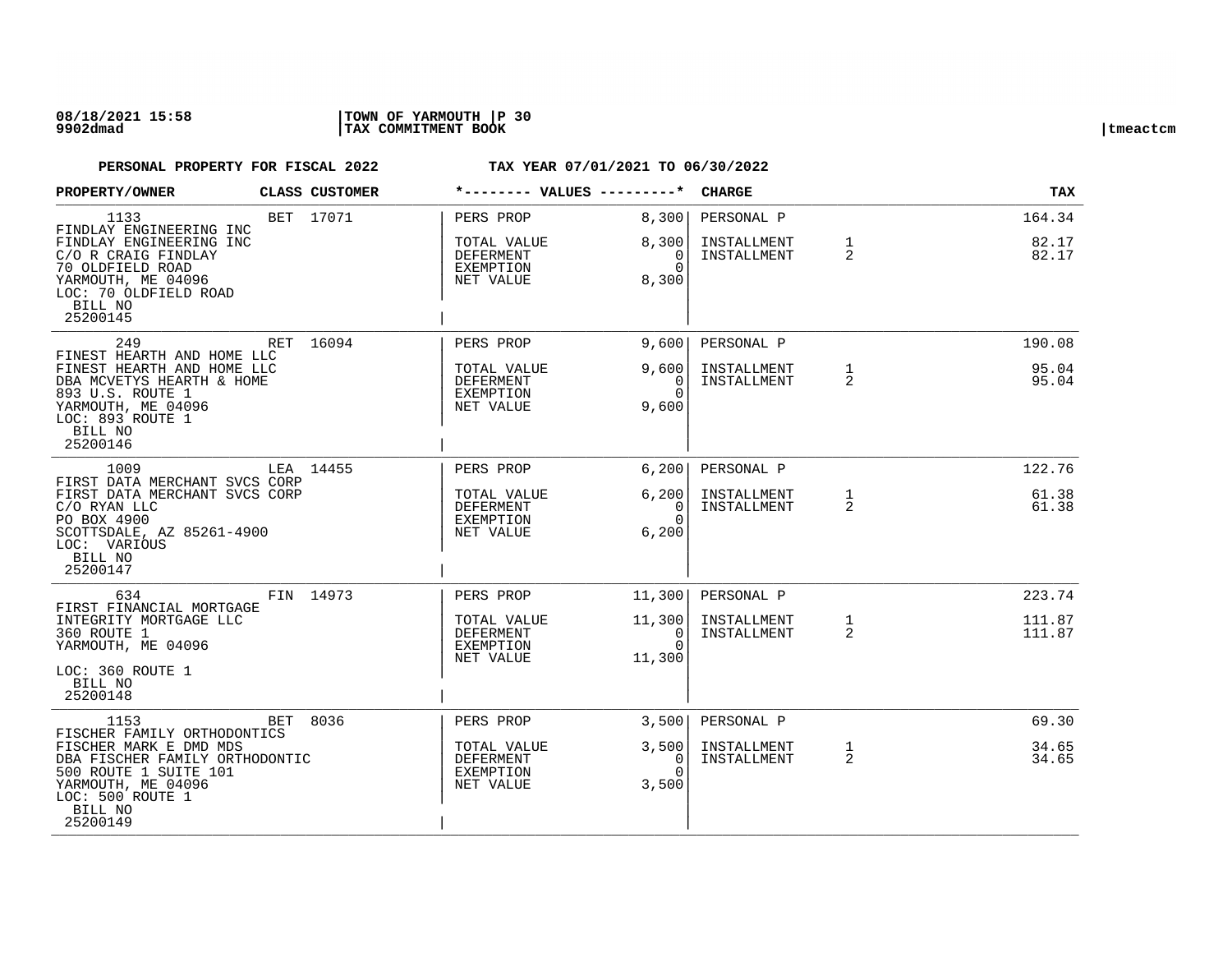| PROPERTY/OWNER                                                                                                                                                                        | CLASS CUSTOMER | *-------- VALUES ---------*                                            |                                                         | <b>CHARGE</b>                            |                     | <b>TAX</b>                             |
|---------------------------------------------------------------------------------------------------------------------------------------------------------------------------------------|----------------|------------------------------------------------------------------------|---------------------------------------------------------|------------------------------------------|---------------------|----------------------------------------|
| 1174<br>FITNESS SUCCESS<br>THERESA SAXTON<br>94 MAIN STREET<br>YARMOUTH, ME 04096<br>LOC: 94 MAIN STREET<br>BILL NO<br>25200150                                                       | OFF 12314      | PERS PROP<br>TOTAL VALUE<br><b>DEFERMENT</b><br>EXEMPTION<br>NET VALUE | 5,500<br>5,500<br>0<br>$\cap$<br>5,500                  | PERSONAL P<br>INSTALLMENT<br>INSTALLMENT | $\mathbf{1}$<br>2   | 108.90<br>54.45<br>54.45               |
| 1621<br>FIVE COUNTY CU<br>FIVE COUNTY CU<br>765 WASHINGTON ST<br>BATH, ME 04530<br>LOC: 219 ROUTE 1<br>BILL NO<br>25200151                                                            | BET 14493      | PERS PROP<br>TOTAL VALUE<br><b>DEFERMENT</b><br>EXEMPTION<br>NET VALUE | 55,000<br>55,000<br>$\Omega$<br>$\Omega$<br>55,000      | PERSONAL P<br>INSTALLMENT<br>INSTALLMENT | $\mathbf{1}$<br>2   | 1,089.00<br>544.50<br>544.50           |
| 258<br>FOREST FALLS DENTAL<br>FOREST FALLS DENTAL<br>1290 CONGRESS ST<br>PORTLAND, ME 04102<br>LOC: 10 FOREST FALLS DRIVE<br>BILL NO<br>25200152                                      | BET 17038      | PERS PROP<br>TOTAL VALUE<br><b>DEFERMENT</b><br>EXEMPTION<br>NET VALUE | 37,500<br>37,500<br>0<br>$\Omega$<br>37,500             | PERSONAL P<br>INSTALLMENT<br>INSTALLMENT | 1<br>2              | 742.50<br>371.25<br>371.25             |
| 815<br>FPL ENERGY WYMAN LLC<br>FPL ENERGY WYMAN LLC<br>PROPERTY TAX - PSX/JB<br>700 UNIVERSE BLVD<br>JUNO BEACH, FL 33408<br>LOC: 261 SPRUCE POINT/677 COUSINS<br>BILL NO<br>25200153 | UTI 16120      | PERS PROP<br>TOTAL VALUE<br><b>DEFERMENT</b><br>EXEMPTION<br>NET VALUE | 22,028,200<br>22,028,200<br>0<br>$\Omega$<br>22,028,200 | PERSONAL P<br>INSTALLMENT<br>INSTALLMENT | 1<br>$\overline{2}$ | 436,158.36<br>218,079.18<br>218,079.18 |
| 1286<br>FRANCOTYP POSTALIA INC<br>FRANCOTYP POSTALIA INC<br>140 NORTH MITCHELL COURT<br>SUITE 200<br>ADDISON, IL 60101<br>LOC: VARIOUS<br>BILL NO<br>25200154                         | LEA 3468       | PERS PROP<br>TOTAL VALUE<br>DEFERMENT<br><b>EXEMPTION</b><br>NET VALUE | 400<br>400<br>0<br>$\Omega$<br>400                      | PERSONAL P<br>INSTALLMENT<br>INSTALLMENT | $\mathbf 1$<br>2    | 7.92<br>3.96<br>3.96                   |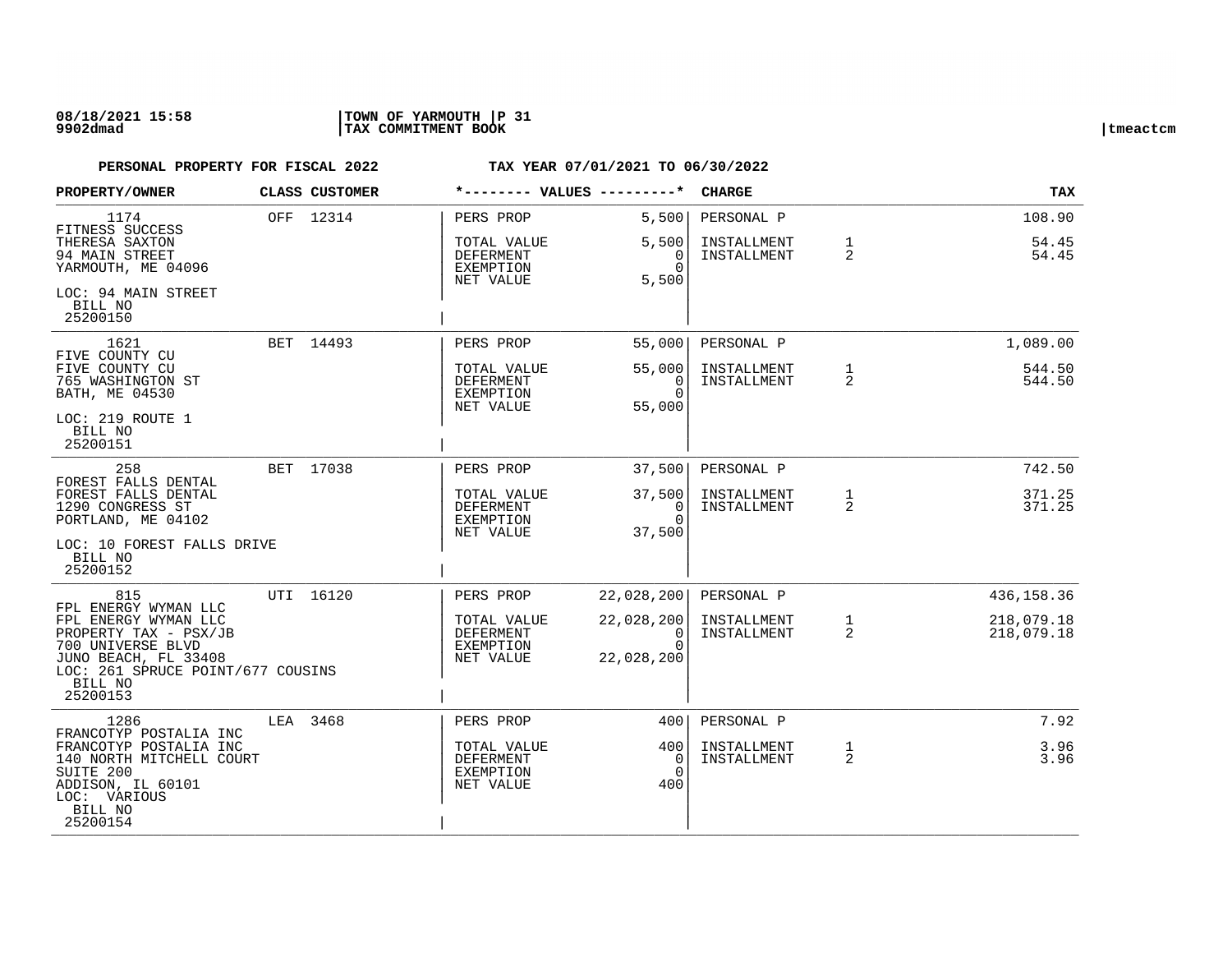| PROPERTY/OWNER                                                        | CLASS CUSTOMER | *-------- VALUES ---------*                               |                                     | <b>CHARGE</b>              |                   | TAX                  |
|-----------------------------------------------------------------------|----------------|-----------------------------------------------------------|-------------------------------------|----------------------------|-------------------|----------------------|
| 1069<br>FREEMAN THERESA P PT LMT<br>THERESA FREEMAN                   | BET 14465      | PERS PROP<br>TOTAL VALUE                                  | 400<br>400                          | PERSONAL P<br>INSTALLMENT  | $\mathbf{1}$      | 7.92<br>3.96         |
| 7 PHILLIPS RD<br>FALMOUTH, ME 04105                                   |                | DEFERMENT<br>EXEMPTION<br>NET VALUE                       | $\mathbf 0$<br>$\Omega$<br>400      | INSTALLMENT                | 2                 | 3.96                 |
| LOC: 40 FOREST FALLS DRIVE<br>BILL NO<br>25200155                     |                |                                                           |                                     |                            |                   |                      |
| 496<br>FREEPORT INN                                                   | HOS 13062      | PERS PROP                                                 | 192,200                             | PERSONAL P                 |                   | 3,805.56             |
| BE HOSPITABLE, LLC<br>31 US ROUTE 1<br>FREEPORT, ME 04032             |                | TOTAL VALUE<br>DEFERMENT<br>EXEMPTION<br>NET VALUE        | 192,200<br>0<br>$\Omega$<br>192,200 | INSTALLMENT<br>INSTALLMENT | $\mathbf{1}$<br>2 | 1,902.78<br>1,902.78 |
| LOC: 1323 ROUTE 1<br>BILL NO<br>25200156                              |                |                                                           |                                     |                            |                   |                      |
| 949<br>FRIENDS IN-HOME CARE                                           | OFF 14985      | PERS PROP                                                 | 3,600                               | PERSONAL P                 |                   | 71.28                |
| FRIENDS IN-HOME CARE<br>765 ROUTE 1<br>YARMOUTH, ME 04096             |                | TOTAL VALUE<br>DEFERMENT<br>EXEMPTION<br>NET VALUE        | 3,600<br>0<br>$\Omega$<br>3,600     | INSTALLMENT<br>INSTALLMENT | 1<br>2            | 35.64<br>35.64       |
| LOC: 765 ROUTE 1<br>BILL NO<br>25200157                               |                |                                                           |                                     |                            |                   |                      |
| 284<br>GAIA CHIROPRACTIC                                              | BET 13995      | PERS PROP                                                 | 7001                                | PERSONAL P                 |                   | 13.86                |
| PATRICIA CHANTERELLA DC<br>224 EAST MAIN STREET<br>YARMOUTH, ME 04096 |                | TOTAL VALUE<br>DEFERMENT<br><b>EXEMPTION</b><br>NET VALUE | 700<br>$\Omega$<br>$\Omega$<br>700  | INSTALLMENT<br>INSTALLMENT | $\mathbf{1}$<br>2 | 6.93<br>6.93         |
| LOC: 224 EAST MAIN STREET<br>BILL NO<br>25200158                      |                |                                                           |                                     |                            |                   |                      |
| 1591<br>GARMIN INTERNATIONAL INC                                      | BET 17089      | PERS PROP                                                 | 122,100                             | PERSONAL P                 |                   | 2,417.58             |
| GARMIN INTERNATIONAL INC<br>1200 EAST 151st ST.<br>OLATHE, KS 66062   |                | TOTAL VALUE<br>DEFERMENT<br>EXEMPTION<br>NET VALUE        | 122,100<br>0<br>$\Omega$<br>122,100 | INSTALLMENT<br>INSTALLMENT | $\mathbf{1}$<br>2 | 1,208.79<br>1,208.79 |
| LOC: 2 DELORME DRIVE<br>BILL NO<br>25200159                           |                |                                                           |                                     |                            |                   |                      |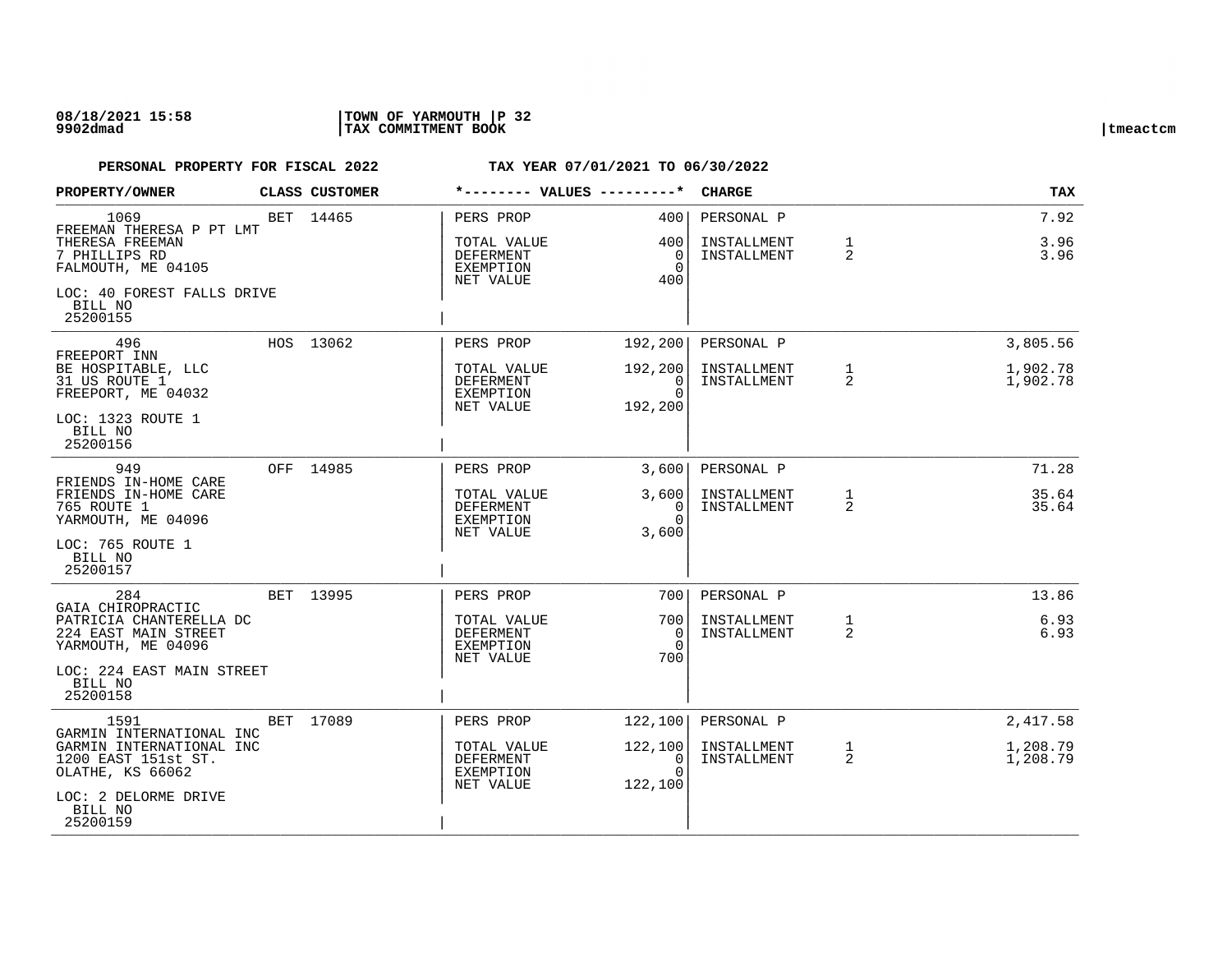### **08/18/2021 15:58 |TOWN OF YARMOUTH |P 33 9902dmad |TAX COMMITMENT BOOK |tmeactcm**

| <b>PROPERTY/OWNER</b>                                                                                          | CLASS CUSTOMER | *-------- VALUES ---------*                               |                                          | <b>CHARGE</b>                            |                                | <b>TAX</b>                   |
|----------------------------------------------------------------------------------------------------------------|----------------|-----------------------------------------------------------|------------------------------------------|------------------------------------------|--------------------------------|------------------------------|
| 1030<br>GATHER RESTAURANT<br>GATHER RESTAURANT<br>189 MAIN STREET                                              | BET 17063      | PERS PROP<br>TOTAL VALUE<br>DEFERMENT                     | 58,300<br>58,300<br>0                    | PERSONAL P<br>INSTALLMENT<br>INSTALLMENT | $\mathbf{1}$<br>2              | 1,154.34<br>577.17<br>577.17 |
| YARMOUTH, ME 04096<br>LOC: 189 MAIN STREET                                                                     |                | EXEMPTION<br>NET VALUE                                    | $\Omega$<br>58,300                       |                                          |                                |                              |
| BILL NO<br>25200160                                                                                            |                |                                                           |                                          |                                          |                                |                              |
| 268<br>GETCHELL BROTHERS INC                                                                                   | LEA 14433      | PERS PROP                                                 | 1,100                                    | PERSONAL P                               |                                | 21.78                        |
| GETCHELL BROTHERS INC<br>PO BOX 8<br>1 UNION STREET<br>BREWER, ME 04412<br>LOC: VARIOUS<br>BILL NO<br>25200161 |                | TOTAL VALUE<br>DEFERMENT<br>EXEMPTION<br>NET VALUE        | 1,100<br>0<br>$\Omega$<br>1,100          | INSTALLMENT<br>INSTALLMENT               | $\mathbf{1}$<br>2              | 10.89<br>10.89               |
| 1587<br>GINGHAM                                                                                                | RET 17087      | PERS PROP                                                 | 2,800                                    | PERSONAL P                               |                                | 55.44                        |
| GINGHAM<br>359 MAIN ST<br>YARMOUTH, ME 04096                                                                   |                | TOTAL VALUE<br><b>DEFERMENT</b><br>EXEMPTION<br>NET VALUE | 2,800<br>0<br>$\Omega$<br>2,800          | INSTALLMENT<br>INSTALLMENT               | 1<br>2                         | 27.72<br>27.72               |
| LOC: 359 MAIN STREET<br>BILL NO<br>25200162                                                                    |                |                                                           |                                          |                                          |                                |                              |
| 1570<br>GORHAM SAVINGS BANK                                                                                    | FIN 12355      | PERS PROP                                                 | 4,800                                    | PERSONAL P                               |                                | 95.04                        |
| GORHAM SAVINGS BANK<br>10 WENTWORTH DRIVE<br>GORHAM, ME 04038                                                  |                | TOTAL VALUE<br>DEFERMENT<br>EXEMPTION<br>NET VALUE        | 4,800<br>0<br>$\Omega$<br>4,800          | INSTALLMENT<br>INSTALLMENT               | 1<br>2                         | 47.52<br>47.52               |
| LOC: 367 MAIN STREET<br>BILL NO<br>25200163                                                                    |                |                                                           |                                          |                                          |                                |                              |
| 1760<br>GORHAM SAVINGS BANK                                                                                    | BET 12355      | PERS PROP                                                 | 83,400                                   | PERSONAL P                               |                                | 1,651.32                     |
| GORHAM SAVINGS BANK<br>10 WENTWORTH DRIVE<br>GORHAM, ME 04038                                                  |                | TOTAL VALUE<br>DEFERMENT<br>EXEMPTION<br>NET VALUE        | 83,400<br>$\Omega$<br>$\Omega$<br>83,400 | INSTALLMENT<br>INSTALLMENT               | $\mathbf{1}$<br>$\overline{2}$ | 825.66<br>825.66             |
| LOC: 288 MAIN ST<br>BILL NO<br>25200164                                                                        |                |                                                           |                                          |                                          |                                |                              |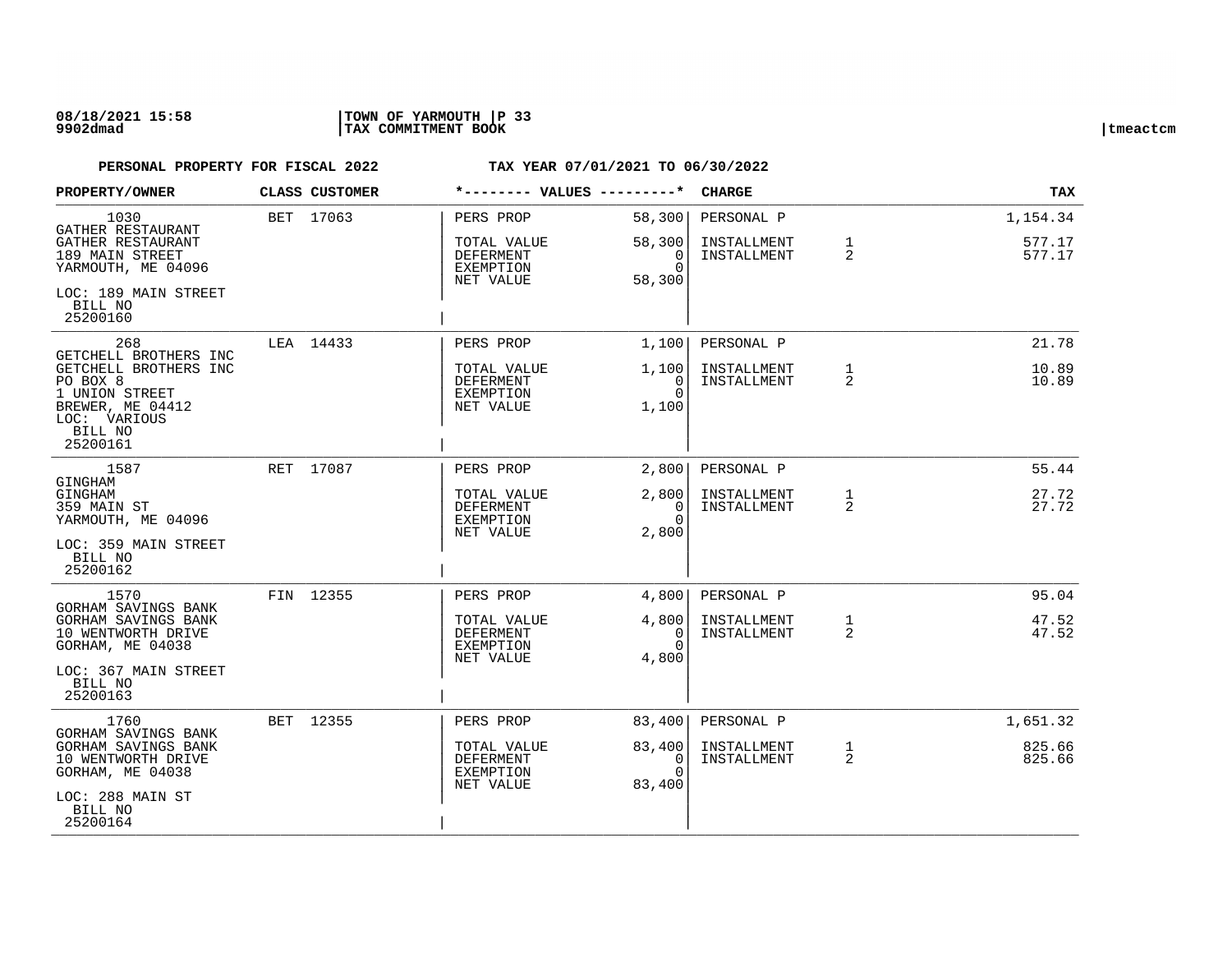| <b>PROPERTY/OWNER</b>                                                                                                                                      |     | CLASS CUSTOMER | *-------- VALUES ---------*                                            |                                                         | <b>CHARGE</b>                            |                                | <b>TAX</b>              |
|------------------------------------------------------------------------------------------------------------------------------------------------------------|-----|----------------|------------------------------------------------------------------------|---------------------------------------------------------|------------------------------------------|--------------------------------|-------------------------|
| 1804<br>GRAY WOODWORKING LLC<br>GRAY WOODWORKING LLC<br>126 BURNELL DR<br>YARMOUTH, ME 04096                                                               |     | CON 17141      | PERS PROP<br>TOTAL VALUE<br>DEFERMENT<br>EXEMPTION                     | 4,500<br>4,500<br>0<br>$\Omega$                         | PERSONAL P<br>INSTALLMENT<br>INSTALLMENT | $\mathbf{1}$<br>$\overline{2}$ | 89.10<br>44.55<br>44.55 |
| LOC: 720 US ROUTE 1<br>BILL NO<br>25200165                                                                                                                 |     |                | NET VALUE                                                              | 4,500                                                   |                                          |                                |                         |
| 90<br>GRAYHAWK LEASING LLC                                                                                                                                 |     | LEA 17024      | PERS PROP                                                              | 12,200                                                  | PERSONAL P                               |                                | 241.56                  |
| GRAYHAWK LEASING LLC<br>C/O GEORGE MCELROY & ASSOC.<br>1412 MAIN ST., SUITE 1500<br>DALLAS, TX 75202<br>LOC: VARIOUS - YARMOUTH, ME<br>BILL NO<br>25200166 |     |                | TOTAL VALUE<br><b>DEFERMENT</b><br>EXEMPTION<br>NET VALUE              | 12,200<br>$\Omega$<br>$\Omega$<br>12,200                | INSTALLMENT<br>INSTALLMENT               | $\mathbf{1}$<br>2              | 120.78<br>120.78        |
| 698<br>GREATAMERICA FINANCIAL SERV<br>GREATAMERICA FINANCIAL SERV<br>625 1st Street SE<br>CEDAR RAPIDS, IA 52401<br>LOC: VARIOUS<br>BILL NO<br>25200167    | BET | 14003          | PERS PROP<br>TOTAL VALUE<br>DEFERMENT<br><b>EXEMPTION</b><br>NET VALUE | $\Omega$<br>$\mathbf 0$<br>$\mathbf 0$<br>$\Omega$<br>∩ | INSTALLMENT<br>INSTALLMENT               | $\mathbf{1}$<br>$\overline{2}$ | .00<br>.00              |
| 1399<br>GREATER PORTLAND HEARING, PC                                                                                                                       |     | BET 16165      | PERS PROP                                                              | 18,600                                                  | PERSONAL P                               |                                | 368.28                  |
| GREATER PORTLAND HEARING, PC<br>KRISTIE IACUESSA<br>163 MAIN STREET<br>YARMOUTH, ME 04096<br>LOC: 163 MAIN STREET<br>BILL NO<br>25200168                   |     |                | TOTAL VALUE<br>DEFERMENT<br>EXEMPTION<br>NET VALUE                     | 18,600<br>0<br>$\Omega$<br>18,600                       | INSTALLMENT<br>INSTALLMENT               | 1<br>$\overline{2}$            | 184.14<br>184.14        |
| 17<br>GREENE MARINE INC                                                                                                                                    |     | RET 17018      | PERS PROP                                                              | 10,600                                                  | PERSONAL P                               |                                | 209.88                  |
| GREENE MARINE INC<br>C/O WALTER H GREENE (OWNER)<br>173 GILMAN ROAD<br>YARMOUTH, ME 04096<br>LOC: 122 EVEN KEEL ROAD<br>BILL NO<br>25200169                |     |                | TOTAL VALUE<br>DEFERMENT<br>EXEMPTION<br>NET VALUE                     | 10,600<br>0<br>$\cap$<br>10,600                         | INSTALLMENT<br>INSTALLMENT               | $\mathbf{1}$<br>$\overline{2}$ | 104.94<br>104.94        |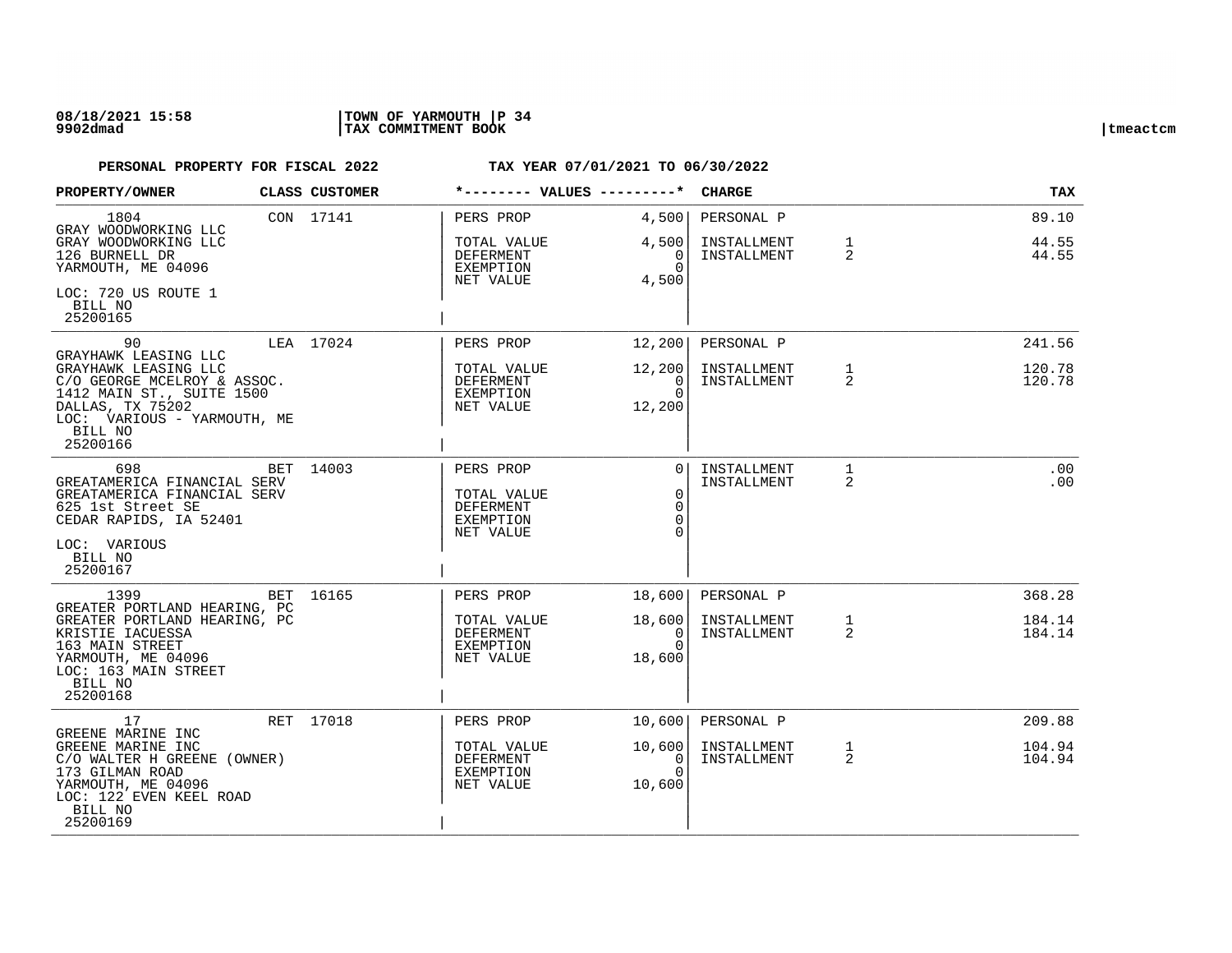| PROPERTY/OWNER                                                                                                                                                             |           | CLASS CUSTOMER |                                                                        |                                                          | <b>CHARGE</b>                            |                   | <b>TAX</b>                 |
|----------------------------------------------------------------------------------------------------------------------------------------------------------------------------|-----------|----------------|------------------------------------------------------------------------|----------------------------------------------------------|------------------------------------------|-------------------|----------------------------|
| 1800<br>GREG PERCHICK,<br>GREG PERCHICK<br>253 MAIN ST<br>SUITE 1<br>YARMOUTH, ME 04096<br>LOC: 253 MAIN ST SUITE 1<br>BILL NO<br>25200170                                 | LCSW, CCS | PER 17137      | PERS PROP<br>TOTAL VALUE<br>DEFERMENT<br><b>EXEMPTION</b><br>NET VALUE | 9001<br>9001<br>- 0<br>$\Omega$<br>900                   | PERSONAL P<br>INSTALLMENT<br>INSTALLMENT | $\mathbf{1}$<br>2 | 17.82<br>8.91<br>8.91      |
| 1677<br>GULF OF MAINE SAILING SERVICES<br>STEPHANIE HELMS<br>720 ROUTE 1<br>YARMOUTH, ME 04096<br>LOC: 720 ROUTE 1<br>BILL NO<br>25200171                                  |           | PER 15040      | PERS PROP<br>TOTAL VALUE<br>DEFERMENT<br>EXEMPTION<br>NET VALUE        | 8,200<br>8,200<br>$\Omega$<br>$\Omega$<br>8,200          | PERSONAL P<br>INSTALLMENT<br>INSTALLMENT | $\mathbf{1}$<br>2 | 162.36<br>81.18<br>81.18   |
| 884<br>H & R BLOCK #18987<br>H & R BLOCK #18987<br>EASTERN ENTERPRISES INC PP TAX<br>1 H & R BLOCK WAY<br>KANSAS CITY, MO 64105<br>LOC: 438 ROUTE 1<br>BILL NO<br>25200172 |           | OFF 17053      | PERS PROP<br>TOTAL VALUE<br>DEFERMENT<br><b>EXEMPTION</b><br>NET VALUE | 13,600<br>13,600<br>$\overline{0}$<br>$\Omega$<br>13,600 | PERSONAL P<br>INSTALLMENT<br>INSTALLMENT | $\mathbf{1}$<br>2 | 269.28<br>134.64<br>134.64 |
| 1031<br>HALKIOTIS MAURA CPA<br>HALKIOTIS MAURA CPA<br>253 MAIN STREET<br>YARMOUTH, ME 04096<br>LOC: 253 MAIN STREET<br>BILL NO<br>25200173                                 |           | OFF 11017      | PERS PROP<br>TOTAL VALUE<br><b>DEFERMENT</b><br>EXEMPTION<br>NET VALUE | 9001<br>9001<br>$\Omega$<br>$\Omega$<br>900              | PERSONAL P<br>INSTALLMENT<br>INSTALLMENT | 1<br>2            | 17.82<br>8.91<br>8.91      |
| 188<br>HALLMARK MARKETING CO. LLC<br>HALLMARK MARKETING COMPANY LLC<br>PO BOX 419479-TAX 407<br>KANSAS CITY, MO 64141-6479<br>LOC: 756 ROUTE 1<br>BILL NO<br>25200174      |           | RET 13988      | PERS PROP<br>TOTAL VALUE<br>DEFERMENT<br>EXEMPTION<br>NET VALUE        | 6,300<br>6,300<br>0<br>$\Omega$<br>6,300                 | PERSONAL P<br>INSTALLMENT<br>INSTALLMENT | $\mathbf{1}$<br>2 | 124.74<br>62.37<br>62.37   |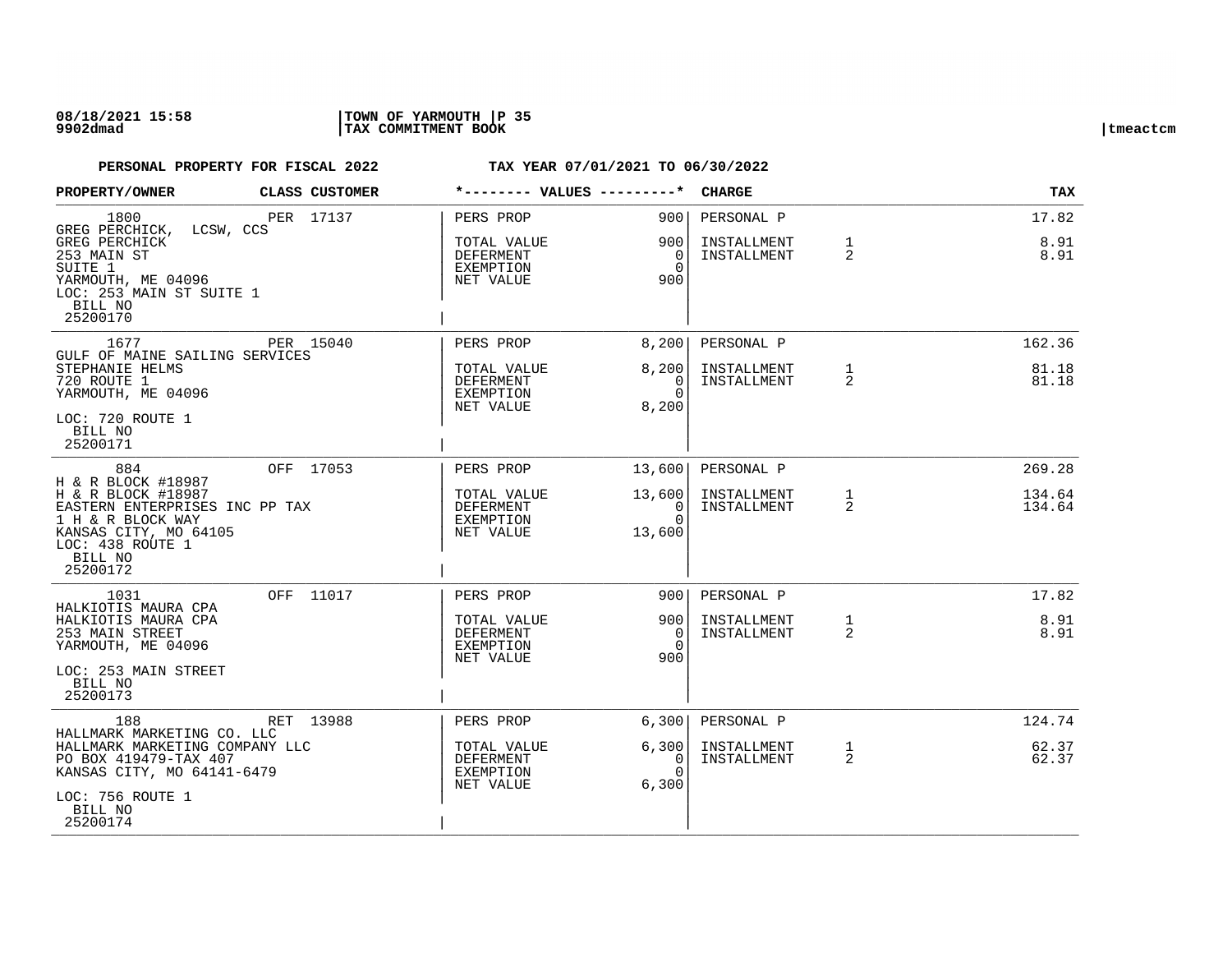| PROPERTY/OWNER                                                                                                                         |     | CLASS CUSTOMER | *-------- VALUES ---------*                        |                                                      | <b>CHARGE</b>              |                                | <b>TAX</b>             |
|----------------------------------------------------------------------------------------------------------------------------------------|-----|----------------|----------------------------------------------------|------------------------------------------------------|----------------------------|--------------------------------|------------------------|
| 2<br>HANCOCK LUMBER COMPANY INC                                                                                                        | RET | 5261           | PERS PROP                                          | 343,300                                              | PERSONAL P                 |                                | 6,797.34               |
| HANCOCK LUMBER COMPANY INC<br>PO BOX 299<br>CASCO, ME 04015                                                                            |     |                | TOTAL VALUE<br>DEFERMENT<br>EXEMPTION<br>NET VALUE | 343,300<br>0<br>$\Omega$<br>343,300                  | INSTALLMENT<br>INSTALLMENT | $\mathbf{1}$<br>2              | 3,398.67<br>3,398.67   |
| LOC: 258 MAIN STREET<br>BILL NO<br>25200175                                                                                            |     |                |                                                    |                                                      |                            |                                |                        |
| 878<br>HANCOCK LUMBER KITCHEN DESIGN                                                                                                   |     | RET 16125      | PERS PROP                                          | 78,900                                               | PERSONAL P                 |                                | 1,562.22               |
| HANCOCK LUMBER KITCHEN DESIGN<br>1267 POLAND SPRING RD<br>CASCO, ME 04015                                                              |     |                | TOTAL VALUE<br>DEFERMENT<br>EXEMPTION<br>NET VALUE | 78,900<br>$\Omega$<br>$\Omega$<br>78,900             | INSTALLMENT<br>INSTALLMENT | $\mathbf{1}$<br>2              | 781.11<br>781.11       |
| LOC: 18 YARMOUTH CROSSING DRIVE<br>BILL NO<br>25200176                                                                                 |     |                |                                                    |                                                      |                            |                                |                        |
| 189<br>HANNAFORD BROS CO #8188                                                                                                         |     | RET 13989      | PERS PROP                                          | 2,007,400                                            | PERSONAL P                 |                                | 39,746.52              |
| HANNAFORD BROS CO #8188<br>C/O FOOD LION LLC PROP TAX DEP<br>PO BOX 1330<br>SALISBURY, NC 28145-1330<br>LOC: 756 ROUTE 1<br>BILL NO    |     |                | TOTAL VALUE<br>DEFERMENT<br>EXEMPTION<br>NET VALUE | 2,007,400<br>$\overline{0}$<br>$\Omega$<br>2,007,400 | INSTALLMENT<br>INSTALLMENT | $\mathbf{1}$<br>$\overline{2}$ | 19,873.26<br>19,873.26 |
| 25200177                                                                                                                               |     |                |                                                    |                                                      |                            |                                |                        |
| 991<br>HARBOURSIDE FAMILY PRACTICE                                                                                                     |     | MED 14989      | PERS PROP                                          | 14,500                                               | PERSONAL P                 |                                | 287.10                 |
| PETER ODONNELL<br>60 FOREST FALLS DRIVE<br>STE <sub>3</sub><br>YARMOUTH, ME 04096<br>LOC: 60 FOREST FALLS DRIVE<br>BILL NO<br>25200178 |     |                | TOTAL VALUE<br>DEFERMENT<br>EXEMPTION<br>NET VALUE | 14,500<br>$\Omega$<br>$\Omega$<br>14,500             | INSTALLMENT<br>INSTALLMENT | $\mathbf{1}$<br>2              | 143.55<br>143.55       |
| 1611<br>HARDESTY & HANOVER, LLC                                                                                                        |     | BET 14046      | PERS PROP                                          | 4,400                                                | PERSONAL P                 |                                | 87.12                  |
| HARDESTY & HANOVER, LLC<br>500 US ROUTE 1<br>YARMOUTH, ME 04096                                                                        |     |                | TOTAL VALUE<br>DEFERMENT<br>EXEMPTION<br>NET VALUE | 4,400<br>0<br>$\Omega$<br>4,400                      | INSTALLMENT<br>INSTALLMENT | $\mathbf{1}$<br>2              | 43.56<br>43.56         |
| LOC: 500 ROUTE 1<br>BILL NO<br>25200179                                                                                                |     |                |                                                    |                                                      |                            |                                |                        |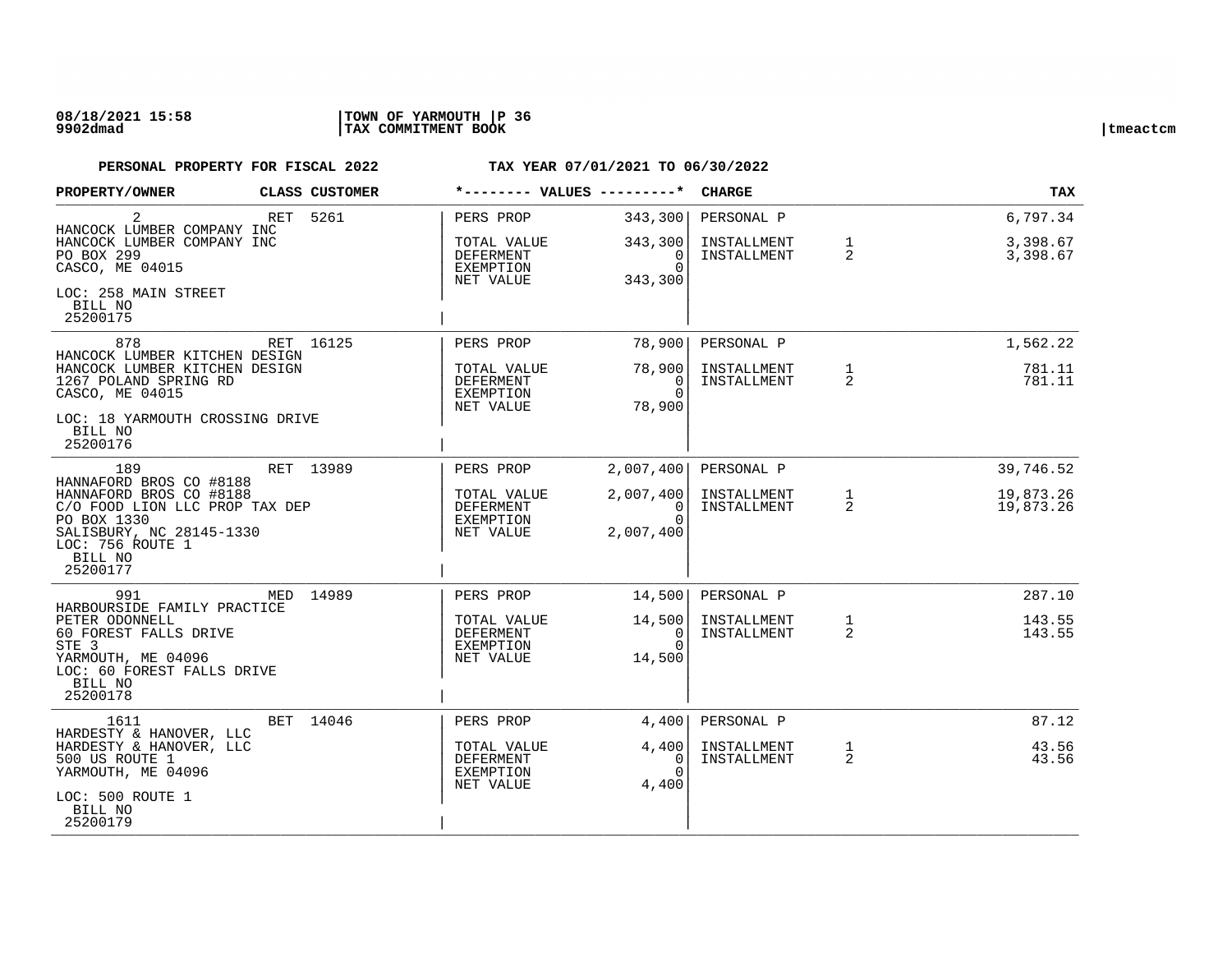## **08/18/2021 15:58 |TOWN OF YARMOUTH |P 37 9902dmad |TAX COMMITMENT BOOK |tmeactcm**

| PROPERTY/OWNER                                                                                                                                                           | <b>CLASS CUSTOMER</b> | *-------- VALUES ---------*                        |                                              | <b>CHARGE</b>                            |                   | TAX                   |
|--------------------------------------------------------------------------------------------------------------------------------------------------------------------------|-----------------------|----------------------------------------------------|----------------------------------------------|------------------------------------------|-------------------|-----------------------|
| 850<br>HEAD TO TOES<br>STUART OVERBECK<br>10 FOREST FALLS DRIVE #3<br>YARMOUTH, ME 04096                                                                                 | OFF 16121             | PERS PROP<br>TOTAL VALUE<br>DEFERMENT<br>EXEMPTION | 700 L<br>700 I<br>$\overline{0}$<br>$\Omega$ | PERSONAL P<br>INSTALLMENT<br>INSTALLMENT | $\mathbf{1}$<br>2 | 13.86<br>6.93<br>6.93 |
| LOC: 10 FOREST FALLS DRIVE<br>BILL NO<br>25200180                                                                                                                        |                       | NET VALUE                                          | 700                                          |                                          |                   |                       |
| 1798                                                                                                                                                                     | LEA 17135             | PERS PROP                                          | 4,500                                        | PERSONAL P                               |                   | 89.10                 |
| HEARTWOOD ESSENTIALS<br>LANI TOSCANO<br>106 LAFAYETTE ST<br>YARMOUTH, ME 04096                                                                                           |                       | TOTAL VALUE<br>DEFERMENT<br>EXEMPTION<br>NET VALUE | 4,500<br>$\Omega$<br>$\Omega$<br>4,500       | INSTALLMENT<br>INSTALLMENT               | $\mathbf{1}$<br>2 | 44.55<br>44.55        |
| LOC: 106 LAFAYETTE ST<br>BILL NO<br>25200181                                                                                                                             |                       |                                                    |                                              |                                          |                   |                       |
| 1811                                                                                                                                                                     | PER 17147             | PERS PROP                                          | 9001                                         | PERSONAL P                               |                   | 17.82                 |
| HEATHER MCCLELLAND, PH.D<br>DR. HEATHER MCLELLAND, PH.D<br>45 FOREST FALLS DR<br>SUITE B2<br>YARMOUTH, ME 04096<br>LOC: 45 FOREST FALLS DR STE B2<br>BILL NO<br>25200182 |                       | TOTAL VALUE<br>DEFERMENT<br>EXEMPTION<br>NET VALUE | 9001<br>$\overline{0}$<br>$\Omega$<br>900    | INSTALLMENT<br>INSTALLMENT               | $\mathbf{1}$<br>2 | 8.91<br>8.91          |
| 1773                                                                                                                                                                     | LAW 17110             | PERS PROP                                          | 3,400                                        | PERSONAL P                               |                   | 67.32                 |
| HEWITT & HEWITT<br>HEWITT & HEWITT<br>500 US ROUTE 1<br>YARMOUTH, ME 04096                                                                                               |                       | TOTAL VALUE<br>DEFERMENT<br>EXEMPTION<br>NET VALUE | 3,400<br>$\Omega$<br>$\Omega$<br>3,400       | INSTALLMENT<br>INSTALLMENT               | 1<br>2            | 33.66<br>33.66        |
| LOC: 500 ROUTE 1<br>BILL NO<br>25200183                                                                                                                                  |                       |                                                    |                                              |                                          |                   |                       |
| 221                                                                                                                                                                      | BET 16090             | PERS PROP                                          | 1,300                                        | PERSONAL P                               |                   | 25.74                 |
| HEWITT'S AUTO BODY<br>MICHAEL J HEWITT<br>345 EAST ELM STREET<br>YARMOUTH, ME 04096                                                                                      |                       | TOTAL VALUE<br>DEFERMENT<br>EXEMPTION<br>NET VALUE | 1,300<br>0<br>$\Omega$<br>1,300              | INSTALLMENT<br>INSTALLMENT               | $\mathbf{1}$<br>2 | 12.87<br>12.87        |
| LOC: 345 EAST ELM STREET<br>BILL NO<br>25200184                                                                                                                          |                       |                                                    |                                              |                                          |                   |                       |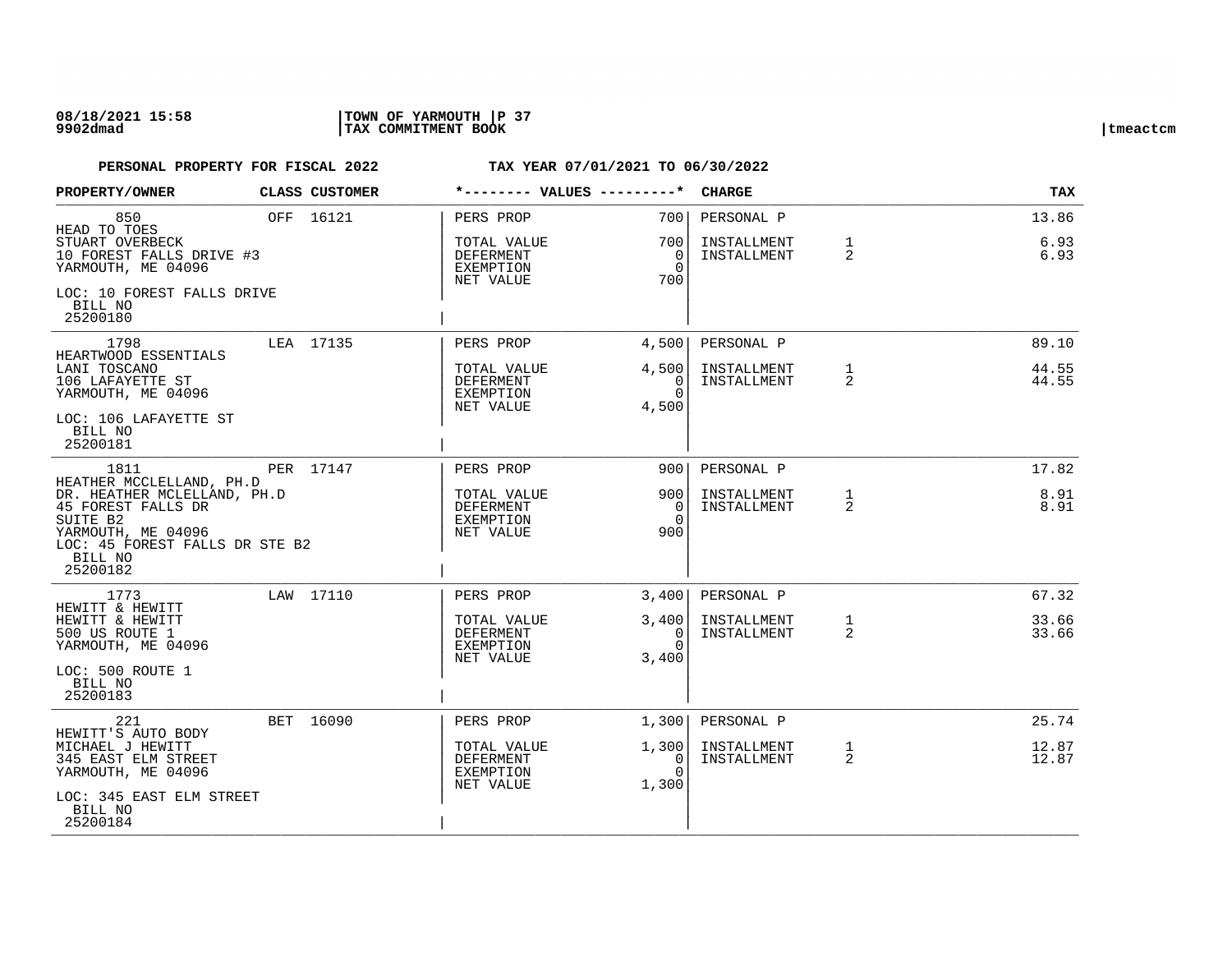## **08/18/2021 15:58 |TOWN OF YARMOUTH |P 38 9902dmad |TAX COMMITMENT BOOK |tmeactcm**

| PROPERTY/OWNER                                                                                                                           |     | CLASS CUSTOMER |                                                                 | *-------- VALUES ---------*                | <b>CHARGE</b>                            |                   | TAX                   |
|------------------------------------------------------------------------------------------------------------------------------------------|-----|----------------|-----------------------------------------------------------------|--------------------------------------------|------------------------------------------|-------------------|-----------------------|
| 1592<br>HIGI SH LLC                                                                                                                      |     | LEA 15016      | PERS PROP                                                       | 2,000                                      | PERSONAL P                               |                   | 39.60                 |
| HIGI SH LLC<br>C/O PARADIGM TAX GROUP<br>PO BOX 800729<br>DALLAS, TX 75380<br>LOC: 478 ROUTE 1<br>BILL NO<br>25200185                    |     |                | TOTAL VALUE<br>DEFERMENT<br>EXEMPTION<br>NET VALUE              | 2,000<br>$\mathbf{0}$<br>$\Omega$<br>2,000 | INSTALLMENT<br>INSTALLMENT               | 1<br>2            | 19.80<br>19.80        |
| 1793                                                                                                                                     |     | LEA 17130      | PERS PROP                                                       | 5,200                                      | PERSONAL P                               |                   | 102.96                |
| HILLMAN GROUP<br><b>HILLMAN GROUP</b><br>10590 HAMILTON AVE<br>CINCINNATI, OH 45231<br>LOC: VARIOUS<br>BILL NO<br>25200186               |     |                | TOTAL VALUE<br>DEFERMENT<br>EXEMPTION<br>NET VALUE              | 5,200<br>0<br>$\Omega$<br>5,200            | INSTALLMENT<br>INSTALLMENT               | $\mathbf{1}$<br>2 | 51.48<br>51.48        |
| 1126                                                                                                                                     | OFF | 16151          | PERS PROP                                                       | 6001                                       | PERSONAL P                               |                   | 11.88                 |
| HOLISTIC HEALING FOR ANIMALS<br>HOLISTIC HEALING FOR ANIMALS<br>251 MAIN STREET<br>YARMOUTH, ME 04096<br>LOC: 251 MAIN STREET<br>BILL NO |     |                | TOTAL VALUE<br>DEFERMENT<br>EXEMPTION<br>NET VALUE              | 600<br>$\overline{0}$<br>$\Omega$<br>600   | INSTALLMENT<br>INSTALLMENT               | 1<br>2            | 5.94<br>5.94          |
| 25200187                                                                                                                                 |     |                |                                                                 |                                            |                                          |                   |                       |
| 1806<br>HOLISTIC WELLNESS<br>MARILEE MARRINAN<br>224 EAST MAIN ST<br>YARMOUTH, ME 04096<br>LOC: 224 EAST MAIN ST<br>BILL NO<br>25200188  |     | PER 17143      | PERS PROP<br>TOTAL VALUE<br>DEFERMENT<br>EXEMPTION<br>NET VALUE | 9001<br>900<br>$\Omega$<br>$\Omega$<br>900 | PERSONAL P<br>INSTALLMENT<br>INSTALLMENT | $\mathbf{1}$<br>2 | 17.82<br>8.91<br>8.91 |
| 308                                                                                                                                      |     | RET 14967      | PERS PROP                                                       | 1,400                                      | PERSONAL P                               |                   | 27.72                 |
| HOMESTEAD FLOORING<br>HOMESTEAD FLOORING<br>720 ROUTE 1<br>YARMOUTH, ME 04096<br>LOC: 720 ROUTE 1                                        |     |                | TOTAL VALUE<br>DEFERMENT<br>EXEMPTION<br>NET VALUE              | 1,400 <br>0<br>$\Omega$<br>1,400           | INSTALLMENT<br>INSTALLMENT               | $\mathbf{1}$<br>2 | 13.86<br>13.86        |
| BILL NO<br>25200189                                                                                                                      |     |                |                                                                 |                                            |                                          |                   |                       |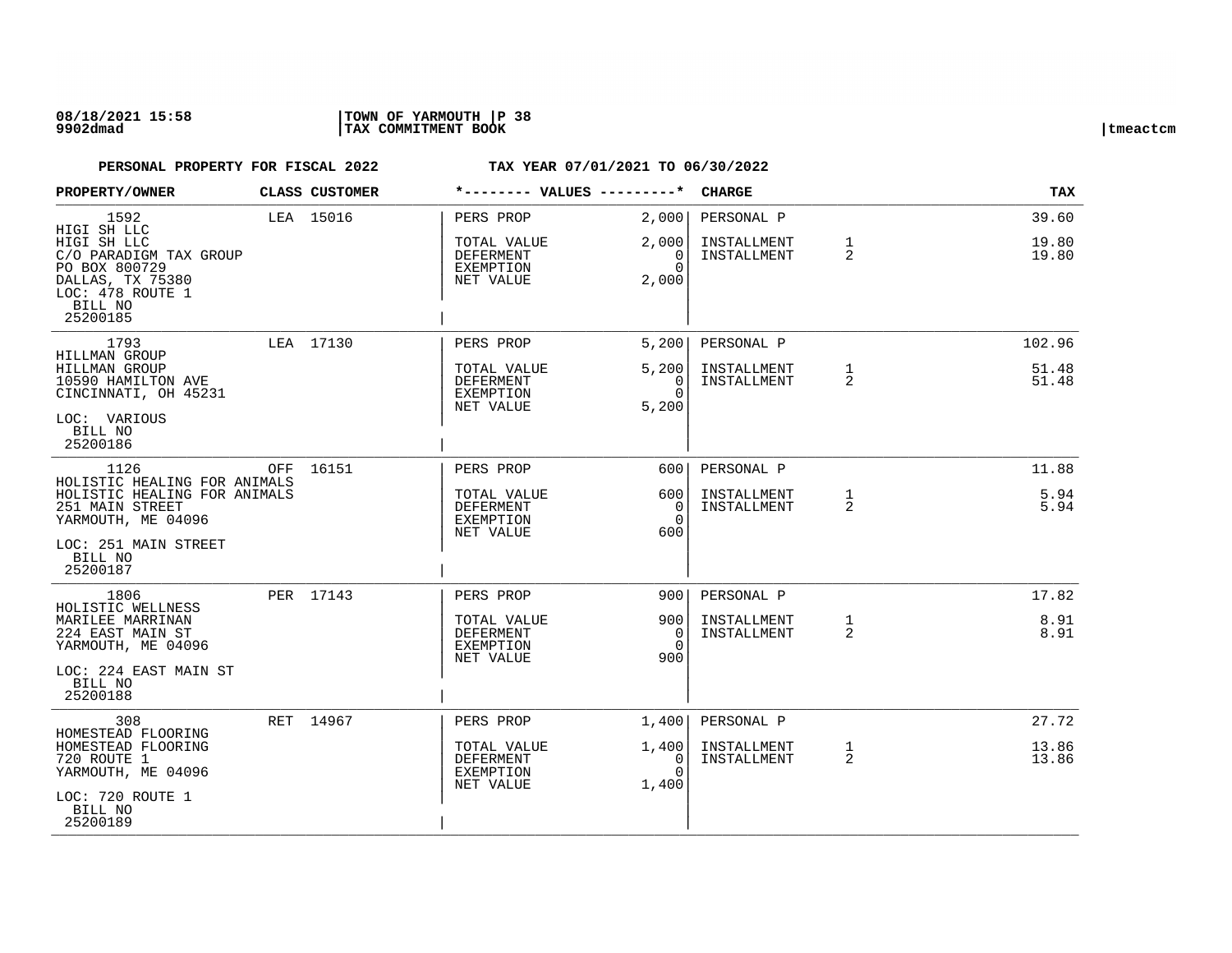| PROPERTY/OWNER                                                                       |  | CLASS CUSTOMER | *-------- VALUES ---------*                               |                                                           | <b>CHARGE</b>                            |                            | <b>TAX</b>                     |                  |
|--------------------------------------------------------------------------------------|--|----------------|-----------------------------------------------------------|-----------------------------------------------------------|------------------------------------------|----------------------------|--------------------------------|------------------|
| 1160<br>HOWARD CHERIE MASSAGE THERAPY                                                |  | PER 13088      | PERS PROP                                                 | 1,900                                                     | PERSONAL P                               |                            | 37.62                          |                  |
| HOWARD CHERIE MASSAGE THERAPY<br>253 MAIN STREET<br>YARMOUTH, ME 04096               |  |                | TOTAL VALUE<br>DEFERMENT<br>EXEMPTION                     | 1,900<br>0<br>$\Omega$                                    | INSTALLMENT<br>INSTALLMENT               | $\mathbf{1}$<br>2          | 18.81<br>18.81                 |                  |
| LOC: 253 MAIN STREET<br>BILL NO<br>25200190                                          |  |                | NET VALUE                                                 | 1,900                                                     |                                          |                            |                                |                  |
| 1783<br>HOYLE TANNER ASSOCIATES INC                                                  |  | OFF 17120      | PERS PROP                                                 | 28,000                                                    | PERSONAL P                               |                            | 554.40                         |                  |
| HOYLE TANNER ASSOCIATES INC<br>150 DOW ST<br>MANCHESTER, NH 03101                    |  |                |                                                           | TOTAL VALUE<br><b>DEFERMENT</b><br>EXEMPTION<br>NET VALUE | 28,000<br>$\Omega$<br>$\Omega$<br>28,000 | INSTALLMENT<br>INSTALLMENT | $\mathbf{1}$<br>$\overline{2}$ | 277.20<br>277.20 |
| LOC: 106 LAFAYETTE ST<br>BILL NO<br>25200191                                         |  |                |                                                           |                                                           |                                          |                            |                                |                  |
| 1264<br>HP FINANCIAL SERVICES                                                        |  | LEA 7394       | PERS PROP                                                 | 2,400                                                     | PERSONAL P                               |                            | 47.52                          |                  |
| HP FINANCIAL SERVICES<br>ATTN: PROPERTY TAX<br>PO BOX 251209<br>PLANO, TX 75025-1209 |  |                | TOTAL VALUE<br><b>DEFERMENT</b><br>EXEMPTION<br>NET VALUE | 2,400<br>$\overline{0}$<br>$\Omega$<br>2,400              | INSTALLMENT<br>INSTALLMENT               | 1<br>2                     | 23.76<br>23.76                 |                  |
| LOC: 258 MAIN STREET<br>BILL NO<br>25200192                                          |  |                |                                                           |                                                           |                                          |                            |                                |                  |
| 1781<br>HPE DEPOSITOR MASTER TRUST                                                   |  | LEA 17118      | PERS PROP                                                 | 7,800                                                     | PERSONAL P                               |                            | 154.44                         |                  |
| HPE DEPOSITOR MASTER TRUST<br>PO BOX 251209<br>PLANO, TX 75025                       |  |                | TOTAL VALUE<br><b>DEFERMENT</b><br>EXEMPTION              | 7,800<br>$\Omega$<br>$\Omega$                             | INSTALLMENT<br>INSTALLMENT               | 1<br>2                     | 77.22<br>77.22                 |                  |
| LOC: VARIOUS<br>BILL NO                                                              |  |                | NET VALUE                                                 | 7,800                                                     |                                          |                            |                                |                  |
| 25200193                                                                             |  |                |                                                           |                                                           |                                          |                            |                                |                  |
| 1687<br>HR MAINE CONSULTING                                                          |  | OFF 15049      | PERS PROP                                                 | 4,500                                                     | PERSONAL P                               |                            | 89.10                          |                  |
| HR MAINE CONSULTING<br>40 FOREST FALLS DRIVE<br>YARMOUTH, ME 04096                   |  |                | TOTAL VALUE<br>DEFERMENT<br>EXEMPTION                     | 4,500<br>0<br>$\Omega$                                    | INSTALLMENT<br>INSTALLMENT               | $\mathbf{1}$<br>2          | 44.55<br>44.55                 |                  |
| LOC: 40 FOREST FALLS DRIVE<br>BILL NO<br>25200194                                    |  |                | NET VALUE                                                 | 4,500                                                     |                                          |                            |                                |                  |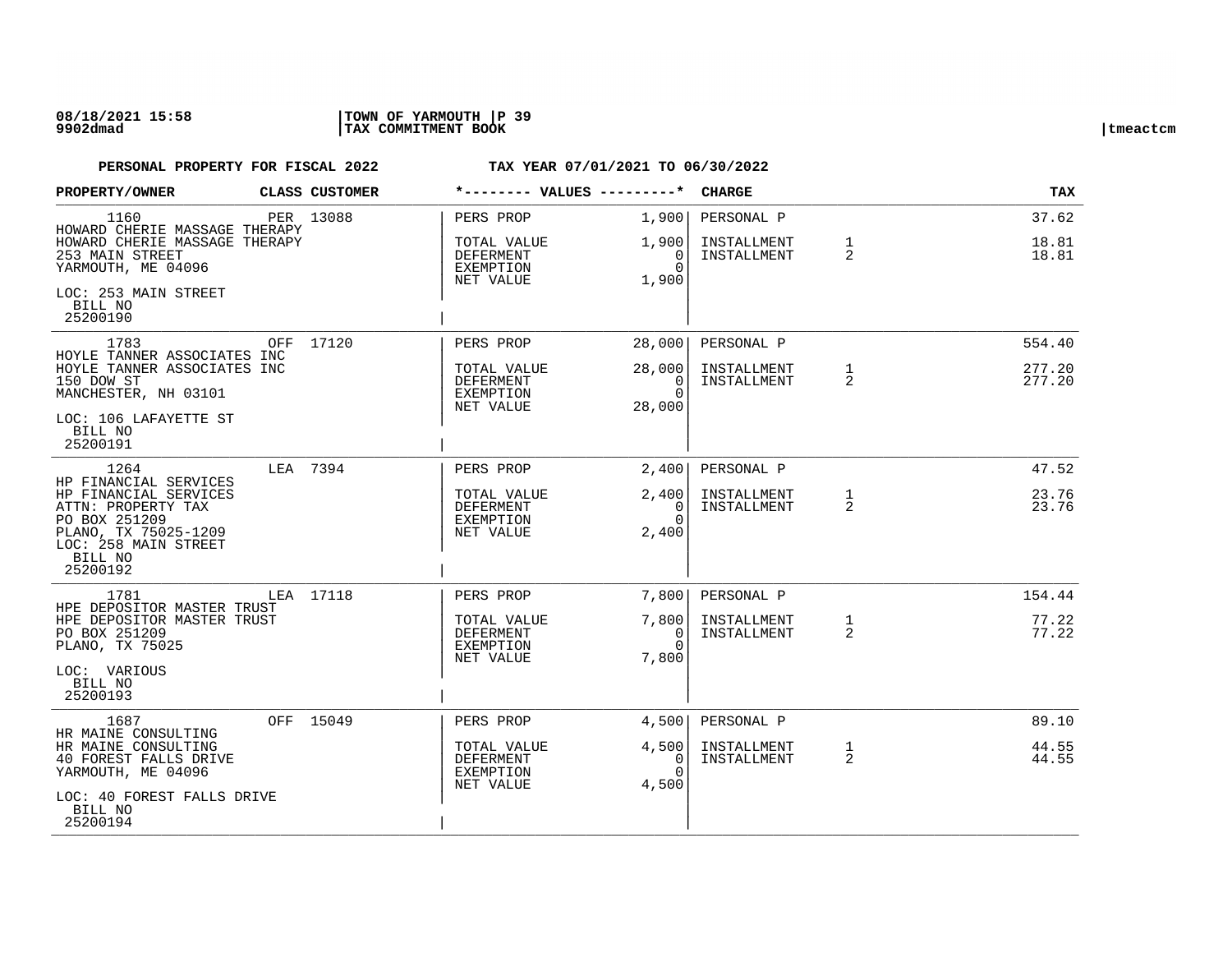## **08/18/2021 15:58 |TOWN OF YARMOUTH |P 40 9902dmad |TAX COMMITMENT BOOK |tmeactcm**

| PROPERTY/OWNER                                                                                                                                                              | <b>CLASS CUSTOMER</b> | *-------- VALUES ---------*                                            |                                                             | <b>CHARGE</b>                            |                     | <b>TAX</b>                 |
|-----------------------------------------------------------------------------------------------------------------------------------------------------------------------------|-----------------------|------------------------------------------------------------------------|-------------------------------------------------------------|------------------------------------------|---------------------|----------------------------|
| 1352<br>HUGHES NETWORK SYSTEMS LLC<br>HUGHES NETWORK SYSTEMS LLC<br>C/O RYAN TAX COMP SERV LLC<br>PO BOX 460049<br>HOUSTON, TX 77056<br>LOC: VARIOUS<br>BILL NO<br>25200195 | TEL 7410              | PERS PROP<br>TOTAL VALUE<br>DEFERMENT<br>EXEMPTION<br>NET VALUE        | 700 l<br>700 l<br>0<br>$\Omega$<br>700                      | PERSONAL P<br>INSTALLMENT<br>INSTALLMENT | 1<br>$\overline{2}$ | 13.86<br>6.93<br>6.93      |
| 1304<br>IBM CORPORATION<br>IBM CORPORATION<br>150 KETTLETOWN ROAD<br>SOUTHBURY, CT 06488-9962<br>LOC: 45 FOREST FALLS DRIVE<br>BILL NO<br>25200196                          | BET 15006             | PERS PROP<br>TOTAL VALUE<br><b>DEFERMENT</b><br>EXEMPTION<br>NET VALUE | $\Omega$<br>$\mathbf 0$<br>$\Omega$<br>$\Omega$<br>$\cap$   | INSTALLMENT<br>INSTALLMENT               | $\mathbf{1}$<br>2   | .00<br>.00                 |
| 1303<br>IBM CREDIT LLC<br>IBM CREDIT LLC<br>P O BOX 1159<br>SOUTHBURY, CT 06488<br>LOC: VARIOUS<br>BILL NO<br>25200197                                                      | BET 16159             | PERS PROP<br>TOTAL VALUE<br><b>DEFERMENT</b><br>EXEMPTION<br>NET VALUE | $\Omega$<br>$\mathbf 0$<br>$\Omega$<br>$\Omega$<br>$\Omega$ | INSTALLMENT<br>INSTALLMENT               | 1<br>2              | .00<br>.00                 |
| 1693<br>ILONA SILVERMAN<br>ILONA SILVERMAN<br>40 FOREST FALLS DRIVE<br>OFFICE 13<br>YARMOUTH, ME 04096<br>LOC: 40 FOREST FALLS DRIVE<br>BILL NO<br>25200198                 | PER 16196             | PERS PROP<br>TOTAL VALUE<br>DEFERMENT<br>EXEMPTION<br>NET VALUE        | 1001<br>1001<br>$\Omega$<br>$\Omega$<br>100                 | PERSONAL P<br>INSTALLMENT<br>INSTALLMENT | $\mathbf{1}$<br>2   | 1.98<br>.99<br>.99         |
| 1067<br>IMPAWSIBLE IMPRESSIONS DOG SAL<br>IMPAWSIBLE IMPRESSIONS DOG SAL<br>374 ROUTE 1<br>YARMOUTH, ME 04096<br>LOC: 374 ROUTE 1<br>BILL NO<br>25200199                    | RET 17069             | PERS PROP<br>TOTAL VALUE<br>DEFERMENT<br>EXEMPTION<br>NET VALUE        | 36,000<br>36,000<br>0<br>$\Omega$<br>36,000                 | PERSONAL P<br>INSTALLMENT<br>INSTALLMENT | 1<br>2              | 712.80<br>356.40<br>356.40 |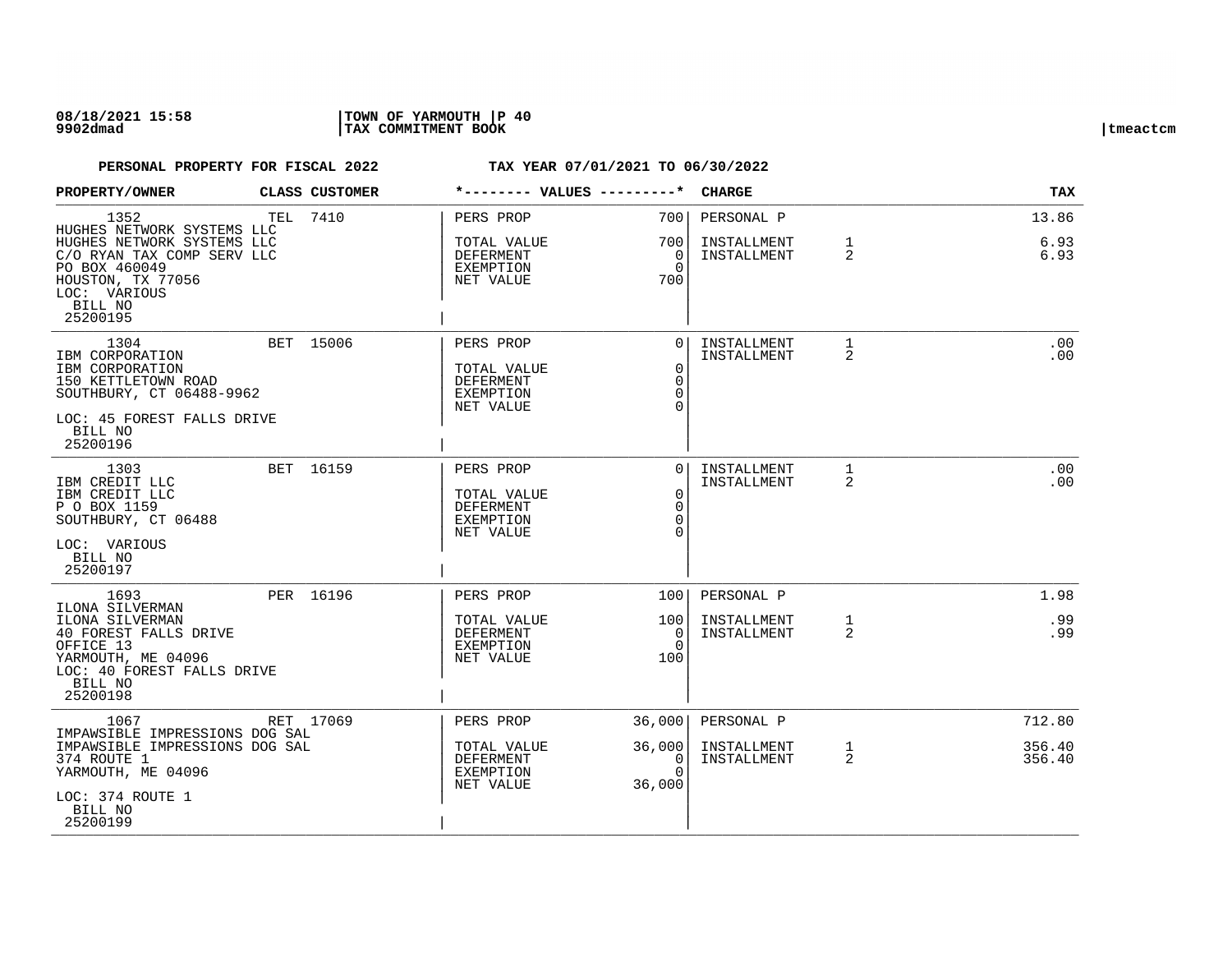## **08/18/2021 15:58 |TOWN OF YARMOUTH |P 41 9902dmad |TAX COMMITMENT BOOK |tmeactcm**

| PROPERTY/OWNER                                                                                                                                                              | CLASS CUSTOMER |                                                                 |                                             | <b>CHARGE</b>                            |                                | <b>TAX</b>           |
|-----------------------------------------------------------------------------------------------------------------------------------------------------------------------------|----------------|-----------------------------------------------------------------|---------------------------------------------|------------------------------------------|--------------------------------|----------------------|
| 1039<br>IN FOCUS COACHING<br>SAINT-AMOUR BARBARA<br>13 FOXGLOVE COURT<br>YARMOUTH, ME 04096                                                                                 | OFF 16141      | PERS PROP<br>TOTAL VALUE<br>DEFERMENT<br>EXEMPTION<br>NET VALUE | 2001<br>2001<br>0<br>$\Omega$<br>200        | PERSONAL P<br>INSTALLMENT<br>INSTALLMENT | $\mathbf{1}$<br>$\overline{2}$ | 3.96<br>1.98<br>1.98 |
| LOC: 273 MAIN STREET<br>BILL NO<br>25200200                                                                                                                                 |                |                                                                 |                                             |                                          |                                |                      |
| 1379<br>INSIGHT EYECARE                                                                                                                                                     | MED 6857       | PERS PROP                                                       | 1,300                                       | PERSONAL P                               |                                | 25.74                |
| INSIGHT EYECARE<br>26 SCHOOL STREET<br>YARMOUTH, ME 04096<br>LOC: 26 SCHOOL STREET<br>BILL NO<br>25200201                                                                   |                | TOTAL VALUE<br>DEFERMENT<br>EXEMPTION<br>NET VALUE              | 1,300<br>$\Omega$<br>$\Omega$<br>1,300      | INSTALLMENT<br>INSTALLMENT               | $\mathbf{1}$<br>$\overline{2}$ | 12.87<br>12.87       |
| 1771                                                                                                                                                                        | 501 17108      | PERS PROP                                                       | 6,400                                       | PERSONAL P                               |                                | 126.72               |
| INTEGRATED THERAPIES<br>INTEGRATED THERAPIES<br>60 FOREST FALLS DRIVE<br>SUITE <sub>5</sub><br>YARMOUTH, ME 04096<br>LOC: 60 FOREST FALLS DR., STE 5<br>BILL NO<br>25200202 |                | TOTAL VALUE<br>DEFERMENT<br><b>EXEMPTION</b><br>NET VALUE       | 6,400<br>0<br>$\Omega$<br>6,400             | INSTALLMENT<br>INSTALLMENT               | $\mathbf{1}$<br>2              | 63.36<br>63.36       |
| 1821                                                                                                                                                                        | MED 17151      | PERS PROP                                                       | 128,300                                     | PERSONAL P                               |                                | 2,540.34             |
| INTEGRITY DENTAL<br>INTEGRITY DENTAL<br>45 FOREST FALLS DR STE B3<br>YARMOUTH, ME 04096<br>LOC: 45 FOREST FALLS DR<br>BILL NO<br>25200203                                   |                | TOTAL VALUE<br>DEFERMENT<br>EXEMPTION<br>NET VALUE              | 128, 300<br>$\Omega$<br>$\Omega$<br>128,300 | INSTALLMENT<br>INSTALLMENT               | 1<br>2                         | 1,270.17<br>1,270.17 |
| 1749                                                                                                                                                                        | PER 16201      | PERS PROP                                                       | 4,700                                       | PERSONAL P                               |                                | 93.06                |
| INTENTIONAL WELLNESS SERVICES<br>JILL CALLAHAN<br><b>30 STEEPLE CHASE RD</b><br>NORTH YARMOUTH, ME 04097<br>LOC: 325 MAIN ST                                                |                | TOTAL VALUE<br>DEFERMENT<br>EXEMPTION<br>NET VALUE              | 4,700<br>0<br>$\Omega$<br>4,700             | INSTALLMENT<br>INSTALLMENT               | $\mathbf{1}$<br>$\overline{2}$ | 46.53<br>46.53       |
| BILL NO<br>25200204                                                                                                                                                         |                |                                                                 |                                             |                                          |                                |                      |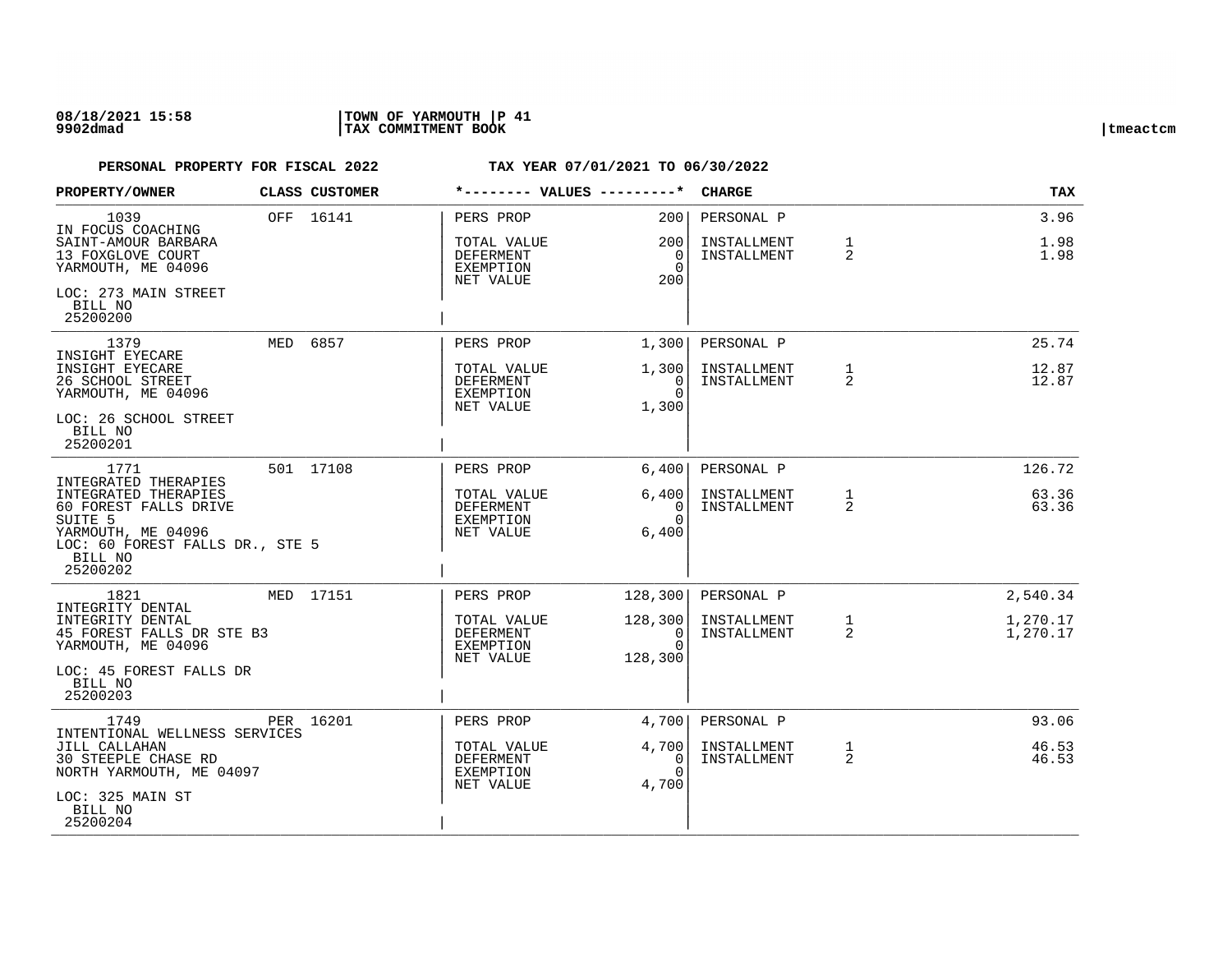## **08/18/2021 15:58 |TOWN OF YARMOUTH |P 42 9902dmad |TAX COMMITMENT BOOK |tmeactcm**

| PROPERTY/OWNER                                                                                                         | CLASS CUSTOMER | *-------- VALUES ---------*                               |                                        | <b>CHARGE</b>              |                                | <b>TAX</b>           |
|------------------------------------------------------------------------------------------------------------------------|----------------|-----------------------------------------------------------|----------------------------------------|----------------------------|--------------------------------|----------------------|
| 273<br>INTERMED<br>INTERMED                                                                                            | BET 14965      | PERS PROP<br>TOTAL VALUE                                  | 50,300<br>50,300                       | PERSONAL P<br>INSTALLMENT  | $\mathbf{1}$                   | 995.94<br>497.97     |
| 100 GARNETT DRIVE<br>SUITE C<br>SO PORTLAND, ME 04106<br>LOC: 259 MAIN STREET<br>BILL NO<br>25200205                   |                | DEFERMENT<br>EXEMPTION<br>NET VALUE                       | 0<br>$\Omega$<br>50,300                | INSTALLMENT                | 2                              | 497.97               |
| 1568<br>INTRIKATE BEAUTY AND DESIGN                                                                                    | RET 12581      | PERS PROP                                                 | 5,400                                  | PERSONAL P                 |                                | 106.92               |
| INTRIKATE DESIGN<br>26 VILLAGE BROOK RD<br>YARMOUTH, ME 04096                                                          |                | TOTAL VALUE<br><b>DEFERMENT</b><br>EXEMPTION<br>NET VALUE | 5,400<br>$\Omega$<br>$\Omega$<br>5,400 | INSTALLMENT<br>INSTALLMENT | $\mathbf{1}$<br>2              | 53.46<br>53.46       |
| LOC: 261 MAIN STREET<br>BILL NO<br>25200206                                                                            |                |                                                           |                                        |                            |                                |                      |
| 1349<br>IRVING OIL LIMITED                                                                                             | RET 11066      | PERS PROP                                                 | 194,600                                | PERSONAL P                 |                                | 3,853.08             |
| IRVING OIL LIMITED<br>ATTN: CORPORATE REAL ESTATE<br>PO BOX 868<br>CALAIS, ME 04619<br>LOC: 281 MAIN STREET<br>BILL NO |                | TOTAL VALUE<br>DEFERMENT<br>EXEMPTION<br>NET VALUE        | 194,600<br>0<br>$\Omega$<br>194,600    | INSTALLMENT<br>INSTALLMENT | $\mathbf{1}$<br>$\overline{2}$ | 1,926.54<br>1,926.54 |
| 25200207                                                                                                               |                |                                                           |                                        |                            |                                | 23.76                |
| 1104<br>ISLAND TREASURE TOYS                                                                                           | RET 16149      | PERS PROP                                                 | 1,200                                  | PERSONAL P                 |                                |                      |
| TBF HOLDINGS<br>74 SWEETSER RD<br>NORTH YARMOUTH, ME 04097                                                             |                | TOTAL VALUE<br>DEFERMENT<br>EXEMPTION<br>NET VALUE        | 1,200<br>$\Omega$<br>$\Omega$<br>1,200 | INSTALLMENT<br>INSTALLMENT | $\mathbf{1}$<br>2              | 11.88<br>11.88       |
| LOC: 805 ROUTE 1<br>BILL NO<br>25200208                                                                                |                |                                                           |                                        |                            |                                |                      |
| 14<br>ISLANDPORT PRESS                                                                                                 | PER 17017      | PERS PROP                                                 | 24,300                                 | PERSONAL P                 |                                | 481.14               |
| ISLANDPORT PRESS<br>247 PORTLAND STREET<br>YARMOUTH, ME 04096                                                          |                | TOTAL VALUE<br>DEFERMENT<br>EXEMPTION<br>NET VALUE        | 24,300<br>0<br>$\Omega$<br>24,300      | INSTALLMENT<br>INSTALLMENT | $\mathbf{1}$<br>2              | 240.57<br>240.57     |
| LOC: 247 PORTLAND STREET<br>BILL NO<br>25200209                                                                        |                |                                                           |                                        |                            |                                |                      |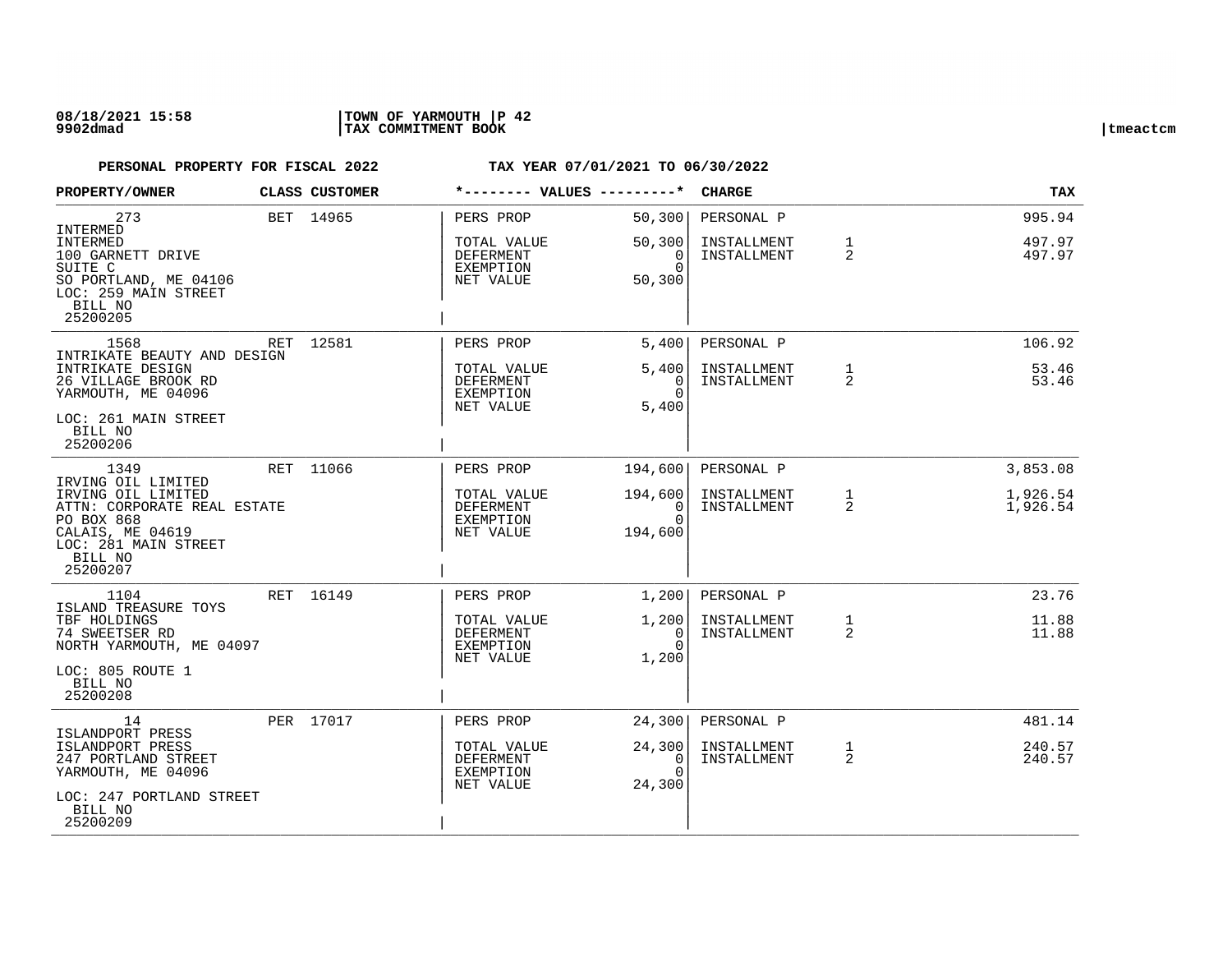## **08/18/2021 15:58 |TOWN OF YARMOUTH |P 43 9902dmad |TAX COMMITMENT BOOK |tmeactcm**

| PROPERTY/OWNER                                                                                                                                                         | CLASS CUSTOMER | *-------- VALUES ---------*                                            |                                                 | <b>CHARGE</b>                            |                   | <b>TAX</b>               |
|------------------------------------------------------------------------------------------------------------------------------------------------------------------------|----------------|------------------------------------------------------------------------|-------------------------------------------------|------------------------------------------|-------------------|--------------------------|
| 591<br>ISLESFORD POTTERY<br>MARIAN L BAKER<br>56 SPRING STREET<br>YARMOUTH, ME 04096<br>LOC: 56 SPRING STREET<br>BILL NO<br>25200210                                   | RET 12288      | PERS PROP<br>TOTAL VALUE<br><b>DEFERMENT</b><br>EXEMPTION<br>NET VALUE | 2,000<br>2,000<br>0<br>$\Omega$<br>2,000        | PERSONAL P<br>INSTALLMENT<br>INSTALLMENT | $\mathbf{1}$<br>2 | 39.60<br>19.80<br>19.80  |
| 1696<br>JAMES W SEWALL COMPANY<br>JAMES W SEWALL COMPANY<br>136 CENTER STREET<br>PO BOX 443<br>OLD TOWN, ME 04468<br>LOC: 40 FOREST FALLS DRIVE<br>BILL NO<br>25200211 | OFF 15057      | PERS PROP<br>TOTAL VALUE<br><b>DEFERMENT</b><br>EXEMPTION<br>NET VALUE | 5,400<br>5,400<br>$\Omega$<br>$\Omega$<br>5,400 | PERSONAL P<br>INSTALLMENT<br>INSTALLMENT | $\mathbf{1}$<br>2 | 106.92<br>53.46<br>53.46 |
| 874<br>JESSICA S FROMUTH ACUPUNCTURE<br>JESSICA S FROMUTH ACUPUNCTURE<br>106 LAFAYETTE ST #3D<br>YARMOUTH, ME 04096<br>LOC: 106 LAFAYETTE<br>BILL NO<br>25200212       | BET 16122      | PERS PROP<br>TOTAL VALUE<br><b>DEFERMENT</b><br>EXEMPTION<br>NET VALUE | 1.400<br>1,400<br>$\Omega$<br>$\Omega$<br>1,400 | PERSONAL P<br>INSTALLMENT<br>INSTALLMENT | 1<br>2            | 27.72<br>13.86<br>13.86  |
| 1791<br>JIBE CYCLING STUDIO<br>JIBE CYCLING STUDIO<br>750 US ROUTE 1<br>YARMOUTH, ME 04096<br>LOC: 750 US ROUTE 1<br>BILL NO<br>25200213                               | 501 17128      | PERS PROP<br>TOTAL VALUE<br><b>DEFERMENT</b><br>EXEMPTION<br>NET VALUE | 9.0001<br>9.000<br>0<br>$\Omega$<br>9,000       | PERSONAL P<br>INSTALLMENT<br>INSTALLMENT | 1<br>2            | 178.20<br>89.10<br>89.10 |
| 8<br>JIMS ODD JOBS SERVICE<br>JIMS ODD JOBS SERVICE<br>C/O JAMES MORRILL<br>PO BOX 192<br>YARMOUTH, ME 04096<br>LOC: 48 ROGERS ROAD<br>BILL NO<br>25200214             | BET 16065      | PERS PROP<br>TOTAL VALUE<br>DEFERMENT<br>EXEMPTION<br>NET VALUE        | 6,600<br>6,600<br>0<br>$\Omega$<br>6,600        | PERSONAL P<br>INSTALLMENT<br>INSTALLMENT | $\mathbf{1}$<br>2 | 130.68<br>65.34<br>65.34 |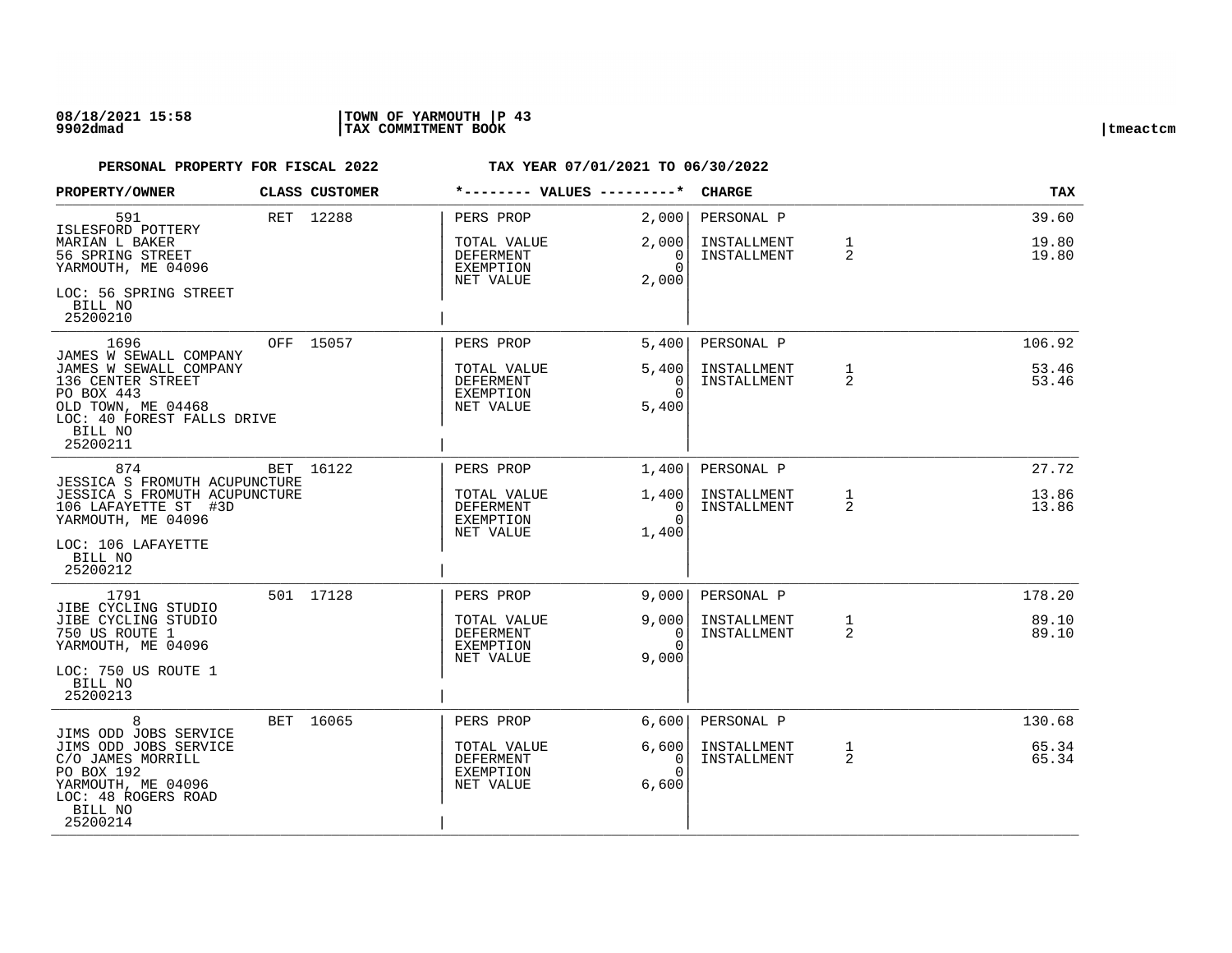## **08/18/2021 15:58 |TOWN OF YARMOUTH |P 44 9902dmad |TAX COMMITMENT BOOK |tmeactcm**

| <b>PROPERTY/OWNER</b>                                                                                                                                                 | CLASS CUSTOMER | *-------- VALUES ---------*                                     |                                        | <b>CHARGE</b>                            |                                | TAX                  |
|-----------------------------------------------------------------------------------------------------------------------------------------------------------------------|----------------|-----------------------------------------------------------------|----------------------------------------|------------------------------------------|--------------------------------|----------------------|
| 1775<br>JUDITH BARKER JEWLERY<br>JUDITH BARKER JEWLERY<br>44 PLEASANT ST<br>YARMOUTH, ME 04096                                                                        | RET 17112      | PERS PROP<br>TOTAL VALUE<br>DEFERMENT<br>EXEMPTION<br>NET VALUE | 3001<br>300<br>0<br>$\Omega$<br>300    | PERSONAL P<br>INSTALLMENT<br>INSTALLMENT | $\mathbf{1}$<br>2              | 5.94<br>2.97<br>2.97 |
| LOC: 44 PLEASANT ST<br>BILL NO<br>25200215                                                                                                                            |                |                                                                 |                                        |                                          |                                |                      |
| 1676                                                                                                                                                                  | PER 15039      | PERS PROP                                                       | 3,500                                  | PERSONAL P                               |                                | 69.30                |
| KATIE CALNAN<br>KATIE CALNAN<br>141 SPRING STREET<br>YARMOUTH, ME 04096<br>LOC: 141 SPRING STREET                                                                     |                | TOTAL VALUE<br>DEFERMENT<br>EXEMPTION<br>NET VALUE              | 3,500<br>$\Omega$<br>$\Omega$<br>3,500 | INSTALLMENT<br>INSTALLMENT               | $\mathbf{1}$<br>$\mathfrak{D}$ | 34.65<br>34.65       |
| BILL NO<br>25200216                                                                                                                                                   |                |                                                                 |                                        |                                          |                                |                      |
| 1664                                                                                                                                                                  | RET 15027      | PERS PROP                                                       | 3.600                                  | PERSONAL P                               |                                | 71.28                |
| KB WHEELS<br>CASEY FORD<br>11 EDNA LN<br>NORTH YARMOUTH, ME 04097                                                                                                     |                | TOTAL VALUE<br>DEFERMENT<br>EXEMPTION<br>NET VALUE              | 3,600<br>0<br>$\Omega$<br>3,600        | INSTALLMENT<br>INSTALLMENT               | $\mathbf{1}$<br>$\overline{2}$ | 35.64<br>35.64       |
| LOC: 10 SOUTH ST<br>BILL NO<br>25200217                                                                                                                               |                |                                                                 |                                        |                                          |                                |                      |
| 1684                                                                                                                                                                  | PER 15047      | PERS PROP                                                       | 2,300                                  | PERSONAL P                               |                                | 45.54                |
| KELLY KLEINMAN PHD<br>KELLY KLEINMAN PHD<br>781 ROUTE 1<br>SUITE B                                                                                                    |                | TOTAL VALUE<br>DEFERMENT<br>EXEMPTION                           | 2,300<br>0<br>$\Omega$                 | INSTALLMENT<br>INSTALLMENT               | $\mathbf{1}$<br>$\overline{2}$ | 22.77<br>22.77       |
| YARMOUTH, ME 04096<br>LOC: 781 ROUTE 1<br>BILL NO<br>25200218                                                                                                         |                | NET VALUE                                                       | 2,300                                  |                                          |                                |                      |
| 234                                                                                                                                                                   | FIN 16091      | PERS PROP                                                       | 43,300                                 | PERSONAL P                               |                                | 857.34               |
| KEY BANK NATIONAL ASSOCIATION<br>KEY BANK NATIONAL ASSOCIATION<br>ATTN: FIXED<br>PO BOX 22055<br>ALBANY, NY 12201-5055<br>LOC: 188 MAIN STREET<br>BILL NO<br>25200219 |                | TOTAL VALUE<br>DEFERMENT<br>EXEMPTION<br>NET VALUE              | 43,300<br>0<br>$\Omega$<br>43,300      | INSTALLMENT<br>INSTALLMENT               | $\mathbf{1}$<br>2              | 428.67<br>428.67     |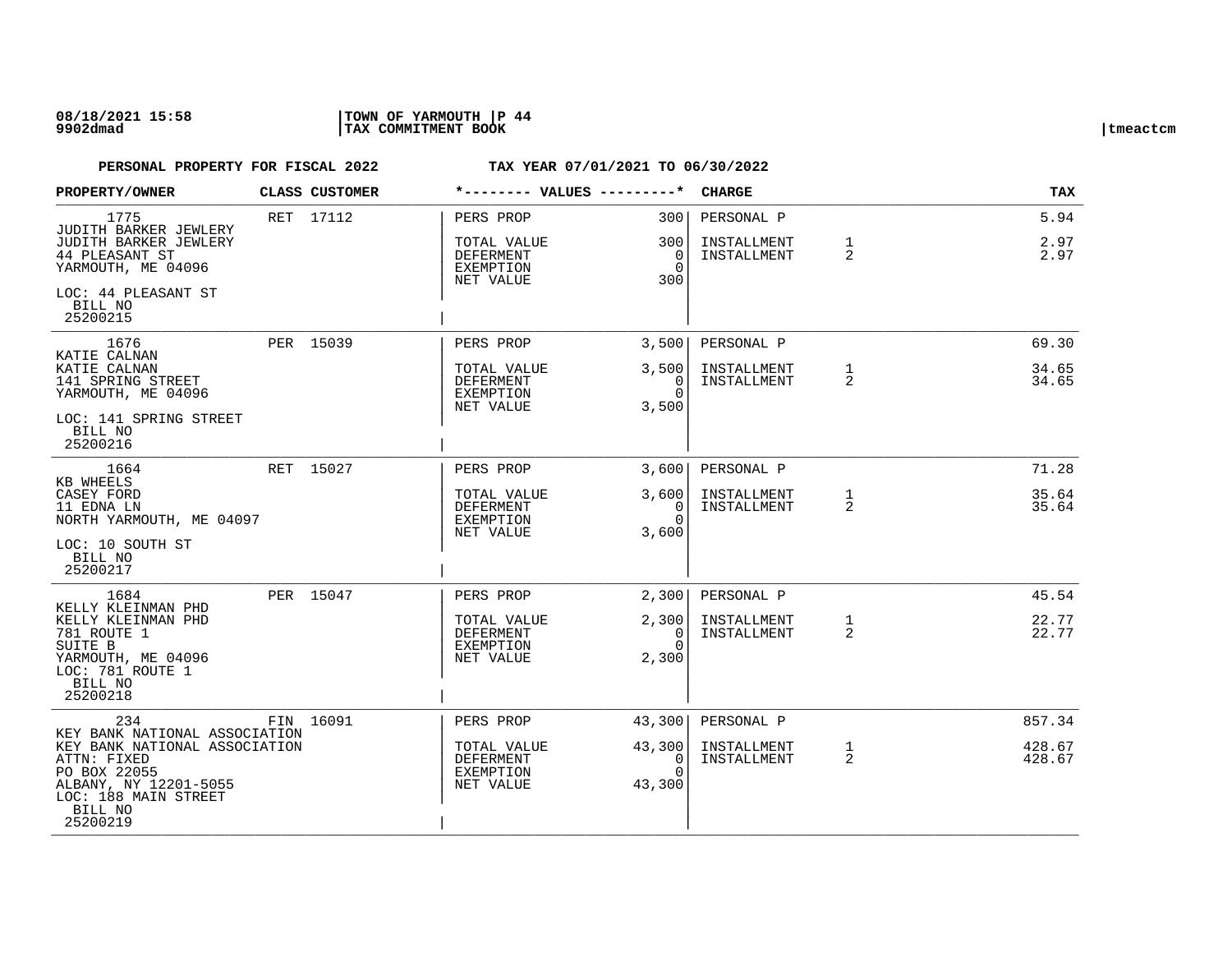| PROPERTY/OWNER                                                                                                                                                      | CLASS CUSTOMER | *-------- VALUES ---------*                               |                                                        | <b>CHARGE</b>              |                   | <b>TAX</b>       |
|---------------------------------------------------------------------------------------------------------------------------------------------------------------------|----------------|-----------------------------------------------------------|--------------------------------------------------------|----------------------------|-------------------|------------------|
| 1770<br>KEY ENVIORNMENTAL                                                                                                                                           | BET 17107      | PERS PROP                                                 | 3,200                                                  | PERSONAL P                 |                   | 63.36            |
| KEY ENVIRONMENTAL INC.<br>106 LAFAYETTE STREET<br>SUITE 2E<br>YARMOUTH, ME 04096<br>LOC: 106 LAFAYETTE ST., SUITE 2E<br>BILL NO<br>25200220                         |                | TOTAL VALUE<br>DEFERMENT<br>EXEMPTION<br>NET VALUE        | 3,200<br>0<br>$\Omega$<br>3,200                        | INSTALLMENT<br>INSTALLMENT | $\mathbf 1$<br>2  | 31.68<br>31.68   |
| 738                                                                                                                                                                 | RET 10995      | PERS PROP                                                 | 29,700                                                 | PERSONAL P                 |                   | 588.06           |
| LA NAILS<br>LA NAILS<br>756 ROUTE 1<br>YARMOUTH, ME 04096<br>LOC: 756 ROUTE 1<br>BILL NO<br>25200221                                                                |                | TOTAL VALUE<br>DEFERMENT<br>EXEMPTION<br>NET VALUE        | 29,700<br>$\Omega$<br>$\Omega$<br>29,700               | INSTALLMENT<br>INSTALLMENT | $\mathbf{1}$<br>2 | 294.03<br>294.03 |
| 279                                                                                                                                                                 | RET 16096      | PERS PROP                                                 | 4,300                                                  | PERSONAL P                 |                   | 85.14            |
| LAMINATED WOOD DESIGN, INC<br>LAMINATED WOOD DESIGN, INC<br>PO BOX 235<br>YARMOUTH, ME 04096<br>LOC: 120 MOUNTFORT ROAD<br>BILL NO<br>25200222                      |                | TOTAL VALUE<br>DEFERMENT<br><b>EXEMPTION</b><br>NET VALUE | 4,300<br>$\overline{\phantom{0}}$<br>$\Omega$<br>4,300 | INSTALLMENT<br>INSTALLMENT | $\mathbf{1}$<br>2 | 42.57<br>42.57   |
| 111                                                                                                                                                                 | RET 13052      | PERS PROP                                                 | 2,000                                                  | PERSONAL P                 |                   | 39.60            |
| LANDING BOAT SUPPLY<br>LANDING BOAT SUPPLY<br>106 LAFAYETTE STREET<br>LOWER FALLS LANDING<br>YARMOUTH, ME 04096<br>LOC: 106 LAFAYETTE STREET<br>BILL NO<br>25200223 |                | TOTAL VALUE<br><b>DEFERMENT</b><br>EXEMPTION<br>NET VALUE | 2,000<br>$\Omega$<br>$\Omega$<br>2,000                 | INSTALLMENT<br>INSTALLMENT | 1<br>2            | 19.80<br>19.80   |
| 1195<br>LASALLE BRIAN                                                                                                                                               | BET 14471      | PERS PROP                                                 | 5,400                                                  | PERSONAL P                 |                   | 106.92           |
| LASALLE BRIAN<br>80 OAKWOOD DRIVE<br>YARMOUTH, ME 04096<br>LOC: 80 OAKWOOD DRIVE<br>BILL NO<br>25200224                                                             |                | TOTAL VALUE<br>DEFERMENT<br>EXEMPTION<br>NET VALUE        | 5,400<br>0<br>$\Omega$<br>5,400                        | INSTALLMENT<br>INSTALLMENT | $\mathbf{1}$<br>2 | 53.46<br>53.46   |
|                                                                                                                                                                     |                |                                                           |                                                        |                            |                   |                  |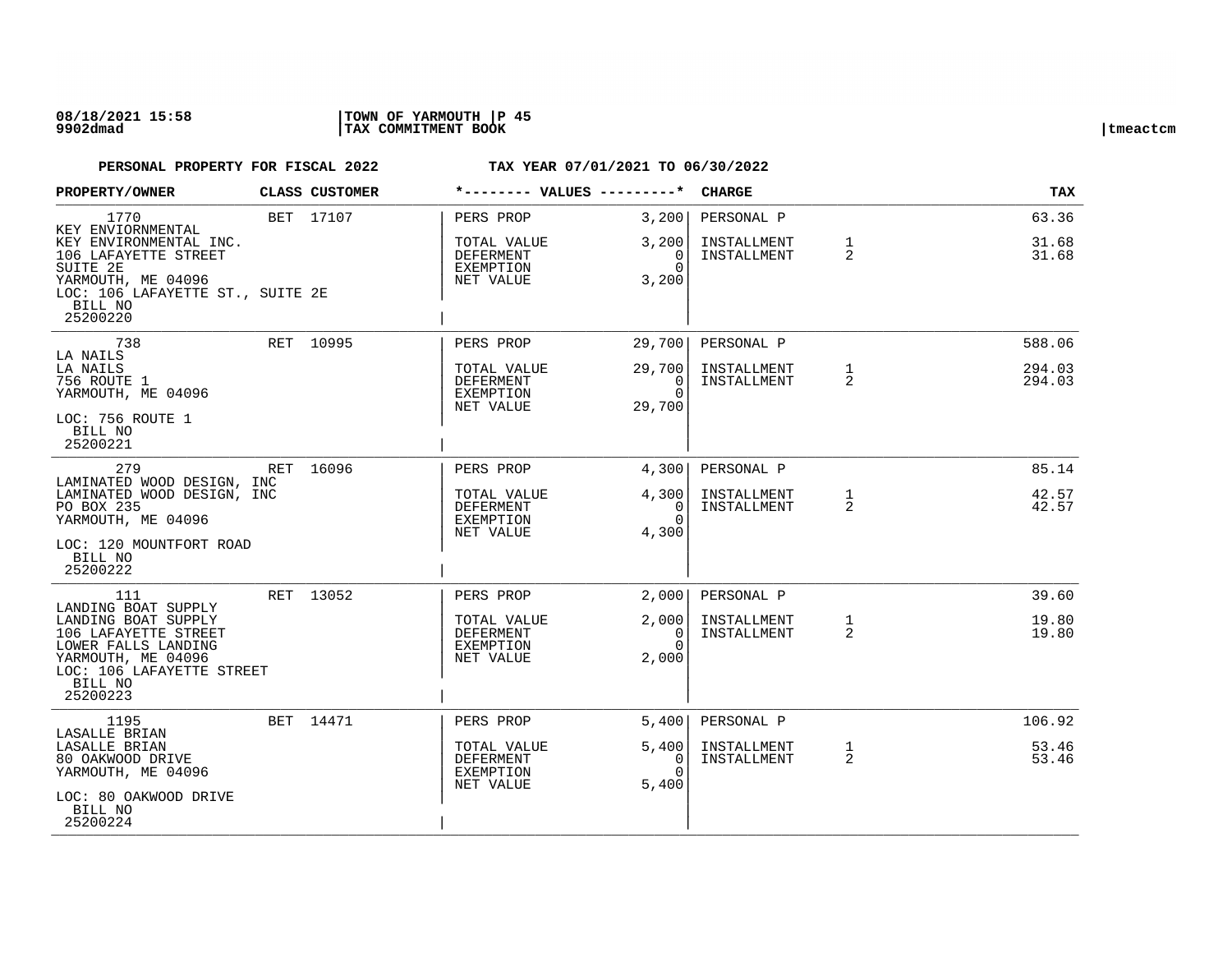| PROPERTY/OWNER                                                                                                                                                         | CLASS CUSTOMER | *-------- VALUES ---------*                                            |                                                              | <b>CHARGE</b>                            |                   | <b>TAX</b>              |
|------------------------------------------------------------------------------------------------------------------------------------------------------------------------|----------------|------------------------------------------------------------------------|--------------------------------------------------------------|------------------------------------------|-------------------|-------------------------|
| 45<br>LAW OFFICE OF O. LESYA STASIV<br>OLEKSANDRA LESYA STASIV<br>328 OAKWOOD DRIVE<br>YARMOUTH, ME 04096                                                              | BET 14949      | PERS PROP<br>TOTAL VALUE<br>DEFERMENT<br>EXEMPTION<br>NET VALUE        | 3,200<br>3,200<br>0<br>$\Omega$<br>3,200                     | PERSONAL P<br>INSTALLMENT<br>INSTALLMENT | $\mathbf{1}$<br>2 | 63.36<br>31.68<br>31.68 |
| LOC: 328 OAKWOOD DRIVE<br>BILL NO<br>25200225                                                                                                                          |                |                                                                        |                                                              |                                          |                   |                         |
| 1012<br>LEAF CAPITAL FUNDING, LLC<br>LEAF CAPITAL FUNDING, LLC<br>2005 MARKET ST FL 14<br>PHILADELPHIA, PA 19103-7042<br>LOC: 85 DOWNEAST DRIVE<br>BILL NO<br>25200226 | BET 11005      | PERS PROP<br>TOTAL VALUE<br>DEFERMENT<br><b>EXEMPTION</b><br>NET VALUE | $\Omega$<br>$\mathbf 0$<br>$\mathbf 0$<br>$\Omega$<br>$\cap$ | INSTALLMENT<br>INSTALLMENT               | $\mathbf{1}$<br>2 | .00<br>.00              |
| 1633                                                                                                                                                                   | OFF 14059      | PERS PROP                                                              | 10,800                                                       | PERSONAL P                               |                   | 213.84                  |
| LEARNING WITH FUN<br>LEARNING WITH FUN<br>253 MAIN ST<br>YARMOUTH, ME 04096<br>LOC: 253 MAIN ST<br>BILL NO<br>25200227                                                 |                | TOTAL VALUE<br>DEFERMENT<br>EXEMPTION<br>NET VALUE                     | 10,800<br>0<br>$\Omega$<br>10,800                            | INSTALLMENT<br>INSTALLMENT               | 1<br>2            | 106.92<br>106.92        |
| 661<br>LEASECOMM CORPORATION                                                                                                                                           | LEA 16114      | PERS PROP                                                              | 100                                                          | PERSONAL P                               |                   | 1.98                    |
| LEASECOMM CORPORATION<br>1600 DISTRICT AVE SUITE 200<br>ATTN: CONNIE TSAI<br>BURLINGTON, MA 01803<br>LOC: 170 EAST ELM STREET<br>BILL NO<br>25200228                   |                | TOTAL VALUE<br>DEFERMENT<br>EXEMPTION<br>NET VALUE                     | 100<br>$\Omega$<br>$\Omega$<br>100                           | INSTALLMENT<br>INSTALLMENT               | $\mathbf{1}$<br>2 | .99<br>.99              |
| 1226<br>LEE NAILS                                                                                                                                                      | RET 8039       | PERS PROP                                                              | 4,800                                                        | PERSONAL P                               |                   | 95.04                   |
| LEE NAILS<br>374 ROUTE 1<br>UNIT 4<br>YARMOUTH, ME 04096<br>LOC: 374 ROUTE 1<br>BILL NO<br>25200229                                                                    |                | TOTAL VALUE<br>DEFERMENT<br>EXEMPTION<br>NET VALUE                     | 4,800<br>$\Omega$<br>$\Omega$<br>4,800                       | INSTALLMENT<br>INSTALLMENT               | $\mathbf{1}$<br>2 | 47.52<br>47.52          |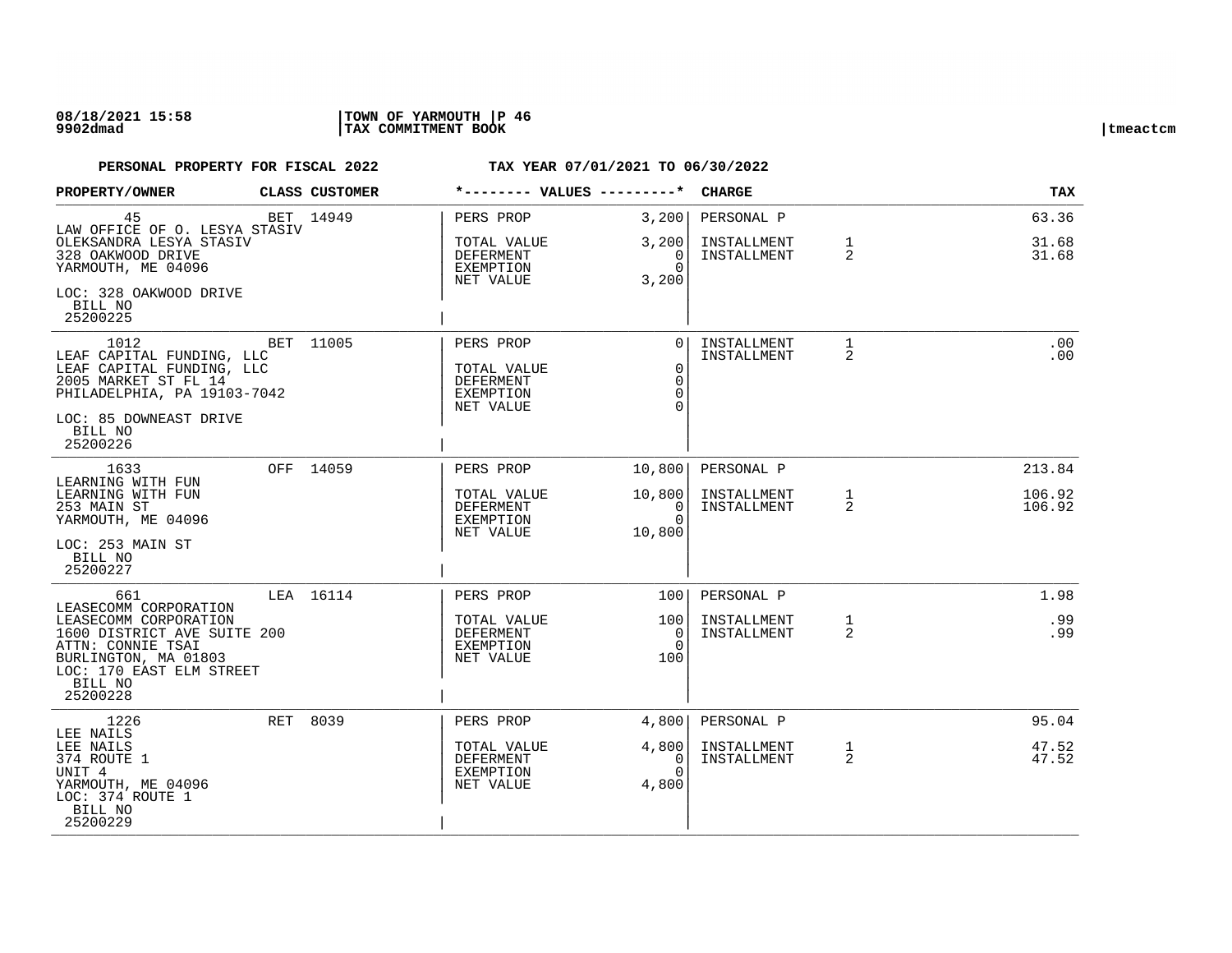## **08/18/2021 15:58 |TOWN OF YARMOUTH |P 47 9902dmad |TAX COMMITMENT BOOK |tmeactcm**

| PROPERTY/OWNER                                                                                                                             | CLASS CUSTOMER | *-------- VALUES ---------*                               |                                              | <b>CHARGE</b>              |                     | <b>TAX</b>       |
|--------------------------------------------------------------------------------------------------------------------------------------------|----------------|-----------------------------------------------------------|----------------------------------------------|----------------------------|---------------------|------------------|
| 248<br>LEE PETER S ATTORNEY                                                                                                                | BET 3079       | PERS PROP                                                 | 2,000                                        | PERSONAL P                 |                     | 39.60            |
| LEE PETER S ATTORNEY<br>325 MAIN STREET<br>YARMOUTH, ME 04096                                                                              |                | TOTAL VALUE<br>DEFERMENT<br>EXEMPTION                     | 2,000<br>0<br>$\Omega$                       | INSTALLMENT<br>INSTALLMENT | $\mathbf{1}$<br>2   | 19.80<br>19.80   |
| LOC: 325 MAIN STREET<br>BILL NO<br>25200230                                                                                                |                | NET VALUE                                                 | 2,000                                        |                            |                     |                  |
| 1678                                                                                                                                       | PER 15041      | PERS PROP                                                 | 9,900                                        | PERSONAL P                 |                     | 196.02           |
| LEEWARD MARINE SERVICE<br>JAMES LEE CULLUM IV<br>720 US ROUTE 1<br>YARMOUTH, ME 04096                                                      |                | TOTAL VALUE<br>DEFERMENT<br><b>EXEMPTION</b><br>NET VALUE | 9,900<br>$\Omega$<br>$\Omega$<br>9,900       | INSTALLMENT<br>INSTALLMENT | 1<br>2              | 98.01<br>98.01   |
| LOC: 720 ROUTE 1<br>BILL NO<br>25200231                                                                                                    |                |                                                           |                                              |                            |                     |                  |
| 1035<br>LEVINE SUSAN J LCSW                                                                                                                | OFF 17065      | PERS PROP                                                 | 1,600                                        | PERSONAL P                 |                     | 31.68            |
| LEVINE SUSAN J LCSW<br>261 MAIN STREET<br>YARMOUTH, ME 04096                                                                               |                | TOTAL VALUE<br>DEFERMENT<br>EXEMPTION<br>NET VALUE        | 1,600<br>$\overline{0}$<br>$\Omega$<br>1,600 | INSTALLMENT<br>INSTALLMENT | 1<br>2              | 15.84<br>15.84   |
| LOC: 261 MAIN STREET<br>BILL NO<br>25200232                                                                                                |                |                                                           |                                              |                            |                     |                  |
| 1029<br>LEVY LAWRENCE DR                                                                                                                   | BET 16136      | PERS PROP                                                 | 47,900                                       | PERSONAL P                 |                     | 948.42           |
| LEVY LAWRENCE DR<br>10 FOREST FALLS DRIVE<br>SUITE <sub>5</sub><br>YARMOUTH, ME 04096<br>LOC: 10 FOREST FALLS DRIVE<br>BILL NO<br>25200233 |                | TOTAL VALUE<br>DEFERMENT<br><b>EXEMPTION</b><br>NET VALUE | 47,900<br>0<br>$\Omega$<br>47,900            | INSTALLMENT<br>INSTALLMENT | $\mathbf{1}$<br>2   | 474.21<br>474.21 |
| 1032                                                                                                                                       | RET 16138      | PERS PROP                                                 | 800                                          | PERSONAL P                 |                     | 15.84            |
| LIDDY HAIR SALON<br>LIDDY HAIR SALON<br>162 MAIN STREET<br>YARMOUTH, ME 04096                                                              |                | TOTAL VALUE<br><b>DEFERMENT</b><br>EXEMPTION<br>NET VALUE | 800<br>$\Omega$<br>$\Omega$<br>800           | INSTALLMENT<br>INSTALLMENT | 1<br>$\overline{2}$ | 7.92<br>7.92     |
| LOC: 162 MAIN STREET<br>BILL NO<br>25200234                                                                                                |                |                                                           |                                              |                            |                     |                  |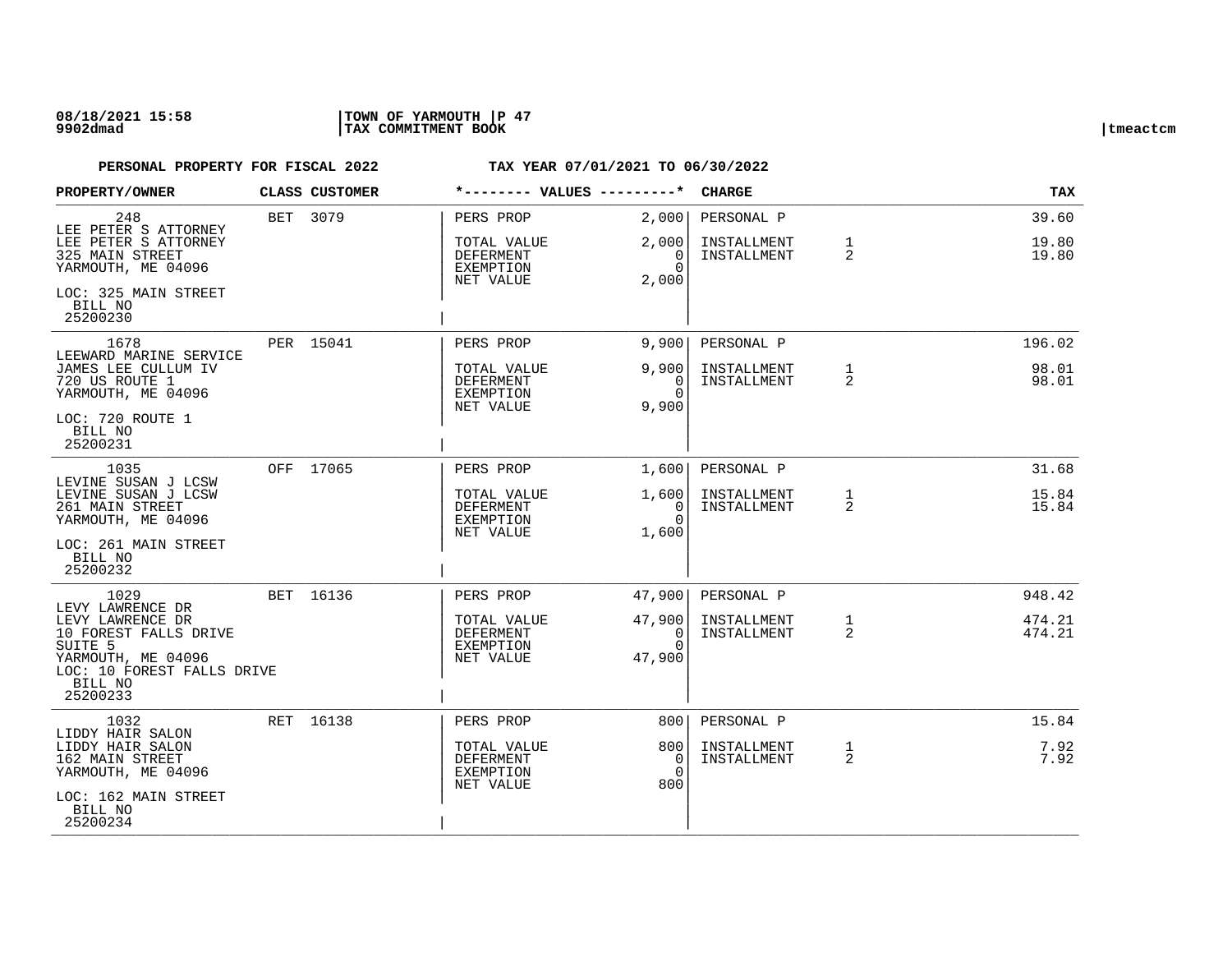| PROPERTY/OWNER                                                                                                                                                                        | CLASS CUSTOMER |                                                                        | *-------- VALUES ---------*                                    | <b>CHARGE</b>              |                                | TAX            |
|---------------------------------------------------------------------------------------------------------------------------------------------------------------------------------------|----------------|------------------------------------------------------------------------|----------------------------------------------------------------|----------------------------|--------------------------------|----------------|
| 1046<br>LILLIAN HARRIS COUNSELING PLLC                                                                                                                                                | PER 15270      | PERS PROP                                                              | 2,600                                                          | PERSONAL P                 |                                | 51.48          |
| LILLIAN HARRIS LCPC-C<br>40 FOREST FALLS DRIVE<br>SUITE 3<br>YARMOUTH, ME 04096<br>LOC: 40 FOREST FALLS DRIVE<br>BILL NO<br>25200235                                                  |                | TOTAL VALUE<br>DEFERMENT<br>EXEMPTION<br>NET VALUE                     | 2,600<br>0<br>$\Omega$<br>2,600                                | INSTALLMENT<br>INSTALLMENT | $\mathbf{1}$<br>$\overline{2}$ | 25.74<br>25.74 |
| 1768<br>LINDA BREWSTER, FNP<br>ABBOTT LABORATORIES, INC.<br>100 ABBOTT PARK ROAD<br>D367/AP6D<br>ABBOTT PARK, IL 60064<br>LOC: 60 FOREST FALLS RD. STE 1<br>BILL NO<br>25200236       | BET 17105      | PERS PROP<br>TOTAL VALUE<br>DEFERMENT<br><b>EXEMPTION</b><br>NET VALUE | $\Omega$<br>$\mathbf 0$<br>$\mathbf 0$<br>$\Omega$<br>$\Omega$ | INSTALLMENT<br>INSTALLMENT | 1<br>$\overline{2}$            | .00<br>.00     |
| 88                                                                                                                                                                                    | PER 7963       | PERS PROP                                                              | 7,800                                                          | PERSONAL P                 |                                | 154.44         |
| LINDOUIST FUNERAL HOME SCI 164<br>SERVICE CORP & SUBSIDIARIES<br>C/O PROPERTY TAX 9TH FLOOR<br>PO BOX 130548<br>HOUSTON, TX 77219-0548<br>LOC: 1 MAYBERRY LANE<br>BILL NO<br>25200237 |                | TOTAL VALUE<br><b>DEFERMENT</b><br>EXEMPTION<br>NET VALUE              | 7,800<br>0<br>$\Omega$<br>7,800                                | INSTALLMENT<br>INSTALLMENT | 1<br>2                         | 77.22<br>77.22 |
| 1065<br>LITTLE CHINA EXPRESS                                                                                                                                                          | RES 15001      | PERS PROP                                                              | 2,600                                                          | PERSONAL P                 |                                | 51.48          |
| LITTLE CHINA EXPRESS<br>374 ROUTE 1<br>YARMOUTH, ME 04096<br>LOC: 374 ROUTE 1<br>BILL NO<br>25200238                                                                                  |                | TOTAL VALUE<br><b>DEFERMENT</b><br>EXEMPTION<br>NET VALUE              | 2,600<br>$\Omega$<br>$\Omega$<br>2,600                         | INSTALLMENT<br>INSTALLMENT | $\mathbf{1}$<br>$\overline{2}$ | 25.74<br>25.74 |
| 861<br>LMR INSURANCE                                                                                                                                                                  | OFF 12297      | PERS PROP                                                              | 3,500                                                          | PERSONAL P                 |                                | 69.30          |
| LINDA RICCHIO<br>PO BOX 863<br>YARMOUTH, ME 04096<br>LOC: 15 NORTHWOOD ROAD<br>BILL NO<br>25200239                                                                                    |                | TOTAL VALUE<br>DEFERMENT<br><b>EXEMPTION</b><br>NET VALUE              | 3,500<br>0<br>$\Omega$<br>3,500                                | INSTALLMENT<br>INSTALLMENT | $\mathbf{1}$<br>$\overline{2}$ | 34.65<br>34.65 |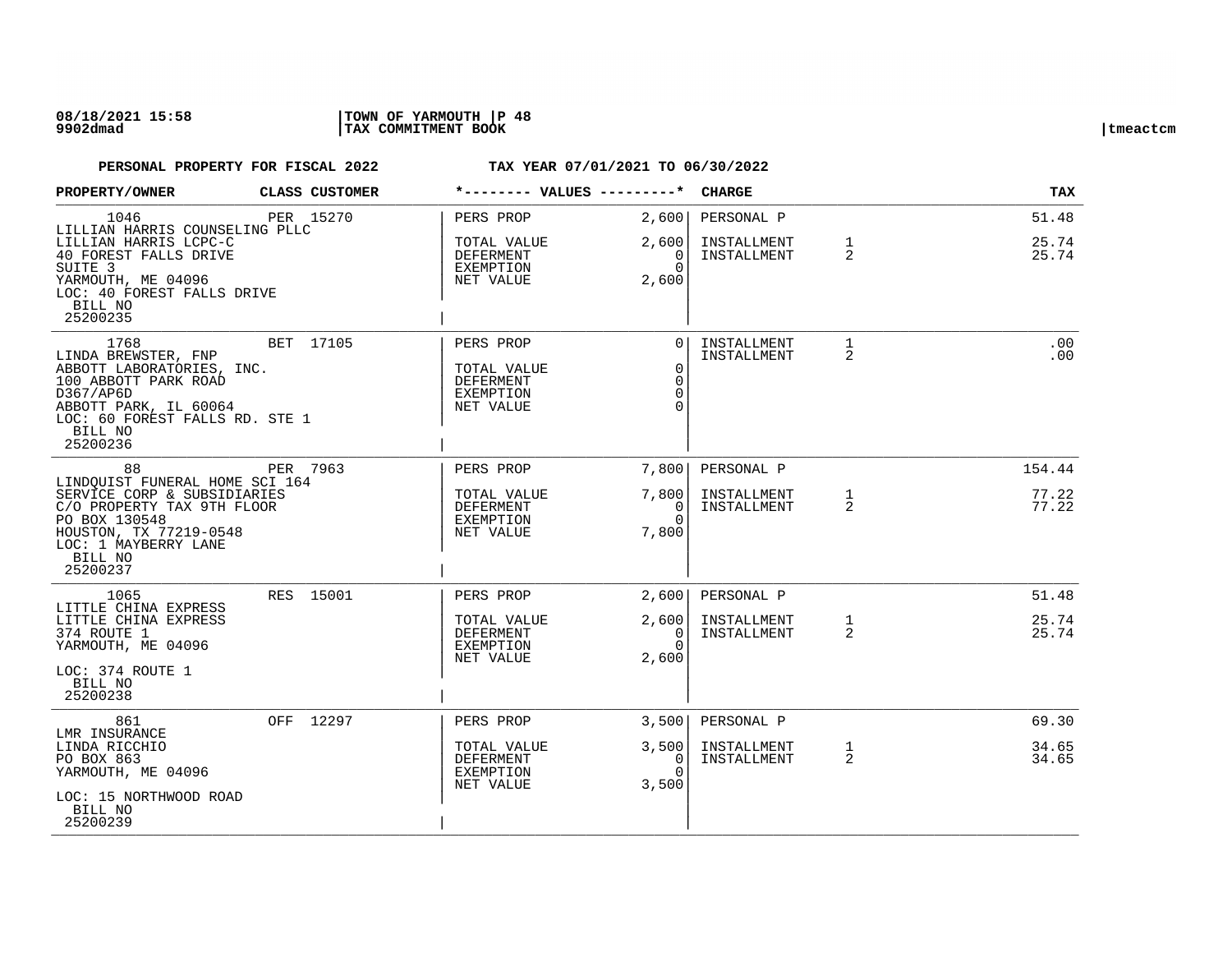## **08/18/2021 15:58 |TOWN OF YARMOUTH |P 49 9902dmad |TAX COMMITMENT BOOK |tmeactcm**

| PROPERTY/OWNER                                                                                                                                                | CLASS CUSTOMER |                                                           |                                             | <b>CHARGE</b>              |                                | TAX              |
|---------------------------------------------------------------------------------------------------------------------------------------------------------------|----------------|-----------------------------------------------------------|---------------------------------------------|----------------------------|--------------------------------|------------------|
| 1820<br>LOCALLY SAUCED                                                                                                                                        | BET 17150      | PERS PROP                                                 | 18,000                                      | PERSONAL P                 |                                | 356.40           |
| LOCALLY SAUCED<br>30 FOREST FALLS DR<br>YARMOUTH, ME 04096                                                                                                    |                | TOTAL VALUE<br>DEFERMENT<br>EXEMPTION                     | 18,000<br>0<br>$\cap$                       | INSTALLMENT<br>INSTALLMENT | $\mathbf{1}$<br>2              | 178.20<br>178.20 |
| LOC: 30 FOREST FALLS DR<br>BILL NO<br>25200240                                                                                                                |                | NET VALUE                                                 | 18,000                                      |                            |                                |                  |
| 1748                                                                                                                                                          | PER 16200      | PERS PROP                                                 | 4001                                        | PERSONAL P                 |                                | 7.92             |
| LOTUS CENTER EAST, INC<br>MARYANN RUSSELL<br>40 FOREST FALLS DR<br>SUITE <sub>3</sub><br>YARMOUTH, ME 04096<br>LOC: 40 FOREST FALLS DR<br>BILL NO<br>25200241 |                | TOTAL VALUE<br><b>DEFERMENT</b><br>EXEMPTION<br>NET VALUE | 400<br>$\Omega$<br>$\Omega$<br>400          | INSTALLMENT<br>INSTALLMENT | $\mathbf{1}$<br>$\overline{2}$ | 3.96<br>3.96     |
| 1005<br>LOUIS BERGER GROUP INC                                                                                                                                | BET 14454      | PERS PROP                                                 | 14,000                                      | PERSONAL P                 |                                | 277.20           |
| LOUIS BERGER GROUP INC<br>412 MOUNT KREMBLE AVENUE<br>PO BOX 1946<br>MORRISTOWN, NJ 07962-1946<br>LOC: 106 LAFAYETTE ST<br>BILL NO<br>25200242                |                | TOTAL VALUE<br>DEFERMENT<br><b>EXEMPTION</b><br>NET VALUE | 14,000<br>$\mathbf 0$<br>$\Omega$<br>14,000 | INSTALLMENT<br>INSTALLMENT | $\mathbf 1$<br>2               | 138.60<br>138.60 |
| 968<br>LUCE CYNTHIA COUNCELOR                                                                                                                                 | OFF 14986      | PERS PROP                                                 | 9001                                        | PERSONAL P                 |                                | 17.82            |
| LUCE CYNTHIA LCSW<br>65 GAIL LANE<br>YARMOUTH, ME 04096<br>LOC: 40 DRINKWATER POINT RD<br>BILL NO<br>25200243                                                 |                | TOTAL VALUE<br>DEFERMENT<br><b>EXEMPTION</b><br>NET VALUE | 9001<br>$\Omega$<br>$\Omega$<br>900         | INSTALLMENT<br>INSTALLMENT | 1<br>$\overline{2}$            | 8.91<br>8.91     |
| 320                                                                                                                                                           | PER 17042      | PERS PROP                                                 | 8,800                                       | PERSONAL P                 |                                | 174.24           |
| LUCIA REARDON MS CCC-SLP<br>LUCIA REARDON MS CCC-SLP<br>10 FOREST FALLS DRIVE 8-B<br>YARMOUTH, ME 04096                                                       |                | TOTAL VALUE<br>DEFERMENT<br>EXEMPTION<br>NET VALUE        | 8,800<br>$\Omega$<br>$\Omega$<br>8,800      | INSTALLMENT<br>INSTALLMENT | 1<br>2                         | 87.12<br>87.12   |
| LOC: 10 FOREST FALLS DRIVE<br>BILL NO<br>25200244                                                                                                             |                |                                                           |                                             |                            |                                |                  |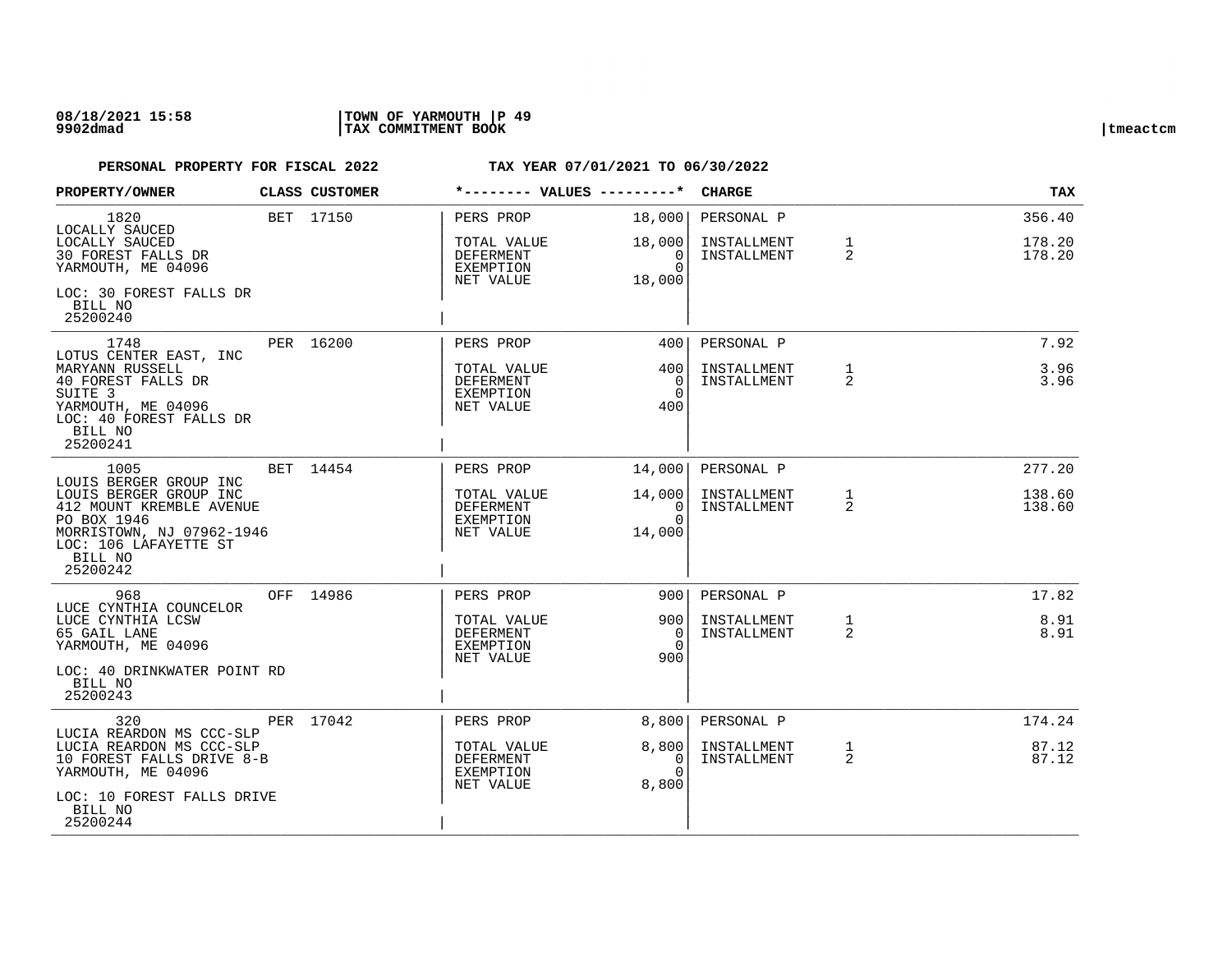## **08/18/2021 15:58 |TOWN OF YARMOUTH |P 50 9902dmad |TAX COMMITMENT BOOK |tmeactcm**

| PROPERTY/OWNER                                                                               | <b>CLASS CUSTOMER</b> | *-------- VALUES ---------*                                     |                                                 | <b>CHARGE</b>                            |                   | TAX                      |
|----------------------------------------------------------------------------------------------|-----------------------|-----------------------------------------------------------------|-------------------------------------------------|------------------------------------------|-------------------|--------------------------|
| 1784<br>LUMIRADX INC<br>LUMIRADX INC<br>106 LAFAYETTE ST SUITE 2B<br>YARMOUTH, ME 04096      | OFF 17121             | PERS PROP<br>TOTAL VALUE<br>DEFERMENT<br>EXEMPTION<br>NET VALUE | 5,900<br>5,900<br>$\Omega$<br>$\Omega$<br>5,900 | PERSONAL P<br>INSTALLMENT<br>INSTALLMENT | $\mathbf{1}$<br>2 | 116.82<br>58.41<br>58.41 |
| LOC: 106 LAFAYETTE ST<br>BILL NO<br>25200245                                                 |                       |                                                                 |                                                 |                                          |                   |                          |
| 1342                                                                                         | OFF 14477             | PERS PROP                                                       | 1,200                                           | PERSONAL P                               |                   | 23.76                    |
| MACBRIDE MANAGEMENT INC<br>MACBRIDE MANAGEMENT INC<br>50 MAIN STREET<br>YARMOUTH, ME 04096   |                       | TOTAL VALUE<br>DEFERMENT<br>EXEMPTION<br>NET VALUE              | 1,200<br>$\Omega$<br>$\Omega$<br>1,200          | INSTALLMENT<br>INSTALLMENT               | $\mathbf{1}$<br>2 | 11.88<br>11.88           |
| LOC: 50 MAIN STREET<br>BILL NO<br>25200246                                                   |                       |                                                                 |                                                 |                                          |                   |                          |
| 1630                                                                                         | IND 17093             | PERS PROP                                                       | 2,700                                           | PERSONAL P                               |                   | 53.46                    |
| MAD GABS<br><b>MAD GABS</b><br>86 DOWNEAST DRIVE UNIT 2<br>YARMOUTH, ME 04096                |                       | TOTAL VALUE<br>DEFERMENT<br>EXEMPTION                           | 2,700<br>$\overline{0}$<br>$\Omega$             | INSTALLMENT<br>INSTALLMENT               | 1<br>2            | 26.73<br>26.73           |
| LOC: 86 DOWNEAST DR<br>BILL NO<br>25200247                                                   |                       | NET VALUE                                                       | 2,700                                           |                                          |                   |                          |
| 140                                                                                          | OFF 14957             | PERS PROP                                                       | 8001                                            | PERSONAL P                               |                   | 15.84                    |
| MADISON LLC<br>MADISON LLC<br>101 HAYFIELD RD<br>YARMOUTH, ME 04096                          |                       | TOTAL VALUE<br>DEFERMENT<br>EXEMPTION<br>NET VALUE              | 800<br>$\Omega$<br>$\Omega$<br>800              | INSTALLMENT<br>INSTALLMENT               | $\mathbf{1}$<br>2 | 7.92<br>7.92             |
| LOC: 101 HAYFIELD RD<br>BILL NO<br>25200248                                                  |                       |                                                                 |                                                 |                                          |                   |                          |
| 1761                                                                                         | RES 16212             | PERS PROP                                                       | 43,900                                          | PERSONAL P                               |                   | 869.22                   |
| MAGGIE MAE'S GRAB 'N GO<br>MAGGIE MAES GRAB N GO LLC<br>374 US ROUTE 1<br>YARMOUTH, ME 04096 |                       | TOTAL VALUE<br>DEFERMENT<br>EXEMPTION<br>NET VALUE              | 43,900<br>0<br>$\Omega$<br>43,900               | INSTALLMENT<br>INSTALLMENT               | $\mathbf{1}$<br>2 | 434.61<br>434.61         |
| LOC: 374 ROUTE 1<br>BILL NO<br>25200249                                                      |                       |                                                                 |                                                 |                                          |                   |                          |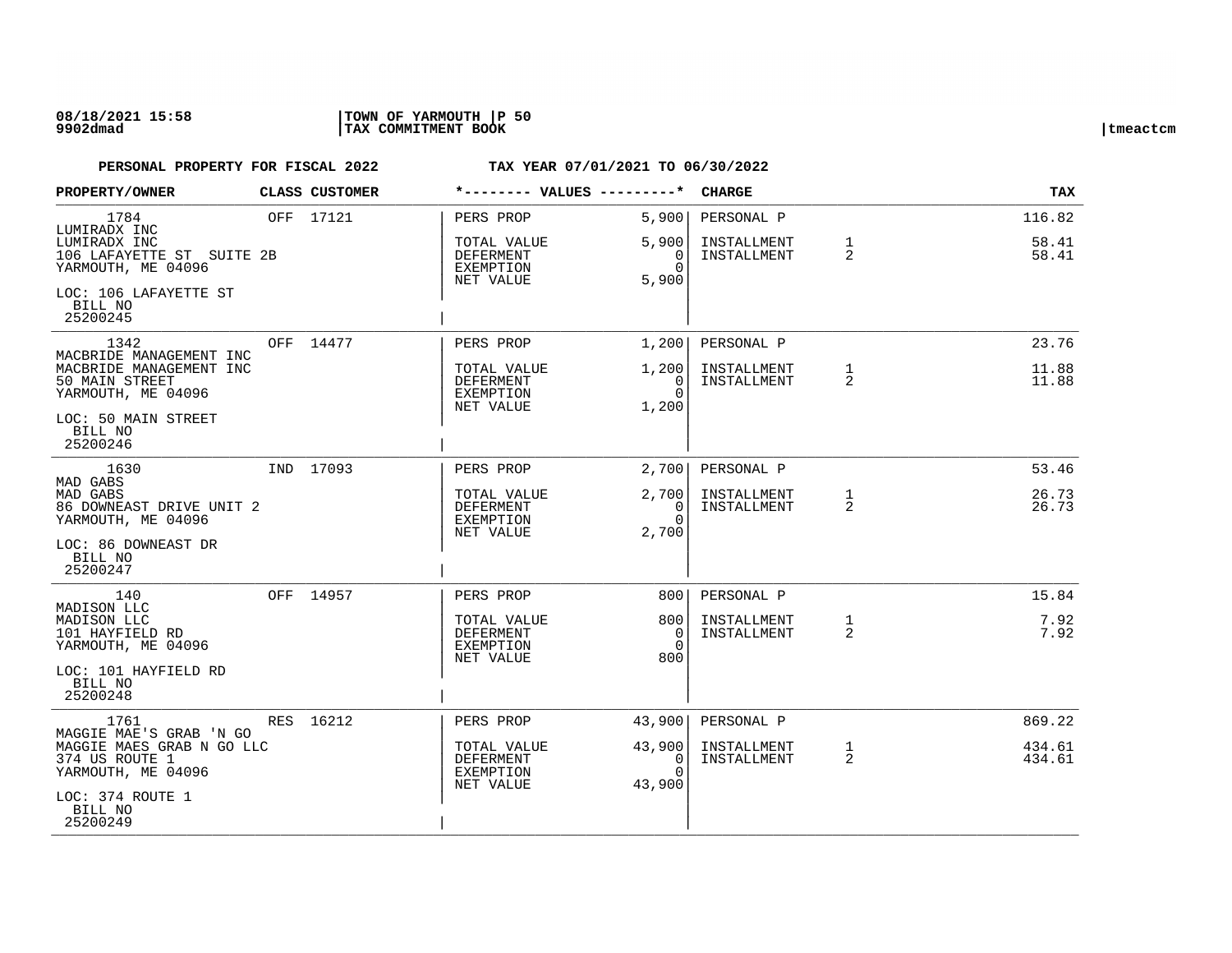## **08/18/2021 15:58 |TOWN OF YARMOUTH |P 51 9902dmad |TAX COMMITMENT BOOK |tmeactcm**

| PROPERTY/OWNER                                                                               |  | <b>CLASS CUSTOMER</b> | *-------- VALUES ---------*                        |                                                    | <b>CHARGE</b>                     |                                | TAX                            |                  |
|----------------------------------------------------------------------------------------------|--|-----------------------|----------------------------------------------------|----------------------------------------------------|-----------------------------------|--------------------------------|--------------------------------|------------------|
| 877                                                                                          |  | RET 14978             | PERS PROP                                          | 2,300                                              | PERSONAL P                        |                                | 45.54                          |                  |
| MAIN STREET ANTIQUES<br>VERNA SCOTT<br>356 MAIN STREET<br>YARMOUTH, ME 04096                 |  |                       | TOTAL VALUE<br>DEFERMENT<br>EXEMPTION<br>NET VALUE | 2,300<br>0<br>$\Omega$<br>2,300                    | INSTALLMENT<br>INSTALLMENT        | $\mathbf{1}$<br>$\overline{2}$ | 22.77<br>22.77                 |                  |
| LOC: 356 MAIN STREET<br>BILL NO<br>25200250                                                  |  |                       |                                                    |                                                    |                                   |                                |                                |                  |
| 1563<br>MAINE MASSAGE                                                                        |  | BET 14033             | PERS PROP                                          | 13,600                                             | PERSONAL P                        |                                | 269.28                         |                  |
| SARAH VICTOR, LMT<br>224 EAST MAIN<br>YARMOUTH, ME 04096                                     |  |                       |                                                    | TOTAL VALUE<br>DEFERMENT<br>EXEMPTION<br>NET VALUE | 13,600<br>0<br>$\Omega$<br>13,600 | INSTALLMENT<br>INSTALLMENT     | $\mathbf{1}$<br>$\overline{2}$ | 134.64<br>134.64 |
| LOC: 224 EAST MAIN STREET<br>BILL NO<br>25200251                                             |  |                       |                                                    |                                                    |                                   |                                |                                |                  |
| 1681<br>MAINE MODEL WORKS                                                                    |  | RET 16194             | PERS PROP                                          | 8,100                                              | PERSONAL P                        |                                | 160.38                         |                  |
| MAINE MODEL WORKS<br>374 ROUTE 1<br>YARMOUTH, ME 04096                                       |  |                       | TOTAL VALUE<br><b>DEFERMENT</b><br>EXEMPTION       | 8,100<br>0<br>$\Omega$                             | INSTALLMENT<br>INSTALLMENT        | $\mathbf{1}$<br>2              | 80.19<br>80.19                 |                  |
| LOC: 374 ROUTE 1<br>BILL NO<br>25200252                                                      |  |                       | NET VALUE                                          | 8,100                                              |                                   |                                |                                |                  |
| 100                                                                                          |  | RET 10982             | PERS PROP                                          | 32,500                                             | PERSONAL P                        |                                | 643.50                         |                  |
| MAINE PAINT SERVICE INC<br>MAINE PAINT SERVICE INC<br>355 NEWBURY STREET<br>BOSTON, MA 02115 |  |                       | TOTAL VALUE<br>DEFERMENT<br>EXEMPTION<br>NET VALUE | 32,500<br>0<br>$\Omega$<br>32,500                  | INSTALLMENT<br>INSTALLMENT        | $\mathbf{1}$<br>2              | 321.75<br>321.75               |                  |
| LOC: 412 ROUTE 1<br>BILL NO<br>25200253                                                      |  |                       |                                                    |                                                    |                                   |                                |                                |                  |
| 120<br>MAINE TECHNICAL SOURCE                                                                |  | RET 16079             | PERS PROP                                          | 26,300                                             | PERSONAL P                        |                                | 520.74                         |                  |
| MAINE TECHNICAL SOURCE<br>494 ROUTE 1<br>YARMOUTH, ME 04096                                  |  |                       | TOTAL VALUE<br>DEFERMENT<br>EXEMPTION<br>NET VALUE | 26,300<br>0<br>$\Omega$<br>26,300                  | INSTALLMENT<br>INSTALLMENT        | $\mathbf{1}$<br>$\overline{2}$ | 260.37<br>260.37               |                  |
| LOC: 494 ROUTE 1<br>BILL NO<br>25200254                                                      |  |                       |                                                    |                                                    |                                   |                                |                                |                  |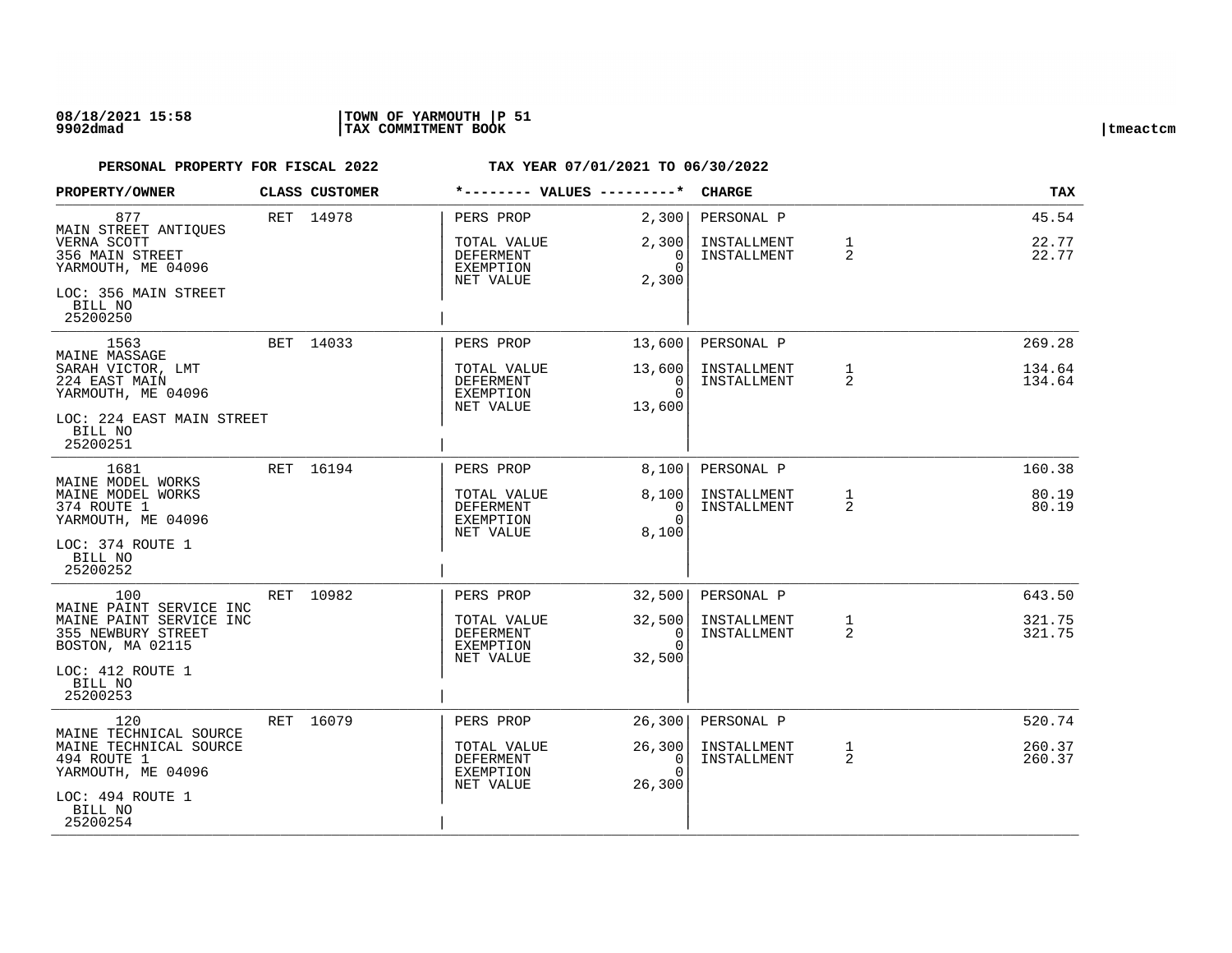| PROPERTY/OWNER                                                                                       | CLASS CUSTOMER | *-------- VALUES ---------*                                            |                                                  | <b>CHARGE</b>                            |                   | TAX                   |
|------------------------------------------------------------------------------------------------------|----------------|------------------------------------------------------------------------|--------------------------------------------------|------------------------------------------|-------------------|-----------------------|
| 701<br>MAINE TODAY MEDIA INC<br>MTM ACQUISITION INC<br>295 GANNETT DRIVE<br>SOUTH PORTLAND, ME 04106 | OFF 13069      | PERS PROP<br>TOTAL VALUE<br><b>DEFERMENT</b><br>EXEMPTION<br>NET VALUE | 8001<br>800<br>$\overline{0}$<br>$\Omega$<br>800 | PERSONAL P<br>INSTALLMENT<br>INSTALLMENT | $\mathbf{1}$<br>2 | 15.84<br>7.92<br>7.92 |
| LOC: 247 PORTLAND STREET BLDG C<br>BILL NO<br>25200255                                               |                |                                                                        |                                                  |                                          |                   |                       |
| 1683                                                                                                 | LAW 17097      | PERS PROP                                                              | 2,700                                            | PERSONAL P                               |                   | 53.46                 |
| MANN LAW LLC<br>MANN LAW LLC<br>10 FOREST FALLS DRIVE #11<br>YARMOUTH, ME 04096                      |                | TOTAL VALUE<br>DEFERMENT<br>EXEMPTION<br>NET VALUE                     | 2,700<br>0<br>$\Omega$<br>2,700                  | INSTALLMENT<br>INSTALLMENT               | 1<br>2            | 26.73<br>26.73        |
| LOC: 10 FOREST FALLS DRIVE<br>BILL NO<br>25200256                                                    |                |                                                                        |                                                  |                                          |                   |                       |
| 1048                                                                                                 | RET 12308      | PERS PROP                                                              | 62,100                                           | PERSONAL P                               |                   | 1,229.58              |
| MAPLES GELATO<br>ROBIN RAY, LLC<br>881 ROUTE 1<br>YARMOUTH, ME 04096                                 |                | TOTAL VALUE<br>DEFERMENT<br>EXEMPTION                                  | 62,100<br>$\overline{\phantom{0}}$<br>$\Omega$   | INSTALLMENT<br>INSTALLMENT               | $\mathbf{1}$<br>2 | 614.79<br>614.79      |
| LOC: 881 ROUTE 1<br>BILL NO<br>25200257                                                              |                | NET VALUE                                                              | 62,100                                           |                                          |                   |                       |
| 1400                                                                                                 | BET 17082      | PERS PROP                                                              | 4,700                                            | PERSONAL P                               |                   | 93.06                 |
| MARK STANDEN LAW OFFICE<br>MARK STANDEN LAW OFFICE<br>PO BOX 788<br>YARMOUTH, ME 04096               |                | TOTAL VALUE<br>DEFERMENT<br>EXEMPTION<br>NET VALUE                     | 4,700<br>0<br>$\Omega$<br>4,700                  | INSTALLMENT<br>INSTALLMENT               | $\mathbf{1}$<br>2 | 46.53<br>46.53        |
| LOC: 50 MAIN STREET<br>BILL NO<br>25200258                                                           |                |                                                                        |                                                  |                                          |                   |                       |
| 1567                                                                                                 | BET 12352      | PERS PROP                                                              | 2,100                                            | PERSONAL P                               |                   | 41.58                 |
| MARKS DAVID PHD<br>DAVID MARKS<br>251 MAIN STREET<br>YARMOUTH, ME 04096                              |                | TOTAL VALUE<br>DEFERMENT<br>EXEMPTION<br>NET VALUE                     | 2,100<br>0<br>$\Omega$<br>2,100                  | INSTALLMENT<br>INSTALLMENT               | $\mathbf{1}$<br>2 | 20.79<br>20.79        |
| LOC: 251 MAIN STREET<br>BILL NO<br>25200259                                                          |                |                                                                        |                                                  |                                          |                   |                       |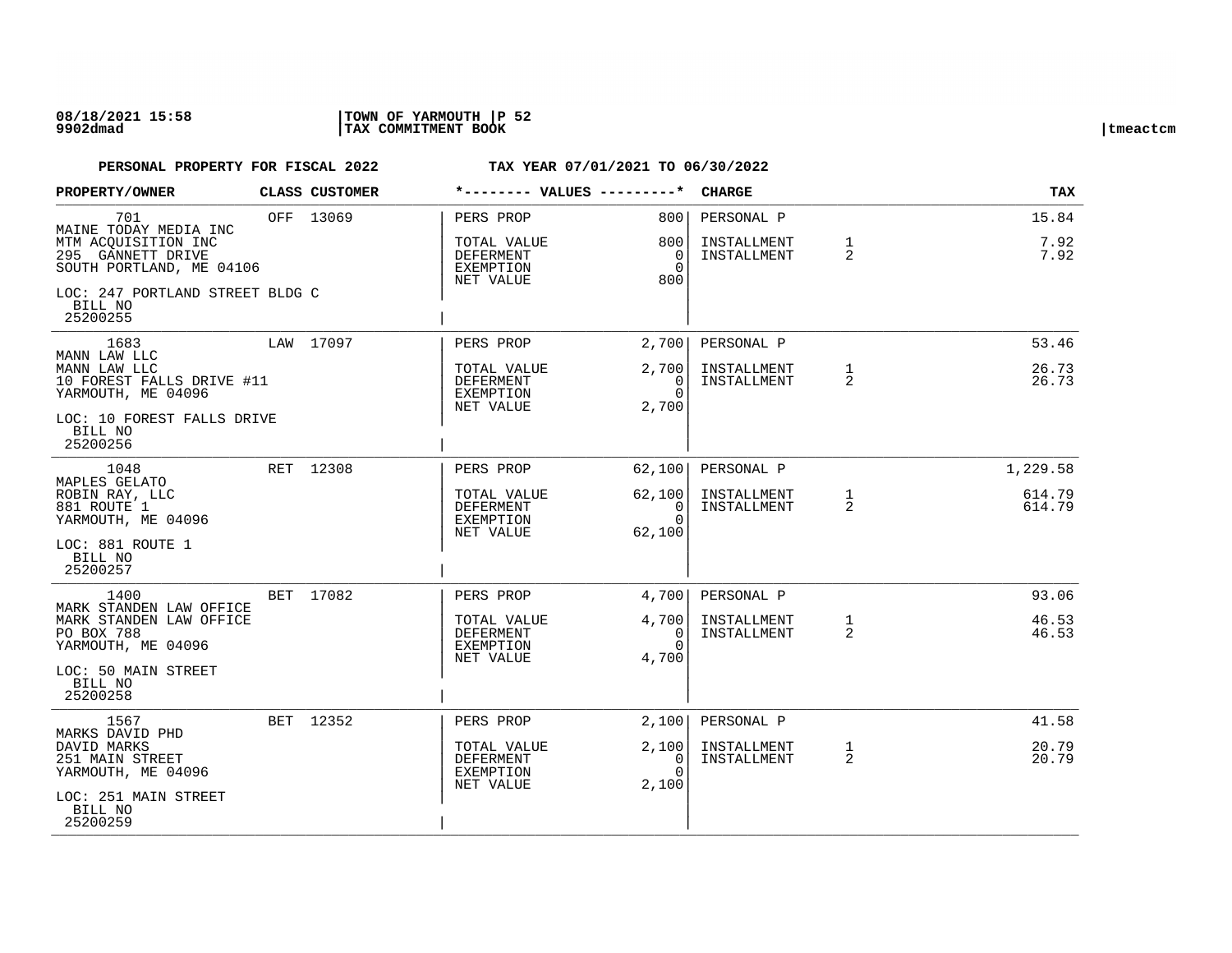| PROPERTY/OWNER                                                                                                                                                               |  | CLASS CUSTOMER | *-------- VALUES ---------*                                      |                                             | <b>CHARGE</b>                            |                                | <b>TAX</b>                   |
|------------------------------------------------------------------------------------------------------------------------------------------------------------------------------|--|----------------|------------------------------------------------------------------|---------------------------------------------|------------------------------------------|--------------------------------|------------------------------|
| 1045<br>MATERIAL HANDLING SALES INC<br>MATERIAL HANDLING SALES INC<br>20 DOWNEAST DRIVE<br>YARMOUTH, ME 04096                                                                |  | RET 16142      | PERS PROP<br>TOTAL VALUE<br>DEFERMENT<br>EXEMPTION<br>NET VALUE  | 58,500<br>58,500<br>0<br>$\Omega$<br>58,500 | PERSONAL P<br>INSTALLMENT<br>INSTALLMENT | $\mathbf{1}$<br>$\overline{2}$ | 1,158.30<br>579.15<br>579.15 |
| LOC: 20 DOWNEAST DRIVE<br>BILL NO<br>25200260                                                                                                                                |  |                |                                                                  |                                             |                                          |                                |                              |
| 1092<br>MCLAUGHLIN FINANCIAL GROUP                                                                                                                                           |  | OFF 15271      | PERS PROP                                                        | 5,300                                       | PERSONAL P                               |                                | 104.94                       |
| MCLAUGHLIN FINANCIAL GROUP<br>43 MARINA ROAD<br>YARMOUTH, ME 04096<br>LOC: 43 MARINA ROAD<br>BILL NO<br>25200261                                                             |  |                | TOTAL VALUE<br><b>DEFERMENT</b><br><b>EXEMPTION</b><br>NET VALUE | 5,300<br>0<br>$\Omega$<br>5,300             | INSTALLMENT<br>INSTALLMENT               | 1<br>$\overline{a}$            | 52.47<br>52.47               |
| 1580                                                                                                                                                                         |  | RET 16179      | PERS PROP                                                        | 4,200                                       | PERSONAL P                               |                                | 83.16                        |
| MECHANICAL SYSTEMS ENGINEER<br>MECHANICAL SYSTEMS ENGINEER<br>10 FOREST FALLS DRIVE<br>SUITE 10 B<br>YARMOUTH, ME 04096<br>LOC: 10 FOREST FALLS DRIVE<br>BILL NO<br>25200262 |  |                | TOTAL VALUE<br><b>DEFERMENT</b><br>EXEMPTION<br>NET VALUE        | 4,200<br>0<br>$\Omega$<br>4,200             | INSTALLMENT<br>INSTALLMENT               | 1<br>2                         | 41.58<br>41.58               |
| 1666<br>MIDCOAST CLINIC                                                                                                                                                      |  | MED 15029      | PERS PROP                                                        | 3.600                                       | PERSONAL P                               |                                | 71.28                        |
| MIDCOAST CLINIC<br>261 MAIN ST<br>YARMOUTH, ME 04096<br>LOC: 261 MAIN ST<br>BILL NO<br>25200263                                                                              |  |                | TOTAL VALUE<br>DEFERMENT<br>EXEMPTION<br>NET VALUE               | 3,600<br>0<br>$\Omega$<br>3,600             | INSTALLMENT<br>INSTALLMENT               | $\mathbf{1}$<br>2              | 35.64<br>35.64               |
| 1060                                                                                                                                                                         |  | BET 14463      | PERS PROP                                                        | 400                                         | PERSONAL P                               |                                | 7.92                         |
| MILLER NANCY BAKER LCSW<br>MILLER NANCY BAKER LCSW<br>224 EAST MAIN STREET<br>YARMOUTH, ME 04096                                                                             |  |                | TOTAL VALUE<br>DEFERMENT<br>EXEMPTION<br>NET VALUE               | 400<br>$\Omega$<br>$\Omega$<br>400          | INSTALLMENT<br>INSTALLMENT               | $\mathbf{1}$<br>$\overline{2}$ | 3.96<br>3.96                 |
| LOC: 224 EAST MAIN<br>BILL NO<br>25200264                                                                                                                                    |  |                |                                                                  |                                             |                                          |                                |                              |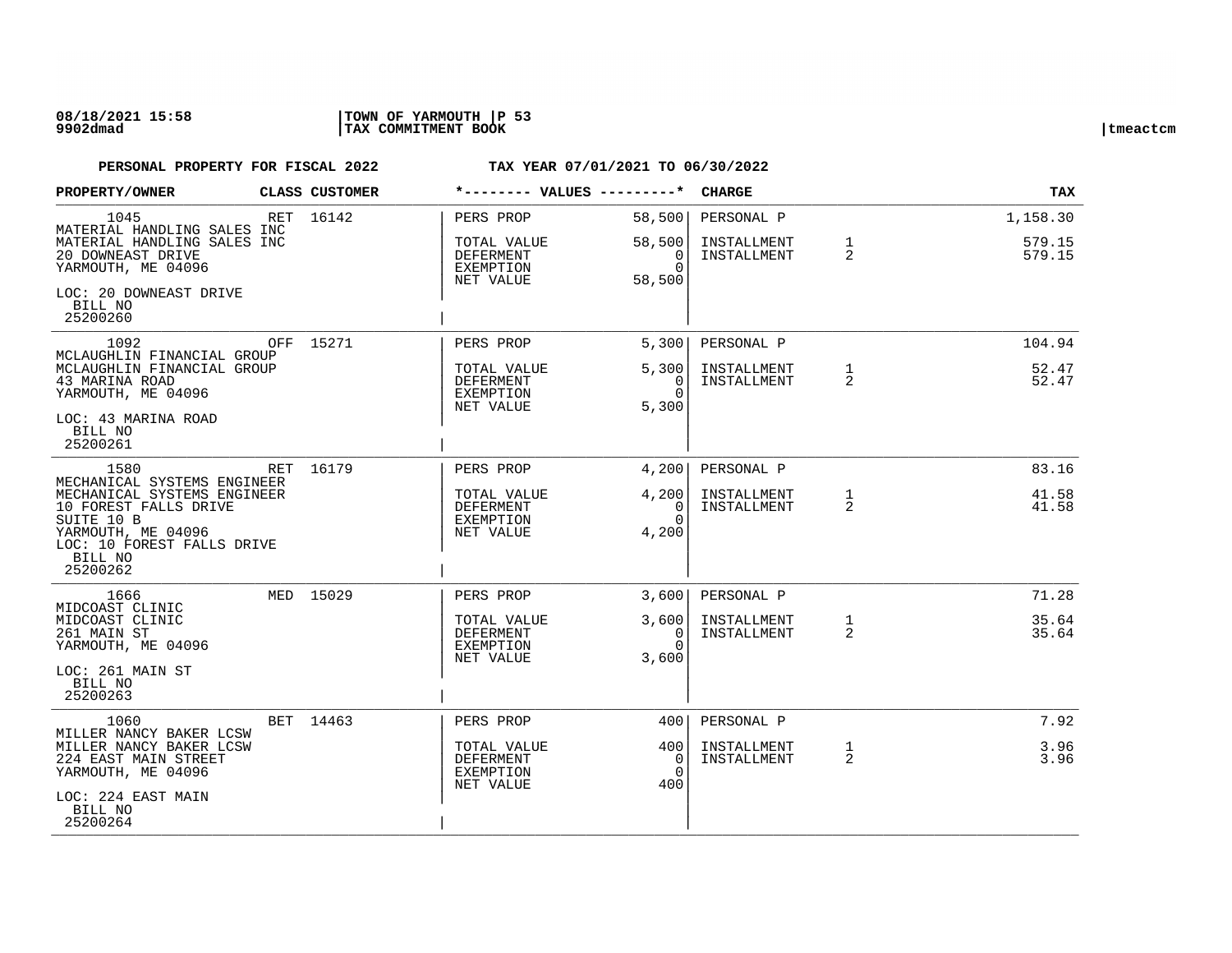| PROPERTY/OWNER                                                                                                                                 |     | CLASS CUSTOMER |                                                    | *-------- VALUES ---------*                   | <b>CHARGE</b>              |                   | <b>TAX</b>           |
|------------------------------------------------------------------------------------------------------------------------------------------------|-----|----------------|----------------------------------------------------|-----------------------------------------------|----------------------------|-------------------|----------------------|
| 956<br>MKH CONSULTING SERVICES INC                                                                                                             | OFF | 16129          | PERS PROP                                          | 3001<br>300 l                                 | PERSONAL P                 | $\mathbf{1}$      | 5.94<br>2.97         |
| MKH CONSULTING SERVICES INC<br>209 SISOUISIC TRAIL<br>YARMOUTH, ME 04096                                                                       |     |                | TOTAL VALUE<br>DEFERMENT<br>EXEMPTION<br>NET VALUE | $\overline{0}$<br>$\Omega$<br>300             | INSTALLMENT<br>INSTALLMENT | 2                 | 2.97                 |
| LOC: 209 SISQUISIC TRAIL<br>BILL NO<br>25200265                                                                                                |     |                |                                                    |                                               |                            |                   |                      |
| 149<br>MOBIL                                                                                                                                   |     | RET 14959      | PERS PROP                                          | 112,000                                       | PERSONAL P                 |                   | 2,217.60             |
| GLOBAL MONTELLO GROUP CORP<br>15 NORTHEAST INDUSTRIAL RD.<br>BRANFORD, CT 06405                                                                |     |                | TOTAL VALUE<br>DEFERMENT<br>EXEMPTION<br>NET VALUE | 112,000<br>- 0<br>$\Omega$<br>112,000         | INSTALLMENT<br>INSTALLMENT | $\mathbf{1}$<br>2 | 1,108.80<br>1,108.80 |
| LOC: 12 ROUTE 1<br>BILL NO<br>25200266                                                                                                         |     |                |                                                    |                                               |                            |                   |                      |
| 1330                                                                                                                                           |     | LEA 12323      | PERS PROP                                          | 1,700                                         | PERSONAL P                 |                   | 33.66                |
| MOBILE MINI INC<br>MOBILE MINI INC<br>C/O RYAN LLC<br>PO BOX 4900<br>SCOTTSDALE, AZ 85261<br>LOC: VARIOUS<br>BILL NO<br>25200267               |     |                | TOTAL VALUE<br>DEFERMENT<br>EXEMPTION<br>NET VALUE | 1,700 <br>$\overline{0}$<br>$\Omega$<br>1,700 | INSTALLMENT<br>INSTALLMENT | 1<br>2            | 16.83<br>16.83       |
| 180                                                                                                                                            |     | PER 17031      | PERS PROP                                          | 4,500                                         | PERSONAL P                 |                   | 89.10                |
| MOLLY MONTGOMERY LCPC<br>MARY MOLLY MONTGOMERY LCPC<br>45 FOREST FALLS DRIVE 2B<br>YARMOUTH, ME 04096<br>LOC: 45 FOREST FALLS DRIVE<br>BILL NO |     |                | TOTAL VALUE<br>DEFERMENT<br>EXEMPTION<br>NET VALUE | 4,500<br>$\Omega$<br>$\Omega$<br>4,500        | INSTALLMENT<br>INSTALLMENT | $\mathbf{1}$<br>2 | 44.55<br>44.55       |
| 25200268                                                                                                                                       |     |                |                                                    |                                               |                            |                   |                      |
| 1316<br>MONTEGUT KATHLEEN APRN CS, LLC                                                                                                         |     | OFF 14023      | PERS PROP                                          | 400l                                          | PERSONAL P                 |                   | 7.92                 |
| MONTEGUT KATHLEEN APRN CS, LLC<br>45 FOREST FALLS DRIVE<br>SUITE 2B<br>YARMOUTH, ME 04096<br>LOC: 45 FOREST FALLS DRIVE<br>BILL NO<br>25200269 |     |                | TOTAL VALUE<br>DEFERMENT<br>EXEMPTION<br>NET VALUE | 400<br>0<br>$\Omega$<br>400                   | INSTALLMENT<br>INSTALLMENT | $\mathbf{1}$<br>2 | 3.96<br>3.96         |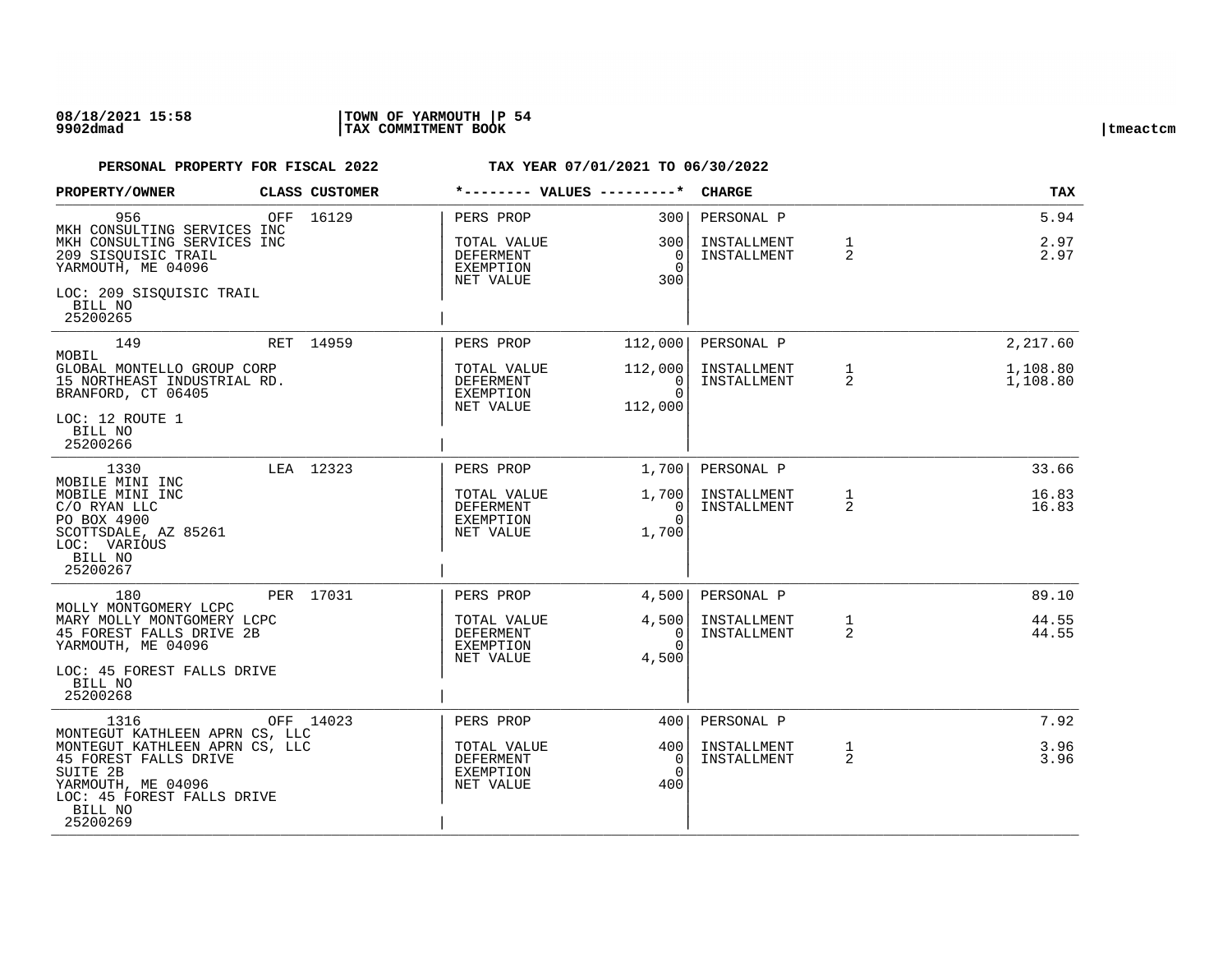## **08/18/2021 15:58 |TOWN OF YARMOUTH |P 55 9902dmad |TAX COMMITMENT BOOK |tmeactcm**

| PROPERTY/OWNER                                                                                                                                              | CLASS CUSTOMER |                                                    | *-------- VALUES ---------*                    | <b>CHARGE</b>                            |                   | TAX                        |
|-------------------------------------------------------------------------------------------------------------------------------------------------------------|----------------|----------------------------------------------------|------------------------------------------------|------------------------------------------|-------------------|----------------------------|
| 1665<br>MORE & CO<br>MORE & CO<br>106 LAFAYETTE ST                                                                                                          | RET 15028      | PERS PROP<br>TOTAL VALUE<br>DEFERMENT              | 12,100<br>12,100<br>0                          | PERSONAL P<br>INSTALLMENT<br>INSTALLMENT | $\mathbf{1}$<br>2 | 239.58<br>119.79<br>119.79 |
| YARMOUTH, ME 04096<br>LOC: 106 LAFAYETTE ST<br>BILL NO<br>25200270                                                                                          |                | EXEMPTION<br>NET VALUE                             | $\Omega$<br>12,100                             |                                          |                   |                            |
| 896                                                                                                                                                         | OFF 14447      | PERS PROP                                          | 1,800                                          | PERSONAL P                               |                   | 35.64                      |
| MOULTON JOYCE PIANIST<br>MOULTON JOYCE PIANIST<br>247 PORTLAND STREET<br>SUITE 100<br>YARMOUTH, ME 04096<br>LOC: 247 PORTLAND STREET<br>BILL NO<br>25200271 |                | TOTAL VALUE<br>DEFERMENT<br>EXEMPTION<br>NET VALUE | 1,800<br>0<br>$\Omega$<br>1,800                | INSTALLMENT<br>INSTALLMENT               | $\mathbf{1}$<br>2 | 17.82<br>17.82             |
| 680<br>MR BAGEL                                                                                                                                             | RES 16116      | PERS PROP                                          | 17,300                                         | PERSONAL P                               |                   | 342.54                     |
| LESLIE MCCATHERIN<br>PO BOX 478<br>YARMOUTH, ME 04096                                                                                                       |                | TOTAL VALUE<br>DEFERMENT<br>EXEMPTION<br>NET VALUE | 17,300<br>$\overline{0}$<br>$\Omega$<br>17,300 | INSTALLMENT<br>INSTALLMENT               | $\mathbf{1}$<br>2 | 171.27<br>171.27           |
| LOC: 431 ROUTE 1<br>BILL NO<br>25200272                                                                                                                     |                |                                                    |                                                |                                          |                   |                            |
| 931<br>MRLD LLC                                                                                                                                             | OFF 16128      | PERS PROP                                          | 9,900                                          | PERSONAL P                               |                   | 196.02                     |
| MRLD LLC<br>C/O MITCHELL RASOR<br>87 MAIN STREET<br>YARMOUTH, ME 04096<br>LOC: 87 MAIN STREET<br>BILL NO<br>25200273                                        |                | TOTAL VALUE<br>DEFERMENT<br>EXEMPTION<br>NET VALUE | 9,900<br>$\Omega$<br>$\Omega$<br>9,900         | INSTALLMENT<br>INSTALLMENT               | $\mathbf{1}$<br>2 | 98.01<br>98.01             |
| 1597<br>MSC INDUSTRIAL SUPPLY                                                                                                                               | LEA 16183      | PERS PROP                                          | 2,400                                          | PERSONAL P                               |                   | 47.52                      |
| SID TOOL CO., INC<br>C/O RYAN TAX COMPLIANCE SERV<br>P O BOX 4900 DEPT 535<br>SCOTTSDALE, AZ 85261-4900<br>LOC: VARIOUS<br>BILL NO<br>25200274              |                | TOTAL VALUE<br>DEFERMENT<br>EXEMPTION<br>NET VALUE | 2,400<br>0<br>$\Omega$<br>2,400                | INSTALLMENT<br>INSTALLMENT               | $\mathbf{1}$<br>2 | 23.76<br>23.76             |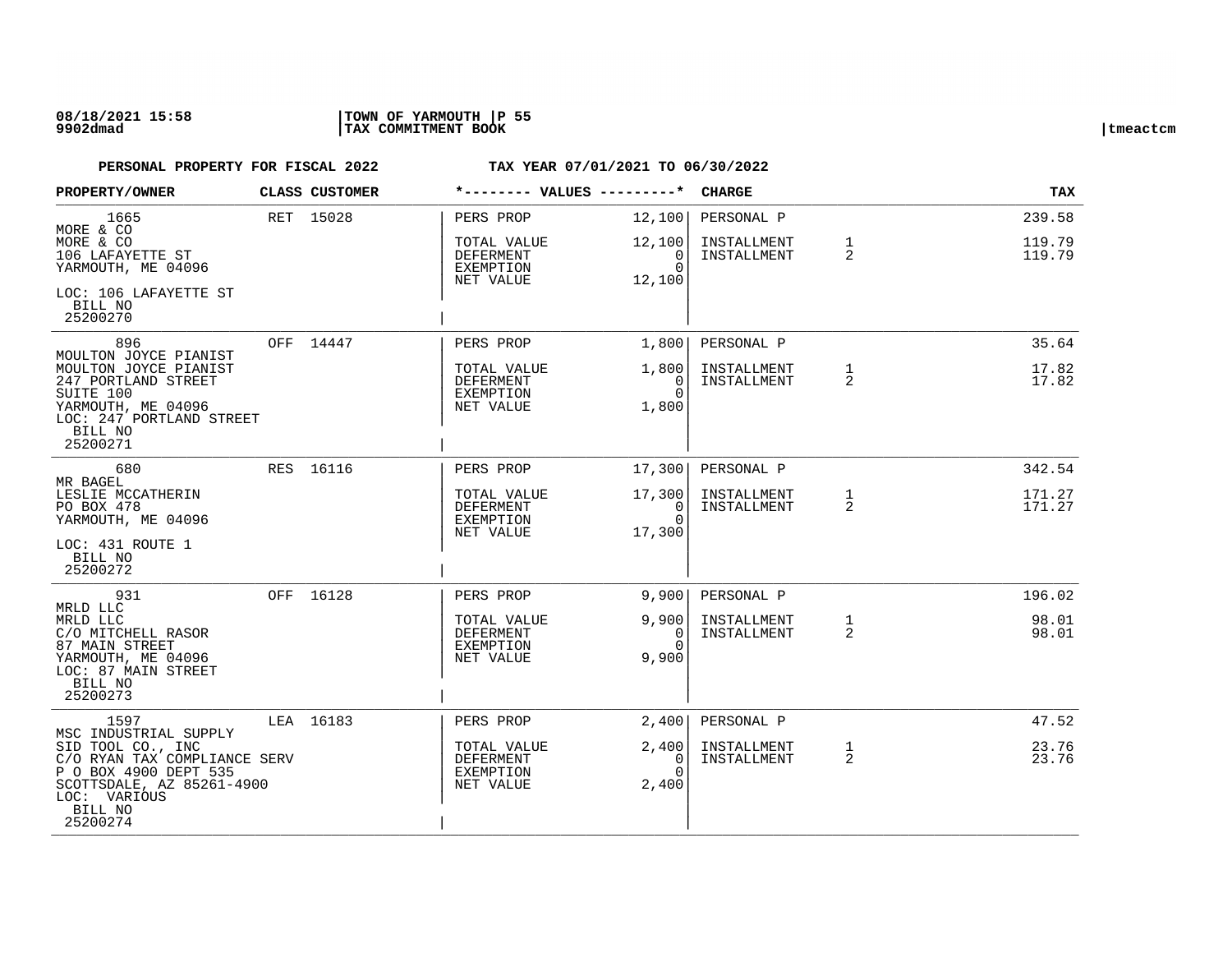## **08/18/2021 15:58 |TOWN OF YARMOUTH |P 56 9902dmad |TAX COMMITMENT BOOK |tmeactcm**

|                           |                                                                                      |                                     | <b>CHARGE</b>               |                                | <b>TAX</b>       |
|---------------------------|--------------------------------------------------------------------------------------|-------------------------------------|-----------------------------|--------------------------------|------------------|
|                           | PERS PROP                                                                            | 86,100                              | PERSONAL P                  |                                | 1,704.78         |
| GRANITE HOSPITALITY GROUP | TOTAL VALUE<br>DEFERMENT<br>EXEMPTION<br>NET VALUE                                   | 86,100<br>0<br>$\Omega$<br>86,100   | INSTALLMENT<br>INSTALLMENT  | $\mathbf{1}$<br>$\overline{2}$ | 852.39<br>852.39 |
|                           | PERS PROP                                                                            | 100                                 | PERSONAL P                  |                                | 1.98             |
|                           | TOTAL VALUE<br><b>DEFERMENT</b><br>EXEMPTION<br>NET VALUE                            | 100<br>$\Omega$<br>$\Omega$<br>100  | INSTALLMENT<br>INSTALLMENT  | $\mathbf{1}$<br>$\overline{2}$ | .99<br>.99       |
|                           | PERS PROP                                                                            | 2,000                               | PERSONAL P                  |                                | 39.60            |
|                           | TOTAL VALUE<br><b>DEFERMENT</b><br>EXEMPTION<br>NET VALUE                            | 2,000<br>0<br>$\Omega$<br>2,000     | INSTALLMENT<br>INSTALLMENT  | $\mathbf{1}$<br>2              | 19.80<br>19.80   |
|                           | PERS PROP                                                                            | 3001                                | PERSONAL P                  |                                | 5.94             |
| WATERVILLE, ME 04903-0633 | TOTAL VALUE<br><b>DEFERMENT</b><br>EXEMPTION<br>NET VALUE                            | 3001<br>$\Omega$<br>$\Omega$<br>300 | INSTALLMENT<br>INSTALLMENT  | $\mathbf{1}$<br>$\overline{2}$ | 2.97<br>2.97     |
|                           | PERS PROP                                                                            | 1,200                               | PERSONAL P                  |                                | 23.76            |
|                           | TOTAL VALUE<br>DEFERMENT<br>EXEMPTION<br>NET VALUE                                   | 1,200<br>0<br>$\Omega$<br>1,200     | INSTALLMENT<br>INSTALLMENT  | $\mathbf{1}$<br>$\overline{2}$ | 11.88<br>11.88   |
|                           | <b>CLASS CUSTOMER</b><br>RES 7957<br>LEA 12340<br>RET 7975<br>BET 16175<br>PER 16205 |                                     | *-------- VALUES ---------* |                                |                  |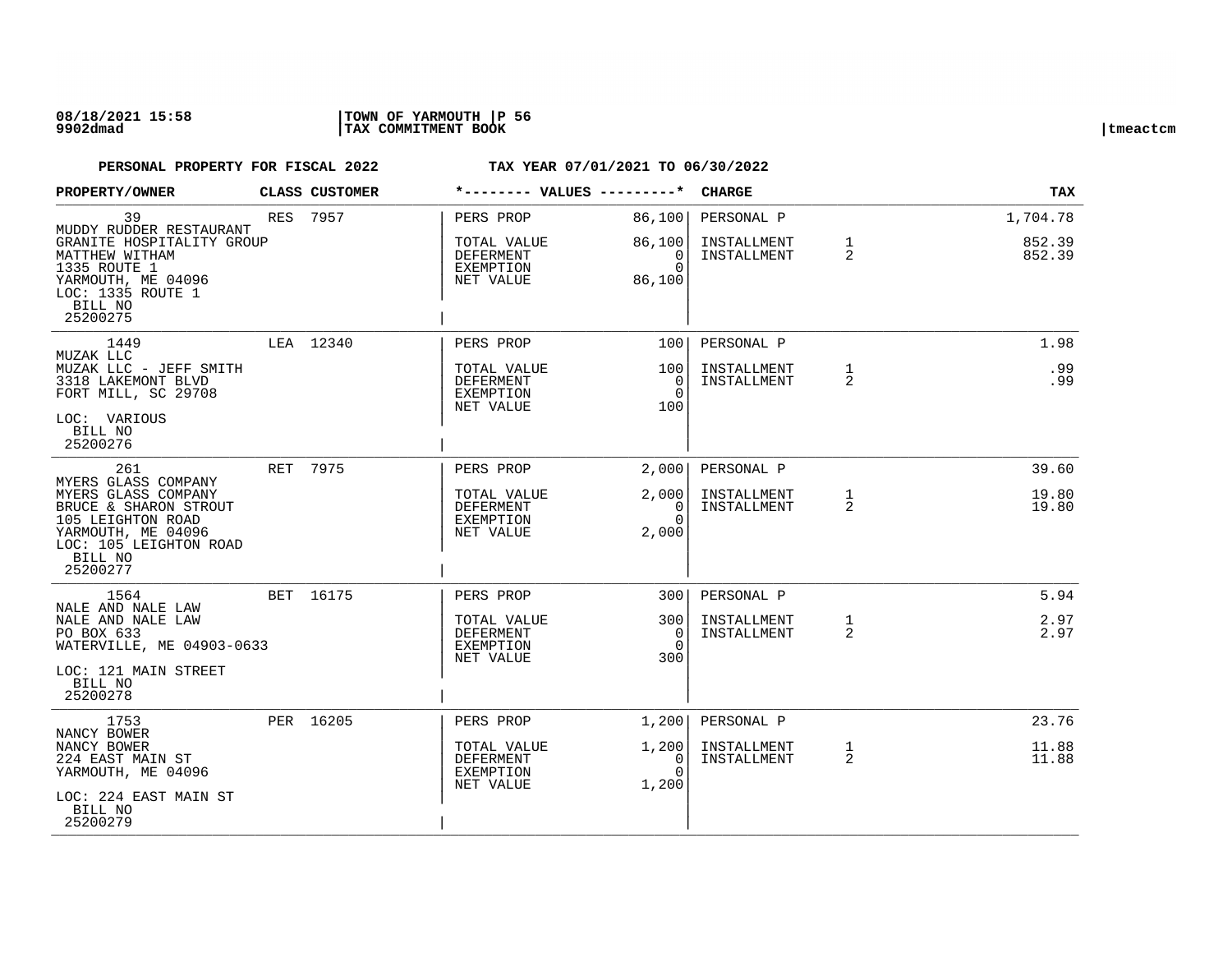| PROPERTY/OWNER                                                                                                                                   |  | <b>CLASS CUSTOMER</b> | *-------- VALUES ---------*                                     |                                              | <b>CHARGE</b>                            |                   | TAX                  |
|--------------------------------------------------------------------------------------------------------------------------------------------------|--|-----------------------|-----------------------------------------------------------------|----------------------------------------------|------------------------------------------|-------------------|----------------------|
| 1593<br>NCR CORPORATION<br>NCR CORPORATION<br>CORPORATE TAX: BLDG 800 3FLR<br>3095 SATELLITE BLVD<br>DULUTH, GA 30096<br>LOC: VARIOUS<br>BILL NO |  | LEA 16182             | PERS PROP<br>TOTAL VALUE<br>DEFERMENT<br>EXEMPTION<br>NET VALUE | 400<br>400 l<br>$\Omega$<br>$\Omega$<br>400  | PERSONAL P<br>INSTALLMENT<br>INSTALLMENT | $\mathbf 1$<br>2  | 7.92<br>3.96<br>3.96 |
| 25200280                                                                                                                                         |  |                       |                                                                 |                                              |                                          |                   |                      |
| 519                                                                                                                                              |  | OFF 14000             | PERS PROP                                                       | 1,900                                        | PERSONAL P                               |                   | 37.62                |
| NEST-EGGS LLC<br>SCOTT & LEIGH CANFELD<br>142 WEST ELM STREET<br>YARMOUTH, ME 04096                                                              |  |                       | TOTAL VALUE<br>DEFERMENT<br>EXEMPTION<br>NET VALUE              | 1,900<br>$\Omega$<br>$\Omega$<br>1,900       | INSTALLMENT<br>INSTALLMENT               | $\mathbf{1}$<br>2 | 18.81<br>18.81       |
| LOC: 43 EAST ELM STREET<br>BILL NO<br>25200281                                                                                                   |  |                       |                                                                 |                                              |                                          |                   |                      |
| 1786                                                                                                                                             |  | MED 17123             | PERS PROP                                                       | $3,300$ $ $                                  | PERSONAL P                               |                   | 65.34                |
| NEUROPSYCHOLOGY & CONCUSSION<br>NEUROPSYCHOLOGY & CONCUSSION<br>PO BOX 1145<br>ROCKPORT, ME 04856                                                |  |                       | TOTAL VALUE<br>DEFERMENT<br>EXEMPTION<br>NET VALUE              | 3,300<br>0 <sup>1</sup><br>$\Omega$<br>3,300 | INSTALLMENT<br>INSTALLMENT               | 1<br>2            | 32.67<br>32.67       |
| LOC: 40 FOREST FALLS DRIVE<br>BILL NO<br>25200282                                                                                                |  |                       |                                                                 |                                              |                                          |                   |                      |
| 1047                                                                                                                                             |  | BET 14997             | PERS PROP                                                       | 15,300                                       | PERSONAL P                               |                   | 302.94               |
| NEW ALTERNATIVE CARE LLC<br>NEW ALTERNATIVE CARE LLC<br>PO BOX 608<br>BRUNSWICK, ME 04011                                                        |  |                       | TOTAL VALUE<br>DEFERMENT<br>EXEMPTION<br>NET VALUE              | 15,300<br>0<br>$\Omega$<br>15,300            | INSTALLMENT<br>INSTALLMENT               | $\mathbf{1}$<br>2 | 151.47<br>151.47     |
| LOC: 50 DOWNEAST DRIVE<br>BILL NO<br>25200283                                                                                                    |  |                       |                                                                 |                                              |                                          |                   |                      |
| 23                                                                                                                                               |  | OFF 17020             | PERS PROP                                                       | 22,600                                       | PERSONAL P                               |                   | 447.48               |
| NICOLAS HOME<br>NICOLAS HOME<br><b>463 LAFAYETTE STREET</b><br>YARMOUTH, ME 04096                                                                |  |                       | TOTAL VALUE<br>DEFERMENT<br>EXEMPTION<br>NET VALUE              | 22,600<br>0<br>$\Omega$<br>22,600            | INSTALLMENT<br>INSTALLMENT               | $\mathbf{1}$<br>2 | 223.74<br>223.74     |
| LOC: 463 LAFAYETTE STREET<br>BILL NO<br>25200284                                                                                                 |  |                       |                                                                 |                                              |                                          |                   |                      |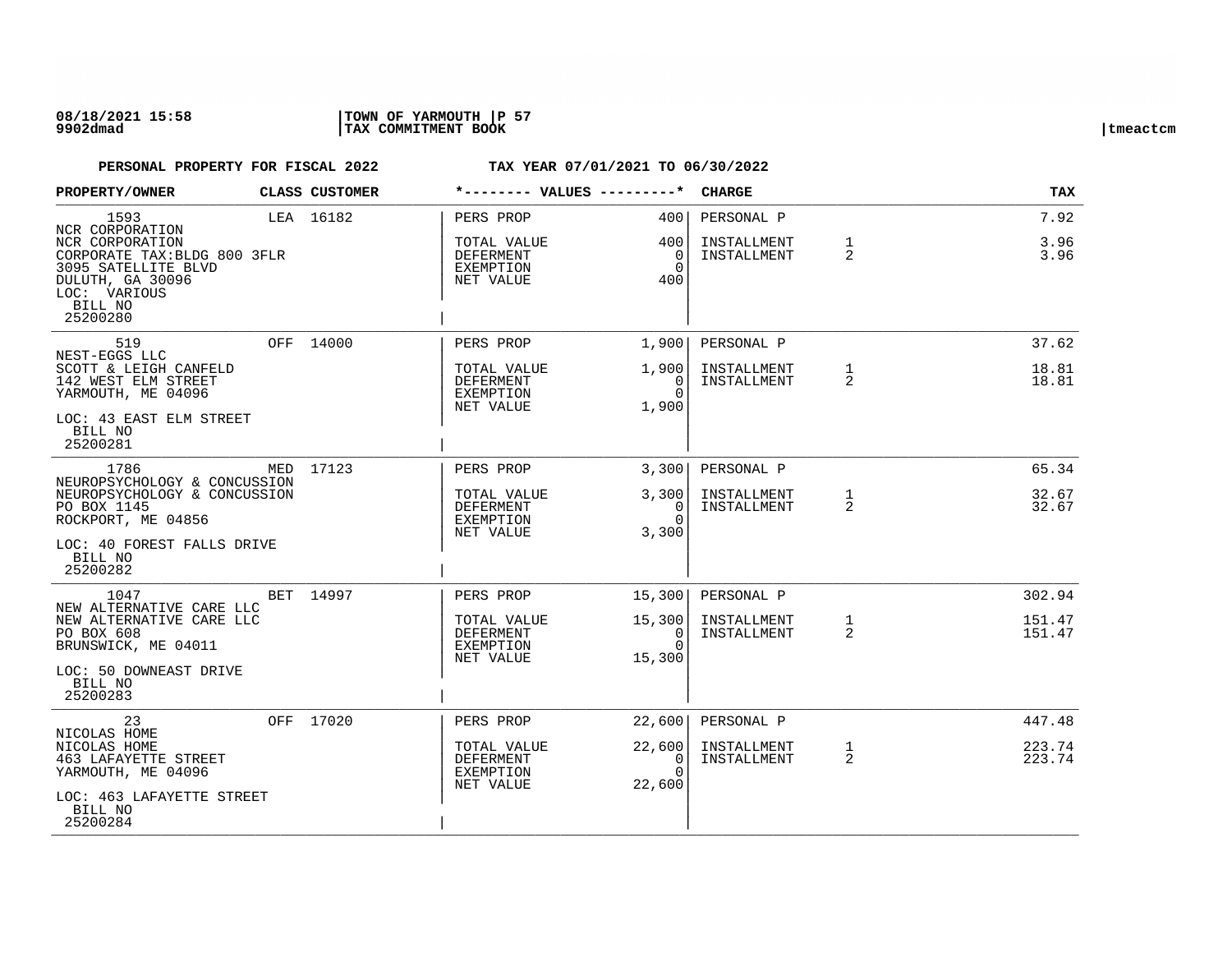| PROPERTY/OWNER                                                                                                           |                                                                                            | CLASS CUSTOMER |                                                    | *-------- VALUES ---------*                     | CHARGE                                   |                   | TAX                        |
|--------------------------------------------------------------------------------------------------------------------------|--------------------------------------------------------------------------------------------|----------------|----------------------------------------------------|-------------------------------------------------|------------------------------------------|-------------------|----------------------------|
| 1061<br>NORTHEAST MEDICAL PRACTICE<br>NORTHEAST MEDICAL PRACTICE<br>10 FOREST FALLS DRIVE SUITE 2B<br>YARMOUTH, ME 04096 |                                                                                            | OFF 16145      | PERS PROP<br>TOTAL VALUE<br>DEFERMENT<br>EXEMPTION | 11,700<br>11,700<br>$\overline{0}$<br>$\Omega$  | PERSONAL P<br>INSTALLMENT<br>INSTALLMENT | $\mathbf{1}$<br>2 | 231.66<br>115.83<br>115.83 |
| LOC: 10 FOREST FALLS DRIVE<br>BILL NO<br>25200285                                                                        |                                                                                            |                | NET VALUE                                          | 11,700                                          |                                          |                   |                            |
| 1805                                                                                                                     |                                                                                            | FIN 17142      | PERS PROP                                          | 1,800                                           | PERSONAL P                               |                   | 35.64                      |
| NORTHEAST PLANNING ASSOC INC<br>NORTHEAST PLANNING ASSOC INC<br>781 US ROUTE 1 SUITE A<br>YARMOUTH, ME 04096             |                                                                                            |                | TOTAL VALUE<br>DEFERMENT<br>EXEMPTION<br>NET VALUE | 1,800  <br>0<br>$\Omega$<br>1,800               | INSTALLMENT<br>INSTALLMENT               | $\mathbf{1}$<br>2 | 17.82<br>17.82             |
| LOC: 781 US ROUTE 1, SUITE A<br>BILL NO<br>25200286                                                                      |                                                                                            |                |                                                    |                                                 |                                          |                   |                            |
| 1291                                                                                                                     |                                                                                            | LEA 17077      | PERS PROP                                          | 1,000                                           | PERSONAL P                               |                   | 19.80                      |
| JERSEY CITY, NJ 07310                                                                                                    | NORTHERN LEASING SYSTEMS INC<br>NORTHERN LEASING SYSTEMS INC<br>525 WASHINGTON BLVD 5TH FL |                | TOTAL VALUE<br>DEFERMENT<br>EXEMPTION              | 1,000  <br>$\overline{\phantom{0}}$<br>$\Omega$ | INSTALLMENT<br>INSTALLMENT               | 1<br>2            | 9.90<br>9.90               |
| LOC: VARIOUS<br>BILL NO<br>25200287                                                                                      |                                                                                            |                | NET VALUE                                          | 1,000                                           |                                          |                   |                            |
| 708                                                                                                                      |                                                                                            | OFF 16117      | PERS PROP                                          | 13,900                                          | PERSONAL P                               |                   | 275.22                     |
| NORTHRUP CHRISTIANE DR<br>NORTHRUP CHRISTIANE DR<br>12 PORTLAND STREET<br>YARMOUTH, ME 04096                             |                                                                                            |                | TOTAL VALUE<br>DEFERMENT<br>EXEMPTION<br>NET VALUE | 13,900<br>$\Omega$<br>$\Omega$<br>13,900        | INSTALLMENT<br>INSTALLMENT               | $\mathbf{1}$<br>2 | 137.61<br>137.61           |
| LOC: 12 PORTLAND STREET<br>BILL NO<br>25200288                                                                           |                                                                                            |                |                                                    |                                                 |                                          |                   |                            |
| 1343                                                                                                                     |                                                                                            | FIN 5853       | PERS PROP                                          | 71,400                                          | PERSONAL P                               |                   | 1,413.72                   |
| NORWAY SAVINGS BANK<br>NORWAY SAVINGS BANK<br>PO BOX 347<br>NORWAY, ME 04268                                             |                                                                                            |                | TOTAL VALUE<br>DEFERMENT<br>EXEMPTION<br>NET VALUE | 71,400<br>$\overline{0}$<br>$\Omega$<br>71,400  | INSTALLMENT<br>INSTALLMENT               | $\mathbf{1}$<br>2 | 706.86<br>706.86           |
| LOC: 688 ROUTE 1<br>BILL NO<br>25200289                                                                                  |                                                                                            |                |                                                    |                                                 |                                          |                   |                            |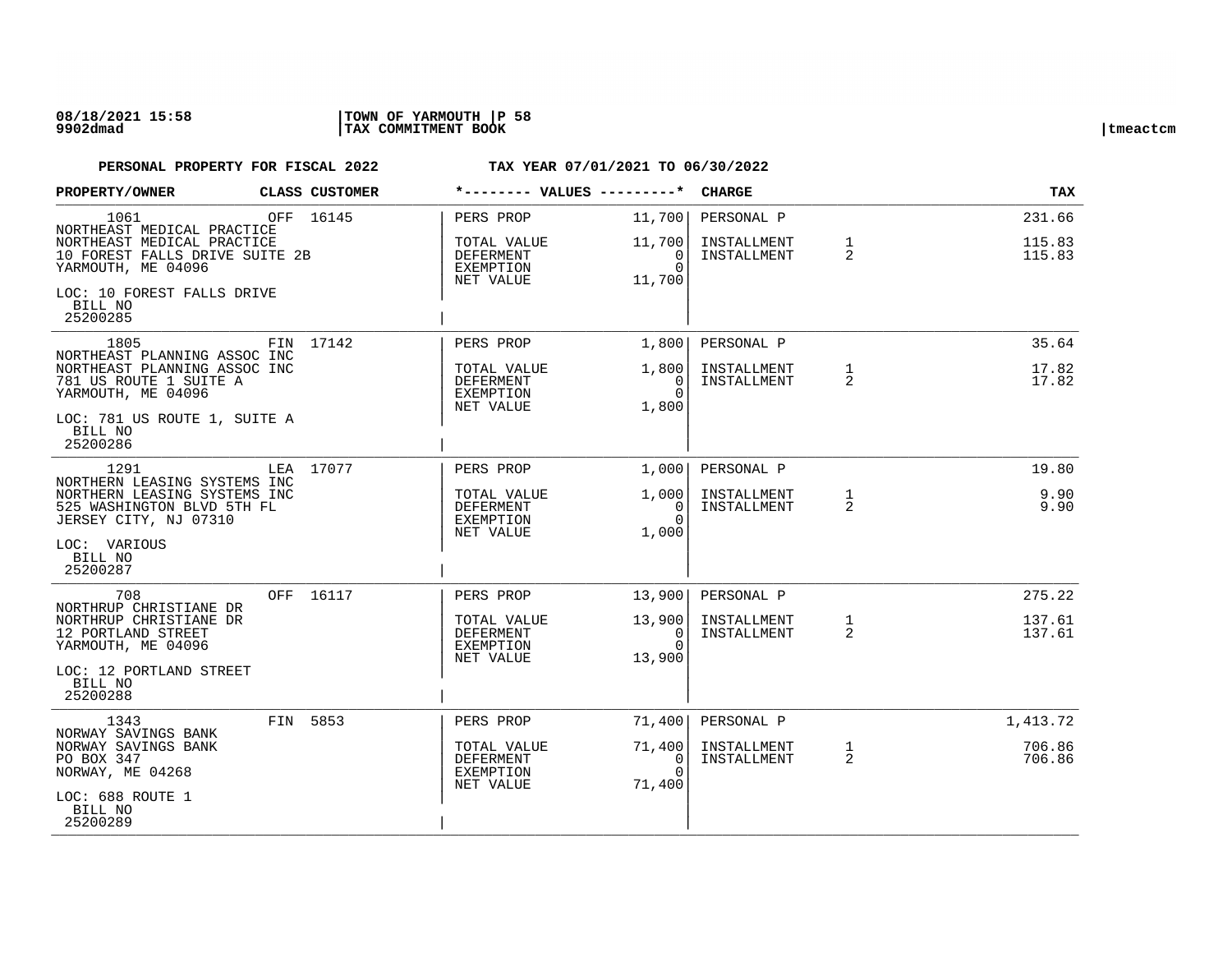| PROPERTY/OWNER                                                                                                                                                               | CLASS CUSTOMER | *-------- VALUES ---------*                                                   |                                                           | <b>CHARGE</b>              |                   | TAX              |
|------------------------------------------------------------------------------------------------------------------------------------------------------------------------------|----------------|-------------------------------------------------------------------------------|-----------------------------------------------------------|----------------------------|-------------------|------------------|
| 238<br>NPRTO NORTH EAST LLC<br>NPRTO NORTH EAST LLC<br>C/O RYAN TAX COMPLIANCE SVCS<br>PO BOX 4900, DEPT. 500<br>SCOTTSDALE, AZ 85261<br>LOC: VARIOUS<br>BILL NO<br>25200290 | BET 16092      | PERS PROP<br>TOTAL VALUE<br><b>DEFERMENT</b><br><b>EXEMPTION</b><br>NET VALUE | $\Omega$<br>$\mathbf 0$<br>$\Omega$<br>$\Omega$<br>$\cap$ | INSTALLMENT<br>INSTALLMENT | $\mathbf{1}$<br>2 | $.00 \,$<br>.00  |
| 999<br>NUCO2 SUPPLY LLC                                                                                                                                                      | LEA 13077      | PERS PROP                                                                     | 3,600                                                     | PERSONAL P                 |                   | 71.28            |
| NUCO2 SUPPLY LLC<br>10 RIVERVIEW DRIVE<br>DANBURY, CT 06810<br>LOC: 939 ROUTE 1<br>BILL NO<br>25200291                                                                       |                | TOTAL VALUE<br><b>DEFERMENT</b><br>EXEMPTION<br>NET VALUE                     | 3,600<br>$\Omega$<br>$\Omega$<br>3,600                    | INSTALLMENT<br>INSTALLMENT | $\mathbf{1}$<br>2 | 35.64<br>35.64   |
| 1450<br>OREILLY AUTO PARTS #4539                                                                                                                                             | RET 14031      | PERS PROP                                                                     | 48,100                                                    | PERSONAL P                 |                   | 952.38           |
| OREILLY AUTO ENTERPRISES LLC<br>PO BOX 9167<br>SPRINGFIELD, MO 65801<br>LOC: 940 ROUTE 1<br>BILL NO<br>25200292                                                              |                | TOTAL VALUE<br><b>DEFERMENT</b><br>EXEMPTION<br>NET VALUE                     | 48,100<br>$\overline{0}$<br>$\Omega$<br>48,100            | INSTALLMENT<br>INSTALLMENT | 1<br>2            | 476.19<br>476.19 |
| 1764<br>OSTEOPATHIC WELLNESS LLC                                                                                                                                             | PER 17102      | PERS PROP                                                                     | 200                                                       | PERSONAL P                 |                   | 3.96             |
| OSTEOPATHIC WELLNESS LLC<br>253 MAIN ST<br>SUITE 4<br>YARMOUTH, ME 04096<br>LOC: 253 MAIN ST SUITE 4<br>BILL NO<br>25200293                                                  |                | TOTAL VALUE<br><b>DEFERMENT</b><br>EXEMPTION<br>NET VALUE                     | 2001<br>$\Omega$<br>$\Omega$<br>200                       | INSTALLMENT<br>INSTALLMENT | $\mathbf{1}$<br>2 | 1.98<br>1.98     |
| 1590<br>OTTO                                                                                                                                                                 | RES 13123      | PERS PROP                                                                     | 26,400                                                    | PERSONAL P                 |                   | 522.72           |
| OSCAR LLC<br>367 MAIN STREET<br>YARMOUTH, ME 04096<br>LOC: 367 MAIN STREET<br>BILL NO<br>25200294                                                                            |                | TOTAL VALUE<br>DEFERMENT<br>EXEMPTION<br>NET VALUE                            | 26,400<br>0<br>$\Omega$<br>26,400                         | INSTALLMENT<br>INSTALLMENT | $\mathbf{1}$<br>2 | 261.36<br>261.36 |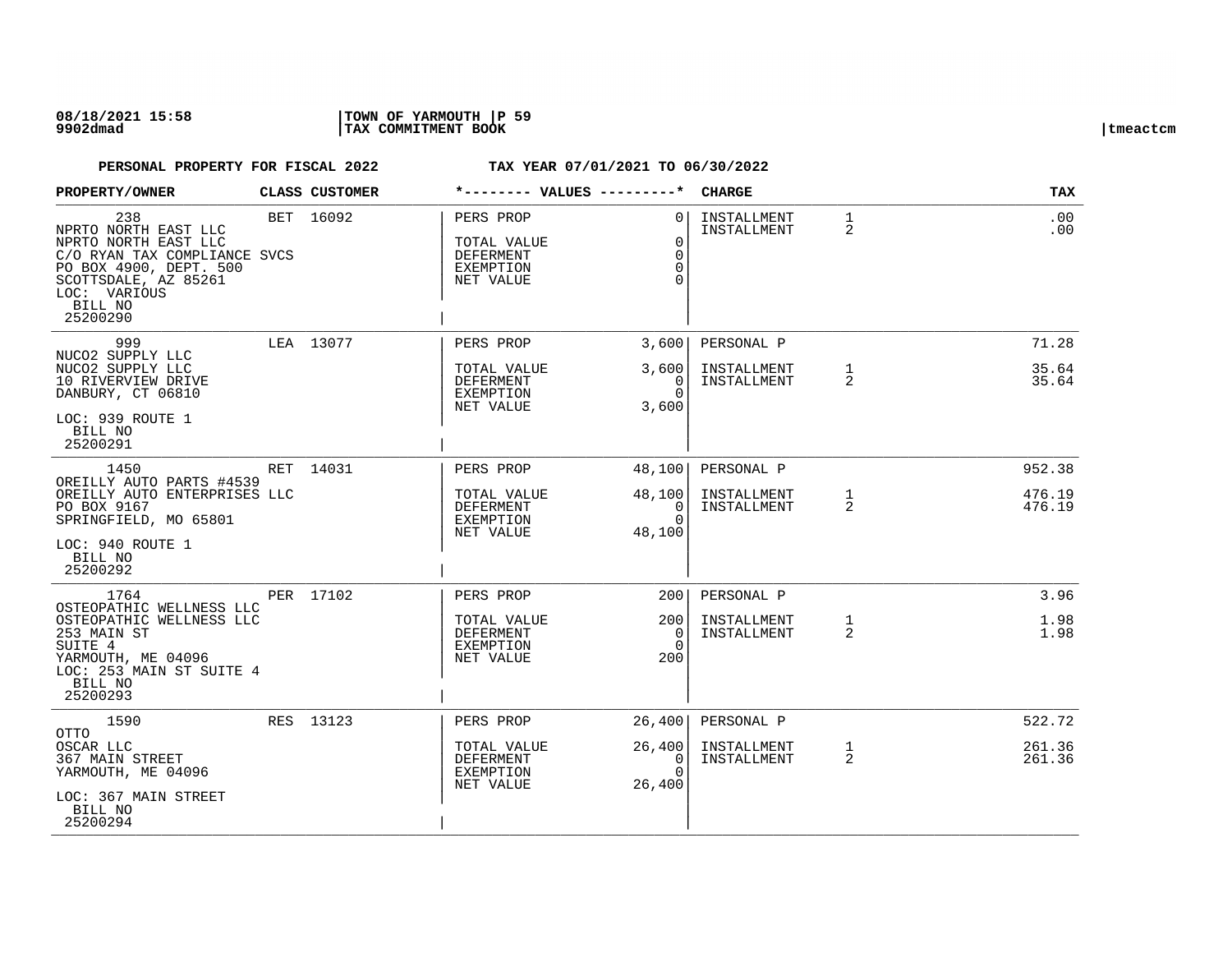## **08/18/2021 15:58 |TOWN OF YARMOUTH |P 60 9902dmad |TAX COMMITMENT BOOK |tmeactcm**

| PROPERTY/OWNER                                                                                                                                       | CLASS CUSTOMER | *-------- VALUES ---------*                                     |                                                        | <b>CHARGE</b>                            |                   | TAX                        |
|------------------------------------------------------------------------------------------------------------------------------------------------------|----------------|-----------------------------------------------------------------|--------------------------------------------------------|------------------------------------------|-------------------|----------------------------|
| 1589<br>OWL AND ELM<br>OWL AND ELM<br><b>38 NEWELL ROAD</b><br>YARMOUTH, ME 04096                                                                    | RES 17088      | PERS PROP<br>TOTAL VALUE<br>DEFERMENT<br>EXEMPTION<br>NET VALUE | 31,900<br>31,900<br>$\mathbf{0}$<br>$\Omega$<br>31,900 | PERSONAL P<br>INSTALLMENT<br>INSTALLMENT | $\mathbf{1}$<br>2 | 631.62<br>315.81<br>315.81 |
| LOC: 365 MAIN STREET<br>BILL NO<br>25200295                                                                                                          |                |                                                                 |                                                        |                                          |                   |                            |
| 372                                                                                                                                                  | OFF 12283      | PERS PROP                                                       | 2,700                                                  | PERSONAL P                               |                   | 53.46                      |
| PARTNERS IN HAIR<br>CHERYL ROBERTS<br>PO BOX 70<br>YARMOUTH, ME 04096                                                                                |                | TOTAL VALUE<br>DEFERMENT<br>EXEMPTION<br>NET VALUE              | 2,700<br>0<br>$\Omega$<br>2,700                        | INSTALLMENT<br>INSTALLMENT               | 1<br>2            | 26.73<br>26.73             |
| LOC: 36 YARMOUTH CROSSING DRIVE<br>BILL NO<br>25200296                                                                                               |                |                                                                 |                                                        |                                          |                   |                            |
| 332                                                                                                                                                  | RES 14438      | PERS PROP                                                       | 82,100                                                 | PERSONAL P                               |                   | 1,625.58                   |
| PAT'S PIZZA<br>PAT'S PIZZA<br>C/O JOHN KYLE<br>P O BOX 369<br>YARMOUTH, ME 04096<br>LOC: 791 ROUTE 1<br>BILL NO<br>25200297                          |                | TOTAL VALUE<br>DEFERMENT<br>EXEMPTION<br>NET VALUE              | 82,100<br>$\overline{0}$<br>$\Omega$<br>82,100         | INSTALLMENT<br>INSTALLMENT               | $\mathbf{1}$<br>2 | 812.79<br>812.79           |
| 1337                                                                                                                                                 | BET 16163      | PERS PROP                                                       | 524,600                                                | PERSONAL P                               |                   | 10,387.08                  |
| PATRIOT INSURANCE COMPANY<br>PATRIOT INSURANCE COMPANY<br>ONE MUTUAL AVENUE<br>FRANKENMUTH, MI 48787-0001<br>LOC: 701 ROUTE 1<br>BILL NO<br>25200298 |                | TOTAL VALUE<br>DEFERMENT<br>EXEMPTION<br>NET VALUE              | 524,600<br>0<br>$\Omega$<br>524,600                    | INSTALLMENT<br>INSTALLMENT               | $\mathbf{1}$<br>2 | 5,193.54<br>5,193.54       |
| 1751                                                                                                                                                 | PER 17099      | PERS PROP                                                       | 1,000                                                  | PERSONAL P                               |                   | 19.80                      |
| PEACEFUL ME, PLLC<br>ALYSSA ANTKIES<br>40 FOREST FALLS DR<br>OFFICE 2<br>YARMOUTH, ME 04096<br>LOC: 40 FOREST FALLS DR<br>BILL NO<br>25200299        |                | TOTAL VALUE<br>DEFERMENT<br>EXEMPTION<br>NET VALUE              | 1,000<br>0<br>$\Omega$<br>1,000                        | INSTALLMENT<br>INSTALLMENT               | $\mathbf{1}$<br>2 | 9.90<br>9.90               |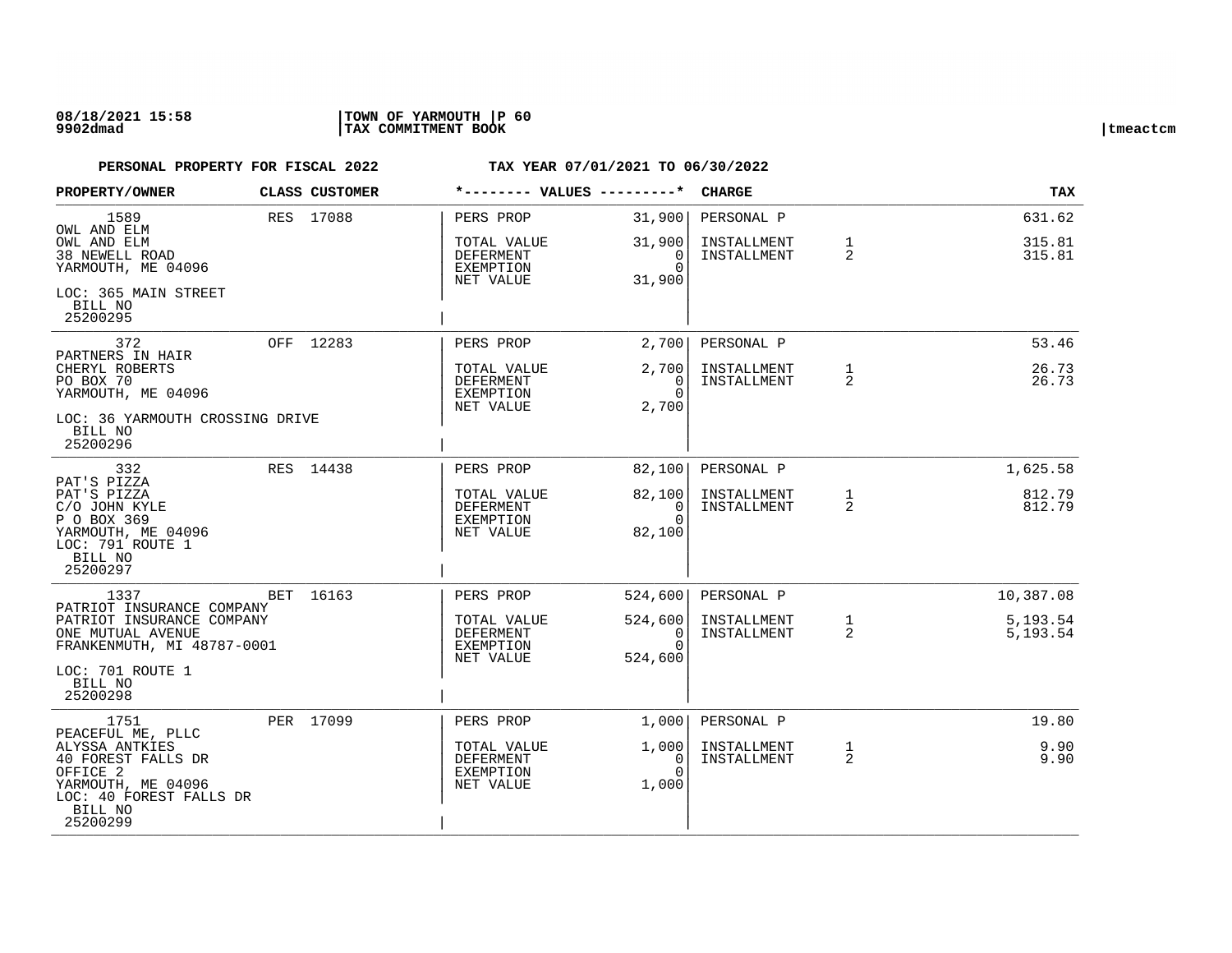## **08/18/2021 15:58 |TOWN OF YARMOUTH |P 61 9902dmad |TAX COMMITMENT BOOK |tmeactcm**

| PROPERTY/OWNER                                                                                                                     | CLASS CUSTOMER |                                                           |                                          | <b>CHARGE</b>              |                   | TAX              |
|------------------------------------------------------------------------------------------------------------------------------------|----------------|-----------------------------------------------------------|------------------------------------------|----------------------------|-------------------|------------------|
| 1040<br>PEACHYS SMOOTHIE CAFE<br>PEACHYS SMOOTHIE CAFE                                                                             | RES 17066      | PERS PROP<br>TOTAL VALUE                                  | 3,000<br>3,000                           | PERSONAL P<br>INSTALLMENT  | 1                 | 59.40<br>29.70   |
| <b>301 MAIN STREET</b><br>YARMOUTH, ME 04096                                                                                       |                | DEFERMENT<br>EXEMPTION<br>NET VALUE                       | 0<br>$\Omega$<br>3,000                   | INSTALLMENT                | 2                 | 29.70            |
| LOC: 301 MAIN STREET<br>BILL NO<br>25200300                                                                                        |                |                                                           |                                          |                            |                   |                  |
| 1004<br>PEMBERTON & ASSOCIATES                                                                                                     | BET 14009      | PERS PROP                                                 | 1,100                                    | PERSONAL P                 |                   | 21.78            |
| PEMBERTON & ASSOCIATES<br>10 FORST FALLS DRIVE STE 1<br>YARMOUTH, ME 04096                                                         |                | TOTAL VALUE<br>DEFERMENT<br>EXEMPTION<br>NET VALUE        | 1,100<br>0<br>$\Omega$<br>1,100          | INSTALLMENT<br>INSTALLMENT | $\mathbf{1}$<br>2 | 10.89<br>10.89   |
| LOC: 10 FOREST FALLS DRIVE<br>BILL NO<br>25200301                                                                                  |                |                                                           |                                          |                            |                   |                  |
| 250<br>PENTEC HEALTH INC                                                                                                           | BET 14962      | PERS PROP                                                 | 3,600                                    | PERSONAL P                 |                   | 71.28            |
| PENTEC HEALTH INC<br>50 APPLIED CARD WAY<br>GLEN MILLS, PA 19342                                                                   |                | TOTAL VALUE<br><b>DEFERMENT</b><br>EXEMPTION<br>NET VALUE | 3,600<br>0<br>$\Omega$<br>3,600          | INSTALLMENT<br>INSTALLMENT | 1<br>2            | 35.64<br>35.64   |
| LOC: 45 FOREST FALLS DRIVE<br>BILL NO<br>25200302                                                                                  |                |                                                           |                                          |                            |                   |                  |
| 642<br>PEOPLES UNITED BANK                                                                                                         | FIN 7998       | PERS PROP                                                 | 68,100                                   | PERSONAL P                 |                   | 1,348.38         |
| PEOPLES UNITED BANK<br>PO BOX 1580<br>BRIDGEPORT, CT 06601-9978                                                                    |                | TOTAL VALUE<br>DEFERMENT<br>EXEMPTION<br>NET VALUE        | 68,100<br>$\Omega$<br>$\Omega$<br>68,100 | INSTALLMENT<br>INSTALLMENT | $\mathbf{1}$<br>2 | 674.19<br>674.19 |
| LOC: 233 MAIN STREET<br>BILL NO<br>25200303                                                                                        |                |                                                           |                                          |                            |                   |                  |
| 899<br>PETSCRIPTS PHARMACY                                                                                                         | RET 14984      | PERS PROP                                                 | 62,400                                   | PERSONAL P                 |                   | 1,235.52         |
| PETSCRIPTS PHARMACY<br>10 FOREST FALLS DRIVE<br>SUITE 4<br>YARMOUTH, ME 04096<br>LOC: 10 FOREST FALLS DRIVE<br>BILL NO<br>25200304 |                | TOTAL VALUE<br>DEFERMENT<br>EXEMPTION<br>NET VALUE        | 62,400<br>0<br>$\Omega$<br>62,400        | INSTALLMENT<br>INSTALLMENT | $\mathbf{1}$<br>2 | 617.76<br>617.76 |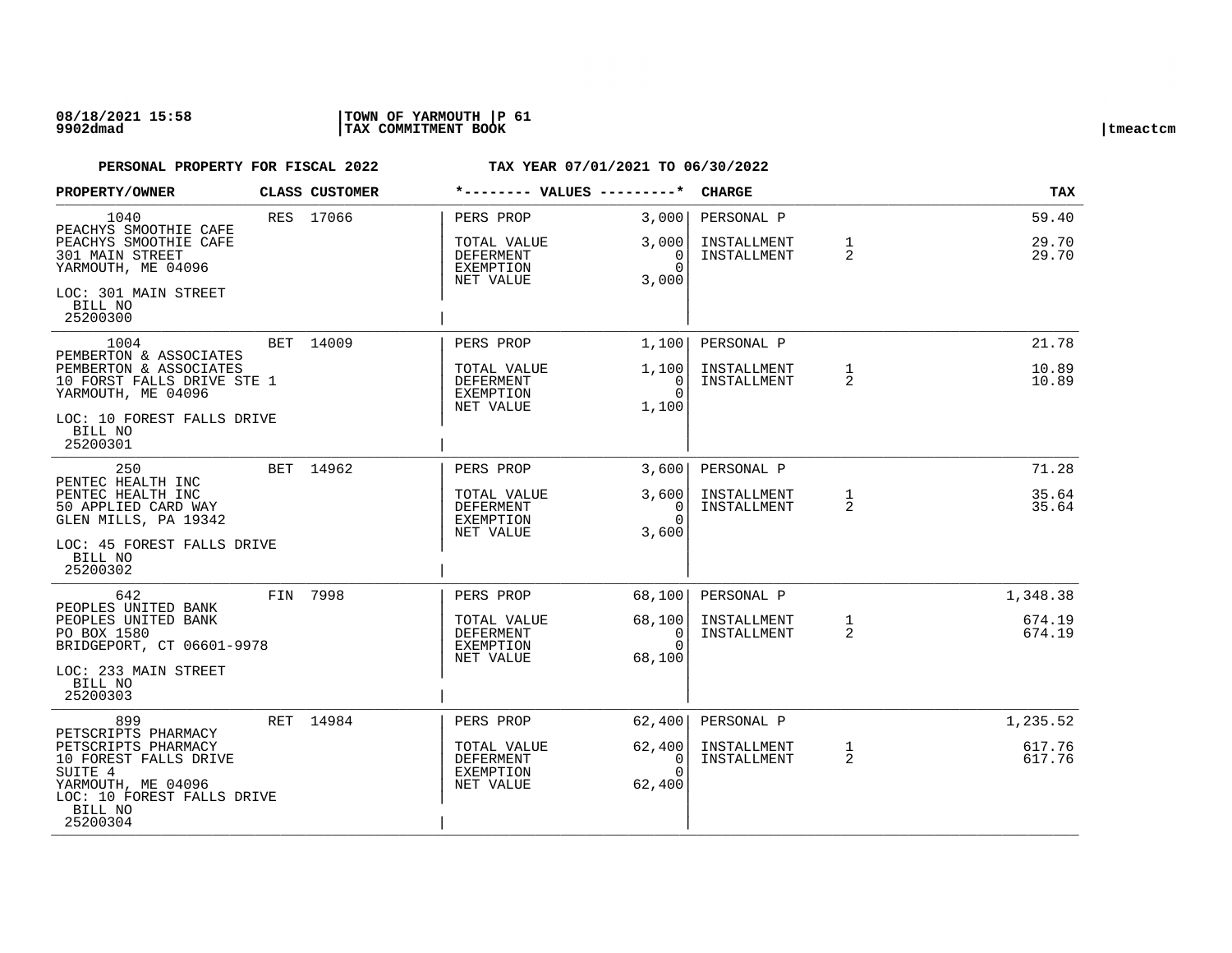## **08/18/2021 15:58 |TOWN OF YARMOUTH |P 62 9902dmad |TAX COMMITMENT BOOK |tmeactcm**

| PROPERTY/OWNER                                                                                                                                                                         | CLASS CUSTOMER |                                                                        |                                                                   | <b>CHARGE</b>                            |                                | <b>TAX</b>               |
|----------------------------------------------------------------------------------------------------------------------------------------------------------------------------------------|----------------|------------------------------------------------------------------------|-------------------------------------------------------------------|------------------------------------------|--------------------------------|--------------------------|
| 87<br>PHILLIPS PAT DO PA<br>PHILLIPS PAT DO PA<br>500 ROUTE 1<br>SUITE 103<br>YARMOUTH, ME 04096<br>LOC: 500 ROUTE 1<br>BILL NO<br>25200305                                            | BET 14951      | PERS PROP<br>TOTAL VALUE<br><b>DEFERMENT</b><br>EXEMPTION<br>NET VALUE | 9,400<br>9,400<br>0<br>$\Omega$<br>9,400                          | PERSONAL P<br>INSTALLMENT<br>INSTALLMENT | $\mathbf{1}$<br>$\overline{2}$ | 186.12<br>93.06<br>93.06 |
| 1672<br>PIERCE ELIZABETH DO<br>PIERCE ELIZABETH DO<br>10 FOREST FALLS DRIVE<br>SUITE 11<br>YARMOUTH, ME 04096<br>LOC: 10 FOREST FALLS DRIVE<br>BILL NO<br>25200306                     | MED 16189      | PERS PROP<br>TOTAL VALUE<br><b>DEFERMENT</b><br>EXEMPTION<br>NET VALUE | 700 l<br>700<br>$\Omega$<br>$\Omega$<br>700                       | PERSONAL P<br>INSTALLMENT<br>INSTALLMENT | $\mathbf{1}$<br>2              | 13.86<br>6.93<br>6.93    |
| 25<br>PINETREE FAMILY CHIROPRACTIC<br>PINETREE FAMILY CHIROPRACTIC<br>106 LAFAYETTE STREET<br>YARMOUTH, ME 04096<br>LOC: 106 LAFAYETTE STREET<br>BILL NO<br>25200307                   | BET 16072      | PERS PROP<br>TOTAL VALUE<br>DEFERMENT<br><b>EXEMPTION</b><br>NET VALUE | 900<br>900<br>0<br>$\Omega$<br>900                                | PERSONAL P<br>INSTALLMENT<br>INSTALLMENT | $\mathbf{1}$<br>2              | 17.82<br>8.91<br>8.91    |
| 1662<br>PIP AND SOUEAKS<br><b>JESSICA LYNCH</b><br>PO BOX 305<br>YARMOUTH, ME 04096<br>LOC: 358 MAIN ST<br>BILL NO<br>25200308                                                         | RET 15025      | PERS PROP<br>TOTAL VALUE<br><b>DEFERMENT</b><br>EXEMPTION<br>NET VALUE | 6,300<br>6,300<br>$\Omega$<br>$\Omega$<br>6,300                   | PERSONAL P<br>INSTALLMENT<br>INSTALLMENT | 1<br>$\overline{2}$            | 124.74<br>62.37<br>62.37 |
| 60<br>PITNEY BOWES GLOBAL FINANCIAL<br>PITNEY BOWES GLOBAL FINANCIAL<br>5310 CYPRESS CENTER DR STE 110<br>$MSC - TAX01$<br>TAMPA, FL 33609-1057<br>LOC: VARIOUS<br>BILL NO<br>25200309 | BET 7960       | PERS PROP<br>TOTAL VALUE<br>DEFERMENT<br>EXEMPTION<br>NET VALUE        | $\Omega$<br>$\mathbf 0$<br>$\mathbf 0$<br>$\mathbf 0$<br>$\Omega$ | INSTALLMENT<br>INSTALLMENT               | $\mathbf{1}$<br>2              | .00<br>.00               |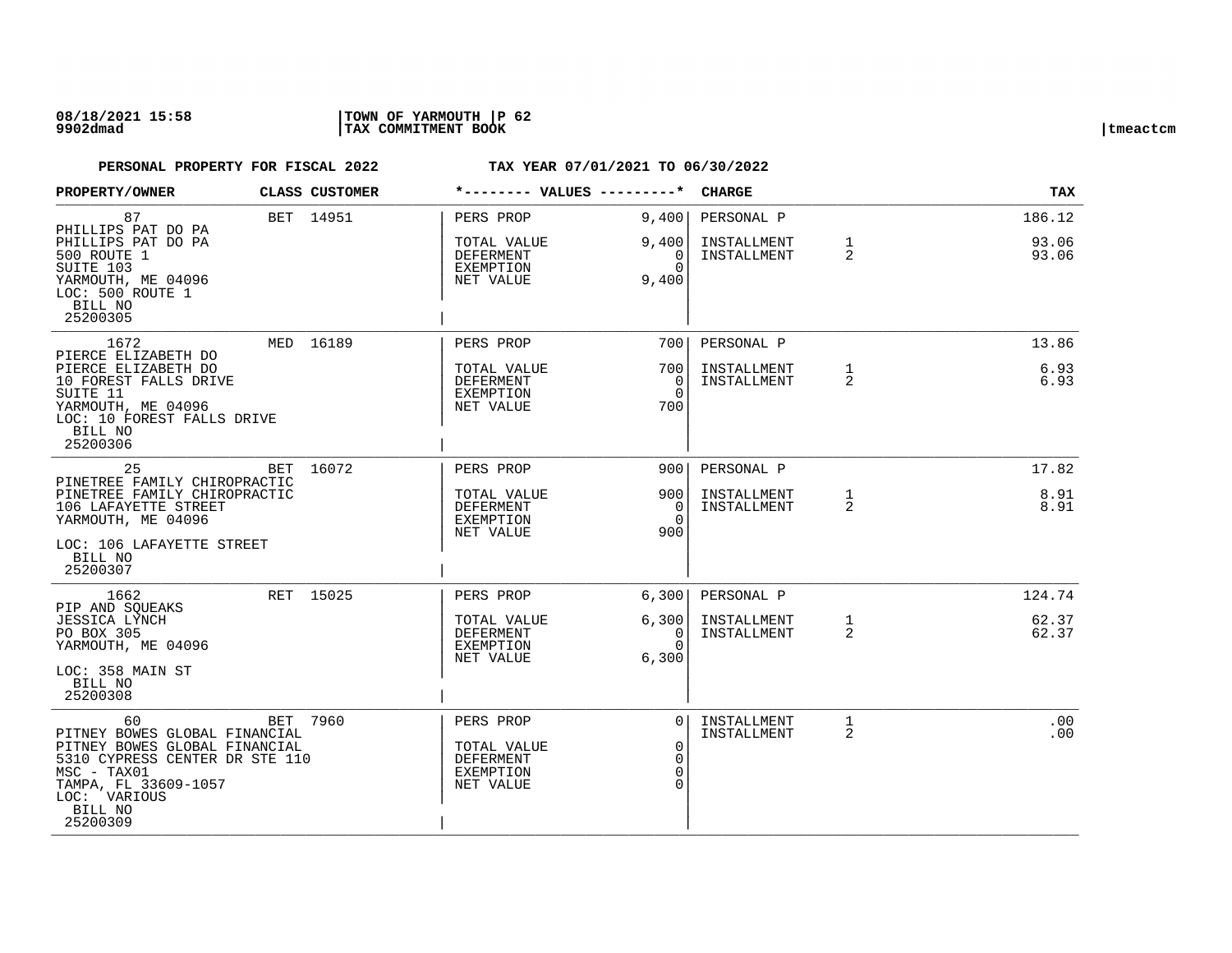## **08/18/2021 15:58 |TOWN OF YARMOUTH |P 63 9902dmad |TAX COMMITMENT BOOK |tmeactcm**

| PROPERTY/OWNER                                                                                                                        | CLASS CUSTOMER |                                                                        |                                              | <b>CHARGE</b>              |                   | <b>TAX</b>      |
|---------------------------------------------------------------------------------------------------------------------------------------|----------------|------------------------------------------------------------------------|----------------------------------------------|----------------------------|-------------------|-----------------|
| 262<br>PITNEY BOWES INC<br>PITNEY BOWES INC<br>5310 CYPRESS CENTER DR STE 110<br>TAMPA, FL 33609<br>LOC: VARIOUS<br>BILL NO           | BET 13993      | PERS PROP<br>TOTAL VALUE<br><b>DEFERMENT</b><br>EXEMPTION<br>NET VALUE | $\Omega$<br>$\Omega$<br>$\Omega$<br>$\Omega$ | INSTALLMENT<br>INSTALLMENT | $\mathbf{1}$<br>2 | .00<br>$.00 \,$ |
| 25200310                                                                                                                              |                |                                                                        |                                              |                            |                   |                 |
| 671<br>PLUMB IT INC                                                                                                                   | OFF 17048      | PERS PROP                                                              | 500                                          | PERSONAL P                 |                   | 9.90            |
| PLUMB IT INC<br>89 MAIN STREET<br>YARMOUTH, ME 04096                                                                                  |                | TOTAL VALUE<br><b>DEFERMENT</b><br>EXEMPTION<br>NET VALUE              | 500<br>$\Omega$<br>$\Omega$<br>500           | INSTALLMENT<br>INSTALLMENT | $\mathbf{1}$<br>2 | 4.95<br>4.95    |
| LOC: 89 MAIN STREET<br>BILL NO<br>25200311                                                                                            |                |                                                                        |                                              |                            |                   |                 |
| 1071<br>PNC EOUIPMENT FINANCE<br>PNC EOUIPMENT FINANCE<br>995 DALTON AVE<br>CINCINNATI, OH 45203<br>LOC: 74 BAYVIEW STREET<br>BILL NO | LEA 14466      | PERS PROP<br>TOTAL VALUE<br><b>DEFERMENT</b><br>EXEMPTION<br>NET VALUE | $\Omega$<br>0<br>$\Omega$<br>$\Omega$        | INSTALLMENT<br>INSTALLMENT | 1<br>2            | .00<br>.00      |
| 25200312                                                                                                                              |                |                                                                        |                                              |                            |                   |                 |
| 882<br>POPPIES & TWINE                                                                                                                | PER 14981      | PERS PROP                                                              | 1,000                                        | PERSONAL P                 |                   | 19.80           |
| LESLIE CHAMBERS<br>9 UPLAND LANE<br>YARMOUTH, ME 04096<br>LOC: 9 UPLAND LANE                                                          |                | TOTAL VALUE<br><b>DEFERMENT</b><br>EXEMPTION<br>NET VALUE              | 1,000<br>$\Omega$<br>$\Omega$<br>1,000       | INSTALLMENT<br>INSTALLMENT | $\mathbf{1}$<br>2 | 9.90<br>9.90    |
| BILL NO<br>25200313                                                                                                                   |                |                                                                        |                                              |                            |                   |                 |
| 1779<br>PORTLAND DESIGN CO                                                                                                            | BET 17116      | PERS PROP                                                              | 3,500                                        | PERSONAL P                 |                   | 69.30           |
| PORTLAND DESIGN CO<br>106 LAFAYETTE ST<br>YARMOUTH, ME 04096                                                                          |                | TOTAL VALUE<br>DEFERMENT<br>EXEMPTION<br>NET VALUE                     | 3,500<br>0<br>$\cap$<br>3,500                | INSTALLMENT<br>INSTALLMENT | $\mathbf{1}$<br>2 | 34.65<br>34.65  |
| LOC: 106 LAFAYETTE ST<br>BILL NO<br>25200314                                                                                          |                |                                                                        |                                              |                            |                   |                 |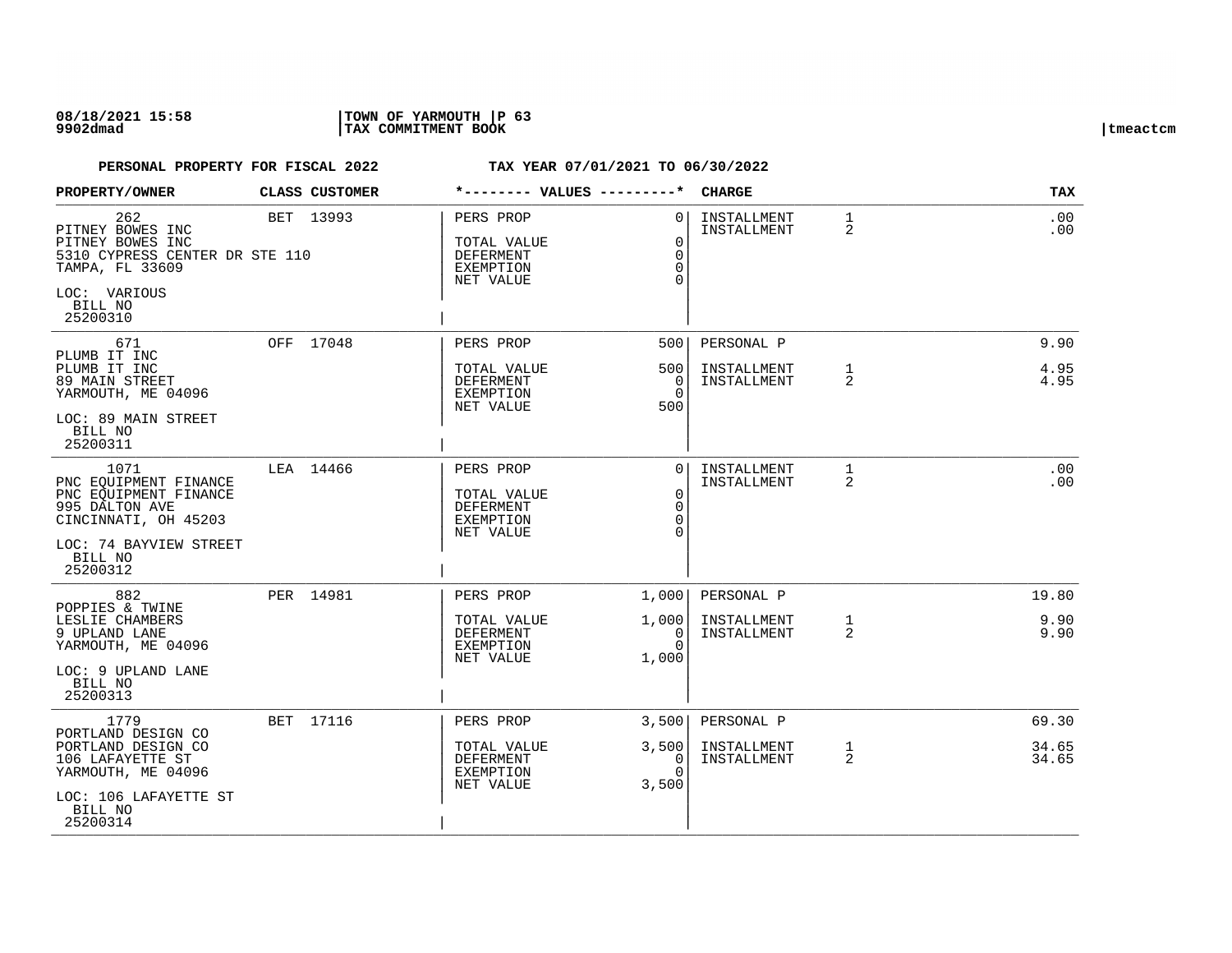## **08/18/2021 15:58 |TOWN OF YARMOUTH |P 64 9902dmad |TAX COMMITMENT BOOK |tmeactcm**

| PROPERTY/OWNER                                                                                                                                   | CLASS CUSTOMER |                                                                               |                                                             | <b>CHARGE</b>              |                   | TAX              |
|--------------------------------------------------------------------------------------------------------------------------------------------------|----------------|-------------------------------------------------------------------------------|-------------------------------------------------------------|----------------------------|-------------------|------------------|
| 1619<br>PORTSIDE REALTY GROUP<br>PORTSIDE REALTY GROUP                                                                                           | OFF 14051      | PERS PROP<br>TOTAL VALUE                                                      | 13,200<br>13,200                                            | PERSONAL P<br>INSTALLMENT  | $\mathbf{1}$      | 261.36<br>130.68 |
| 765 US ROUTE 1<br>YARMOUTH, ME 04096                                                                                                             |                | DEFERMENT<br>EXEMPTION<br>NET VALUE                                           | $\Omega$<br>$\Omega$<br>13,200                              | INSTALLMENT                | 2                 | 130.68           |
| LOC: 765 ROUTE 1<br>BILL NO<br>25200315                                                                                                          |                |                                                                               |                                                             |                            |                   |                  |
| 1257<br>OFF<br>POWERS PAMELA PSYCHOLOGIST                                                                                                        | 3440           | PERS PROP                                                                     | 4,100                                                       | PERSONAL P                 |                   | 81.18            |
| POWERS PAMELA PSYCHOLOGIST<br>45 FOREST FALLS DR STE B2<br>YARMOUTH, ME 04096                                                                    |                | TOTAL VALUE<br>DEFERMENT<br>EXEMPTION<br>NET VALUE                            | 4,100<br>0<br>$\Omega$<br>4,100                             | INSTALLMENT<br>INSTALLMENT | $\mathbf{1}$<br>2 | 40.59<br>40.59   |
| LOC: 45 FOREST FALLS DRIVE<br>BILL NO<br>25200316                                                                                                |                |                                                                               |                                                             |                            |                   |                  |
| 373<br>RET<br>PRATT ABBOTT CLEANERS CORP                                                                                                         | 7986           | PERS PROP                                                                     | 69,900                                                      | PERSONAL P                 |                   | 1,384.02         |
| PRATT ABBOTT CLEANERS CORP<br>DAVID MACHESNEY<br>PO BOX 1120<br>PORTLAND, ME 04101<br>LOC: 431 ROUTE 1<br>BILL NO<br>25200317                    |                | TOTAL VALUE<br>DEFERMENT<br><b>EXEMPTION</b><br>NET VALUE                     | 69,900<br>$\mathbf{0}$<br>$\Omega$<br>69,900                | INSTALLMENT<br>INSTALLMENT | $\mathbf{1}$<br>2 | 692.01<br>692.01 |
| 1002<br>PRAXAIR DISTRIBUTION INC                                                                                                                 | LEA 14007      | PERS PROP                                                                     | 1001                                                        | PERSONAL P                 |                   | 1.98             |
| PRAXAIR DISTRIBUTION INC<br>10 RIVERVIEW DRIVE<br>TAX DEPT<br>DANBURY, CT 06810<br>LOC: VARIOUS<br>BILL NO<br>25200318                           |                | TOTAL VALUE<br><b>DEFERMENT</b><br>EXEMPTION<br>NET VALUE                     | 100<br>$\Omega$<br>0<br>100                                 | INSTALLMENT<br>INSTALLMENT | 1<br>2            | .99<br>.99       |
| 1574<br>PURE HEALTH SOLUTIONS INC<br>PURE HEALTH SOLUTIONS INC<br>PO BOX 505<br>NORTHBROOK, IL 60065-0505<br>LOC: VARIOUS<br>BILL NO<br>25200319 | LEA 14034      | PERS PROP<br>TOTAL VALUE<br><b>DEFERMENT</b><br><b>EXEMPTION</b><br>NET VALUE | $\Omega$<br>$\mathbf 0$<br>$\Omega$<br>$\Omega$<br>$\Omega$ | INSTALLMENT<br>INSTALLMENT | 1<br>2            | .00<br>.00       |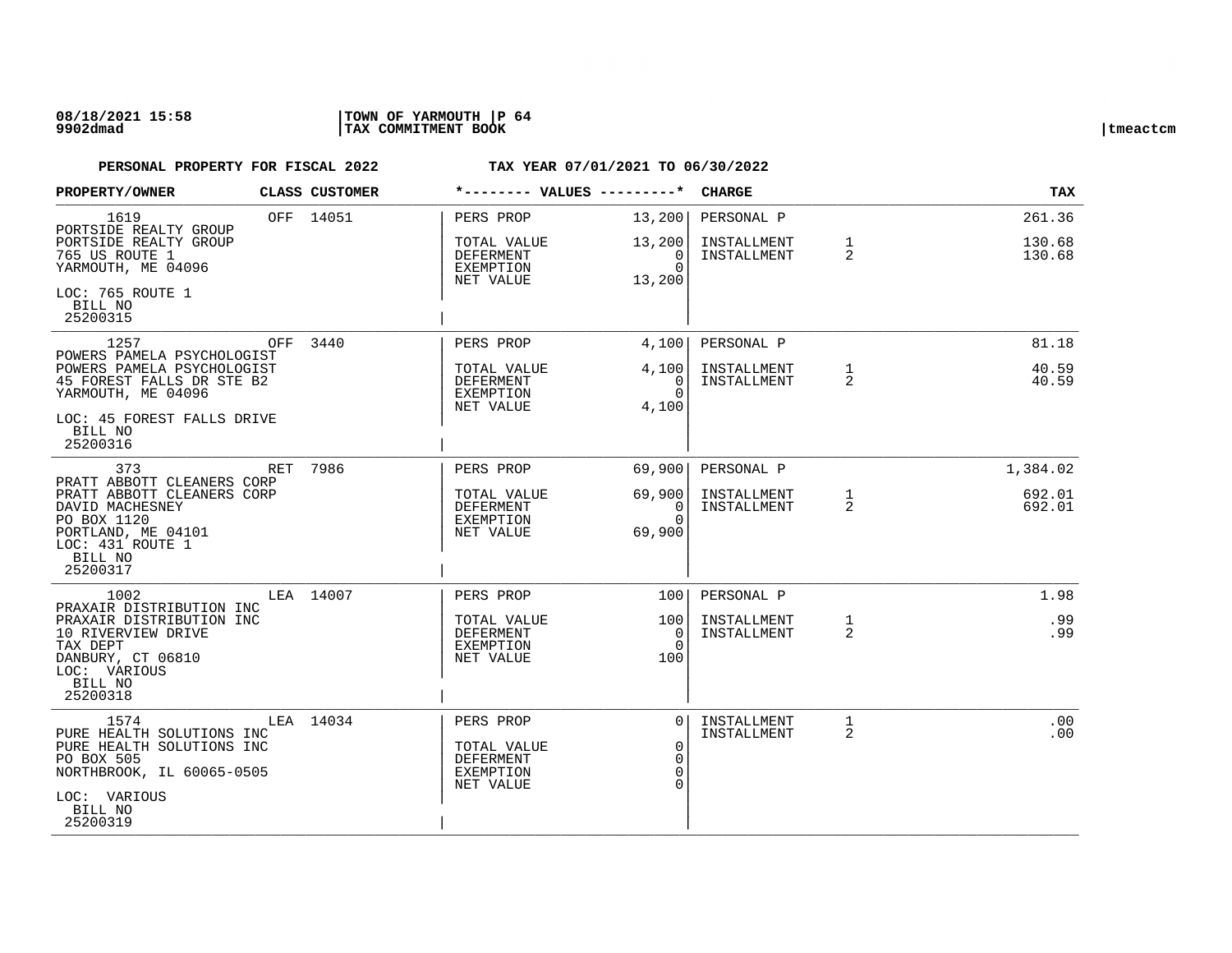## **08/18/2021 15:58 |TOWN OF YARMOUTH |P 65 9902dmad |TAX COMMITMENT BOOK |tmeactcm**

| PROPERTY/OWNER                                                                                                                                                          | CLASS CUSTOMER | *-------- VALUES ---------*                                     |                                                                      | <b>CHARGE</b>              |                   | <b>TAX</b>           |
|-------------------------------------------------------------------------------------------------------------------------------------------------------------------------|----------------|-----------------------------------------------------------------|----------------------------------------------------------------------|----------------------------|-------------------|----------------------|
| 1335<br>OLT CONSUMER LEASE SERV INC                                                                                                                                     | LEA 7405       | PERS PROP                                                       | 100                                                                  | PERSONAL P                 |                   | 1.98                 |
| QLT CONSUMER LEASE SERV INC<br>C/O RYAN TAX COMPLIANCE SERV<br>PO BOX 460049<br>HOUSTON, TX 77056<br>LOC: VARIOUS<br>BILL NO<br>25200320                                |                | TOTAL VALUE<br>DEFERMENT<br>EXEMPTION<br>NET VALUE              | 100<br>0<br>$\Omega$<br>100                                          | INSTALLMENT<br>INSTALLMENT | 1<br>2            | .99<br>.99           |
| 459<br>OUADIENT<br>QUADIENT, INC<br>ATTN: TAX DEPT<br>478 WHEELERS FARMS ROAD<br>MILFORD, CT 06461<br>LOC: VARIOUS<br>BILL NO<br>25200321                               | BET 16108      | PERS PROP<br>TOTAL VALUE<br>DEFERMENT<br>EXEMPTION<br>NET VALUE | $\Omega$<br>$\mathbf 0$<br>$\Omega$<br>$\Omega$<br>$\Omega$          | INSTALLMENT<br>INSTALLMENT | 1<br>2            | .00<br>.00           |
| 1302<br>QUADIENT LEASING USA, INC<br>QUADIENT LEASING USA, INC<br>ATTN: TAX DEPT<br>478 WHEELERS FARMS ROAD<br>MILFORD, CT 06461<br>LOC: VARIOUS<br>BILL NO<br>25200322 | BET 16158      | PERS PROP<br>TOTAL VALUE<br>DEFERMENT<br>EXEMPTION<br>NET VALUE | $\Omega$<br>$\overline{0}$<br>$\overline{0}$<br>$\Omega$<br>$\Omega$ | INSTALLMENT<br>INSTALLMENT | 1<br>2            | .00<br>.00           |
| 309<br>OUALITY CONTAINERS OF                                                                                                                                            | BET 16101      | PERS PROP                                                       | 455,000                                                              | PERSONAL P                 |                   | 9,009.00             |
| OUALITY CONTAINERS OF<br>NEW ENGLAND INC<br>247 PORTLAND ST SUITE 300<br>YARMOUTH, ME 04096<br>LOC: 247 PORTLAND STREET (MAIN BLDG<br>BILL NO<br>25200323               |                | TOTAL VALUE<br>DEFERMENT<br>EXEMPTION<br>NET VALUE              | 455,000<br>0<br>$\Omega$<br>455,000                                  | INSTALLMENT<br>INSTALLMENT | $\mathbf{1}$<br>2 | 4,504.50<br>4,504.50 |
| 793<br>OUALITY INSULATION OF YARMOUTH                                                                                                                                   | BET 14005      | PERS PROP                                                       | 29,900                                                               | PERSONAL P                 |                   | 592.02               |
| BUILDER SERVICES GROUP INC<br>C/O RYAN LLC<br>PO BOX 4900, DEPT. 720<br>SCOTTSDALE, AZ 85261-4900<br>LOC: 65 DOWNEAST DRIVE<br>BILL NO<br>25200324                      |                | TOTAL VALUE<br>DEFERMENT<br>EXEMPTION<br>NET VALUE              | 29,900<br>0<br>$\Omega$<br>29,900                                    | INSTALLMENT<br>INSTALLMENT | $\mathbf{1}$<br>2 | 296.01<br>296.01     |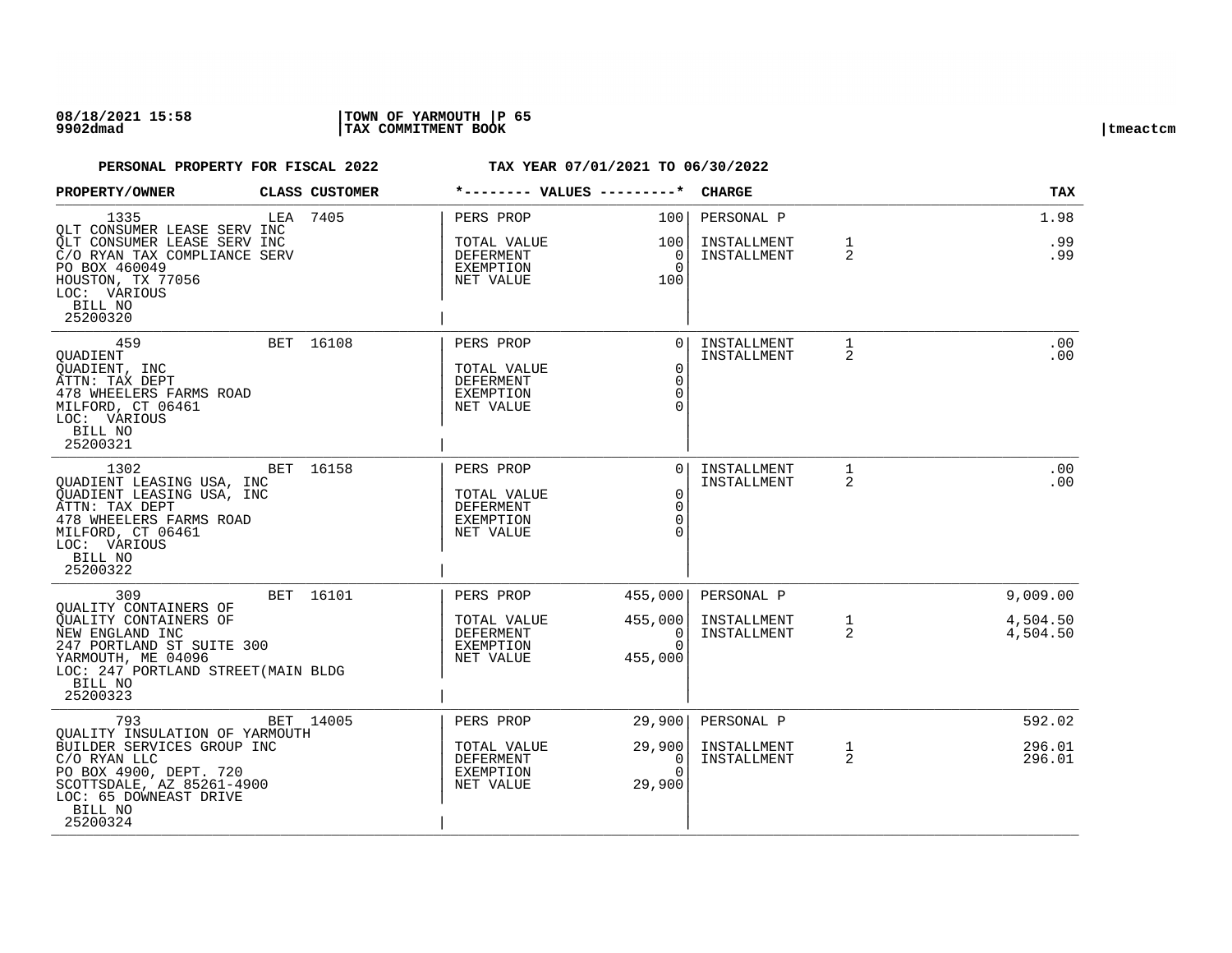## **08/18/2021 15:58 |TOWN OF YARMOUTH |P 66 9902dmad |TAX COMMITMENT BOOK |tmeactcm**

| PROPERTY/OWNER                                                                                                                              | <b>CLASS CUSTOMER</b> | *-------- VALUES ---------*                                     |                                                   | <b>CHARGE</b>                            |                   | TAX                  |
|---------------------------------------------------------------------------------------------------------------------------------------------|-----------------------|-----------------------------------------------------------------|---------------------------------------------------|------------------------------------------|-------------------|----------------------|
| 1788<br>OUENCH USA INC<br>OUENCH USA INC<br>PO BOX 30286<br>PHILADELPHIA, PA 19103                                                          | LEA 17125             | PERS PROP<br>TOTAL VALUE<br>DEFERMENT<br>EXEMPTION<br>NET VALUE | 200<br>200 L<br>$\overline{0}$<br>$\Omega$<br>200 | PERSONAL P<br>INSTALLMENT<br>INSTALLMENT | $\mathbf{1}$<br>2 | 3.96<br>1.98<br>1.98 |
| LOC: VARIOUS<br>BILL NO<br>25200325                                                                                                         |                       |                                                                 |                                                   |                                          |                   |                      |
| 1058                                                                                                                                        | OFF 17067             | PERS PROP                                                       | 1,300                                             | PERSONAL P                               |                   | 25.74                |
| RAY KATHERINE L MD<br>RAY KATHERINE L MD<br>26 SCHOOL ST<br>YARMOUTH, ME 04096                                                              |                       | TOTAL VALUE<br>DEFERMENT<br>EXEMPTION<br>NET VALUE              | 1,300<br>$\Omega$<br>$\Omega$<br>1,300            | INSTALLMENT<br>INSTALLMENT               | $\mathbf{1}$<br>2 | 12.87<br>12.87       |
| LOC: 60 FOREST FALLS DRIVE<br>BILL NO<br>25200326                                                                                           |                       |                                                                 |                                                   |                                          |                   |                      |
| 993                                                                                                                                         | BET 17057             | PERS PROP                                                       | 2,300                                             | PERSONAL P                               |                   | 45.54                |
| REAGAN APPRAISAL & CONSULTING<br>REAGAN APPRAISAL & CONSULTING<br>WILLIAM REAGAN<br>56 SANDPIPER COVE ROAD<br>YARMOUTH, ME 04096            |                       | TOTAL VALUE<br>DEFERMENT<br>EXEMPTION<br>NET VALUE              | 2,300<br>$\overline{0}$<br>$\Omega$<br>2,300      | INSTALLMENT<br>INSTALLMENT               | $\mathbf{1}$<br>2 | 22.77<br>22.77       |
| LOC: 56 SANDPIPER COVE ROAD<br>BILL NO<br>25200327                                                                                          |                       |                                                                 |                                                   |                                          |                   |                      |
| 1813                                                                                                                                        | PER 17149             | PERS PROP                                                       | 900                                               | PERSONAL P                               |                   | 17.82                |
| REBECCA MCCORRY, LCSW<br>REBECCA MCCORRY<br>50 FOREST FALLS DR<br>SUITE <sub>3</sub><br>YARMOUTH, ME 04096<br>LOC: 50 FOREST FALLS DR STE 3 |                       | TOTAL VALUE<br>DEFERMENT<br>EXEMPTION<br>NET VALUE              | 900 l<br>$\Omega$<br>$\Omega$<br>900              | INSTALLMENT<br>INSTALLMENT               | $\mathbf{1}$<br>2 | 8.91<br>8.91         |
| BILL NO<br>25200328                                                                                                                         |                       |                                                                 |                                                   |                                          |                   |                      |
| 1311                                                                                                                                        | LEA 14474             | PERS PROP                                                       | 2,800                                             | PERSONAL P                               |                   | 55.44                |
| REDBOX AUTOMATED RETAIL LLC<br>REDBOX AUTOMATED RETAIL LLC<br>PO BOX 72210<br>PHOENIX, AZ 85050                                             |                       | TOTAL VALUE<br>DEFERMENT<br>EXEMPTION                           | 2,800<br>0<br>$\Omega$                            | INSTALLMENT<br>INSTALLMENT               | $\mathbf{1}$<br>2 | 27.72<br>27.72       |
| LOC: 756 ROUTE 1<br>BILL NO<br>25200329                                                                                                     |                       | NET VALUE                                                       | 2,800                                             |                                          |                   |                      |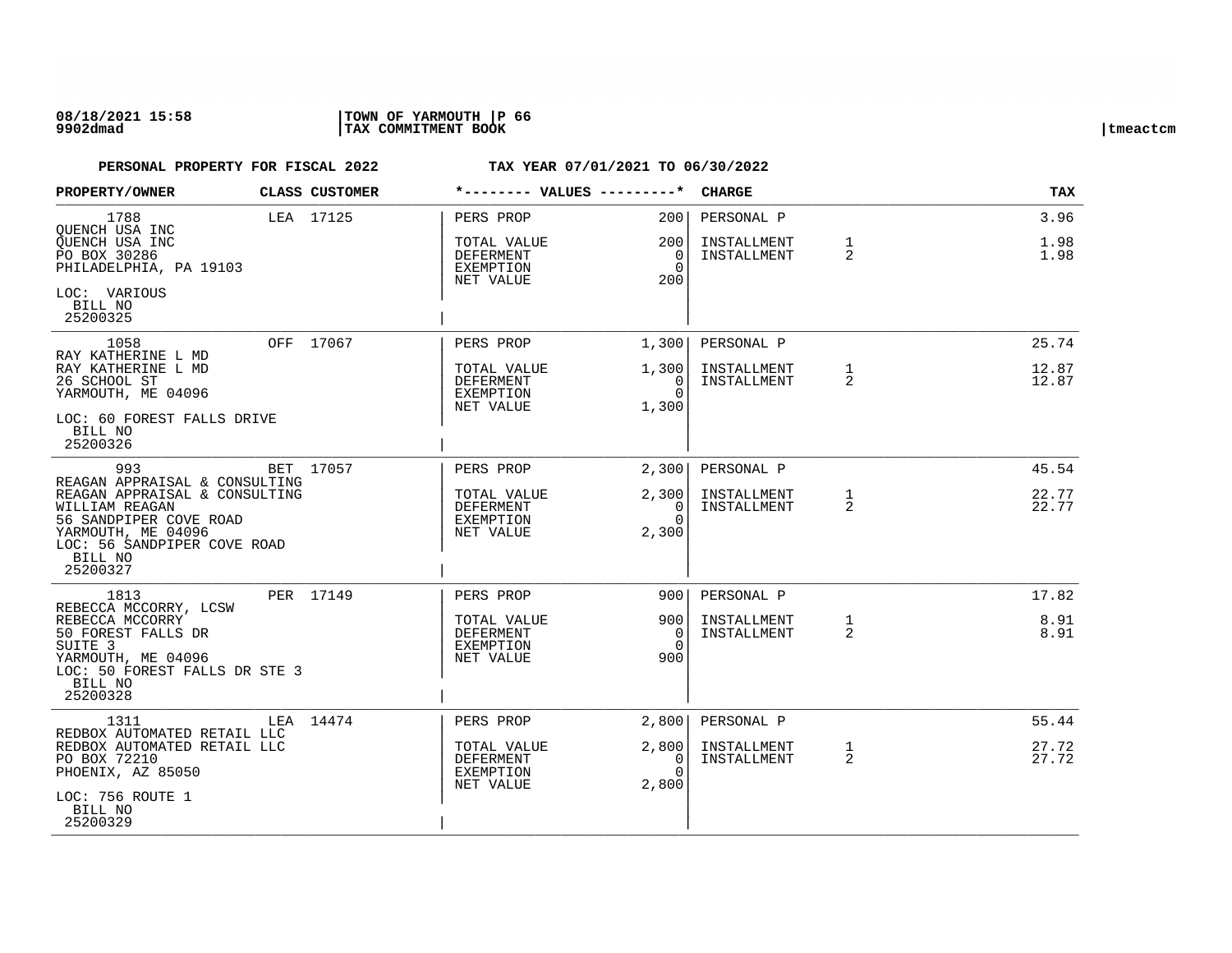## **08/18/2021 15:58 |TOWN OF YARMOUTH |P 67 9902dmad |TAX COMMITMENT BOOK |tmeactcm**

| PROPERTY/OWNER                                                                                                                                                                            |     | <b>CLASS CUSTOMER</b> | *-------- VALUES ---------*                                            |                                                   | <b>CHARGE</b>              |                   | <b>TAX</b>      |
|-------------------------------------------------------------------------------------------------------------------------------------------------------------------------------------------|-----|-----------------------|------------------------------------------------------------------------|---------------------------------------------------|----------------------------|-------------------|-----------------|
| 202<br>REEDS MACHINE SHOP INC                                                                                                                                                             |     | RET 16086             | PERS PROP                                                              | 5,900                                             | PERSONAL P                 |                   | 116.82          |
| REEDS MACHINE SHOP INC<br>33 LAFAYETTE STREET<br>YARMOUTH, ME 04096                                                                                                                       |     |                       | TOTAL VALUE<br>DEFERMENT<br>EXEMPTION<br>NET VALUE                     | 5,900<br>0<br>$\Omega$<br>5,900                   | INSTALLMENT<br>INSTALLMENT | 1<br>2            | 58.41<br>58.41  |
| LOC: 33 LAFAYETTE STREET<br>BILL NO<br>25200330                                                                                                                                           |     |                       |                                                                        |                                                   |                            |                   |                 |
| 1682<br>REFORM PHYSICAL THERAPY                                                                                                                                                           |     | PER 15045             | PERS PROP                                                              | 600                                               | PERSONAL P                 |                   | 11.88           |
| JILL PARTRIDGE<br>374 ROUTE 1<br>YARMOUTH, ME 04096                                                                                                                                       |     |                       | TOTAL VALUE<br>DEFERMENT<br><b>EXEMPTION</b><br>NET VALUE              | 6001<br>$\Omega$<br>$\Omega$<br>600               | INSTALLMENT<br>INSTALLMENT | $\mathbf{1}$<br>2 | 5.94<br>5.94    |
| LOC: 374 ROUTE 1<br>BILL NO<br>25200331                                                                                                                                                   |     |                       |                                                                        |                                                   |                            |                   |                 |
| 1344                                                                                                                                                                                      | LEA | 5854                  | PERS PROP                                                              | 1,900                                             | PERSONAL P                 |                   | 37.62           |
| RESTAURANT TECHNOLOGIES INC<br>RESTAURANT TECHNOLOGIES INC<br>C/O ADVANCED PROPERTY TAX COMP<br>1611 N INTERSTATE 35E STE 428<br>CARROLLTON, TX 75006-8616<br>LOC: 907 ROUTE 1<br>BILL NO |     |                       | TOTAL VALUE<br>DEFERMENT<br>EXEMPTION<br>NET VALUE                     | 1,900<br>0<br>$\Omega$<br>1,900                   | INSTALLMENT<br>INSTALLMENT | $\mathbf{1}$<br>2 | 18.81<br>18.81  |
| 25200332                                                                                                                                                                                  |     |                       |                                                                        |                                                   |                            |                   |                 |
| 1389<br>RICOH USA INC<br>RICOH USA INC<br>PO BOX 3850<br>MANCHESTER, NH 03105-3850<br>LOC: 677 COUSINS STREET                                                                             |     | BET 14027             | PERS PROP<br>TOTAL VALUE<br>DEFERMENT<br><b>EXEMPTION</b><br>NET VALUE | $\Omega$<br>$\Omega$<br>$\Omega$<br>$\Omega$<br>∩ | INSTALLMENT<br>INSTALLMENT | $\mathbf{1}$<br>2 | $.00 \,$<br>.00 |
| BILL NO<br>25200333                                                                                                                                                                       |     |                       |                                                                        |                                                   |                            |                   |                 |
| 1810<br>RISING TIDE COUNSELING                                                                                                                                                            |     | PER 17146             | PERS PROP                                                              | 9001                                              | PERSONAL P                 |                   | 17.82           |
| RISING TIDE COUNSELING<br>40 FOREST FALLS DR<br>OFFICE 3<br>YARMOUTH, ME 04096<br>LOC: 40 FOREST FALLS DR OFFICE 3<br>BILL NO<br>25200334                                                 |     |                       | TOTAL VALUE<br>DEFERMENT<br>EXEMPTION<br>NET VALUE                     | 9001<br>0<br>$\Omega$<br>900                      | INSTALLMENT<br>INSTALLMENT | $\mathbf{1}$<br>2 | 8.91<br>8.91    |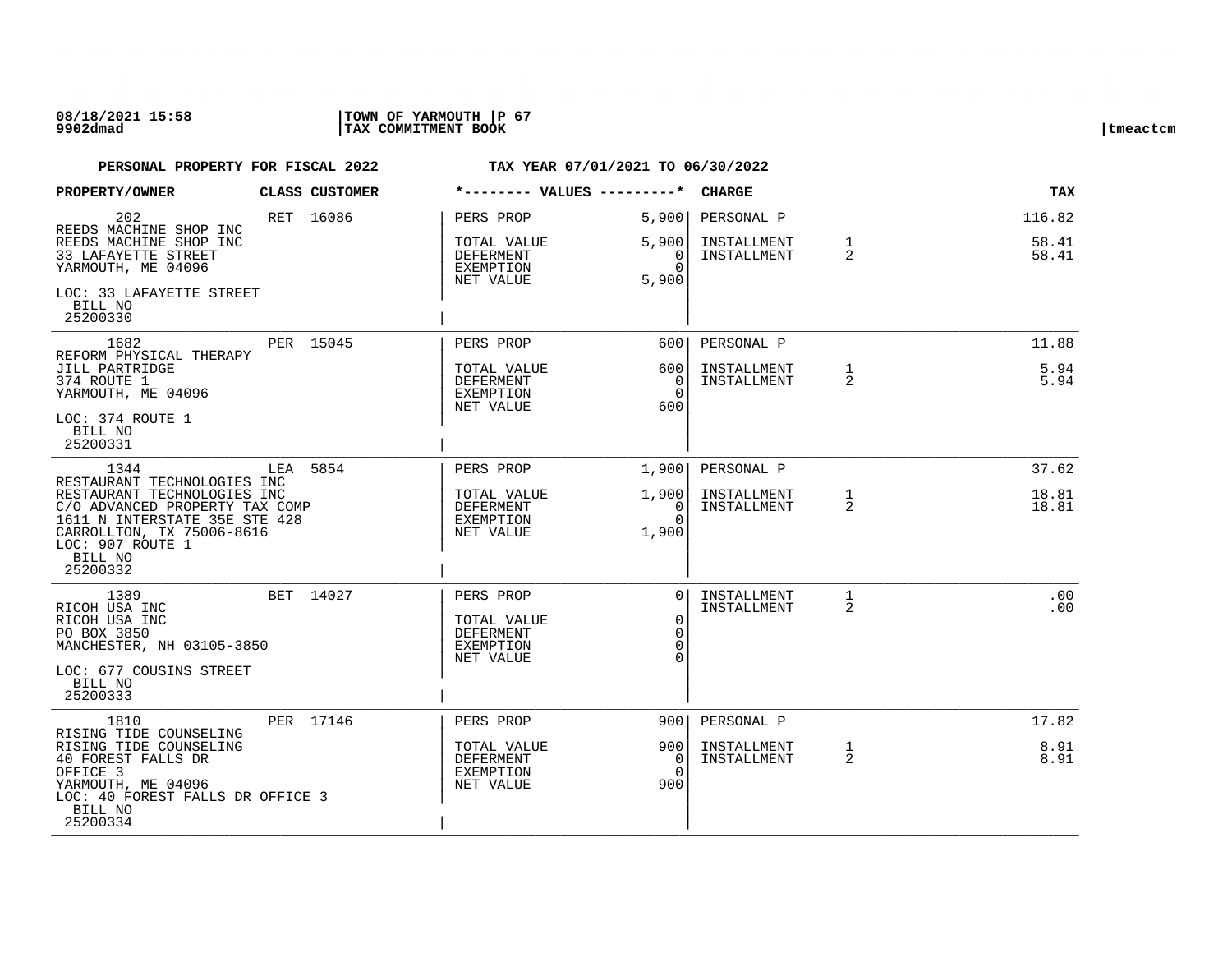| PROPERTY/OWNER                                                                                                                                                                      |  | CLASS CUSTOMER | *-------- VALUES ---------*                               |                                              | <b>CHARGE</b>              |                                | <b>TAX</b>       |
|-------------------------------------------------------------------------------------------------------------------------------------------------------------------------------------|--|----------------|-----------------------------------------------------------|----------------------------------------------|----------------------------|--------------------------------|------------------|
| 303<br>RIVER SCHOOL HOUSE                                                                                                                                                           |  | DAY 17041      | PERS PROP                                                 | 1,600                                        | PERSONAL P                 |                                | 31.68            |
| RIVER SCHOOL HOUSE<br>11 YARMOUTH CROSSING DRIVE<br>YARMOUTH, ME 04096                                                                                                              |  |                | TOTAL VALUE<br><b>DEFERMENT</b><br>EXEMPTION<br>NET VALUE | 1,600<br>0<br>$\Omega$<br>1,600              | INSTALLMENT<br>INSTALLMENT | $\mathbf{1}$<br>2              | 15.84<br>15.84   |
| LOC: 11 YARMOUTH CROSSING DRIVE<br>BILL NO<br>25200335                                                                                                                              |  |                |                                                           |                                              |                            |                                |                  |
| 1064<br>RIVERBEND YOGA                                                                                                                                                              |  | BET 17068      | PERS PROP                                                 | 11,900                                       | PERSONAL P                 |                                | 235.62           |
| RIVERBEND YOGA<br>64 SUMMER STREET<br>YARMOUTH, ME 04096                                                                                                                            |  |                | TOTAL VALUE<br>DEFERMENT<br>EXEMPTION<br>NET VALUE        | 11,900<br>0<br>$\Omega$<br>11,900            | INSTALLMENT<br>INSTALLMENT | $\mathbf{1}$<br>$\overline{2}$ | 117.81<br>117.81 |
| LOC: 438 ROUTE 1<br>BILL NO<br>25200336                                                                                                                                             |  |                |                                                           |                                              |                            |                                |                  |
| 1176                                                                                                                                                                                |  | BET 4166       | PERS PROP                                                 | 9,500                                        | PERSONAL P                 |                                | 188.10           |
| RIVERVIEW PHYSICAL THERAPY<br>US PHYSICAL THERAPY INC #196<br>C/O LB WALKER & ASSOCIATES INC<br>13111 NW FRWY STE 125<br>HOUSTON, TX 77040<br>LOC: 50 FOREST FALLS DRIVE<br>BILL NO |  |                | TOTAL VALUE<br><b>DEFERMENT</b><br>EXEMPTION<br>NET VALUE | 9,500<br>$\overline{0}$<br>$\Omega$<br>9,500 | INSTALLMENT<br>INSTALLMENT | $\mathbf{1}$<br>2              | 94.05<br>94.05   |
| 25200337                                                                                                                                                                            |  |                |                                                           |                                              |                            |                                |                  |
| 1790<br>ROCKY COAST CHEESECAKE                                                                                                                                                      |  | 501 17127      | PERS PROP                                                 | 2,700                                        | PERSONAL P                 |                                | 53.46            |
| ROCKY COAST CHEESECAKE<br>3 MARINA RD<br>YARMOUTH, ME 04096                                                                                                                         |  |                | TOTAL VALUE<br>DEFERMENT<br>EXEMPTION                     | 2,700<br>0<br>$\Omega$                       | INSTALLMENT<br>INSTALLMENT | $\mathbf{1}$<br>2              | 26.73<br>26.73   |
| LOC: 3 MARINA RD<br>BILL NO<br>25200338                                                                                                                                             |  |                | NET VALUE                                                 | 2,700                                        |                            |                                |                  |
| 31                                                                                                                                                                                  |  | OFF 14944      | PERS PROP                                                 | 28,200                                       | PERSONAL P                 |                                | 558.36           |
| ROGERS COLLECTION<br>ROGERS COLLECTION<br>81 BRIDGE STREET<br>SUITE 203<br>YARMOUTH, ME 04096<br>LOC: 81 BRIDGE STREET<br>BILL NO<br>25200339                                       |  |                | TOTAL VALUE<br>DEFERMENT<br>EXEMPTION<br>NET VALUE        | 28,200<br>0<br>$\Omega$<br>28,200            | INSTALLMENT<br>INSTALLMENT | $\mathbf{1}$<br>2              | 279.18<br>279.18 |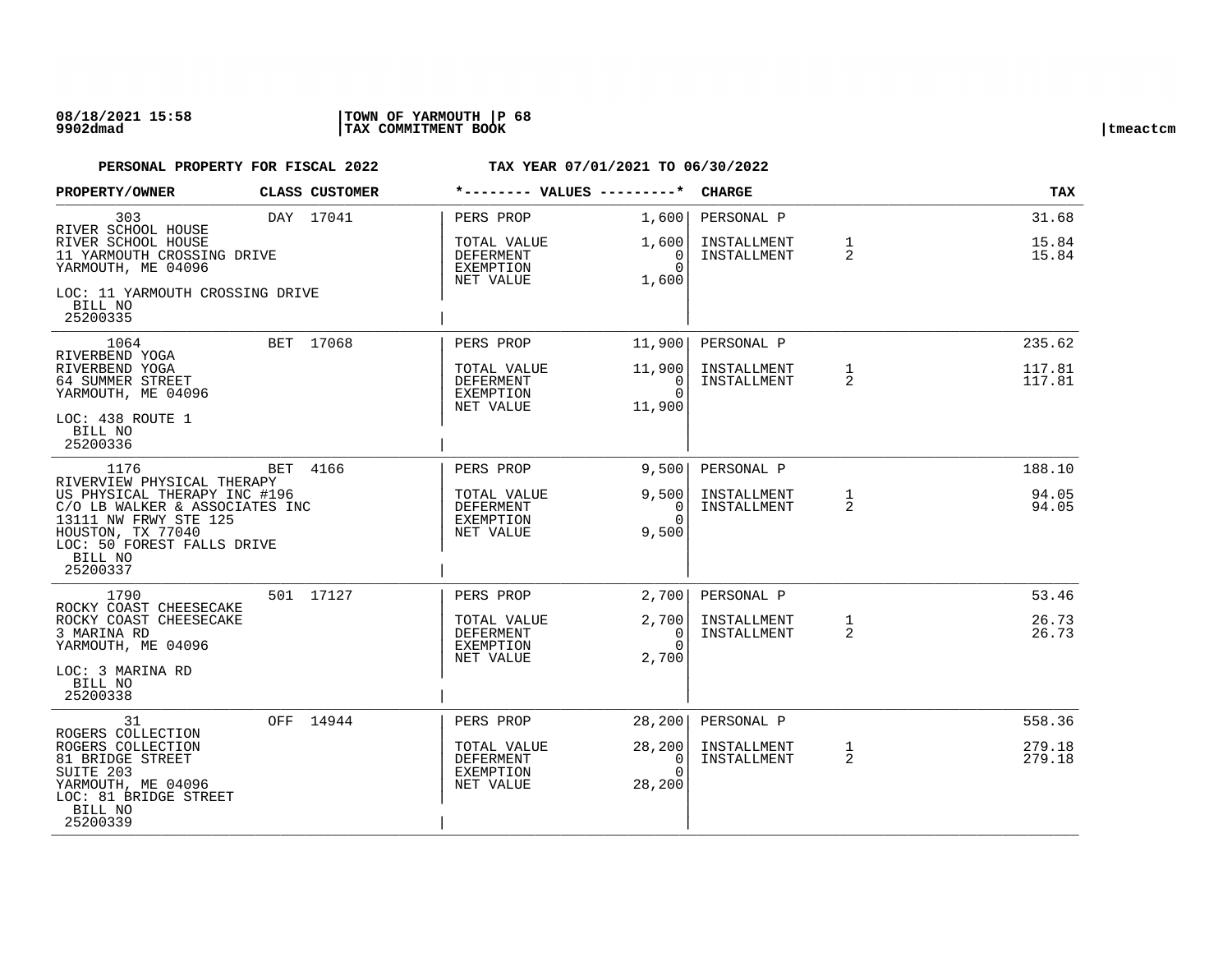| PROPERTY/OWNER                                                                                                                                                                           | <b>CLASS CUSTOMER</b> |                                                                        | *-------- VALUES ---------*                              | <b>CHARGE</b>                            |                   | TAX                              |
|------------------------------------------------------------------------------------------------------------------------------------------------------------------------------------------|-----------------------|------------------------------------------------------------------------|----------------------------------------------------------|------------------------------------------|-------------------|----------------------------------|
| 1130<br>ROLLS-ROYCE CORPORATION<br>ROLLS-ROYCE CORPORATION<br>C/O PT COMPLIANCE SERVICES<br>P O BOX 80615<br>INDIANAPOLIS, IN 46280<br>LOC: 65 FOREST FALLS DRIVE<br>BILL NO<br>25200340 | IND 16152             | PERS PROP<br>TOTAL VALUE<br>DEFERMENT<br>EXEMPTION<br>NET VALUE        | 500<br>500<br>$\overline{0}$<br>$\Omega$<br>500          | PERSONAL P<br>INSTALLMENT<br>INSTALLMENT | $\mathbf{1}$<br>2 | 9.90<br>4.95<br>4.95             |
| 147<br>ROMEOS PIZZA BAR AND GRILL<br>LD VENTURES LLC<br>438 US ROUTE 1<br>YARMOUTH, ME 04096<br>LOC: 438 ROUTE 1<br>BILL NO<br>25200341                                                  | RES 13986             | PERS PROP<br>TOTAL VALUE<br><b>DEFERMENT</b><br>EXEMPTION<br>NET VALUE | 179,000<br>179,000<br>$\Omega$<br>$\Omega$<br>179,000    | PERSONAL P<br>INSTALLMENT<br>INSTALLMENT | $\mathbf{1}$<br>2 | 3,544.20<br>1,772.10<br>1,772.10 |
| 996<br>ROOFIN INC<br>ROOFIN INC<br>RAYMOND OBRIEN<br>PO BOX 97<br>YARMOUTH, ME 04096<br>LOC: 511 GRANITE STREET<br>BILL NO<br>25200342                                                   | BET 3269              | PERS PROP<br>TOTAL VALUE<br>DEFERMENT<br>EXEMPTION<br>NET VALUE        | 21,200<br>21,200<br>0 <sup>1</sup><br>$\Omega$<br>21,200 | PERSONAL P<br>INSTALLMENT<br>INSTALLMENT | $\mathbf{1}$<br>2 | 419.76<br>209.88<br>209.88       |
| 1679<br>ROOK ENERGY<br>ROOK ENERGY<br>305 ROUTE 1<br>YARMOUTH, ME 04096<br>LOC: 305 ROUTE 1<br>BILL NO<br>25200343                                                                       | ENG 17096             | PERS PROP<br>TOTAL VALUE<br>DEFERMENT<br>EXEMPTION<br>NET VALUE        | 14,400<br>14,400<br>0<br>$\Omega$<br>14,400              | PERSONAL P<br>INSTALLMENT<br>INSTALLMENT | $\mathbf{1}$<br>2 | 285.12<br>142.56<br>142.56       |
| 1405<br>ROSEMONT MARKET & BAKERY<br>ROSEMONT MARKET & BAKERY<br>832 STEVENS AVE<br>PORTLAND, ME 04103<br>LOC: 96 MAIN STREET<br>BILL NO<br>25200344                                      | RES 16167             | PERS PROP<br>TOTAL VALUE<br>DEFERMENT<br>EXEMPTION<br>NET VALUE        | 34,900<br>34,900<br>0<br>$\Omega$<br>34,900              | PERSONAL P<br>INSTALLMENT<br>INSTALLMENT | $\mathbf{1}$<br>2 | 691.02<br>345.51<br>345.51       |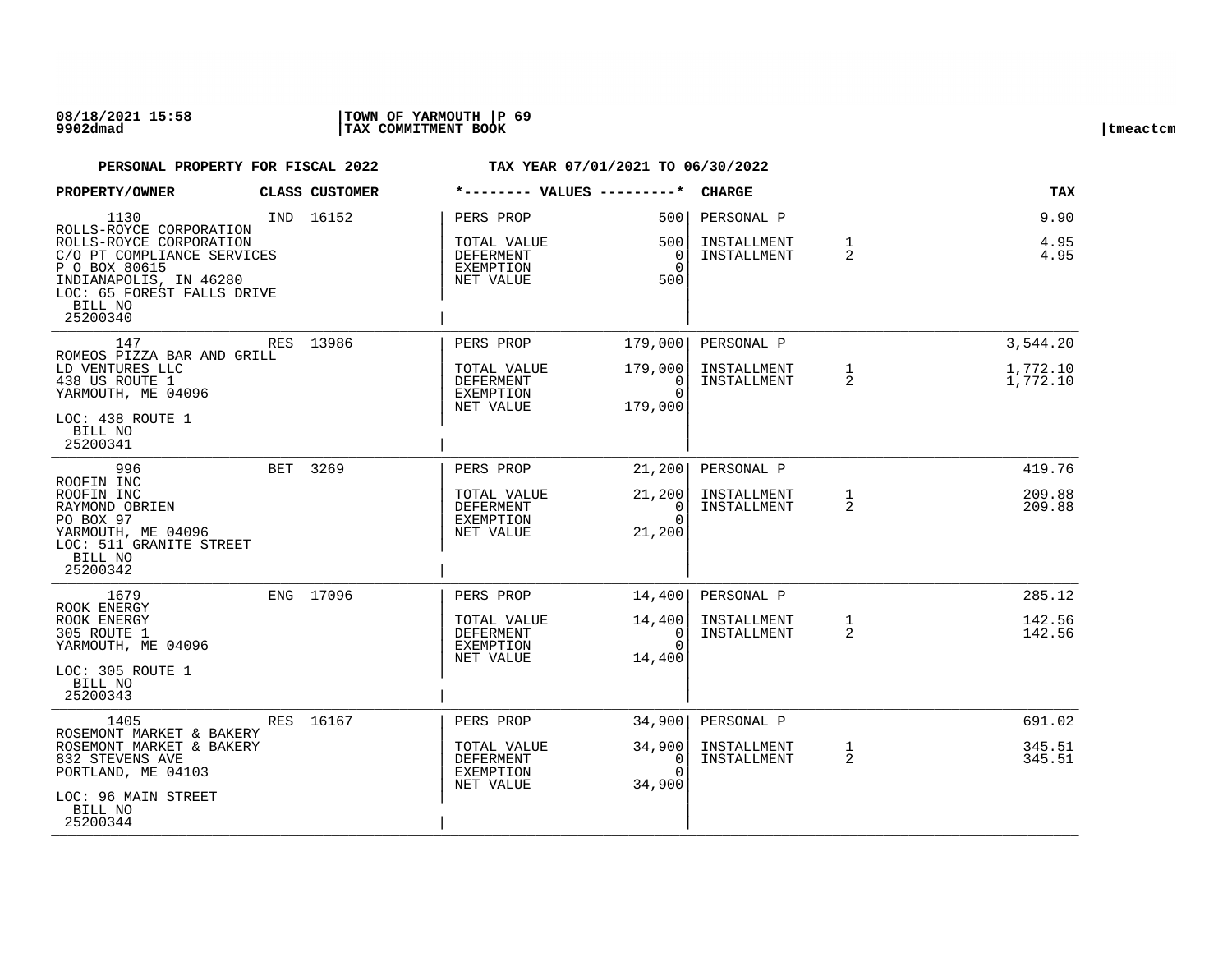## **08/18/2021 15:58 |TOWN OF YARMOUTH |P 70 9902dmad |TAX COMMITMENT BOOK |tmeactcm**

| PROPERTY/OWNER                                                                                                                           |     | CLASS CUSTOMER | *-------- VALUES ---------*                                      |                                            | <b>CHARGE</b>              |                   | <b>TAX</b>             |
|------------------------------------------------------------------------------------------------------------------------------------------|-----|----------------|------------------------------------------------------------------|--------------------------------------------|----------------------------|-------------------|------------------------|
| 1602<br>ROUTE 1 FITNESS                                                                                                                  |     | BET 14041      | PERS PROP                                                        | 13,500                                     | PERSONAL P                 |                   | 267.30                 |
| PHILBROOK ROBERT<br>17 SOUTH STREET<br>YARMOUTH, ME 04096                                                                                |     |                | TOTAL VALUE<br>DEFERMENT<br>EXEMPTION<br>NET VALUE               | 13,500<br>0<br>$\Omega$<br>13,500          | INSTALLMENT<br>INSTALLMENT | 1<br>2            | 133.65<br>133.65       |
| LOC: 438 ROUTE 1<br>BILL NO<br>25200345                                                                                                  |     |                |                                                                  |                                            |                            |                   |                        |
| 333<br>ROYAL RIVER BOAT YARD INC                                                                                                         |     | BOA 7984       | PERS PROP                                                        | 316,500                                    | PERSONAL P                 |                   | 6,266.70               |
| ROYAL RIVER BOAT YARD INC<br>ALAN J DUGAS<br>307 BAYVIEW STREET<br>YARMOUTH, ME 04096<br>LOC: 307 BAYVIEW STREET<br>BILL NO<br>25200346  |     |                | TOTAL VALUE<br>DEFERMENT<br>EXEMPTION<br>NET VALUE               | 316,500<br>$\Omega$<br>$\Omega$<br>316,500 | INSTALLMENT<br>INSTALLMENT | $\mathbf{1}$<br>2 | 3, 133. 35<br>3,133.35 |
| 1390                                                                                                                                     | RET | 6868           | PERS PROP                                                        | 11,900                                     | PERSONAL P                 |                   | 235.62                 |
| ROYAL RIVER BOOKS<br>ROYAL RIVER BOOKS<br>355 MAIN STREET<br>UNIT 1<br>YARMOUTH, ME 04096<br>LOC: 355 MAIN STREET<br>BILL NO<br>25200347 |     |                | TOTAL VALUE<br>DEFERMENT<br>EXEMPTION<br>NET VALUE               | 11,900<br>0<br>$\Omega$<br>11,900          | INSTALLMENT<br>INSTALLMENT | $\mathbf{1}$<br>2 | 117.81<br>117.81       |
| 22<br>ROYAL RIVER GRILLHOUSE                                                                                                             |     | RES 13980      | PERS PROP                                                        | 70,000                                     | PERSONAL P                 |                   | 1,386.00               |
| MAINE EPM LLC<br>PO BOX 346<br>FREEPORT, ME 04032<br>LOC: 106 LAFAYETTE STREET<br>BILL NO<br>25200348                                    |     |                | TOTAL VALUE<br>DEFERMENT<br><b>EXEMPTION</b><br>NET VALUE        | 70,000<br>0<br>$\Omega$<br>70,000          | INSTALLMENT<br>INSTALLMENT | $\mathbf{1}$<br>2 | 693.00<br>693.00       |
| 1562                                                                                                                                     |     | PER 12347      | PERS PROP                                                        | 9001                                       | PERSONAL P                 |                   | 17.82                  |
| ROYAL RIVER MASSAGE<br>LISA MORSE<br>121 MAIN STREET<br>YARMOUTH, ME 04096<br>LOC: 121 MAIN STREET                                       |     |                | TOTAL VALUE<br><b>DEFERMENT</b><br><b>EXEMPTION</b><br>NET VALUE | 9001<br>0<br>$\Omega$<br>900               | INSTALLMENT<br>INSTALLMENT | 1<br>2            | 8.91<br>8.91           |
| BILL NO<br>25200349                                                                                                                      |     |                |                                                                  |                                            |                            |                   |                        |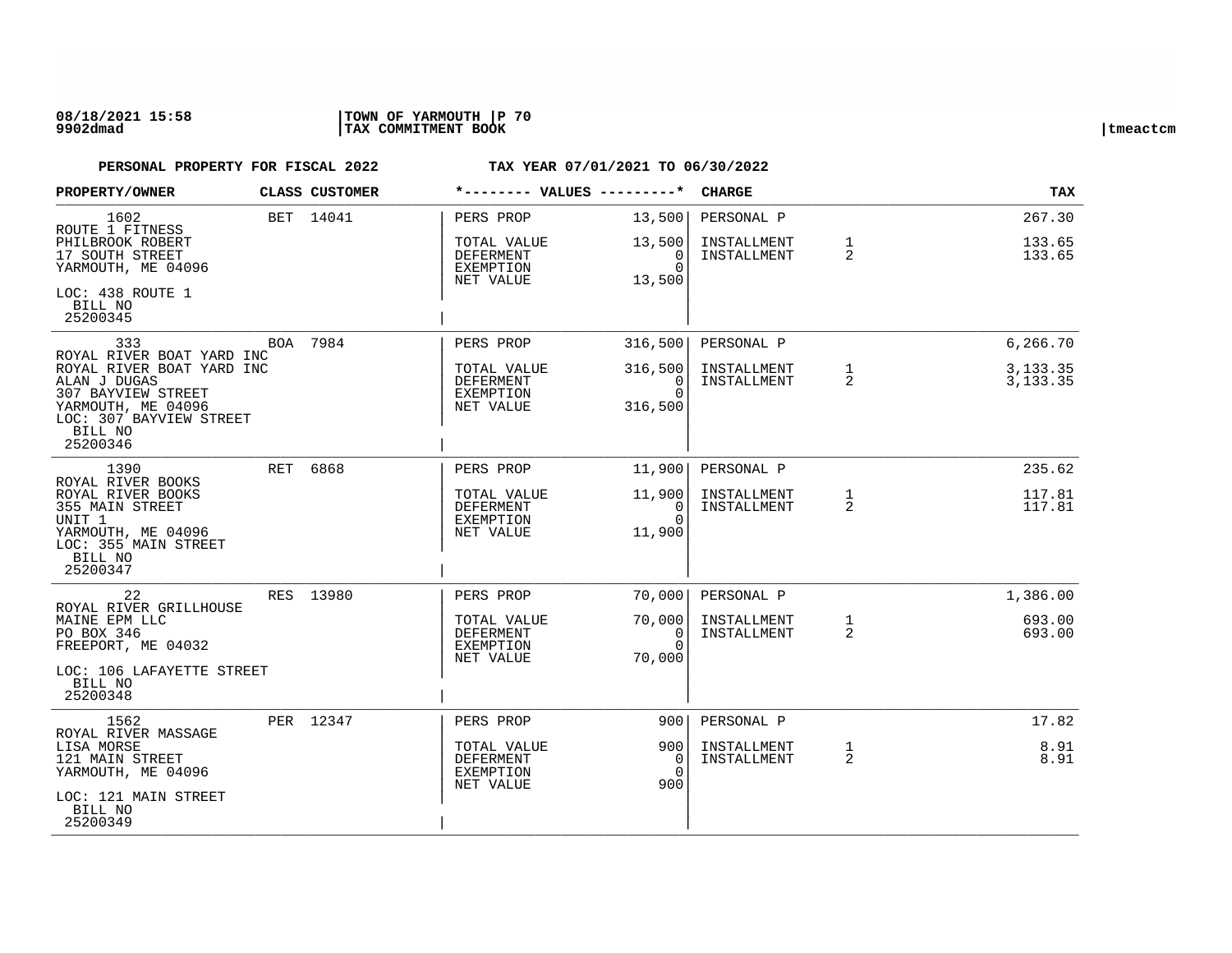## **08/18/2021 15:58 |TOWN OF YARMOUTH |P 71 9902dmad |TAX COMMITMENT BOOK |tmeactcm**

| PROPERTY/OWNER                                                                                                           | CLASS CUSTOMER |                                                           | *-------- VALUES ---------*         | <b>CHARGE</b>              |                                | <b>TAX</b>       |
|--------------------------------------------------------------------------------------------------------------------------|----------------|-----------------------------------------------------------|-------------------------------------|----------------------------|--------------------------------|------------------|
| 1                                                                                                                        | RET 2977       | PERS PROP                                                 | 900                                 | PERSONAL P                 |                                | 17.82            |
| RUNGE A E ORIENTAL RUGS<br>RUNGE A E ORIENTAL RUGS<br>108 MAIN STREET<br>YARMOUTH, ME 04096                              |                | TOTAL VALUE<br>DEFERMENT<br>EXEMPTION<br>NET VALUE        | 9001<br>0<br>$\Omega$<br>900        | INSTALLMENT<br>INSTALLMENT | $\mathbf{1}$<br>2              | 8.91<br>8.91     |
| LOC: 108 MAIN STREET<br>BILL NO<br>25200350                                                                              |                |                                                           |                                     |                            |                                |                  |
| 1757<br>RUSTY LANTERN MARKETS                                                                                            | RET 17101      | PERS PROP                                                 | 18,400                              | PERSONAL P                 |                                | 364.32           |
| RUSTY LANTERN MARKETS<br>9 INDUSTRIAL PKWY. SUITE 4<br>BRUNSWICK, ME 04011                                               |                | TOTAL VALUE<br>DEFERMENT<br>EXEMPTION<br>NET VALUE        | 18,400<br>0<br>$\Omega$<br>18,400   | INSTALLMENT<br>INSTALLMENT | $\mathbf{1}$<br>$\overline{2}$ | 182.16<br>182.16 |
| LOC: 281 MAIN ST<br>BILL NO<br>25200351                                                                                  |                |                                                           |                                     |                            |                                |                  |
| 1099<br>SAFE INC                                                                                                         | PER 16148      | PERS PROP                                                 | 2,500                               | PERSONAL P                 |                                | 49.50            |
| <b>GLIDDEN SHERYL</b><br>11 HILLTOP CIRCLE<br>YARMOUTH, ME 04096                                                         |                | TOTAL VALUE<br>DEFERMENT<br>EXEMPTION<br>NET VALUE        | 2,500<br>0<br>$\Omega$<br>2,500     | INSTALLMENT<br>INSTALLMENT | $\mathbf{1}$<br>2              | 24.75<br>24.75   |
| LOC: 11 HILLTOP CIRCLE<br>BILL NO<br>25200352                                                                            |                |                                                           |                                     |                            |                                |                  |
| 1391<br>SAFETY-KLEEN SYSTEMS INC                                                                                         | BET 14479      | PERS PROP                                                 | 100 <sup>1</sup>                    | PERSONAL P                 |                                | 1.98             |
| SAFETY-KLEEN SYSTEMS INC<br>PW TAX<br>PO BOX 9149<br>NORWELL, MA 02061<br>LOC: 677 COUSINS STREET<br>BILL NO<br>25200353 |                | TOTAL VALUE<br><b>DEFERMENT</b><br>EXEMPTION<br>NET VALUE | 1001<br>$\Omega$<br>$\Omega$<br>100 | INSTALLMENT<br>INSTALLMENT | $\mathbf{1}$<br>2              | .99<br>.99       |
| 1043<br>SALON HAUTE COUTURE                                                                                              | RET 11028      | PERS PROP                                                 | 27,900                              | PERSONAL P                 |                                | 552.42           |
| SALON HAUTE COUTURE<br>360 MAIN STREET<br>YARMOUTH, ME 04096                                                             |                | TOTAL VALUE<br>DEFERMENT<br>EXEMPTION<br>NET VALUE        | 27,900<br>0<br>$\cap$<br>27,900     | INSTALLMENT<br>INSTALLMENT | $\mathbf{1}$<br>$\overline{2}$ | 276.21<br>276.21 |
| LOC: 360 MAIN STREET<br>BILL NO<br>25200354                                                                              |                |                                                           |                                     |                            |                                |                  |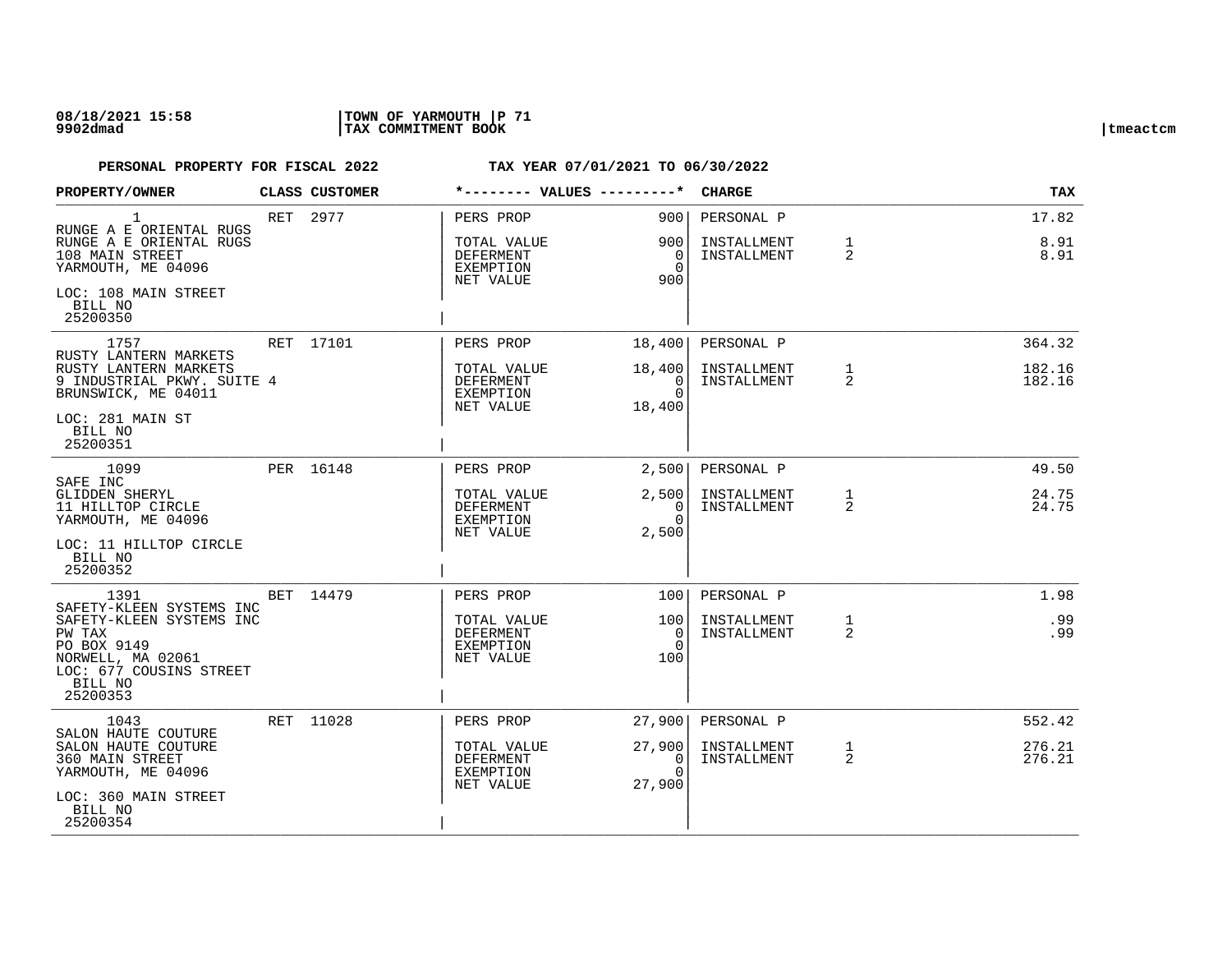## **08/18/2021 15:58 |TOWN OF YARMOUTH |P 72 9902dmad |TAX COMMITMENT BOOK |tmeactcm**

| <b>PROPERTY/OWNER</b>                                                                                 | <b>CLASS CUSTOMER</b> | *-------- VALUES ---------*                               |                                                | <b>CHARGE</b>              |                                | <b>TAX</b>       |
|-------------------------------------------------------------------------------------------------------|-----------------------|-----------------------------------------------------------|------------------------------------------------|----------------------------|--------------------------------|------------------|
| 1778<br>SANCTUARY LLC                                                                                 | PER 17115             | PERS PROP                                                 | 2,400                                          | PERSONAL P                 |                                | 47.52            |
| SANCTUARY<br>224 EAST MAIN ST<br>YARMOUTH, ME 04096                                                   |                       | TOTAL VALUE<br>DEFERMENT<br>EXEMPTION                     | 2,400<br>0<br>$\Omega$                         | INSTALLMENT<br>INSTALLMENT | $\mathbf{1}$<br>$\overline{2}$ | 23.76<br>23.76   |
| LOC: 224 EAST MAIN ST<br>BILL NO<br>25200355                                                          |                       | NET VALUE                                                 | 2,400                                          |                            |                                |                  |
| 1794<br>SARA NELSON                                                                                   | BET 17131             | PERS PROP                                                 | 9001                                           | PERSONAL P                 |                                | 17.82            |
| SARA NELSON<br>20 BLACK BROOK RD<br>GORHAM, ME 04038                                                  |                       | TOTAL VALUE<br><b>DEFERMENT</b><br>EXEMPTION<br>NET VALUE | 900<br>$\Omega$<br>$\Omega$<br>900             | INSTALLMENT<br>INSTALLMENT | 1<br>$\overline{2}$            | 8.91<br>8.91     |
| LOC: FOREST FALLS SUITES<br>BILL NO<br>25200356                                                       |                       |                                                           |                                                |                            |                                |                  |
| 330<br>SARA SULLIVAN BA CN                                                                            | PER 13999             | PERS PROP                                                 | 14,400                                         | PERSONAL P                 |                                | 285.12           |
| SARA SULLIVAN BA CN<br>59 MARINA RD<br>YARMOUTH, ME 04096                                             |                       | TOTAL VALUE<br>DEFERMENT<br>EXEMPTION<br>NET VALUE        | 14,400<br>$\overline{0}$<br>$\Omega$<br>14,400 | INSTALLMENT<br>INSTALLMENT | 1<br>2                         | 142.56<br>142.56 |
| LOC: 59 MARINA RD<br>BILL NO<br>25200357                                                              |                       |                                                           |                                                |                            |                                |                  |
| 1201<br>SCAN GROUP INC                                                                                | OFF 17075             | PERS PROP                                                 | 11,100                                         | PERSONAL P                 |                                | 219.78           |
| SCAN GROUP INC<br>273 MAIN STREET<br>SUITE 1<br>YARMOUTH, ME 04096<br>LOC: 273 MAIN STREET<br>BILL NO |                       | TOTAL VALUE<br>DEFERMENT<br>EXEMPTION<br>NET VALUE        | 11,100<br>0<br>$\Omega$<br>11,100              | INSTALLMENT<br>INSTALLMENT | $\mathbf{1}$<br>2              | 109.89<br>109.89 |
| 25200358                                                                                              |                       |                                                           |                                                |                            |                                |                  |
| 599<br>SCHAEFFER DOUGLAS TITLE                                                                        | OFF 14972             | PERS PROP                                                 | 64,000                                         | PERSONAL P                 |                                | 1,267.20         |
| ERIC SCHAEFFER<br>707 SABLE OAKS DR., SUITE 350<br>SOUTH PORTLAND, ME 04106                           |                       | TOTAL VALUE<br>DEFERMENT<br>EXEMPTION<br>NET VALUE        | 64,000<br>0<br>$\Omega$<br>64,000              | INSTALLMENT<br>INSTALLMENT | $\mathbf{1}$<br>2              | 633.60<br>633.60 |
| LOC: 45 FOREST FALLS DRIVE<br>BILL NO<br>25200359                                                     |                       |                                                           |                                                |                            |                                |                  |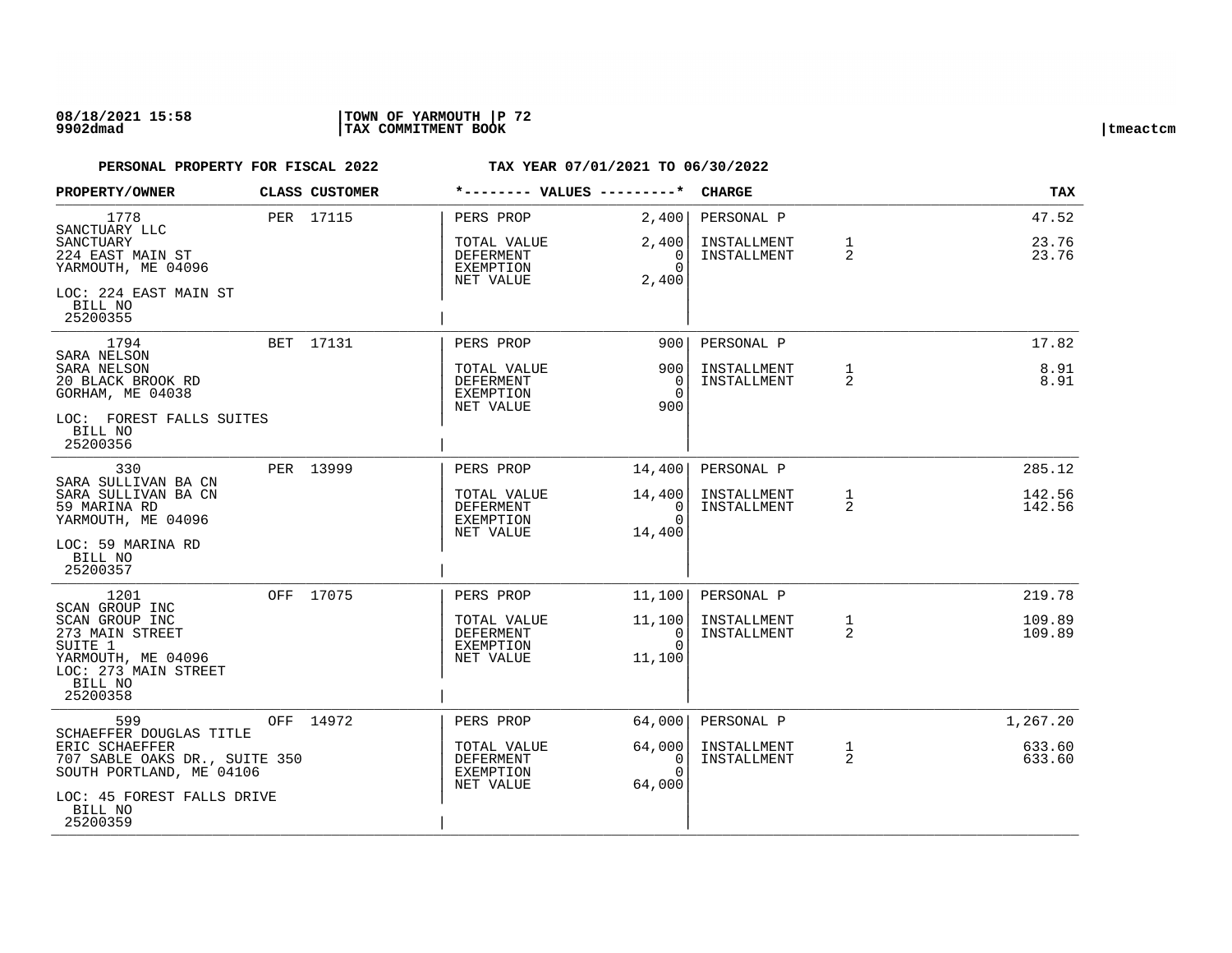### **08/18/2021 15:58 |TOWN OF YARMOUTH |P 73 9902dmad |TAX COMMITMENT BOOK |tmeactcm**

| PROPERTY/OWNER                                                                                                                                                                | CLASS CUSTOMER | *-------- VALUES ---------*                        |                                              | <b>CHARGE</b>              |                                | <b>TAX</b>       |
|-------------------------------------------------------------------------------------------------------------------------------------------------------------------------------|----------------|----------------------------------------------------|----------------------------------------------|----------------------------|--------------------------------|------------------|
| 338<br>SCHWIND ANTIQUES                                                                                                                                                       | RET 17043      | PERS PROP                                          | 6001                                         | PERSONAL P                 |                                | 11.88            |
| SCHWIND ANTIQUES<br>51 EAST MAIN STREET<br>YARMOUTH, ME 04096                                                                                                                 |                | TOTAL VALUE<br>DEFERMENT<br>EXEMPTION<br>NET VALUE | 600 l<br>$\overline{0}$<br>$\Omega$<br>600   | INSTALLMENT<br>INSTALLMENT | $\mathbf{1}$<br>2              | 5.94<br>5.94     |
| LOC: 51 EAST MAIN STREET<br>BILL NO<br>25200360                                                                                                                               |                |                                                    |                                              |                            |                                |                  |
| 674<br>SCIENTIFIC GAMES INTERNATIONAL                                                                                                                                         | LEA 8001       | PERS PROP                                          | 5.400                                        | PERSONAL P                 |                                | 106.92           |
| SCIENTIFIC GAMES INTERNATIONAL<br>C/O RYAN LLC<br>PO BOX 4900 - DEPT 315<br>SCOTTSDALE, AZ 85261-4900<br>LOC: VARIOUS<br>BILL NO<br>25200361                                  |                | TOTAL VALUE<br>DEFERMENT<br>EXEMPTION<br>NET VALUE | 5,400<br>$\Omega$<br>$\Omega$<br>5,400       | INSTALLMENT<br>INSTALLMENT | $\mathbf{1}$<br>2              | 53.46<br>53.46   |
| 1762                                                                                                                                                                          | LEA 16213      | PERS PROP                                          | 2,100                                        | PERSONAL P                 |                                | 41.58            |
| SCIENTIFIC GAMES INTERNATIONAL<br>SCIENTIFIC GAMES INTERNATIONAL<br>C/O RYAN LLC<br>PO BOX 4900<br>SCOTTSDALE, AZ 85261-4900<br>LOC: VARIOUS-SGLOTTERY<br>BILL NO<br>25200362 |                | TOTAL VALUE<br>DEFERMENT<br>EXEMPTION<br>NET VALUE | 2,100<br>$\overline{0}$<br>$\Omega$<br>2,100 | INSTALLMENT<br>INSTALLMENT | $\mathbf{1}$<br>2              | 20.79<br>20.79   |
| 1428<br>SEQUELCARE OF MAINE LLC                                                                                                                                               | OFF 16170      | PERS PROP                                          | 10,900                                       | PERSONAL P                 |                                | 215.82           |
| SEQUELCARE OF MAINE LLC<br>JOHN RIPLEY/ADAM SHAPIRO<br>70 BAYVIEW ST<br>YARMOUTH, ME 04096<br>LOC: 70 BAYVIEW STREET<br>BILL NO<br>25200363                                   |                | TOTAL VALUE<br>DEFERMENT<br>EXEMPTION<br>NET VALUE | 10,900<br>0<br>$\Omega$<br>10,900            | INSTALLMENT<br>INSTALLMENT | $\mathbf{1}$<br>2              | 107.91<br>107.91 |
| 773<br>SHANO LISA MASSAGE THERAPY                                                                                                                                             | BET 17050      | PERS PROP                                          | 2001                                         | PERSONAL P                 |                                | 3.96             |
| SHANO LISA MASSAGE THERAPY<br>310 PORTLAND STREET<br>YARMOUTH, ME 04096                                                                                                       |                | TOTAL VALUE<br>DEFERMENT<br>EXEMPTION<br>NET VALUE | 2001<br>0<br>$\Omega$<br>200                 | INSTALLMENT<br>INSTALLMENT | $\mathbf{1}$<br>$\overline{2}$ | 1.98<br>1.98     |
| LOC: 310 PORTLAND STREET<br>BILL NO<br>25200364                                                                                                                               |                |                                                    |                                              |                            |                                |                  |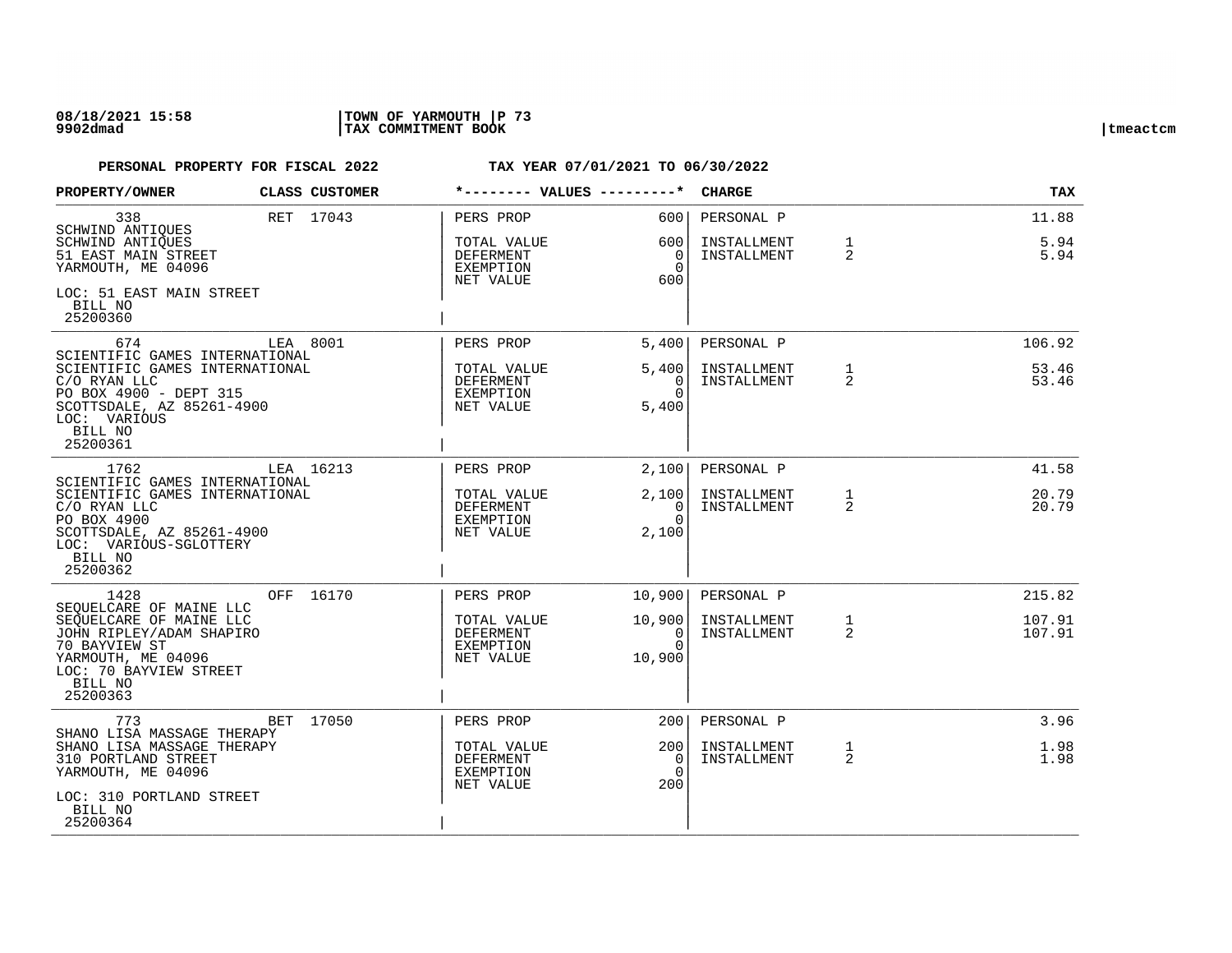### **08/18/2021 15:58 |TOWN OF YARMOUTH |P 74 9902dmad |TAX COMMITMENT BOOK |tmeactcm**

| PROPERTY/OWNER                                                                                                                                                   |     | CLASS CUSTOMER |                                                                        |                                           | <b>CHARGE</b>                            |                   | <b>TAX</b>            |
|------------------------------------------------------------------------------------------------------------------------------------------------------------------|-----|----------------|------------------------------------------------------------------------|-------------------------------------------|------------------------------------------|-------------------|-----------------------|
| 1673<br>SHARKEY HEATHER DO<br>SHARKEY HEATHER DO<br>10 FOREST FALLS DRIVE<br>SUITE 11<br>YARMOUTH, ME 04096<br>LOC: 10 FOREST FALLS DRIVE<br>BILL NO<br>25200365 |     | MED 16190      | PERS PROP<br>TOTAL VALUE<br><b>DEFERMENT</b><br>EXEMPTION<br>NET VALUE | 700<br>700<br>$\Omega$<br>$\Omega$<br>700 | PERSONAL P<br>INSTALLMENT<br>INSTALLMENT | $\mathbf{1}$<br>2 | 13.86<br>6.93<br>6.93 |
| 902<br>SHEARWATER ALLERGY                                                                                                                                        |     | MED 17054      | PERS PROP                                                              | 2,400                                     | PERSONAL P                               |                   | 47.52                 |
| SHEARWATER ALLERGY<br>MANSMANN PARIS T<br>PO BOX 1298<br>YARMOUTH, ME 04096<br>LOC: 10 FOREST FALLS DRIVE<br>BILL NO<br>25200366                                 |     |                | TOTAL VALUE<br>DEFERMENT<br>EXEMPTION<br>NET VALUE                     | 2,400<br>$\Omega$<br>$\Omega$<br>2,400    | INSTALLMENT<br>INSTALLMENT               | $\mathbf{1}$<br>2 | 23.76<br>23.76        |
| 771<br>SHEEHAN DEBORAH LCSW                                                                                                                                      |     | OFF 16119      | PERS PROP                                                              | 37,600                                    | PERSONAL P                               |                   | 744.48                |
| SHEEHAN DEBORAH LCSW<br>261 MAIN STREET<br>YARMOUTH, ME 04096<br>LOC: 261 MAIN STREET<br>BILL NO<br>25200367                                                     |     |                | TOTAL VALUE<br>DEFERMENT<br><b>EXEMPTION</b><br>NET VALUE              | 37,600<br>0<br>$\Omega$<br>37,600         | INSTALLMENT<br>INSTALLMENT               | $\mathbf{1}$<br>2 | 372.24<br>372.24      |
| 210<br>SHEPARD FINANCIAL                                                                                                                                         |     | PER 17034      | PERS PROP                                                              | 54,700                                    | PERSONAL P                               |                   | 1,083.06              |
| SHEPARD FINANCIAL<br>701 ROUTE 1<br>SUITE 4<br>YARMOUTH, ME 04096<br>LOC: 701 ROUTE 1<br>BILL NO<br>25200368                                                     |     |                | TOTAL VALUE<br><b>DEFERMENT</b><br>EXEMPTION<br>NET VALUE              | 54,700<br>$\Omega$<br>$\Omega$<br>54,700  | INSTALLMENT<br>INSTALLMENT               | $\mathbf{1}$<br>2 | 541.53<br>541.53      |
| 49<br>SHERWIN WILLIAMS COMPANY THE                                                                                                                               | RET | 7959           | PERS PROP                                                              | 30,700                                    | PERSONAL P                               |                   | 607.86                |
| SHERWIN WILLIAMS COMPANY THE<br>TAX DEPARTMENT/145<br>PO BOX 6027<br>CLEVELAND, OH 44101<br>LOC: 438 ROUTE 1<br>BILL NO<br>25200369                              |     |                | TOTAL VALUE<br>DEFERMENT<br>EXEMPTION<br>NET VALUE                     | 30,700<br>0<br>$\Omega$<br>30,700         | INSTALLMENT<br>INSTALLMENT               | $\mathbf{1}$<br>2 | 303.93<br>303.93      |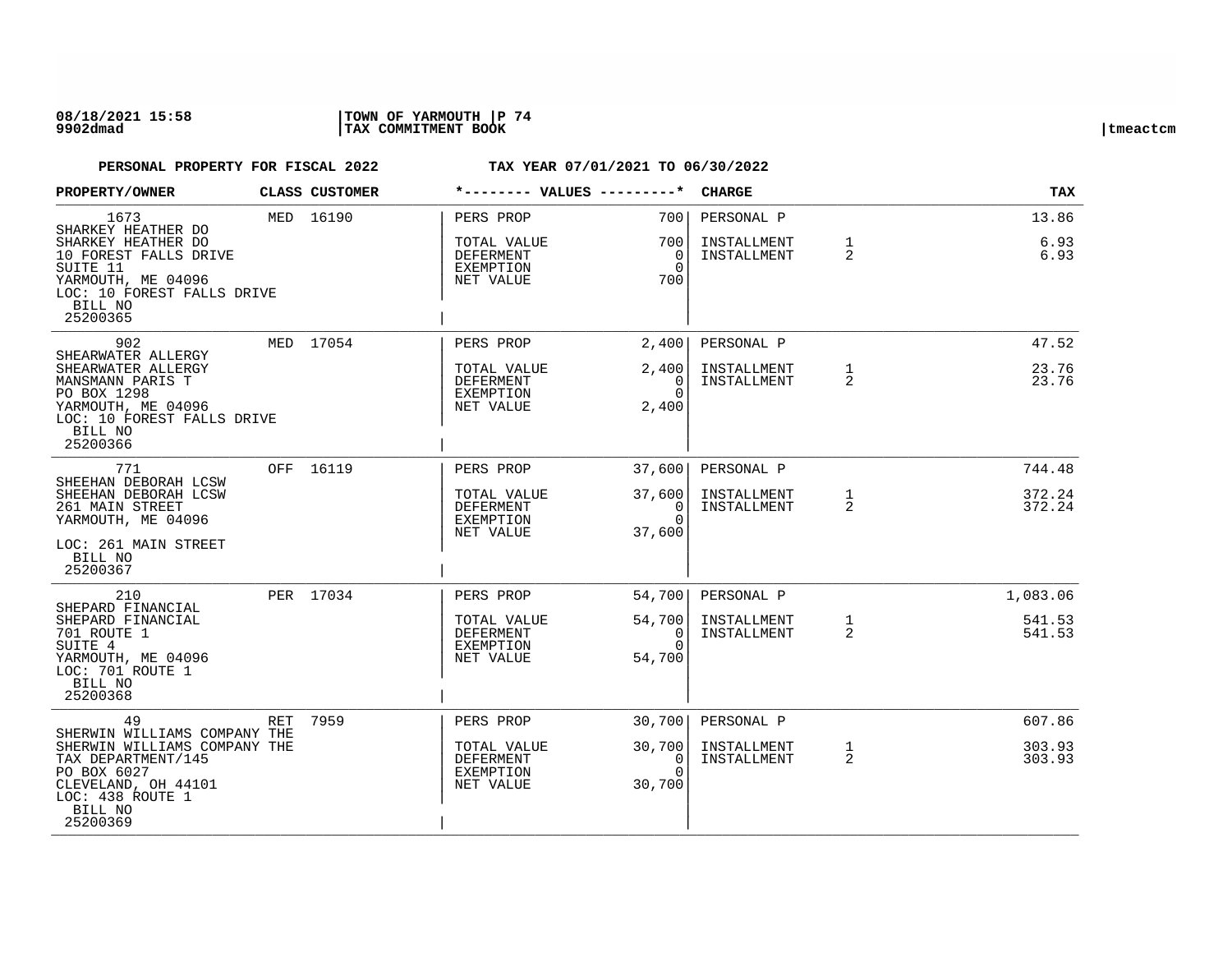### **08/18/2021 15:58 |TOWN OF YARMOUTH |P 75 9902dmad |TAX COMMITMENT BOOK |tmeactcm**

| PROPERTY/OWNER                                                                                                              | <b>CLASS CUSTOMER</b> | *-------- VALUES ---------*                               |                                        | <b>CHARGE</b>              |                                | TAX              |
|-----------------------------------------------------------------------------------------------------------------------------|-----------------------|-----------------------------------------------------------|----------------------------------------|----------------------------|--------------------------------|------------------|
| 1424<br>SMITH & ASSOCIATES CPA                                                                                              | BET 14029             | PERS PROP                                                 | 22,500                                 | PERSONAL P                 |                                | 445.50           |
| SMITH & ASSOCIATES CPA<br>500 US ROUTE ONE<br>SUITE 203<br>YARMOUTH, ME 04096<br>LOC: 500 ROUTE 1<br>BILL NO<br>25200370    |                       | TOTAL VALUE<br>DEFERMENT<br>EXEMPTION<br>NET VALUE        | 22,500<br>0<br>$\Omega$<br>22,500      | INSTALLMENT<br>INSTALLMENT | $\mathbf{1}$<br>$\overline{2}$ | 222.75<br>222.75 |
| 1038<br>SMITH-ERB ELLEN LCSW                                                                                                | OFF 12305             | PERS PROP                                                 | 500                                    | PERSONAL P                 |                                | 9.90             |
| SMITH-ERB ELLEN LCSW<br>273 MAIN STREET<br>YARMOUTH, ME 04096                                                               |                       | TOTAL VALUE<br>DEFERMENT<br>EXEMPTION<br>NET VALUE        | 500<br>$\Omega$<br>$\Omega$<br>500     | INSTALLMENT<br>INSTALLMENT | $\mathbf{1}$<br>$\overline{2}$ | 4.95<br>4.95     |
| LOC: 273 MAIN STREET<br>BILL NO<br>25200371                                                                                 |                       |                                                           |                                        |                            |                                |                  |
| 1663<br>SMITHS GENERAL LLC                                                                                                  | RET 17095             | PERS PROP                                                 | 2,700                                  | PERSONAL P                 |                                | 53.46            |
| SMITHS GENERAL LLC<br>42 SOUTH ST<br>YARMOUTH, ME 04096                                                                     |                       | TOTAL VALUE<br><b>DEFERMENT</b><br>EXEMPTION<br>NET VALUE | 2,700<br>$\Omega$<br>$\Omega$<br>2,700 | INSTALLMENT<br>INSTALLMENT | 1<br>2                         | 26.73<br>26.73   |
| LOC: 359 MAIN ST<br>BILL NO<br>25200372                                                                                     |                       |                                                           |                                        |                            |                                |                  |
| 1137<br>SMUCKER FOODSERVICE INC                                                                                             | LEA 11054             | PERS PROP                                                 | 5,200                                  | PERSONAL P                 |                                | 102.96           |
| SMUCKER FOODSERVICE INC<br>PROPERTY TAX SERVICES<br>PO BOX 3576<br>CHICAGO, IL 60654<br>LOC: VARIOUS<br>BILL NO<br>25200373 |                       | TOTAL VALUE<br><b>DEFERMENT</b><br>EXEMPTION<br>NET VALUE | 5,200<br>$\Omega$<br>$\Omega$<br>5,200 | INSTALLMENT<br>INSTALLMENT | $\mathbf{1}$<br>$\overline{2}$ | 51.48<br>51.48   |
| 963<br>SNIP AND CLIP                                                                                                        | RET 17056             | PERS PROP                                                 | 2,400                                  | PERSONAL P                 |                                | 47.52            |
| SNIP AND CLIP<br>C/O DEBRA HOPKINS<br>91 MAIN STREET<br>YARMOUTH, ME 04096<br>LOC: 91 MAIN STREET<br>BILL NO<br>25200374    |                       | TOTAL VALUE<br>DEFERMENT<br>EXEMPTION<br>NET VALUE        | 2,400<br>0<br>$\cap$<br>2,400          | INSTALLMENT<br>INSTALLMENT | 1<br>$\overline{2}$            | 23.76<br>23.76   |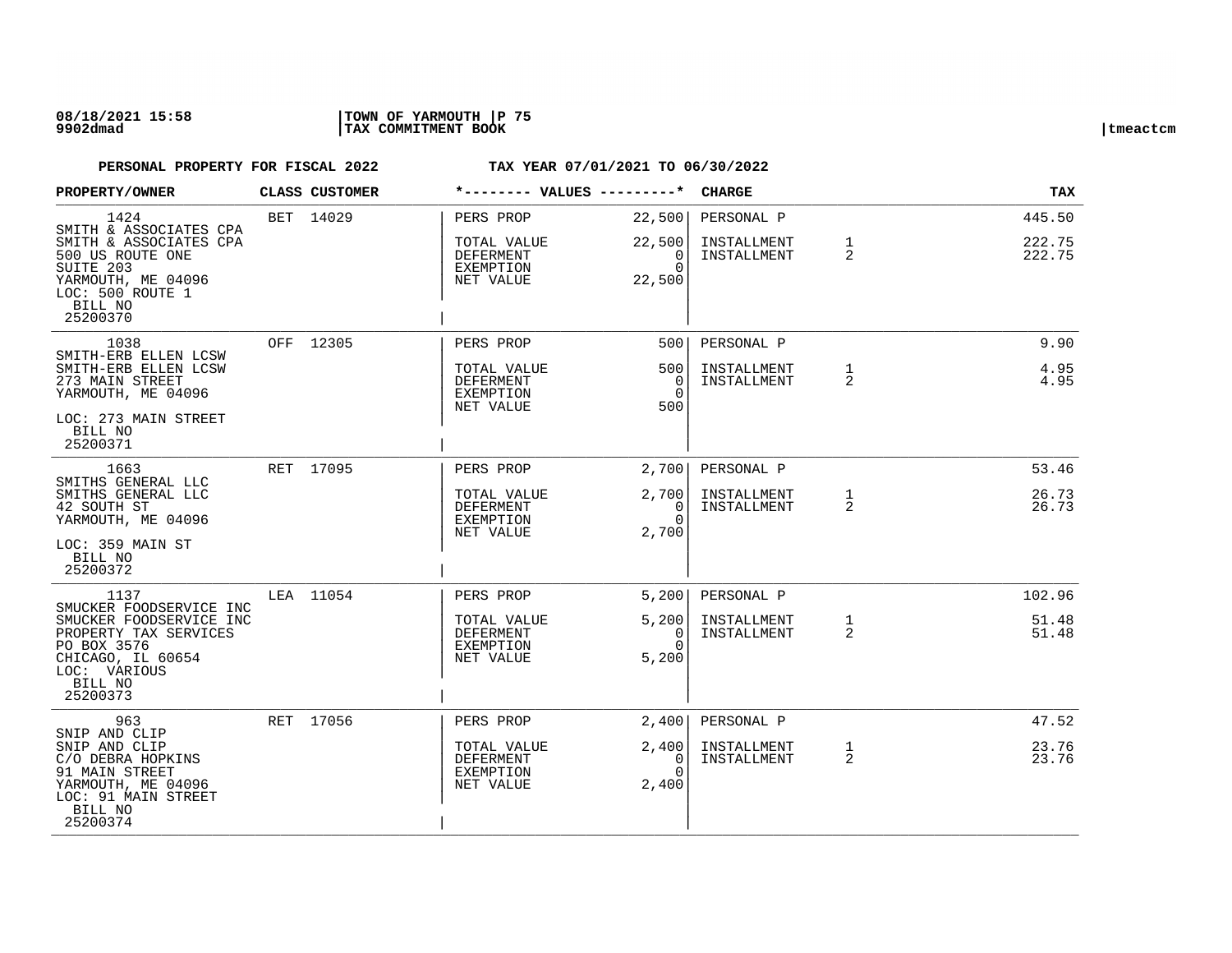| PROPERTY/OWNER                                                                                                                               |  | <b>CLASS CUSTOMER</b> | *-------- VALUES ---------*                               |                                                    | <b>CHARGE</b>                                                      |                            | TAX                      |                  |
|----------------------------------------------------------------------------------------------------------------------------------------------|--|-----------------------|-----------------------------------------------------------|----------------------------------------------------|--------------------------------------------------------------------|----------------------------|--------------------------|------------------|
| 168<br>SONGBIRD CREATIVE CENTERS INC<br>SONGBIRD CREATIVE CENTERS INC<br>21 SWEETSER ROAD<br>YARMOUTH, ME 04096                              |  | OFF 17029             | PERS PROP<br>TOTAL VALUE<br>DEFERMENT<br>EXEMPTION        | 6,400<br>6,400<br>$\Omega$<br>$\Omega$             | PERSONAL P<br>INSTALLMENT<br>INSTALLMENT                           | $\mathbf{1}$<br>2          | 126.72<br>63.36<br>63.36 |                  |
| LOC: 21 SWEETSER<br>BILL NO<br>25200375                                                                                                      |  |                       | NET VALUE                                                 | 6,400                                              |                                                                    |                            |                          |                  |
| 38                                                                                                                                           |  | PER 14946             | PERS PROP                                                 | 4,400                                              | PERSONAL P                                                         |                            | 87.12                    |                  |
| SPAN CLOTHIER<br>SPAN CLOTHIER<br>303 WEST MAIN STREET<br>YARMOUTH, ME 04096                                                                 |  |                       | TOTAL VALUE<br><b>DEFERMENT</b><br>EXEMPTION<br>NET VALUE | 4,400<br>$\Omega$<br>$\Omega$<br>4,400             | INSTALLMENT<br>INSTALLMENT                                         | $\mathbf{1}$<br>2          | 43.56<br>43.56           |                  |
| LOC: 303 WEST MAIN STREET<br>BILL NO<br>25200376                                                                                             |  |                       |                                                           |                                                    |                                                                    |                            |                          |                  |
| 72                                                                                                                                           |  | OFF 16076             | PERS PROP                                                 | 31,500                                             | PERSONAL P                                                         |                            | 623.70                   |                  |
| SPARHAWK GROUP<br>SPARHAWK GROUP<br>81 BRIDGE ST., UNIT 107<br>YARMOUTH, ME 04096                                                            |  |                       |                                                           | TOTAL VALUE<br>DEFERMENT<br>EXEMPTION<br>NET VALUE | 31,500<br>$\begin{array}{c c} 0 \end{array}$<br>$\Omega$<br>31,500 | INSTALLMENT<br>INSTALLMENT | $\mathbf{1}$<br>2        | 311.85<br>311.85 |
| LOC: 81 BRIDGE STREET<br>BILL NO<br>25200377                                                                                                 |  |                       |                                                           |                                                    |                                                                    |                            |                          |                  |
| 71                                                                                                                                           |  | UTI 16075             | PERS PROP                                                 | 165, 300                                           | PERSONAL P                                                         |                            | 3,272.94                 |                  |
| SPARHAWK HYDRO COMPANY<br>SPARHAWK HYDRO COMPANY<br>322 FORE ST 3RD FLOOR<br>PORTLAND, ME 04101                                              |  |                       | TOTAL VALUE<br>DEFERMENT<br>EXEMPTION<br>NET VALUE        | 165, 300<br>$\Omega$<br>$\Omega$<br>165,300        | INSTALLMENT<br>INSTALLMENT                                         | $\mathbf{1}$<br>2          | 1,636.47<br>1,636.47     |                  |
| LOC: 81 BRIDGE STREET<br>BILL NO<br>25200378                                                                                                 |  |                       |                                                           |                                                    |                                                                    |                            |                          |                  |
| 1136                                                                                                                                         |  | OFF 16154             | PERS PROP                                                 | 39,500                                             | PERSONAL P                                                         |                            | 782.10                   |                  |
| SPARHAWK PILATES<br>SPARHAWK PILATES<br>81 BRIDGE STREET<br>SUITE M203<br>YARMOUTH, ME 04096<br>LOC: 81 BRIDGE STREET<br>BILL NO<br>25200379 |  |                       | TOTAL VALUE<br>DEFERMENT<br>EXEMPTION<br>NET VALUE        | 39,500<br>0<br>$\Omega$<br>39,500                  | INSTALLMENT<br>INSTALLMENT                                         | $\mathbf{1}$<br>2          | 391.05<br>391.05         |                  |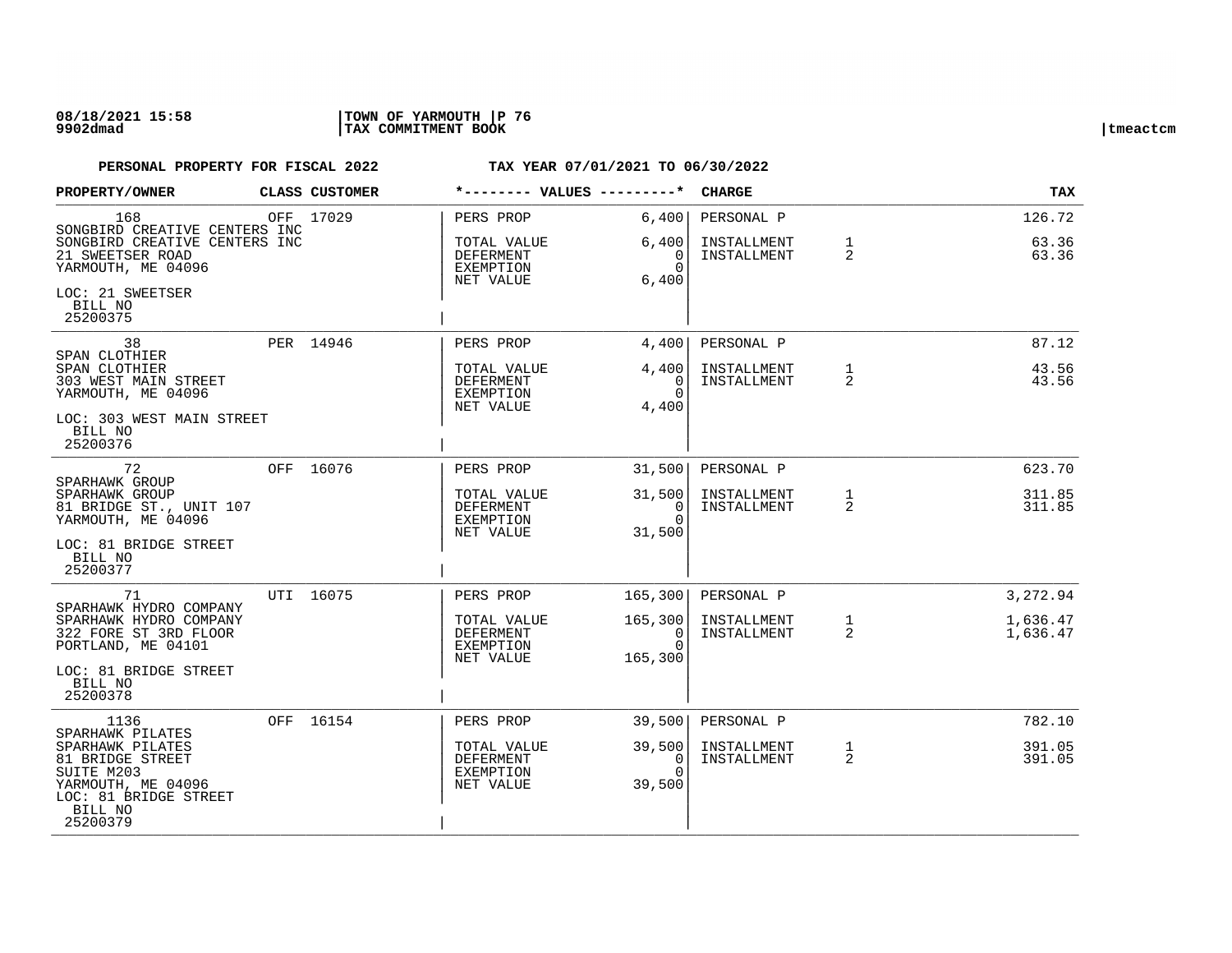| PROPERTY/OWNER                                                                                                                                     |     | CLASS CUSTOMER | *-------- VALUES ---------*                                      |                                                | <b>CHARGE</b>              |                                | <b>TAX</b>             |
|----------------------------------------------------------------------------------------------------------------------------------------------------|-----|----------------|------------------------------------------------------------------|------------------------------------------------|----------------------------|--------------------------------|------------------------|
| 1001<br>SPATIAL ALTERNATIVES INC                                                                                                                   |     | BET 14453      | PERS PROP                                                        | 8,600                                          | PERSONAL P                 |                                | 170.28                 |
| SPATIAL ALTERNATIVES INC<br>COLBY-GEORGE JUDY<br>117 WEST MAIN STREET<br>YARMOUTH, ME 04096<br>LOC: 117 WEST MAIN STREET<br>BILL NO<br>25200380    |     |                | TOTAL VALUE<br>DEFERMENT<br>EXEMPTION<br>NET VALUE               | 8,600<br>0<br>$\Omega$<br>8,600                | INSTALLMENT<br>INSTALLMENT | $\mathbf{1}$<br>2              | 85.14<br>85.14         |
| 292<br>SPECTRUM NORTHEAST, LLC                                                                                                                     |     | TEL 16098      | PERS PROP                                                        | 1,445,300                                      | PERSONAL P                 |                                | 28,616.94              |
| SPECTRUM NORTHEAST, LLC<br>C/O CHARTER COMM TAX DEPT<br>PO BOX 7467<br>CHARLOTTE, NC 28241-7467<br>LOC: YARMOUTH MAINE<br>BILL NO<br>25200381      |     |                | TOTAL VALUE<br>DEFERMENT<br>EXEMPTION<br>NET VALUE               | 1,445,300<br>$\Omega$<br>$\Omega$<br>1,445,300 | INSTALLMENT<br>INSTALLMENT | $\mathbf{1}$<br>2              | 14,308.47<br>14,308.47 |
| 1346<br>SPECTRUM NORTHEAST, LLC                                                                                                                    |     | TEL 16098      | PERS PROP                                                        | 9,700                                          | PERSONAL P                 |                                | 192.06                 |
| SPECTRUM NORTHEAST, LLC<br>C/O CHARTER COMM TAX DEPT<br>PO BOX 7467<br>CHARLOTTE, NC 28241-7467<br>LOC: VARIOUS<br>BILL NO<br>25200382             |     |                | TOTAL VALUE<br><b>DEFERMENT</b><br>EXEMPTION<br>NET VALUE        | 9,700<br>0<br>$\Omega$<br>9,700                | INSTALLMENT<br>INSTALLMENT | $\mathbf{1}$<br>$\overline{2}$ | 96.03<br>96.03         |
| 1692<br>SPICER JEFFRIES LLP                                                                                                                        |     | ACN 16195      | PERS PROP                                                        | 1,500                                          | PERSONAL P                 |                                | 29.70                  |
| SPICER JEFFRIES LLP<br>4601 DTC BLVD<br>SUITE 700<br>DENVER, CO 80237<br>LOC: 40 FOREST FALLS DRIVE<br>BILL NO<br>25200383                         |     |                | TOTAL VALUE<br>DEFERMENT<br>EXEMPTION<br>NET VALUE               | 1,500<br>$\Omega$<br>$\Omega$<br>1,500         | INSTALLMENT<br>INSTALLMENT | $\mathbf{1}$<br>2              | 14.85<br>14.85         |
| 369<br>STATE FARM MUTUAL AUTO INS CO                                                                                                               | BET | 3125           | PERS PROP                                                        | 4001                                           | PERSONAL P                 |                                | 7.92                   |
| STATE FARM MUTUAL AUTO INS CO<br>CORPORATE TAX-CPTR<br>ONE STATE FARM PLAZA D3<br>BLOOMINGTON, IL 61710<br>LOC: 438 ROUTE 1<br>BILL NO<br>25200384 |     |                | TOTAL VALUE<br><b>DEFERMENT</b><br><b>EXEMPTION</b><br>NET VALUE | 400<br>0<br>$\Omega$<br>400                    | INSTALLMENT<br>INSTALLMENT | $\mathbf{1}$<br>2              | 3.96<br>3.96           |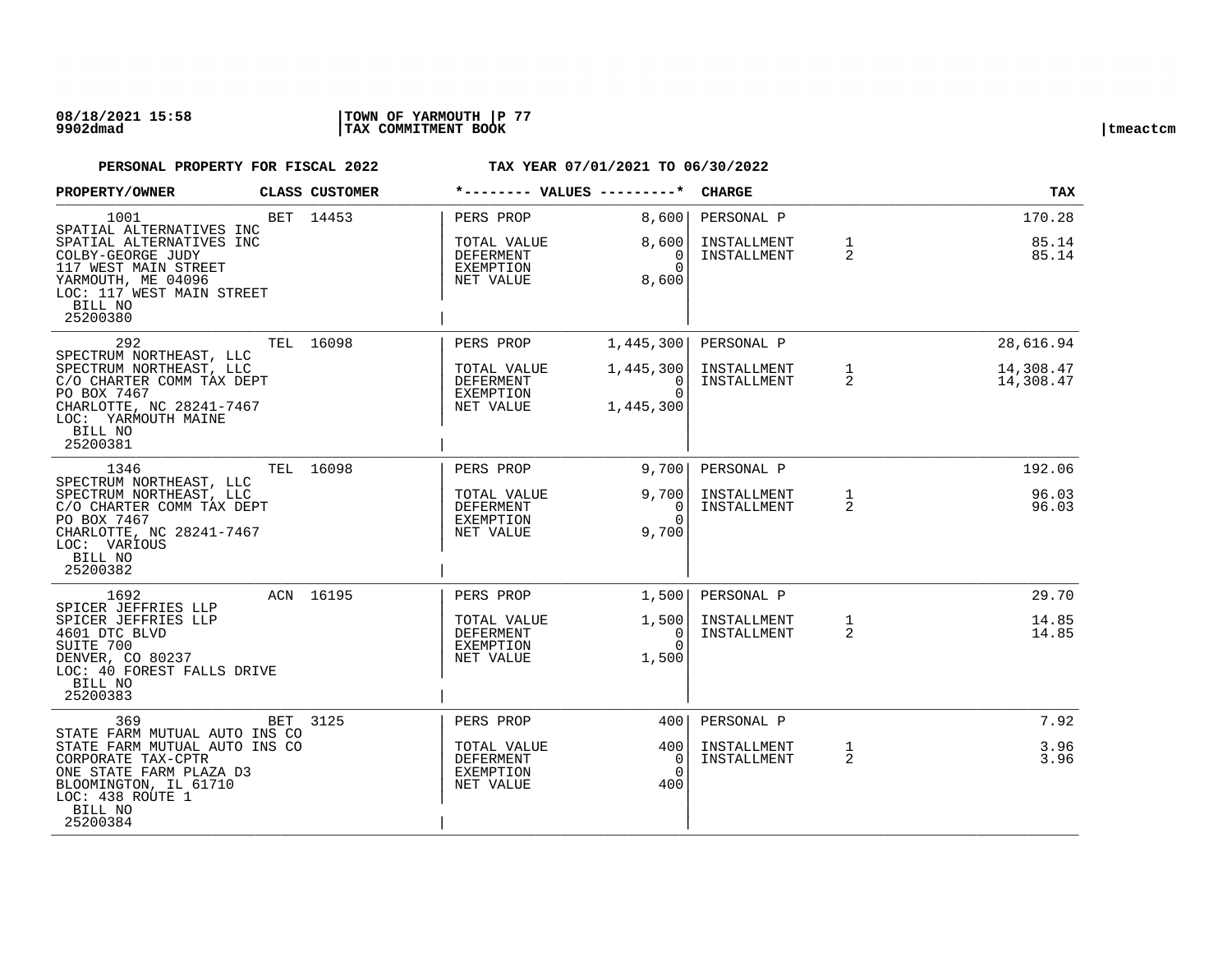| PROPERTY/OWNER                                                                                    |     | CLASS CUSTOMER | *-------- VALUES ---------*                                      |                                          | <b>CHARGE</b>              |                                | <b>TAX</b>       |
|---------------------------------------------------------------------------------------------------|-----|----------------|------------------------------------------------------------------|------------------------------------------|----------------------------|--------------------------------|------------------|
| 1772<br>STEAMBOAT ROAD CONSULTING                                                                 |     | BET 17109      | PERS PROP                                                        | 900                                      | PERSONAL P                 |                                | 17.82            |
| STEAMBOAT ROAD CONSULTING LLC<br>20 CENTER ST<br>YARMOUTH, ME 04096                               |     |                | TOTAL VALUE<br>DEFERMENT<br>EXEMPTION<br>NET VALUE               | 900<br>0<br>$\Omega$<br>900              | INSTALLMENT<br>INSTALLMENT | $\mathbf{1}$<br>2              | 8.91<br>8.91     |
| LOC: 20 CENTER ST<br>BILL NO<br>25200385                                                          |     |                |                                                                  |                                          |                            |                                |                  |
| 190                                                                                               |     | PER 16085      | PERS PROP                                                        | 7001                                     | PERSONAL P                 |                                | 13.86            |
| STEPHANIE J. ABATE LCSW<br>STEPHANIE J. ABATE LCSW<br>45 FOREST FALLS DRIVE<br>YARMOUTH, ME 04096 |     |                | TOTAL VALUE<br><b>DEFERMENT</b><br><b>EXEMPTION</b><br>NET VALUE | 700<br>$\Omega$<br>$\Omega$<br>700       | INSTALLMENT<br>INSTALLMENT | $\mathbf{1}$<br>$\overline{2}$ | 6.93<br>6.93     |
| LOC: 45 FOREST FALLS DRIVE<br>BILL NO<br>25200386                                                 |     |                |                                                                  |                                          |                            |                                |                  |
| 1792                                                                                              |     | PER 17129      | PERS PROP                                                        | 100 <sup>1</sup>                         | PERSONAL P                 |                                | 1.98             |
| STEPPING STONES<br>STEPPING STONES<br>40 FOREST FALLS DR<br>YARMOUTH, ME 04096                    |     |                | TOTAL VALUE<br>DEFERMENT<br><b>EXEMPTION</b><br>NET VALUE        | 100<br>$\overline{0}$<br>$\Omega$<br>100 | INSTALLMENT<br>INSTALLMENT | $\mathbf{1}$<br>2              | .99<br>.99       |
| LOC: 40 FOREST FALLS DR<br>BILL NO<br>25200387                                                    |     |                |                                                                  |                                          |                            |                                |                  |
| 1263<br>STIRLING CONSULTING INC                                                                   | OFF | 4171           | PERS PROP                                                        | 1,500                                    | PERSONAL P                 |                                | 29.70            |
| STIRLING CONSULTING INC<br><b>PO BOX 301</b><br>YARMOUTH, ME 04096                                |     |                | TOTAL VALUE<br>DEFERMENT<br>EXEMPTION<br>NET VALUE               | 1,500<br>$\Omega$<br>$\Omega$<br>1,500   | INSTALLMENT<br>INSTALLMENT | 1<br>2                         | 14.85<br>14.85   |
| LOC: 162 MAIN STREET<br>BILL NO<br>25200388                                                       |     |                |                                                                  |                                          |                            |                                |                  |
| 1408<br>STRONG BODIES LLC                                                                         |     | PER 16168      | PERS PROP                                                        | 11,500                                   | PERSONAL P                 |                                | 227.70           |
| STRONG BODIES LLC<br>41 RAILROAD SQUARE<br>YARMOUTH, ME 04096                                     |     |                | TOTAL VALUE<br>DEFERMENT<br>EXEMPTION<br>NET VALUE               | 11,500<br>0<br>$\Omega$<br>11,500        | INSTALLMENT<br>INSTALLMENT | 1<br>2                         | 113.85<br>113.85 |
| LOC: 41 RAILROAD SQUARE<br>BILL NO<br>25200389                                                    |     |                |                                                                  |                                          |                            |                                |                  |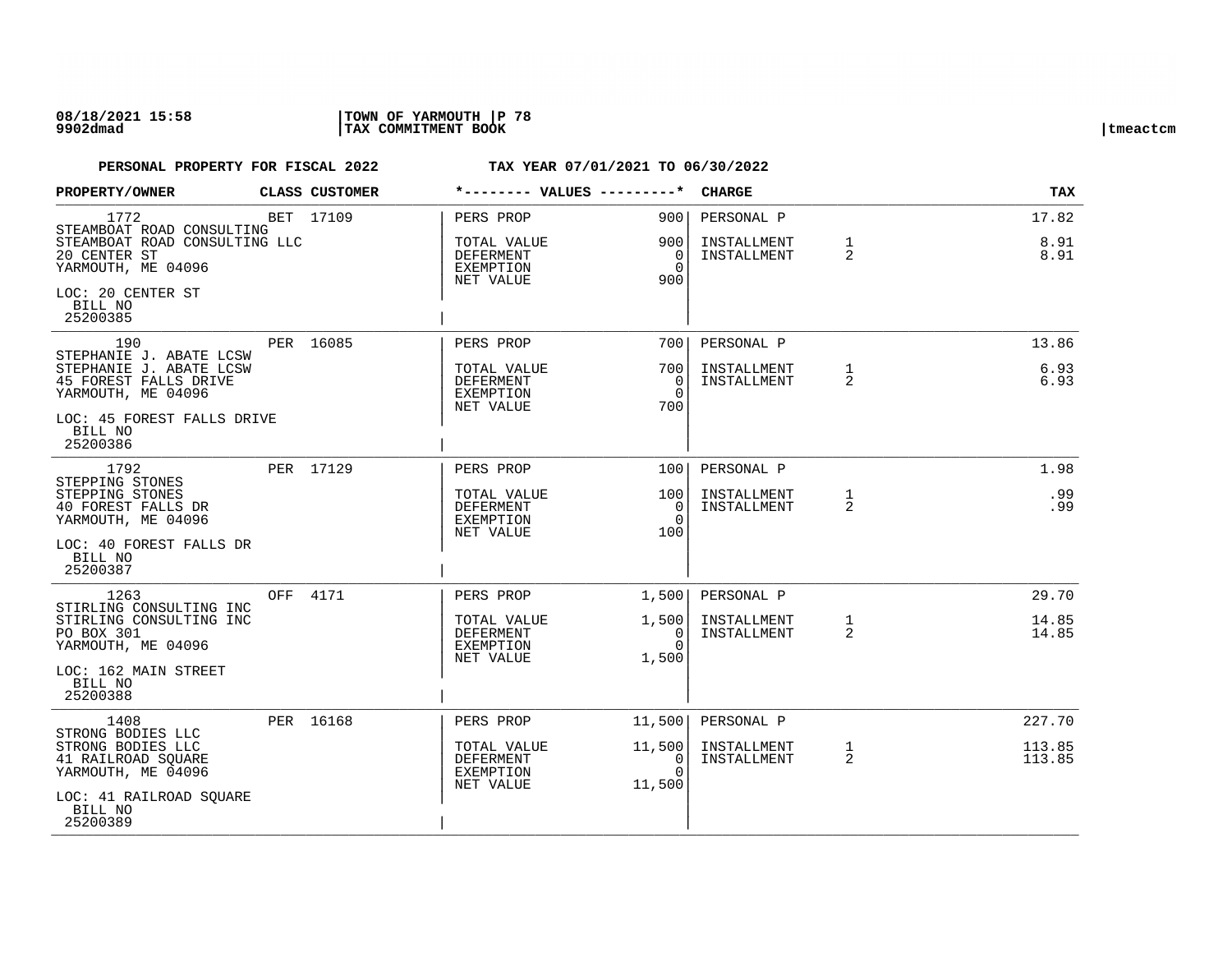| PROPERTY/OWNER                                                                                                                  | CLASS CUSTOMER | *-------- VALUES ---------*                               |                                              | <b>CHARGE</b>                            |                   | <b>TAX</b>             |
|---------------------------------------------------------------------------------------------------------------------------------|----------------|-----------------------------------------------------------|----------------------------------------------|------------------------------------------|-------------------|------------------------|
| 1418<br>STRONG RETIREMENT STRATEGIES<br>GREGORY E STRONG CHFC CLU<br>40 FOREST FALLS DRIVE                                      | OFF 13097      | PERS PROP<br>TOTAL VALUE<br>DEFERMENT                     | 500<br>500<br>$\overline{0}$                 | PERSONAL P<br>INSTALLMENT<br>INSTALLMENT | $\mathbf{1}$<br>2 | 9.90<br>4.95<br>4.95   |
| YARMOUTH, ME 04096<br>LOC: 40 FOREST FALLS DRIVE<br>BILL NO                                                                     |                | <b>EXEMPTION</b><br>NET VALUE                             | $\Omega$<br>500                              |                                          |                   |                        |
| 25200390                                                                                                                        |                |                                                           |                                              |                                          |                   |                        |
| 672<br>STUDIO 88 SALON                                                                                                          | RET 14444      | PERS PROP                                                 | 1,200                                        | PERSONAL P                               |                   | 23.76                  |
| STUDIO 88 SALON<br>BRITTANY DOANE<br>23 DEWITT HILL ROAD<br>DURHAM, ME 04222<br>LOC: 141 SPRING STREET<br>BILL NO<br>25200391   |                | TOTAL VALUE<br><b>DEFERMENT</b><br>EXEMPTION<br>NET VALUE | 1,200<br>$\Omega$<br>$\Omega$<br>1,200       | INSTALLMENT<br>INSTALLMENT               | $\mathbf{1}$<br>2 | 11.88<br>11.88         |
| 1575<br>STUDIO B BIRKBECK DESIGN                                                                                                | PER 17084      | PERS PROP                                                 | 2,600                                        | PERSONAL P                               |                   | 51.48                  |
| STUDIO B BIRKBECK DESIGN<br>81 BRIDGE STREET<br>SUITE 108<br>YARMOUTH, ME 04096<br>LOC: 81 BRIDGE STREET<br>BILL NO<br>25200392 |                | TOTAL VALUE<br><b>DEFERMENT</b><br>EXEMPTION<br>NET VALUE | 2,600<br>$\overline{0}$<br>$\Omega$<br>2,600 | INSTALLMENT<br>INSTALLMENT               | 1<br>2            | 25.74<br>25.74         |
| 1455<br>SUMMIT GAS                                                                                                              | UTI 14032      | PERS PROP                                                 | 4,203,600                                    | PERSONAL P                               |                   | 83, 231. 28            |
| SUMMIT NATURAL GAS<br>115 N 12th STREET<br>FORT SMITH, AR 72902<br>LOC: 2 DELORME DRIVE<br>BILL NO<br>25200393                  |                | TOTAL VALUE<br>DEFERMENT<br>EXEMPTION<br>NET VALUE        | 4,203,600<br>0<br>$\Omega$<br>4,203,600      | INSTALLMENT<br>INSTALLMENT               | $\mathbf{1}$<br>2 | 41,615.64<br>41,615.64 |
| 811<br>SUN CITY TANNING INC                                                                                                     | BET 14446      | PERS PROP                                                 | 19,900                                       | PERSONAL P                               |                   | 394.02                 |
| SUN CITY TANNING INC<br>805A ROUTE 1<br>YARMOUTH, ME 04096                                                                      |                | TOTAL VALUE<br>DEFERMENT<br>EXEMPTION<br>NET VALUE        | 19,900<br>$\Omega$<br>$\Omega$<br>19,900     | INSTALLMENT<br>INSTALLMENT               | $\mathbf{1}$<br>2 | 197.01<br>197.01       |
| LOC: 805 ROUTE 1<br>BILL NO<br>25200394                                                                                         |                |                                                           |                                              |                                          |                   |                        |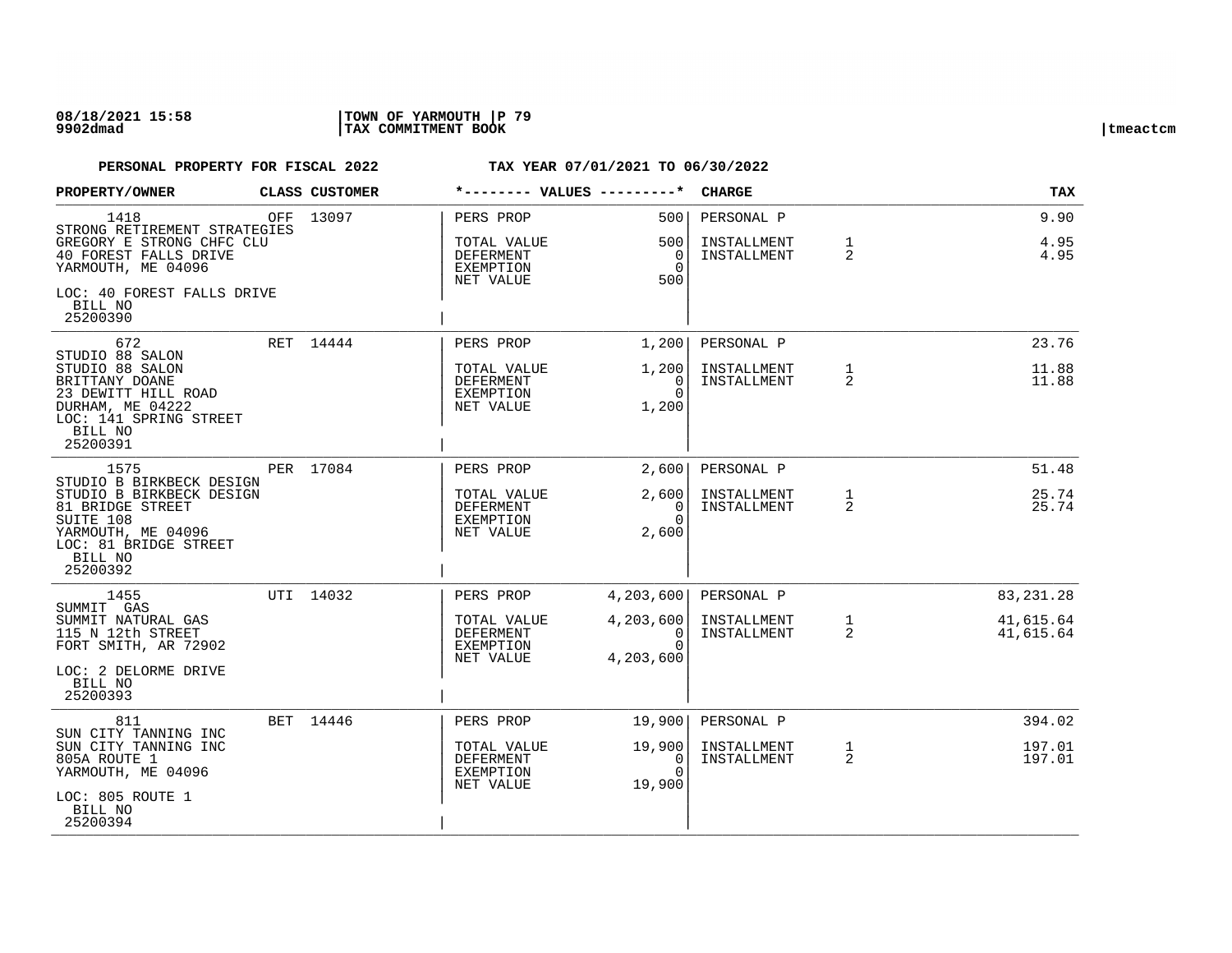| PROPERTY/OWNER                                                                                                                                                         | CLASS CUSTOMER | *-------- VALUES ---------*                                     |                                                                          | <b>CHARGE</b>                            |                   | TAX                     |
|------------------------------------------------------------------------------------------------------------------------------------------------------------------------|----------------|-----------------------------------------------------------------|--------------------------------------------------------------------------|------------------------------------------|-------------------|-------------------------|
| 813<br>SVETLANA CUSTOM CLOTHING<br>SVETLANA CUSTOM CLOTHING<br>ATT SVETLANA BELL<br>85 MAIN STREET<br>YARMOUTH, ME 04096<br>LOC: 85 MAIN STREET<br>BILL NO<br>25200395 | BET 17052      | PERS PROP<br>TOTAL VALUE<br>DEFERMENT<br>EXEMPTION<br>NET VALUE | 3,000<br>3,000<br>$\overline{0}$<br>$\Omega$<br>3,000                    | PERSONAL P<br>INSTALLMENT<br>INSTALLMENT | $\mathbf{1}$<br>2 | 59.40<br>29.70<br>29.70 |
| 1414<br>SWIFT CURRENT ENGINEERING                                                                                                                                      | BET 8063       | PERS PROP                                                       | 8,900                                                                    | PERSONAL P                               |                   | 176.22                  |
| SWIFT CURRENT ENGINEERING<br>10 FOREST FALLS DR STE 4B<br>YARMOUTH, ME 04096<br>LOC: 10 FOREST FALLS DRIVE<br>BILL NO<br>25200396                                      |                | TOTAL VALUE<br>DEFERMENT<br>EXEMPTION<br>NET VALUE              | 8,900<br>$\Omega$<br>$\Omega$<br>8,900                                   | INSTALLMENT<br>INSTALLMENT               | $\mathbf{1}$<br>2 | 88.11<br>88.11          |
| 1355                                                                                                                                                                   | APT 6329       | PERS PROP                                                       | 109,500                                                                  | PERSONAL P                               |                   | 2,168.10                |
| TAYMIL JUNIPERS LLC<br>TAYMIL JUNIPERS LLC<br>1101 WORCESTER ROAD<br>4TH FLOOR<br>FRAMINGHAM, MA 01701<br>LOC: 1000 ROUTE 1<br>BILL NO<br>25200397                     |                | TOTAL VALUE<br>DEFERMENT<br>EXEMPTION<br>NET VALUE              | 109,500<br>$\begin{bmatrix} 0 \\ 0 \end{bmatrix}$<br>$\Omega$<br>109,500 | INSTALLMENT<br>INSTALLMENT               | $\mathbf{1}$<br>2 | 1,084.05<br>1,084.05    |
| 106<br>TAYMIL YARMOUTH LANDING LLC                                                                                                                                     | REA 17027      | PERS PROP                                                       | 117,800                                                                  | PERSONAL P                               |                   | 2,332.44                |
| TAYMIL PARTNERS<br>1101 WORCESTER ROAD<br>FOURTH FLOOR<br>FRAMINGHAM, MA 01701<br>LOC: 57 BAYWOOD LANE<br>BILL NO<br>25200398                                          |                | TOTAL VALUE<br>DEFERMENT<br>EXEMPTION<br>NET VALUE              | 117,800<br>0<br>$\Omega$<br>117,800                                      | INSTALLMENT<br>INSTALLMENT               | 1<br>2            | 1,166.22<br>1,166.22    |
| 1584<br>TC&E GROUP                                                                                                                                                     | BET 15015      | PERS PROP                                                       | 5,400                                                                    | PERSONAL P                               |                   | 106.92                  |
| TC&E GROUP<br>PO BOX 241<br>YARMOUTH, ME 04096<br>LOC: 10 FOREST FALLS DRIVE<br>BILL NO                                                                                |                | TOTAL VALUE<br>DEFERMENT<br>EXEMPTION<br>NET VALUE              | 5,400<br>0<br>$\Omega$<br>5,400                                          | INSTALLMENT<br>INSTALLMENT               | $\mathbf{1}$<br>2 | 53.46<br>53.46          |
| 25200399                                                                                                                                                               |                |                                                                 |                                                                          |                                          |                   |                         |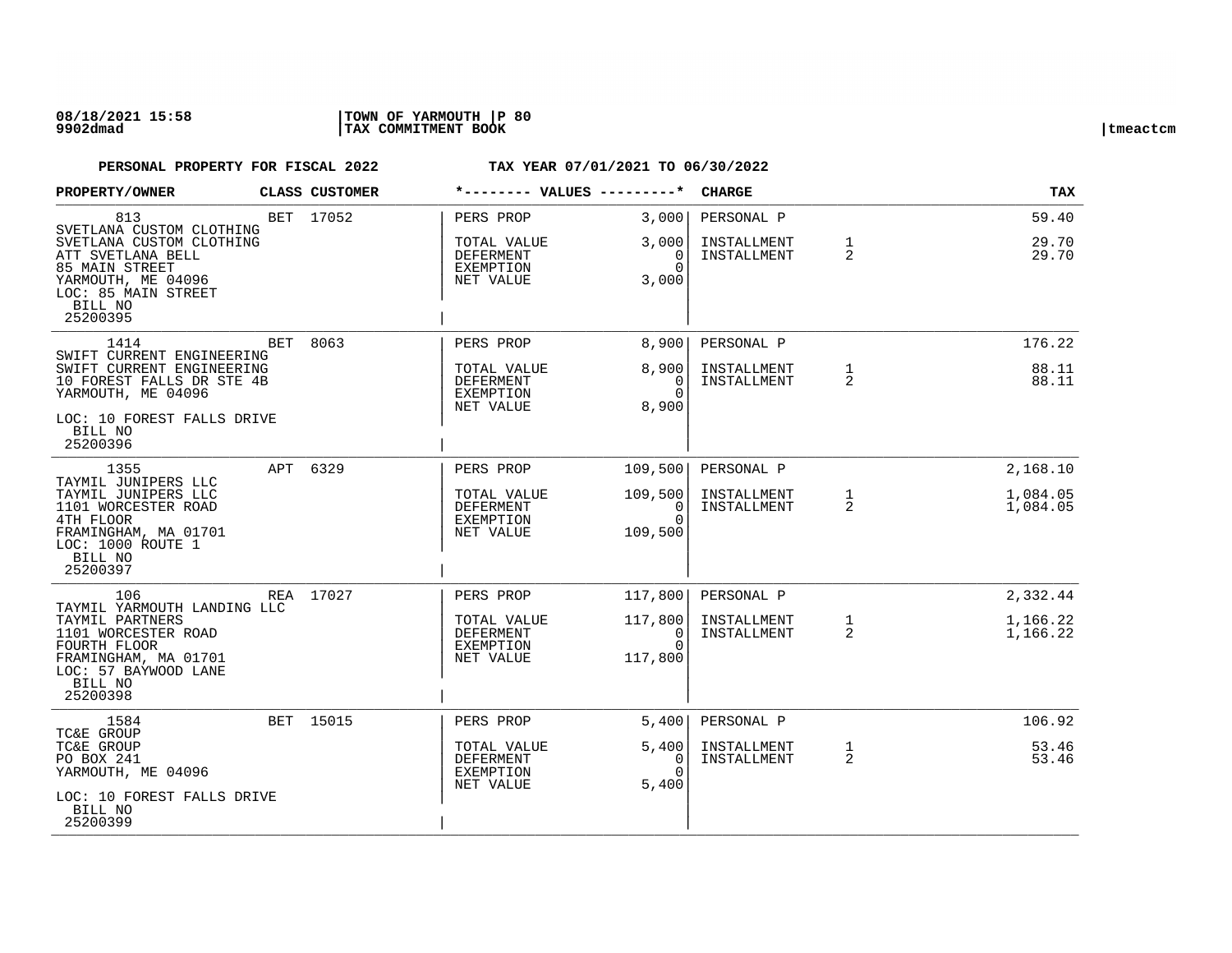### **08/18/2021 15:58 |TOWN OF YARMOUTH |P 81 9902dmad |TAX COMMITMENT BOOK |tmeactcm**

| PROPERTY/OWNER                                                                                                                                                              | CLASS CUSTOMER |                                                                        | *-------- VALUES ---------*                               | <b>CHARGE</b>              |                                | <b>TAX</b>       |
|-----------------------------------------------------------------------------------------------------------------------------------------------------------------------------|----------------|------------------------------------------------------------------------|-----------------------------------------------------------|----------------------------|--------------------------------|------------------|
| 267<br>TD BANK NA                                                                                                                                                           | FIN 10988      | PERS PROP                                                              | 54,000                                                    | PERSONAL P                 |                                | 1,069.20         |
| TD BANK NA<br>ATTN: B. DITANNO<br>101 HADDONFIELD RD, 2ND FLOOR<br>CHERRY HILL, NJ 08002<br>LOC: 730 ROUTE 1<br>BILL NO<br>25200400                                         |                | TOTAL VALUE<br>DEFERMENT<br>EXEMPTION<br>NET VALUE                     | 54,000<br>0<br>$\Omega$<br>54,000                         | INSTALLMENT<br>INSTALLMENT | $\mathbf{1}$<br>2              | 534.60<br>534.60 |
| 1702<br>TEARLAB RESEARCH INC<br>TEARLAB RESEARCH INC<br>C/O DUCHARME, MCMILLEN & ASSOC<br>PO BOX 80615<br>INDIANAPOLIS, IN 46280<br>LOC: 781 ROUTE 1<br>BILL NO<br>25200401 | BET 16197      | PERS PROP<br>TOTAL VALUE<br><b>DEFERMENT</b><br>EXEMPTION<br>NET VALUE | $\Omega$<br>$\mathbf 0$<br>$\Omega$<br>$\Omega$<br>$\cap$ | INSTALLMENT<br>INSTALLMENT | $\mathbf{1}$<br>2              | .00<br>.00       |
| 1795                                                                                                                                                                        | PER 17132      | PERS PROP                                                              | 1,600                                                     | PERSONAL P                 |                                | 31.68            |
| TERRI DECOSTER, MS, CPC<br>TERRI DECOSTER<br>40 FOREST FALLS DR<br>OFFICE 16<br>YARMOUTH, ME 04096<br>LOC: 40 FOREST FALLS DR<br>BILL NO<br>25200402                        |                | TOTAL VALUE<br><b>DEFERMENT</b><br>EXEMPTION<br>NET VALUE              | 1,600<br>0<br>$\Omega$<br>1,600                           | INSTALLMENT<br>INSTALLMENT | $\mathbf{1}$<br>$\overline{2}$ | 15.84<br>15.84   |
| 1121<br>TERRI WRIGHT STATE FARM INS                                                                                                                                         | OFF 12311      | PERS PROP                                                              | 4,200                                                     | PERSONAL P                 |                                | 83.16            |
| TERRI WRIGHT<br>438 ROUTE 1<br>BOX 2<br>YARMOUTH, ME 04096<br>LOC: 438 ROUTE 1<br>BILL NO<br>25200403                                                                       |                | TOTAL VALUE<br>DEFERMENT<br>EXEMPTION<br>NET VALUE                     | 4,200<br>$\Omega$<br>$\Omega$<br>4,200                    | INSTALLMENT<br>INSTALLMENT | $\mathbf{1}$<br>2              | 41.58<br>41.58   |
| 42<br>TEXTURED PORCELAIN                                                                                                                                                    | RET 14948      | PERS PROP                                                              | 1,100                                                     | PERSONAL P                 |                                | 21.78            |
| LEFEUVRE GUENOLA<br>389 PRINCES POINT ROAD<br>YARMOUTH, ME 04096<br>LOC: 389 PRINCES POINT ROAD                                                                             |                | TOTAL VALUE<br>DEFERMENT<br>EXEMPTION<br>NET VALUE                     | 1,100<br>0<br>$\Omega$<br>1,100                           | INSTALLMENT<br>INSTALLMENT | $\mathbf{1}$<br>2              | 10.89<br>10.89   |
| BILL NO<br>25200404                                                                                                                                                         |                |                                                                        |                                                           |                            |                                |                  |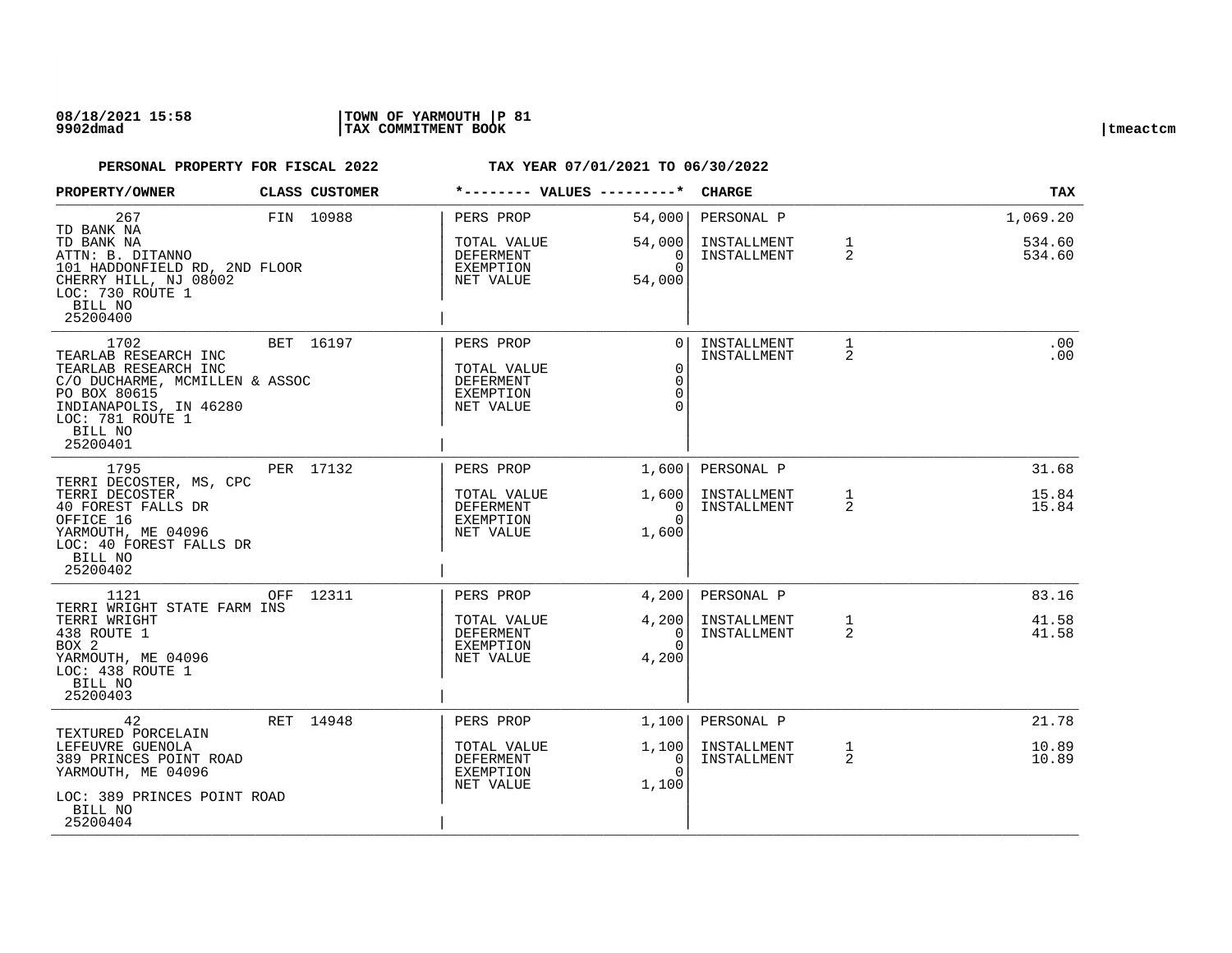| PROPERTY/OWNER                                                                                                                   | CLASS CUSTOMER | *-------- VALUES ---------*                               |                                 | <b>CHARGE</b>              |                     | <b>TAX</b>       |
|----------------------------------------------------------------------------------------------------------------------------------|----------------|-----------------------------------------------------------|---------------------------------|----------------------------|---------------------|------------------|
| 200<br>THE ADVISOR GROUP LLC                                                                                                     | PER 13990      | PERS PROP                                                 | 26,100                          | PERSONAL P                 |                     | 516.78           |
| THE ADVISOR GROUP LLC<br>45 FOREST FALLS DRIVE<br>YARMOUTH, ME 04096                                                             |                | TOTAL VALUE<br><b>DEFERMENT</b><br>EXEMPTION              | 26,100<br>0<br>$\Omega$         | INSTALLMENT<br>INSTALLMENT | $\mathbf 1$<br>2    | 258.39<br>258.39 |
| LOC: 45 FOREST FALLS DRIVE<br>BILL NO<br>25200405                                                                                |                | NET VALUE                                                 | 26,100                          |                            |                     |                  |
| 1372<br>THE COCA-COLA COMPANY                                                                                                    | LEA 16164      | PERS PROP                                                 | 600                             | PERSONAL P                 |                     | 11.88            |
| THE COCA-COLA COMPANY<br>PROPERTY TAX DEPT-NAT-8<br>PO BOX 1734<br>ATLANTA, GA 30301-1734<br>LOC: VARIOUS<br>BILL NO<br>25200406 |                | TOTAL VALUE<br><b>DEFERMENT</b><br>EXEMPTION<br>NET VALUE | 600<br>0<br>$\Omega$<br>600     | INSTALLMENT<br>INSTALLMENT | 1<br>$\overline{2}$ | 5.94<br>5.94     |
| 739                                                                                                                              | BET 12293      | PERS PROP                                                 | 3,200                           | PERSONAL P                 |                     | 63.36            |
| THE HARRISON GROUP LLC<br>SCOTT HARRISON<br>PO BOX 443<br>YARMOUTH, ME 04096                                                     |                | TOTAL VALUE<br><b>DEFERMENT</b><br>EXEMPTION<br>NET VALUE | 3,200<br>0<br>$\Omega$<br>3,200 | INSTALLMENT<br>INSTALLMENT | 1<br>2              | 31.68<br>31.68   |
| LOC: 68 WOODLAND DRIVE<br>BILL NO<br>25200407                                                                                    |                |                                                           |                                 |                            |                     |                  |
| 1675<br>THE HEART SHIFT COOP                                                                                                     | PER 16191      | PERS PROP                                                 | 1,700                           | PERSONAL P                 |                     | 33.66            |
| ESTHER JOHNSON<br>521 GRANITE ST.<br>YARMOUTH, ME 04096<br>LOC: 26 SCHOOL STREET                                                 |                | TOTAL VALUE<br>DEFERMENT<br>EXEMPTION<br>NET VALUE        | 1,700<br>0<br>$\Omega$<br>1,700 | INSTALLMENT<br>INSTALLMENT | 1<br>2              | 16.83<br>16.83   |
| BILL NO<br>25200408                                                                                                              |                |                                                           |                                 |                            |                     |                  |
| 1456<br>THE MACSMITH                                                                                                             | BET 12342      | PERS PROP                                                 | 7,800                           | PERSONAL P                 |                     | 154.44           |
| STAN SMITH<br>PO BOX 6124<br>FALMOUTH, ME 04105                                                                                  |                | TOTAL VALUE<br><b>DEFERMENT</b><br>EXEMPTION<br>NET VALUE | 7,800<br>0<br>$\Omega$<br>7,800 | INSTALLMENT<br>INSTALLMENT | $\mathbf{1}$<br>2   | 77.22<br>77.22   |
| LOC: 917 ROUTE 1<br>BILL NO<br>25200409                                                                                          |                |                                                           |                                 |                            |                     |                  |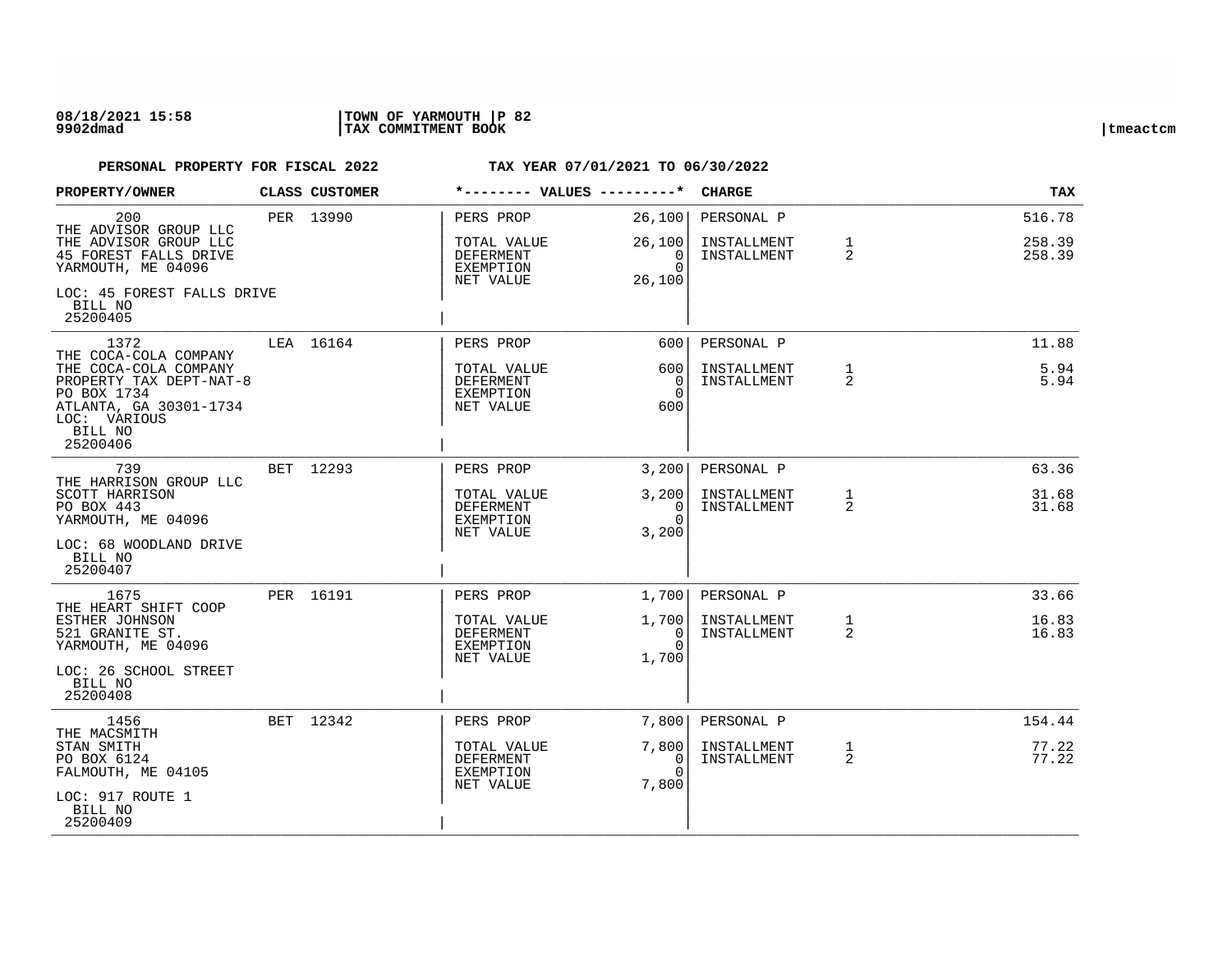### **08/18/2021 15:58 |TOWN OF YARMOUTH |P 83 9902dmad |TAX COMMITMENT BOOK |tmeactcm**

| <b>PROPERTY/OWNER</b>                                                               | CLASS CUSTOMER | *-------- VALUES ---------*                        |                                 | <b>CHARGE</b>              |                                | TAX            |
|-------------------------------------------------------------------------------------|----------------|----------------------------------------------------|---------------------------------|----------------------------|--------------------------------|----------------|
| 1750<br>THE O'HALLORAN GROUP                                                        | OFF 16202      | PERS PROP                                          | 3,500                           | PERSONAL P                 |                                | 69.30          |
| B & B HOLDINGS INC<br>106 LAYFAYETTE ST<br>SUITE 3B                                 |                | TOTAL VALUE<br>DEFERMENT<br>EXEMPTION              | 3,500<br>$\Omega$<br>$\Omega$   | INSTALLMENT<br>INSTALLMENT | $\mathbf{1}$<br>2              | 34.65<br>34.65 |
| YARMOUTH, ME 04096<br>LOC: 106 LAFAYETTE ST STE 3B<br>BILL NO<br>25200410           |                | NET VALUE                                          | 3,500                           |                            |                                |                |
| 885                                                                                 | PER 14983      | PERS PROP                                          | 2,100                           | PERSONAL P                 |                                | 41.58          |
| THE PARATUS GROUP<br>LATTANZI PAUL R<br>32 HOLBROOK ROAD<br>YARMOUTH, ME 04096      |                | TOTAL VALUE<br>DEFERMENT<br>EXEMPTION<br>NET VALUE | 2,100<br>0<br>$\cap$<br>2,100   | INSTALLMENT<br>INSTALLMENT | $\mathbf{1}$<br>2              | 20.79<br>20.79 |
| LOC: 32 HOLBROOK ROAD<br>BILL NO<br>25200411                                        |                |                                                    |                                 |                            |                                |                |
| 1612<br>THE PUPPY PARLOR                                                            | PER 16185      | PERS PROP                                          | 2,900                           | PERSONAL P                 |                                | 57.42          |
| THE PUPPY PARLOR<br>720 US ROUTE 1<br>YARMOUTH, ME 04096                            |                | TOTAL VALUE<br>DEFERMENT<br><b>EXEMPTION</b>       | 2,900<br>0<br>$\Omega$<br>2,900 | INSTALLMENT<br>INSTALLMENT | $\mathbf{1}$<br>2              | 28.71<br>28.71 |
| LOC: 720 ROUTE 1<br>BILL NO<br>25200412                                             |                | NET VALUE                                          |                                 |                            |                                |                |
| 46<br>THINK TANK COWORKING                                                          | OFF 16074      | PERS PROP                                          | 1,700                           | PERSONAL P                 |                                | 33.66          |
| THINK TANK COWORKING<br>40 LAFAYETT STREET<br>YARMOUTH, ME 04096                    |                | TOTAL VALUE<br>DEFERMENT<br>EXEMPTION              | 1,700<br>0<br>$\Omega$          | INSTALLMENT<br>INSTALLMENT | 1<br>$\overline{2}$            | 16.83<br>16.83 |
| LOC: 40 LAFAYETTE STREET<br>BILL NO<br>25200413                                     |                | NET VALUE                                          | 1,700                           |                            |                                |                |
| 1461                                                                                | BET 12346      | PERS PROP                                          | 2,500                           | PERSONAL P                 |                                | 49.50          |
| THREE PEBBLES CONSULTING<br>HEATHER DUNBAR<br>325 MAIN STREET<br>YARMOUTH, ME 04096 |                | TOTAL VALUE<br>DEFERMENT<br>EXEMPTION              | 2,500<br>0<br>$\Omega$          | INSTALLMENT<br>INSTALLMENT | $\mathbf{1}$<br>$\overline{2}$ | 24.75<br>24.75 |
| LOC: 325 MAIN STREET<br>BILL NO<br>25200414                                         |                | NET VALUE                                          | 2,500                           |                            |                                |                |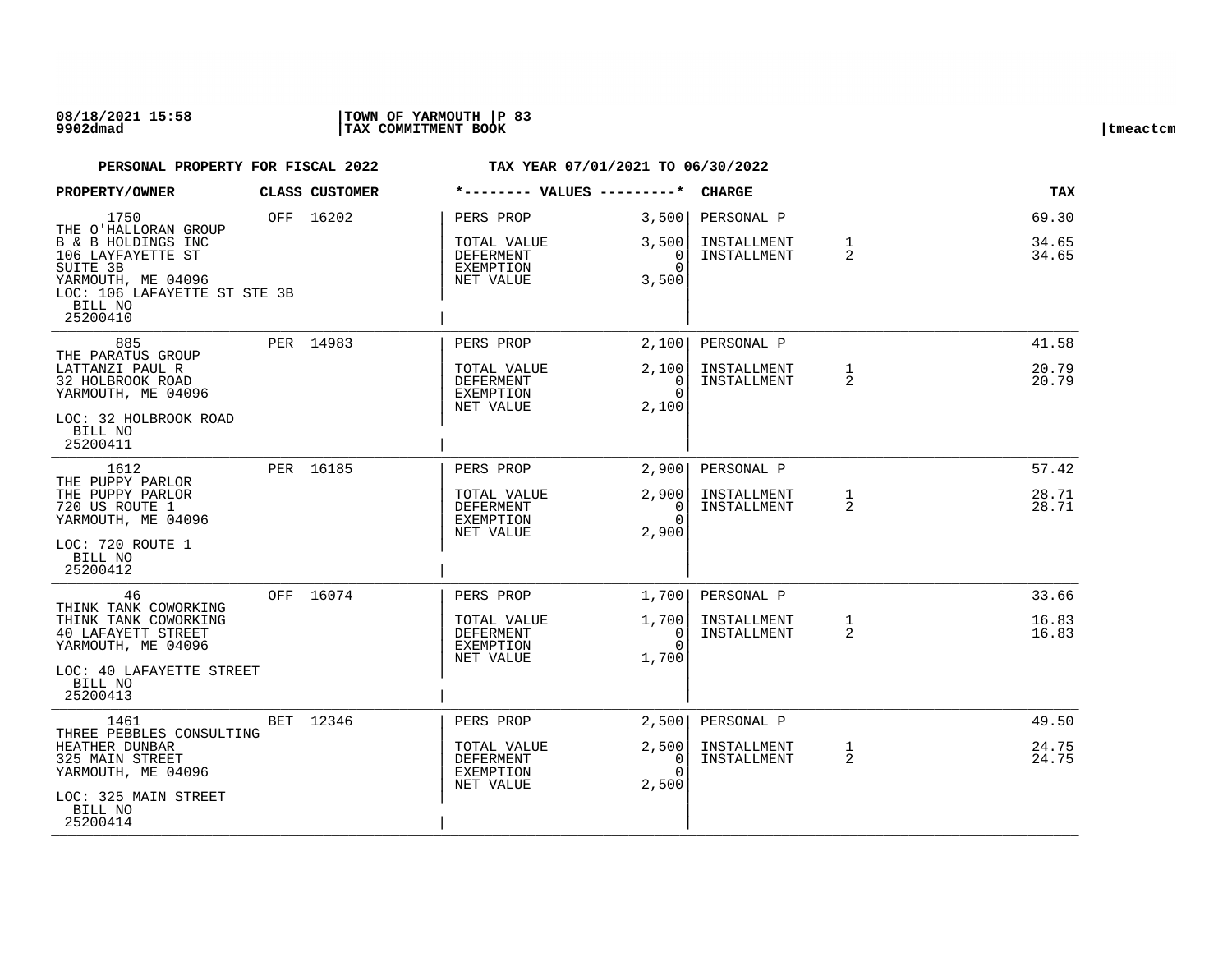| PROPERTY/OWNER                                                                                                                                                                      | CLASS CUSTOMER |                                                                        | *-------- VALUES ---------*                              | <b>CHARGE</b>                            |                   | <b>TAX</b>                   |
|-------------------------------------------------------------------------------------------------------------------------------------------------------------------------------------|----------------|------------------------------------------------------------------------|----------------------------------------------------------|------------------------------------------|-------------------|------------------------------|
| 1275<br>TIAA COMMERCIAL FINANCE INC<br>TIAA COMMERCIAL FINANCE INC<br>630 NORTH CENTRAL EXPRESSWAY<br>SUITE A<br>PLANO, TX 75074<br>LOC: VARIOUS<br>BILL NO<br>25200415             | BET 15005      | PERS PROP<br>TOTAL VALUE<br><b>DEFERMENT</b><br>EXEMPTION<br>NET VALUE | $\Omega$<br>$\Omega$<br>$\Omega$<br>$\Omega$             | INSTALLMENT<br>INSTALLMENT               | $\mathbf{1}$<br>2 | .00<br>.00                   |
| 1013<br>TILIA PROPERTIES LLC<br>TILIA PROPERTIES LLC<br>40 LAMBERT RD<br>FREEPORT, ME 04032<br>LOC: 224 EAST MAIN ST<br>BILL NO<br>25200416                                         | REA 17060      | PERS PROP<br>TOTAL VALUE<br><b>DEFERMENT</b><br>EXEMPTION<br>NET VALUE | 0<br>$\mathbf 0$<br>$\Omega$<br>$\Omega$                 | INSTALLMENT<br>INSTALLMENT               | 1<br>2            | .00<br>.00                   |
| 1386<br>TIREWAREHOUSE<br>MONRO MUFFLER BRAKE INC #699<br>C/O BADEN TAX MGMT LLC<br>6920 POINT INVERNESS WY - 301<br>FORT WAYNE, IN 46804<br>LOC: 731 ROUTE 1<br>BILL NO<br>25200417 | RET 13095      | PERS PROP<br>TOTAL VALUE<br>DEFERMENT<br>EXEMPTION<br>NET VALUE        | 89,200<br>89,200<br>0<br>$\Omega$<br>89,200              | PERSONAL P<br>INSTALLMENT<br>INSTALLMENT | $\mathbf{1}$<br>2 | 1,766.16<br>883.08<br>883.08 |
| 257<br>TJD & A<br>NEW ENGLAND GEO DESIGN<br>LANDSCAPE ARCHITECTS & PLANNER<br>121 WEST MAIN STREET<br>YARMOUTH, ME 04096<br>LOC: 121 WEST MAIN STREET<br>BILL NO<br>25200418        | BET 17037      | PERS PROP<br>TOTAL VALUE<br><b>DEFERMENT</b><br>EXEMPTION<br>NET VALUE | 38,800<br>38,800<br>$\overline{0}$<br>$\Omega$<br>38,800 | PERSONAL P<br>INSTALLMENT<br>INSTALLMENT | $\mathbf{1}$<br>2 | 768.24<br>384.12<br>384.12   |
| 13<br>TOM MOULTON PAVING<br>TOM MOULTON PAVING<br>115 LEIGHTON ROAD<br>YARMOUTH, ME 04096<br>LOC: 115 LEIGHTON ROAD<br>BILL NO<br>25200419                                          | BET 16067      | PERS PROP<br>TOTAL VALUE<br>DEFERMENT<br>EXEMPTION<br>NET VALUE        | 2,300<br>2,300<br>0<br>$\Omega$<br>2,300                 | PERSONAL P<br>INSTALLMENT<br>INSTALLMENT | $\mathbf{1}$<br>2 | 45.54<br>22.77<br>22.77      |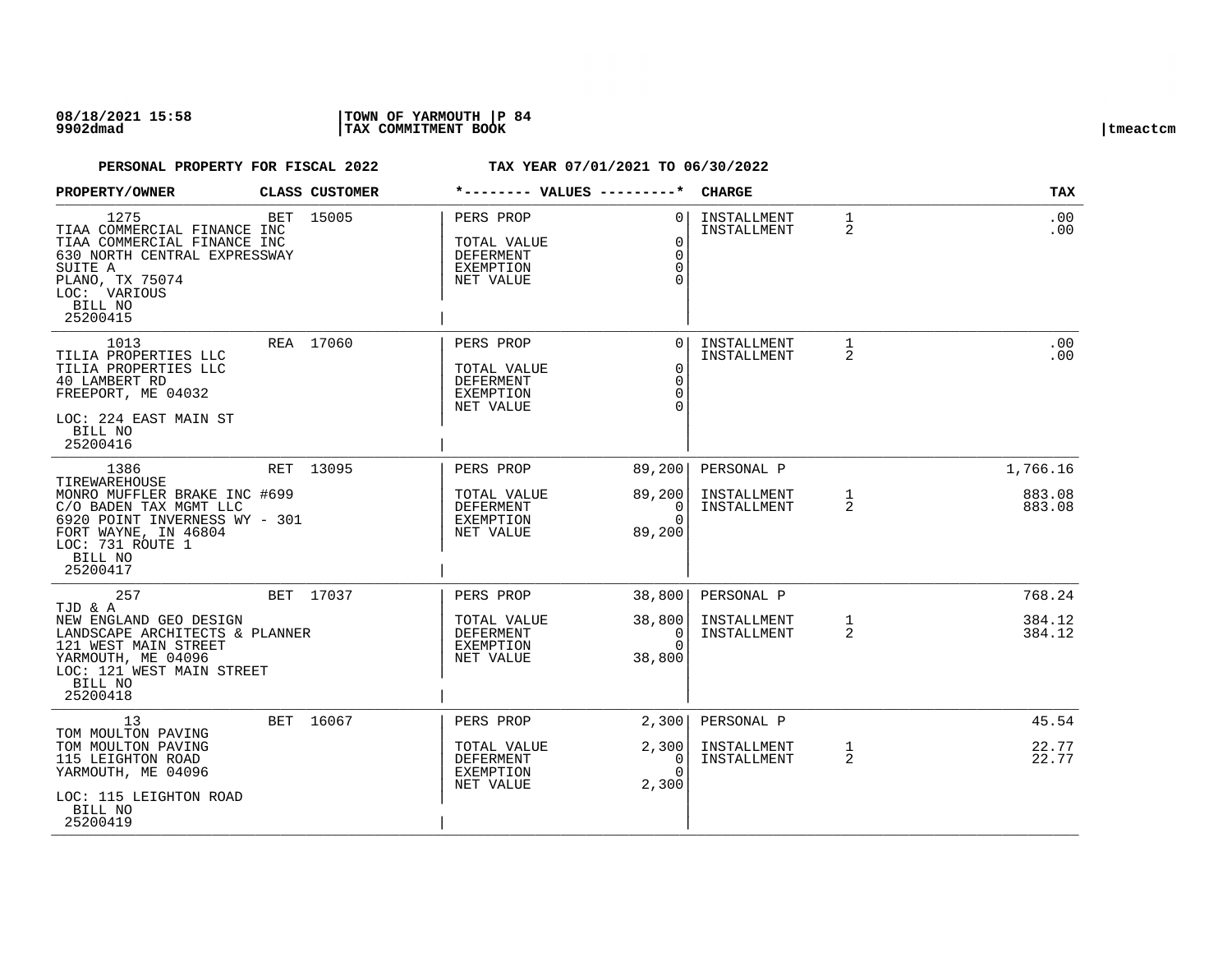### **08/18/2021 15:58 |TOWN OF YARMOUTH |P 85 9902dmad |TAX COMMITMENT BOOK |tmeactcm**

| PROPERTY/OWNER                                                                                                                                            |     | CLASS CUSTOMER |                                                                               | *-------- VALUES ---------*                                    | <b>CHARGE</b>                            |                   | <b>TAX</b>               |
|-----------------------------------------------------------------------------------------------------------------------------------------------------------|-----|----------------|-------------------------------------------------------------------------------|----------------------------------------------------------------|------------------------------------------|-------------------|--------------------------|
| 1145<br>TOVE FULL SERVICE SALON<br>TOVE A JACOBSON<br>305 ROUTE 1 SUITE 2<br>YARMOUTH, ME 04096<br>LOC: 305 ROUTE 1                                       |     | PER 16155      | PERS PROP<br>TOTAL VALUE<br>DEFERMENT<br>EXEMPTION<br>NET VALUE               | 6,800<br>6,800<br>0<br>$\Omega$<br>6,800                       | PERSONAL P<br>INSTALLMENT<br>INSTALLMENT | $\mathbf{1}$<br>2 | 134.64<br>67.32<br>67.32 |
| BILL NO<br>25200420                                                                                                                                       |     |                |                                                                               |                                                                |                                          |                   |                          |
| 1765<br>TOYOTA INDUSTRIES COMM FIN INC<br>TOYOTA INDUSTRIES COMM FIN INC<br>PO BOX 80615<br>INDIANAPOLIS, IN 46280<br>LOC: VARIOUS<br>BILL NO<br>25200421 |     | LEA 16215      | PERS PROP<br>TOTAL VALUE<br><b>DEFERMENT</b><br><b>EXEMPTION</b><br>NET VALUE | $\Omega$<br>$\mathbf 0$<br>$\mathbf 0$<br>$\Omega$<br>$\Omega$ | INSTALLMENT<br>INSTALLMENT               | $\mathbf{1}$<br>2 | .00<br>.00               |
| 1016<br>TRANOUILITY IN BALANCE                                                                                                                            |     | RET 17061      | PERS PROP                                                                     | 9001                                                           | PERSONAL P                               |                   | 17.82                    |
| TRANOUILITY IN BALANCE<br>253 MAIN STREET<br>SUITE 6<br>YARMOUTH, ME 04096<br>LOC: 253 MAIN STREET<br>BILL NO<br>25200422                                 |     |                | TOTAL VALUE<br>DEFERMENT<br>EXEMPTION<br>NET VALUE                            | 900<br>$\overline{0}$<br>$\Omega$<br>900                       | INSTALLMENT<br>INSTALLMENT               | $\mathbf{1}$<br>2 | 8.91<br>8.91             |
| 1689<br>TWO RIVERS LACTATION & MIDWIFE                                                                                                                    |     | OFF 15051      | PERS PROP                                                                     | 4,500                                                          | PERSONAL P                               |                   | 89.10                    |
| TIFFANY CARTER SKILLINGS CPM<br>40 FOREST FALLS DRIVE<br>STE 3, OFFICE 7<br>YARMOUTH, ME 04096<br>LOC: 40 FOREST FALLS DRIVE<br>BILL NO<br>25200423       |     |                | TOTAL VALUE<br>DEFERMENT<br>EXEMPTION<br>NET VALUE                            | 4,500<br>$\Omega$<br>$\Omega$<br>4,500                         | INSTALLMENT<br>INSTALLMENT               | $\mathbf{1}$<br>2 | 44.55<br>44.55           |
| 1356<br>TYLER TECHNOLOGIES INC                                                                                                                            | BET | 7412           | PERS PROP                                                                     | 3,517,900                                                      | PERSONAL P                               |                   | 69,654.42                |
| TYLER TECHNOLOGIES INC<br>8333 DOUGLAS AVENUE<br>STE 1370<br>DALLAS, TX 75225<br>LOC: 1 TYLER DRIVE<br>BILL NO<br>25200424                                |     |                | TOTAL VALUE<br>DEFERMENT<br>EXEMPTION<br>NET VALUE                            | 3,517,900<br>$\Omega$<br>$\Omega$<br>3,517,900                 | INSTALLMENT<br>INSTALLMENT               | $\mathbf{1}$<br>2 | 34,827.21<br>34,827.21   |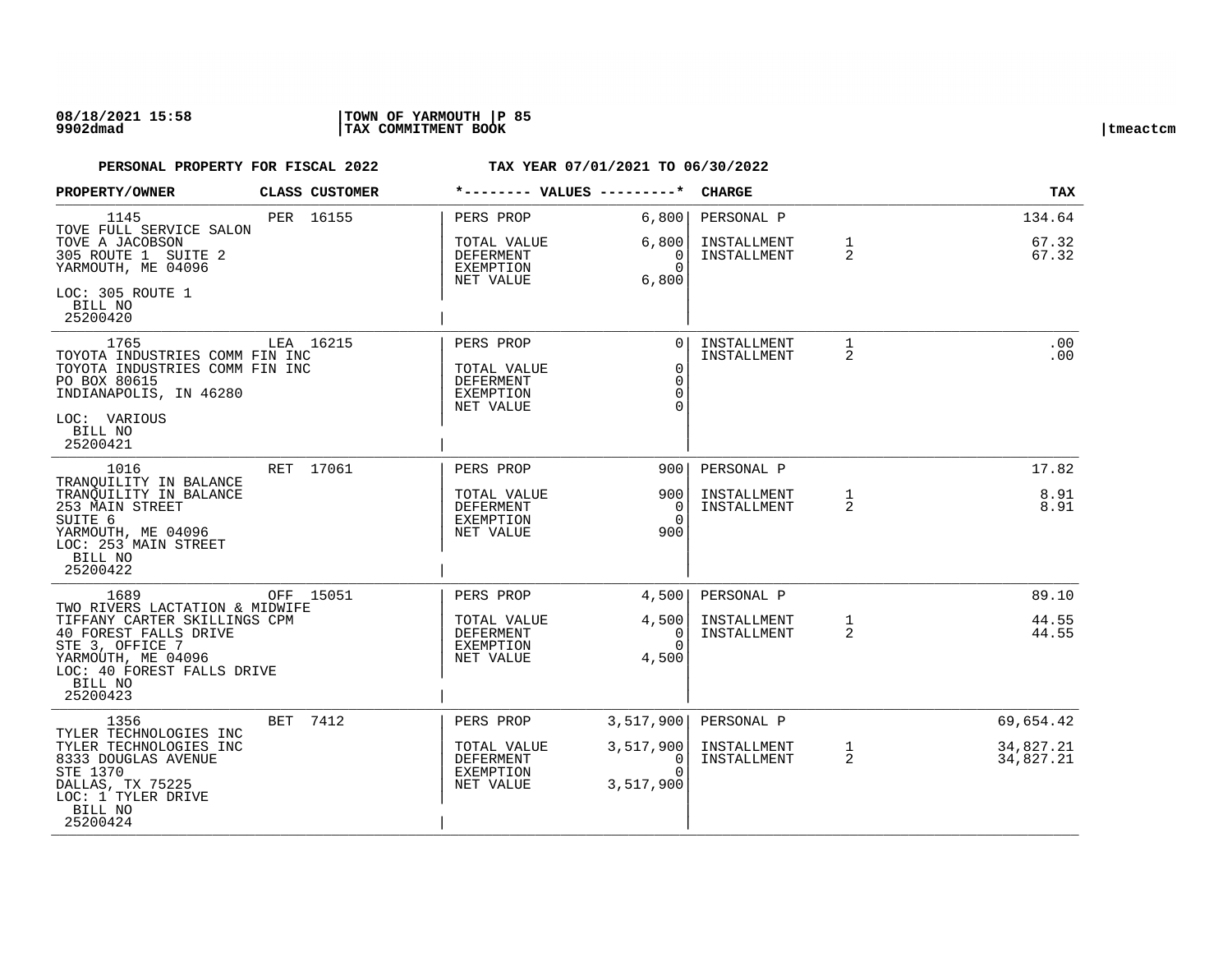| <b>PROPERTY/OWNER</b>                                                                                                                                                      |     | <b>CLASS CUSTOMER</b> |                                                                 | *-------- VALUES ---------*               | <b>CHARGE</b>              |                                | <b>TAX</b>       |
|----------------------------------------------------------------------------------------------------------------------------------------------------------------------------|-----|-----------------------|-----------------------------------------------------------------|-------------------------------------------|----------------------------|--------------------------------|------------------|
| 1276<br>UNI-CARE HEALTH SERVICES OF ME<br>OMNICARE INC<br>C/O ALTUS GROUP US INC<br>PO BOX 72000<br>PHOENIX, AZ 85050<br>LOC: 27 FOREST FALLS DRIVE<br>BILL NO<br>25200425 |     | BET 13089             | PERS PROP<br>TOTAL VALUE<br>DEFERMENT<br>EXEMPTION<br>NET VALUE | $\Omega$<br>$\Omega$<br>$\Omega$          | INSTALLMENT<br>INSTALLMENT | $\mathbf{1}$<br>2              | .00<br>$.00 \,$  |
| 86<br>UNITED PUBLICATIONS INC                                                                                                                                              |     | BET 12251             | PERS PROP                                                       | 24,500                                    | PERSONAL P                 |                                | 485.10           |
| UNITED PUBLICATIONS INC<br>ERIKA LAWSON MENNELLA<br>PO BOX 995<br>YARMOUTH, ME 04096<br>LOC: 106 LAFAYETTE STREET<br>BILL NO<br>25200426                                   |     |                       | TOTAL VALUE<br>DEFERMENT<br>EXEMPTION<br>NET VALUE              | 24,500<br>0<br>$\Omega$<br>24,500         | INSTALLMENT<br>INSTALLMENT | $\mathbf{1}$<br>$\overline{2}$ | 242.55<br>242.55 |
| 1310<br>US BANK NATIONAL ASSOCIATION                                                                                                                                       | BET | 6828                  | PERS PROP                                                       | 7,500                                     | PERSONAL P                 |                                | 148.50           |
| US BANK NATIONAL ASSOCIATION<br>1310 MADRID STREET<br>SUITE 100<br>MARSHALL, MN 56258<br>LOC: 72 LAFAYETTE STREET<br>BILL NO<br>25200427                                   |     |                       | TOTAL VALUE<br><b>DEFERMENT</b><br>EXEMPTION<br>NET VALUE       | 7,500<br>$\Omega$<br>$\Omega$<br>7,500    | INSTALLMENT<br>INSTALLMENT | $\mathbf{1}$<br>2              | 74.25<br>74.25   |
| 1274<br>US CELLULAR                                                                                                                                                        |     | TEL 14018             | PERS PROP                                                       | 10,200                                    | PERSONAL P                 |                                | 201.96           |
| MAINE RSA #1 INC<br>C/O DUFF & PHELPS LLC<br>PO BOX 2629<br>ADDISON, TX 75001<br>LOC: VARIOUS<br>BILL NO<br>25200428                                                       |     |                       | TOTAL VALUE<br><b>DEFERMENT</b><br>EXEMPTION<br>NET VALUE       | 10, 200<br>$\Omega$<br>$\Omega$<br>10,200 | INSTALLMENT<br>INSTALLMENT | $\mathbf{1}$<br>2              | 100.98<br>100.98 |
| 1758                                                                                                                                                                       |     | TEL 16210             | PERS PROP                                                       | 2,100                                     | PERSONAL P                 |                                | 41.58            |
| VERIZON CONNECT FLEET USA, LLC<br>VERIZON CONNECT FLEET USA, LLC<br>C/O DUFF & PHELPS, LLC<br>P O BOX 2749<br>ADDISON, TX 75001<br>LOC: VARIOUS<br>BILL NO<br>25200429     |     |                       | TOTAL VALUE<br>DEFERMENT<br>EXEMPTION<br>NET VALUE              | 2,100<br>0<br>$\cap$<br>2,100             | INSTALLMENT<br>INSTALLMENT | $\mathbf{1}$<br>$\overline{2}$ | 20.79<br>20.79   |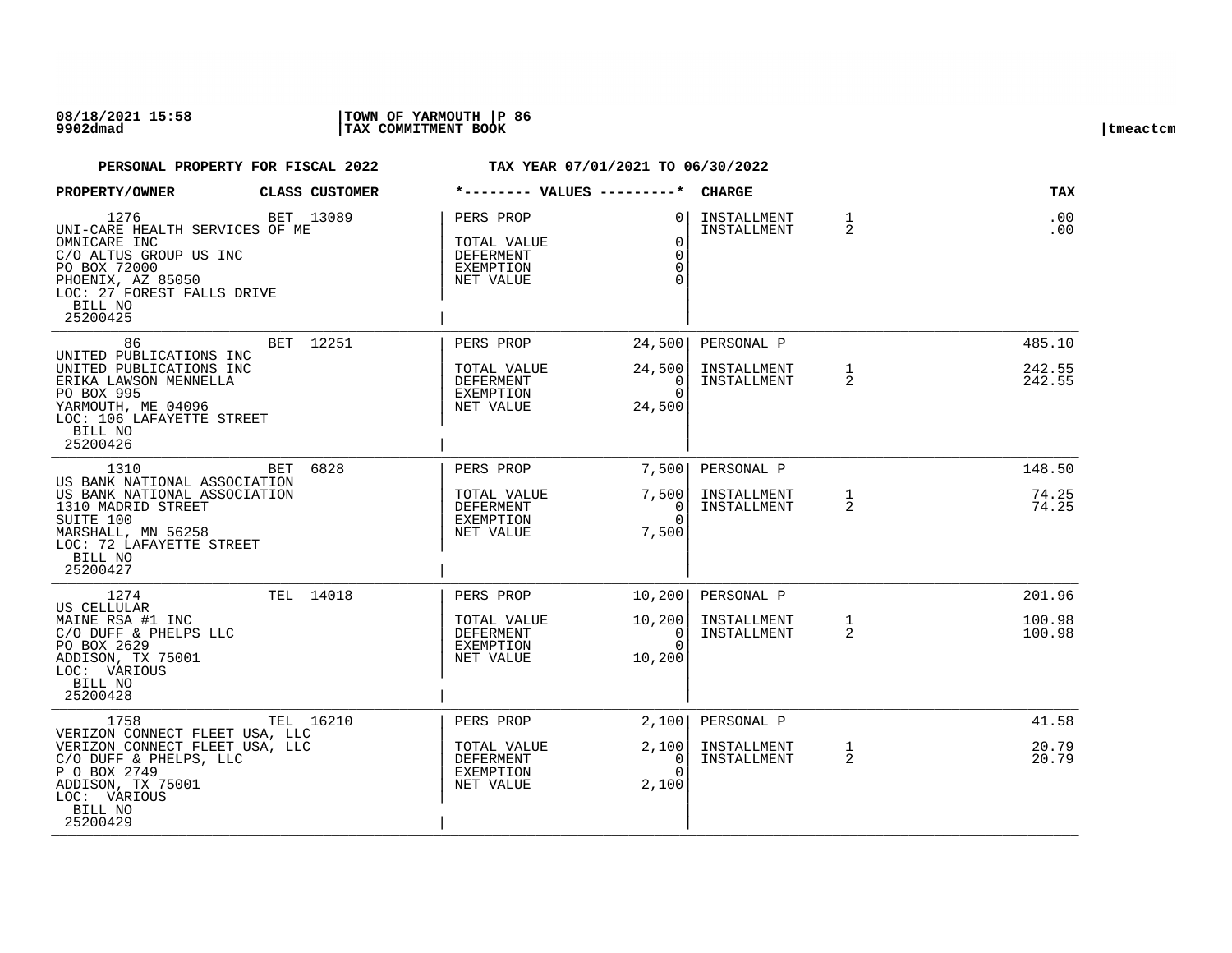### **08/18/2021 15:58 |TOWN OF YARMOUTH |P 87 9902dmad |TAX COMMITMENT BOOK |tmeactcm**

| PROPERTY/OWNER                                                                                                                                                              | CLASS CUSTOMER |                                                                 | *-------- VALUES ---------*                              | <b>CHARGE</b>                            |                   | <b>TAX</b>                   |
|-----------------------------------------------------------------------------------------------------------------------------------------------------------------------------|----------------|-----------------------------------------------------------------|----------------------------------------------------------|------------------------------------------|-------------------|------------------------------|
| 1347<br>VERIZON WIRELESS<br>VERIZON WIRELESS<br>PERSONAL PROPERTY TAX DEPT<br>PO BOX 635<br>BASKING RIDGE, NJ 07920<br>LOC: 221 BLUFF ROAD<br>BILL NO<br>25200430           | TEL 6833       | PERS PROP<br>TOTAL VALUE<br>DEFERMENT<br>EXEMPTION<br>NET VALUE | 25,600<br>25,600<br>$\overline{0}$<br>$\Omega$<br>25,600 | PERSONAL P<br>INSTALLMENT<br>INSTALLMENT | 1<br>2            | 506.88<br>253.44<br>253.44   |
| 1382<br>VICTORIA P KENDRICK LCSW<br>VICTORIA P KENDRICK LCSW<br>261 MAIN STREET<br>YARMOUTH, ME 04096                                                                       | BET 6860       | PERS PROP<br>TOTAL VALUE<br>DEFERMENT<br>EXEMPTION<br>NET VALUE | 7001<br>700 l<br>0<br>$\Omega$<br>700                    | PERSONAL P<br>INSTALLMENT<br>INSTALLMENT | $\mathbf{1}$<br>2 | 13.86<br>6.93<br>6.93        |
| LOC: 261 MAIN STREET<br>BILL NO<br>25200431                                                                                                                                 |                |                                                                 |                                                          |                                          |                   |                              |
| 906<br>VILLAGE FRAMER THE<br>VILLAGE FRAMER THE<br>PO BOX 360<br>YARMOUTH, ME 04096<br>LOC: 438 ROUTE 1<br>BILL NO<br>25200432                                              | RET 17055      | PERS PROP<br>TOTAL VALUE<br>DEFERMENT<br>EXEMPTION<br>NET VALUE | 3,100<br>3,100<br>$\overline{0}$<br>$\Omega$<br>3,100    | PERSONAL P<br>INSTALLMENT<br>INSTALLMENT | 1<br>2            | 61.38<br>30.69<br>30.69      |
| 1685<br>VIP DENTAL TRAINING<br>VIP DENTAL ASSISTANT TRAINING<br>10 FOREST FALLS DRIVE<br>SUITE 7<br>YARMOUTH, ME 04096<br>LOC: 10 FOREST FALLS DRIVE<br>BILL NO<br>25200433 | TRN 15048      | PERS PROP<br>TOTAL VALUE<br>DEFERMENT<br>EXEMPTION<br>NET VALUE | 3,200<br>3,200<br>$\Omega$<br>$\Omega$<br>3,200          | PERSONAL P<br>INSTALLMENT<br>INSTALLMENT | $\mathbf{1}$<br>2 | 63.36<br>31.68<br>31.68      |
| 775<br>VIP DISCOUNT AUTO #43<br>VIP DISCOUNT AUTO #43<br>ATTN: MICHAEL MARCOTTE<br>24 HARRIMAN DR<br>AUBURN, ME 04210<br>LOC: 940 ROUTE 1<br>BILL NO<br>25200434            | RET 12575      | PERS PROP<br>TOTAL VALUE<br>DEFERMENT<br>EXEMPTION<br>NET VALUE | 90, 200<br>90, 200<br>0<br>$\Omega$<br>90,200            | PERSONAL P<br>INSTALLMENT<br>INSTALLMENT | $\mathbf{1}$<br>2 | 1,785.96<br>892.98<br>892.98 |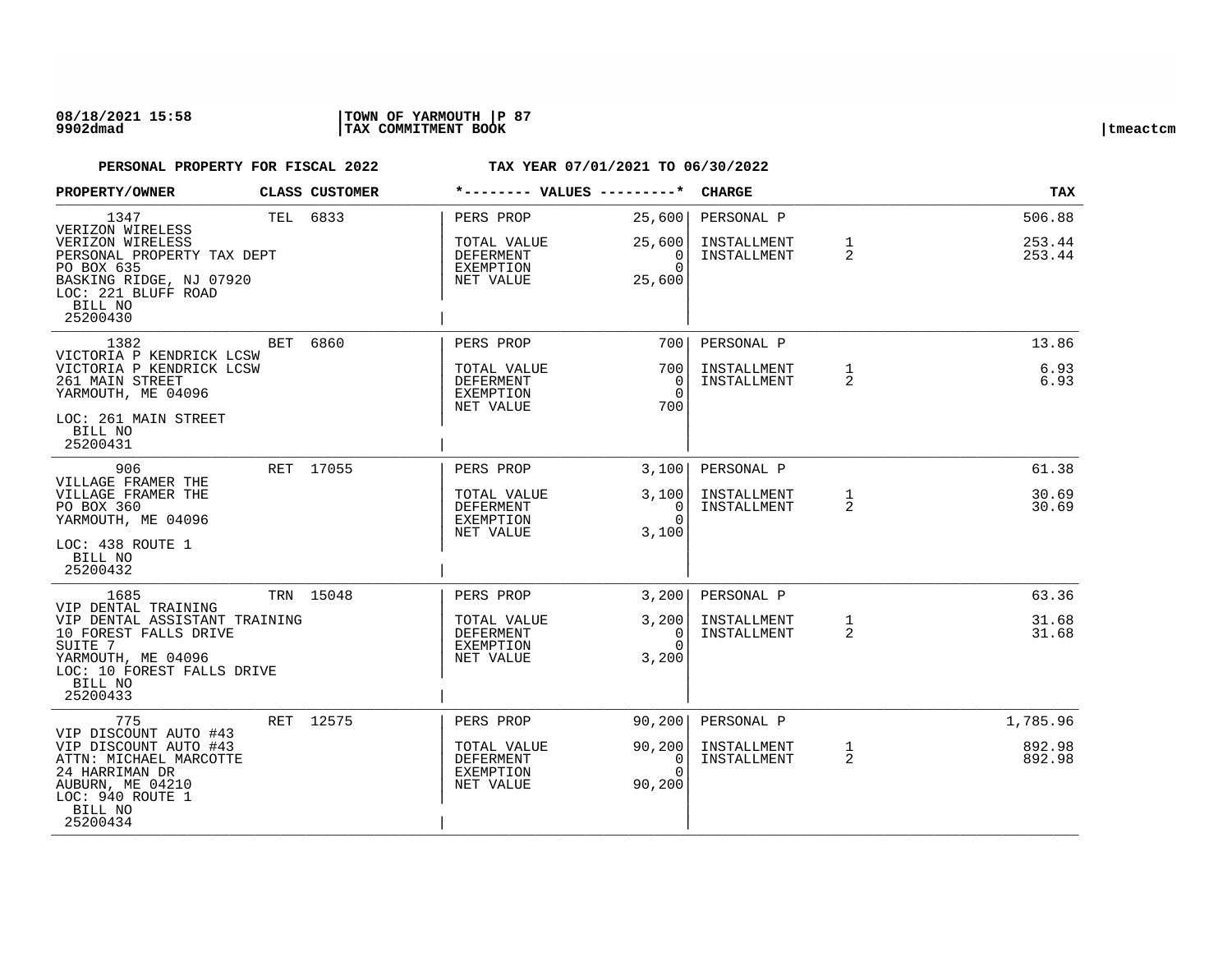| PROPERTY/OWNER                                                                                                                                                 |           | CLASS CUSTOMER |                                                    |                                                | <b>CHARGE</b>                            |                   | TAX                        |
|----------------------------------------------------------------------------------------------------------------------------------------------------------------|-----------|----------------|----------------------------------------------------|------------------------------------------------|------------------------------------------|-------------------|----------------------------|
| 176<br>VREELAND S T ADVERTISING AGENC<br>VREELAND S T ADVERTISING AGENC<br>PO BOX 938                                                                          | BET 3056  |                | PERS PROP<br>TOTAL VALUE<br>DEFERMENT              | 17,800<br>17,800<br>$\overline{0}$             | PERSONAL P<br>INSTALLMENT<br>INSTALLMENT | $\mathbf{1}$<br>2 | 352.44<br>176.22<br>176.22 |
| YARMOUTH, ME 04096<br>LOC: 65 FOREST FALLS DRIVE<br>BILL NO<br>25200435                                                                                        |           |                | EXEMPTION<br>NET VALUE                             | $\Omega$<br>17,800                             |                                          |                   |                            |
| 1277                                                                                                                                                           | LEA 12318 |                | PERS PROP                                          | 55,900                                         | PERSONAL P                               |                   | 1,106.82                   |
| WABASHA LEASING LLC<br>WABASHA LEASING LLC<br>C/O DUCHARME, MCMILLEN & ASSOC<br>PO BOX 80615<br>INDIANAPOLIS, IN 46280<br>LOC: VARIOUS<br>BILL NO<br>25200436  |           |                | TOTAL VALUE<br>DEFERMENT<br>EXEMPTION<br>NET VALUE | 55,900<br>$\overline{0}$<br>$\Omega$<br>55,900 | INSTALLMENT<br>INSTALLMENT               | $\mathbf{1}$<br>2 | 553.41<br>553.41           |
| 15                                                                                                                                                             | CON 16069 |                | PERS PROP                                          | 8,100                                          | PERSONAL P                               |                   | 160.38                     |
| WADES CUSTOM CARPENTRY<br>GARTH SAUCIER<br>528 COUSINS STREET<br>YARMOUTH, ME 04096<br>LOC: 528 COUSINS STREET                                                 |           |                | TOTAL VALUE<br>DEFERMENT<br>EXEMPTION<br>NET VALUE | 8,100<br>$\overline{0}$<br>$\Omega$<br>8,100   | INSTALLMENT<br>INSTALLMENT               | $\mathbf{1}$<br>2 | 80.19<br>80.19             |
| BILL NO<br>25200437                                                                                                                                            |           |                |                                                    |                                                |                                          |                   |                            |
| 291<br>WALGREENS                                                                                                                                               | RET 16097 |                | PERS PROP                                          | 155,500                                        | PERSONAL P                               |                   | 3,078.90                   |
| WALGREEN CO. #19423<br>PO BOX 2440<br>SPOKANE, WA 99210<br>LOC: 478 ROUTE 1<br>BILL NO<br>25200438                                                             |           |                | TOTAL VALUE<br>DEFERMENT<br>EXEMPTION<br>NET VALUE | 155,500<br>0<br>$\Omega$<br>155,500            | INSTALLMENT<br>INSTALLMENT               | $\mathbf{1}$<br>2 | 1,539.45<br>1,539.45       |
| 467                                                                                                                                                            | APT       | 7989           | PERS PROP                                          | 4,700                                          | PERSONAL P                               |                   | 93.06                      |
| WARE APARTMENTS INC THE<br>WARE APARTMENTS INC<br>C/O ALAN DUGAS<br>307 BAYVIEW STREET<br>YARMOUTH, ME 04096<br>LOC: 30 WEST ELM STREET<br>BILL NO<br>25200439 |           |                | TOTAL VALUE<br>DEFERMENT<br>EXEMPTION<br>NET VALUE | 4,700<br>0<br>$\Omega$<br>4,700                | INSTALLMENT<br>INSTALLMENT               | $\mathbf{1}$<br>2 | 46.53<br>46.53             |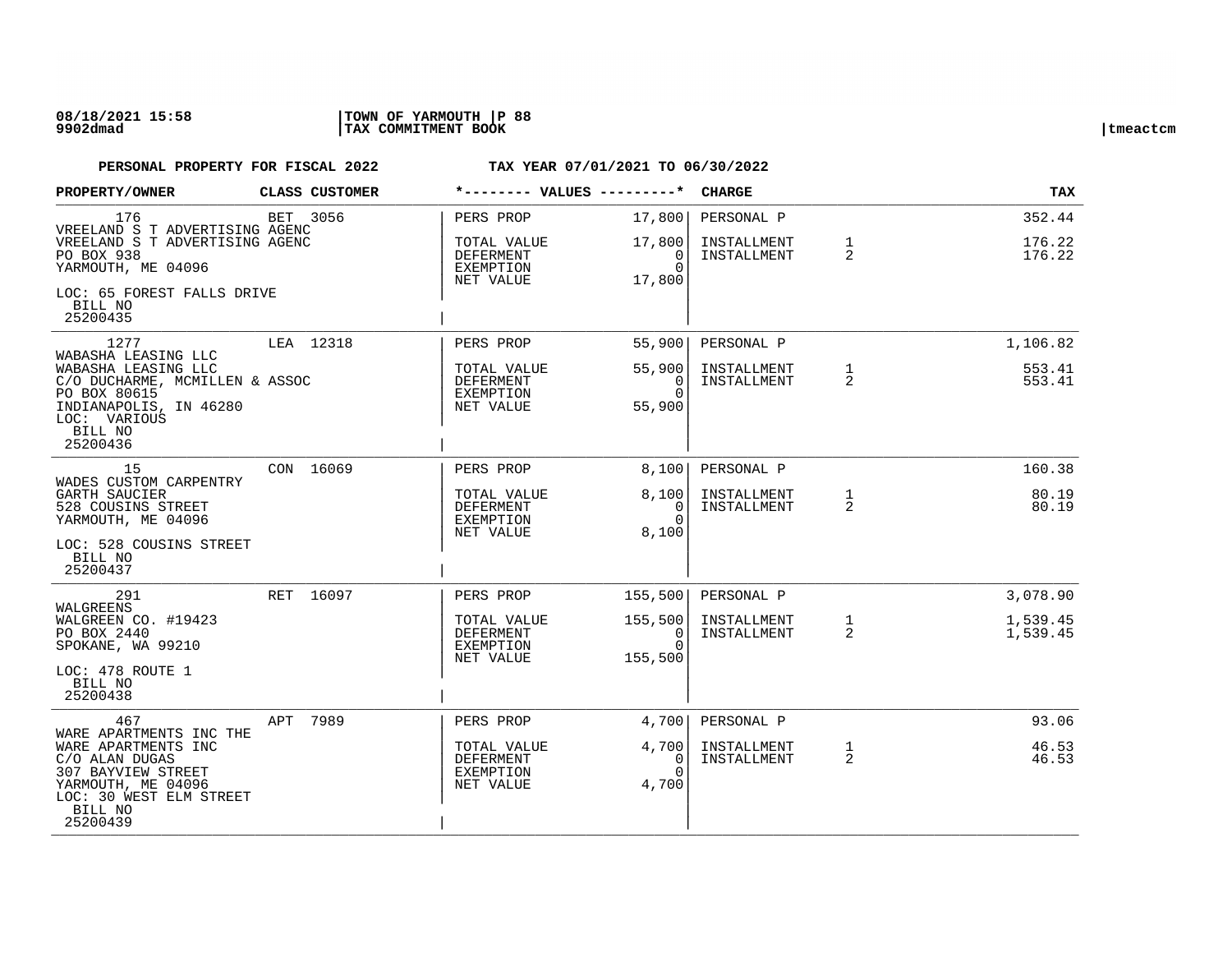| PROPERTY/OWNER                                                                                                                                                                              | CLASS CUSTOMER | *-------- VALUES ---------*                                            |                                                 | <b>CHARGE</b>                            |                   | <b>TAX</b>                 |
|---------------------------------------------------------------------------------------------------------------------------------------------------------------------------------------------|----------------|------------------------------------------------------------------------|-------------------------------------------------|------------------------------------------|-------------------|----------------------------|
| 151<br>WATER TREATMENT EQUIPMENT INC<br>WATER TREATMENT EQUIPMENT INC<br>915 US ROUTE 1<br>YARMOUTH, ME 04096                                                                               | BET 16083      | PERS PROP<br>TOTAL VALUE<br>DEFERMENT<br>EXEMPTION                     | 18,000<br>18,000<br>0 <sup>1</sup><br>$\Omega$  | PERSONAL P<br>INSTALLMENT<br>INSTALLMENT | $\mathbf{1}$<br>2 | 356.40<br>178.20<br>178.20 |
| LOC: 915 ROUTE 1<br>BILL NO<br>25200440                                                                                                                                                     |                | NET VALUE                                                              | 18,000                                          |                                          |                   |                            |
| 530                                                                                                                                                                                         | OFF 16110      | PERS PROP                                                              | 44,900                                          | PERSONAL P                               |                   | 889.02                     |
| WELCH BENJAMIN L III<br>WELCH BENJAMIN L III<br>56 STRAWBERRY RIDGE LANE<br>CUMBERLAND, ME 04021<br>LOC: 95 WEST ELM STREET                                                                 |                | TOTAL VALUE<br>DEFERMENT<br>EXEMPTION<br>NET VALUE                     | 44,900<br>0<br>$\Omega$<br>44,900               | INSTALLMENT<br>INSTALLMENT               | $\mathbf{1}$<br>2 | 444.51<br>444.51           |
| BILL NO<br>25200441                                                                                                                                                                         |                |                                                                        |                                                 |                                          |                   |                            |
| 598<br>WELLS FARGO FINANCIAL LEASING<br>WELLS FARGO FINANCIAL LEASING<br>800 WALNUT STREET<br>MAC N0005-041<br>DES MOINES, IA 50309-3636<br>LOC: 20 WEST MAIN STREET<br>BILL NO<br>25200442 | BET 7383       | PERS PROP<br>TOTAL VALUE<br><b>DEFERMENT</b><br>EXEMPTION<br>NET VALUE | $\Omega$<br>$\mathbf 0$<br>$\Omega$<br>$\Omega$ | INSTALLMENT<br>INSTALLMENT               | $\mathbf{1}$<br>2 | .00<br>.00                 |
| 1262<br>WELLS FARGO VENDOR FINANCIAL<br>WELLS FARGO VENDOR FINANCIAL<br>PROPERTY TAX COMPLIANCE<br>PO BOX 36200<br>BILLINGS, MT 59107<br>LOC: 317 MAIN STREET<br>BILL NO<br>25200443        | BET 14017      | PERS PROP<br>TOTAL VALUE<br><b>DEFERMENT</b><br>EXEMPTION<br>NET VALUE | $\Omega$<br>$\Omega$<br>$\Omega$<br>$\Omega$    | INSTALLMENT<br>INSTALLMENT               | $\mathbf{1}$<br>2 | .00<br>.00                 |
| 1801                                                                                                                                                                                        | PER 17138      | PERS PROP                                                              | 4,500                                           | PERSONAL P                               |                   | 89.10                      |
| WELLSPACE BEHAVIORAL HEALTH<br>WELLSPACE BEHAVIORAL HEALTH<br>261 MAIN ST<br>SUITE 10<br>YARMOUTH, ME 04096<br>LOC: 261 MAIN ST SUITE 10<br>BILL NO<br>25200444                             |                | TOTAL VALUE<br>DEFERMENT<br>EXEMPTION<br>NET VALUE                     | 4,500<br>0<br>$\Omega$<br>4,500                 | INSTALLMENT<br>INSTALLMENT               | $\mathbf{1}$<br>2 | 44.55<br>44.55             |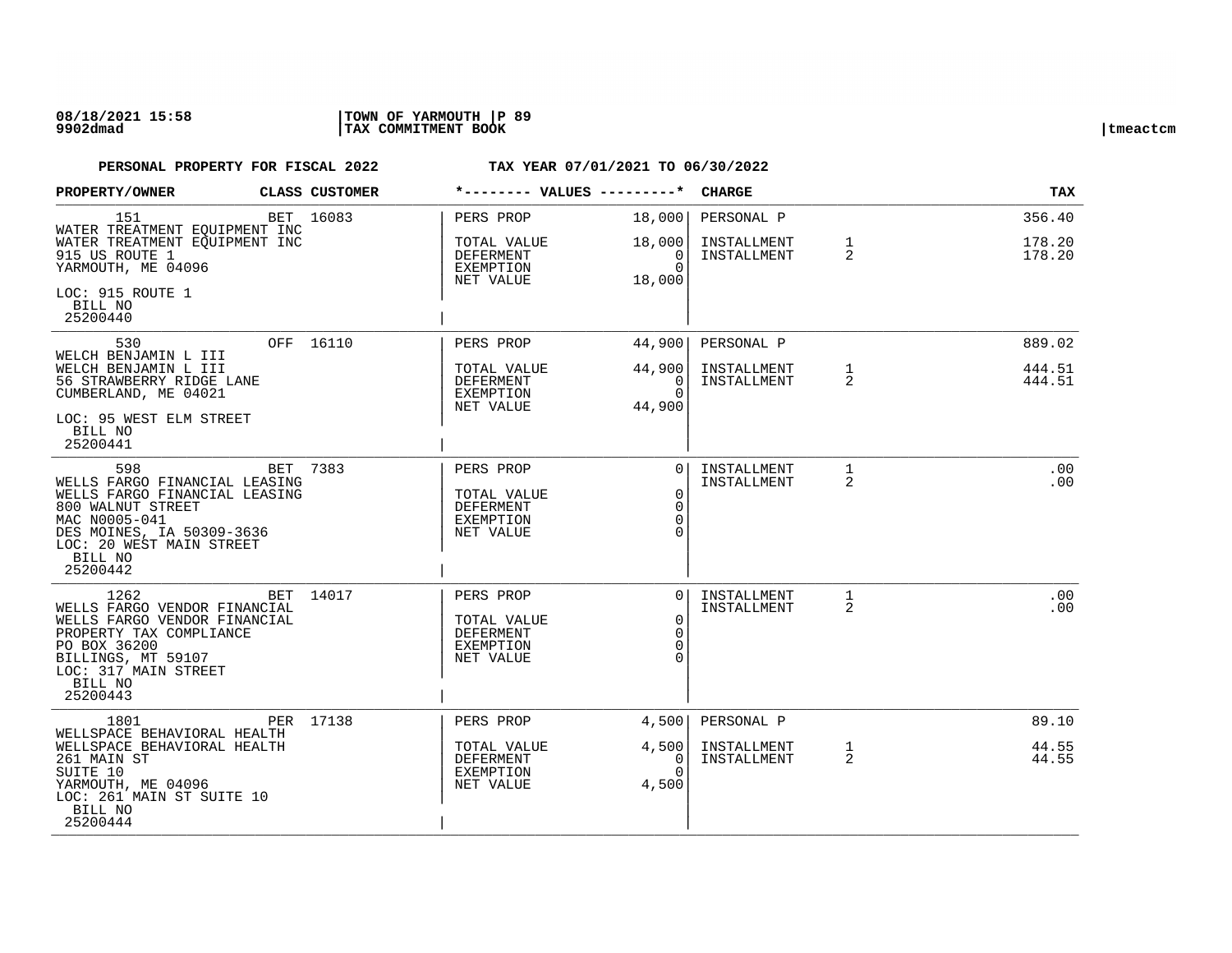### **08/18/2021 15:58 |TOWN OF YARMOUTH |P 90 9902dmad |TAX COMMITMENT BOOK |tmeactcm**

| PROPERTY/OWNER                                                                                                                                            | <b>CLASS CUSTOMER</b> | *-------- VALUES ---------*                               |                                        | <b>CHARGE</b>              |                   | <b>TAX</b>       |
|-----------------------------------------------------------------------------------------------------------------------------------------------------------|-----------------------|-----------------------------------------------------------|----------------------------------------|----------------------------|-------------------|------------------|
| 774<br>WELSH DENNIS PHOTOGRAHY                                                                                                                            | OFF 3197              | PERS PROP                                                 | 24,600                                 | PERSONAL P                 |                   | 487.08           |
| WELSH DENNIS PHOTOGRAHY<br>COMMERCIAL PHOTOGRAPHER<br>119 PRINCES POINT ROAD<br>YARMOUTH, ME 04096<br>LOC: 119 PRINCES POINT ROAD<br>BILL NO<br>25200445  |                       | TOTAL VALUE<br>DEFERMENT<br>EXEMPTION<br>NET VALUE        | 24,600<br>0<br>$\Omega$<br>24,600      | INSTALLMENT<br>INSTALLMENT | $\mathbf{1}$<br>2 | 243.54<br>243.54 |
| 1573<br>WENDY RAY LCSW                                                                                                                                    | PER 15013             | PERS PROP                                                 | 800                                    | PERSONAL P                 |                   | 15.84            |
| WENDY RAY LCSW<br>81 BRIDGE STREET SPARHAWK MILL<br><b>BOX 111</b><br>YARMOUTH, ME 04096<br>LOC: 81 BRIDGE STREET<br>BILL NO<br>25200446                  |                       | TOTAL VALUE<br>DEFERMENT<br>EXEMPTION<br>NET VALUE        | 800<br>$\Omega$<br>$\Omega$<br>800     | INSTALLMENT<br>INSTALLMENT | $\mathbf{1}$<br>2 | 7.92<br>7.92     |
| 989<br>WENDY SAWICKI                                                                                                                                      | OFF 6309              | PERS PROP                                                 | 40,700                                 | PERSONAL P                 |                   | 805.86           |
| WENDY SAWICKI<br>PO BOX 143<br>FREEPORT, ME 04032<br>LOC: 10 FOREST FALLS DRIVE<br>BILL NO<br>25200447                                                    |                       | TOTAL VALUE<br>DEFERMENT<br>EXEMPTION<br>NET VALUE        | 40,700<br>0<br>$\Omega$<br>40,700      | INSTALLMENT<br>INSTALLMENT | $\mathbf{1}$<br>2 | 402.93<br>402.93 |
| 1604<br>WERB DIGITAL                                                                                                                                      | PER 15018             | PERS PROP                                                 | 4,100                                  | PERSONAL P                 |                   | 81.18            |
| JILLIAN WERB<br>60 LEDGEWOOD DRIVE<br>YARMOUTH, ME 04096<br>LOC: 60 LEDGEWOOD DRIVE<br>BILL NO<br>25200448                                                |                       | TOTAL VALUE<br>DEFERMENT<br>EXEMPTION<br>NET VALUE        | 4,100<br>$\Omega$<br>$\Omega$<br>4,100 | INSTALLMENT<br>INSTALLMENT | $\mathbf{1}$<br>2 | 40.59<br>40.59   |
| 1329<br>WESTERN UNION FINANCIAL SERV                                                                                                                      | LEA 14476             | PERS PROP                                                 | 4001                                   | PERSONAL P                 |                   | 7.92             |
| WESTERN UNION FINANCIAL SERV<br>PROPERTY TAX HQ11<br>7001 E BELLEVIEW AVE STE 680<br>DENVER, CO 80237<br>LOC: HANNAFORD & RITE AID<br>BILL NO<br>25200449 |                       | TOTAL VALUE<br>DEFERMENT<br><b>EXEMPTION</b><br>NET VALUE | 400<br>$\Omega$<br>$\Omega$<br>400     | INSTALLMENT<br>INSTALLMENT | $\mathbf{1}$<br>2 | 3.96<br>3.96     |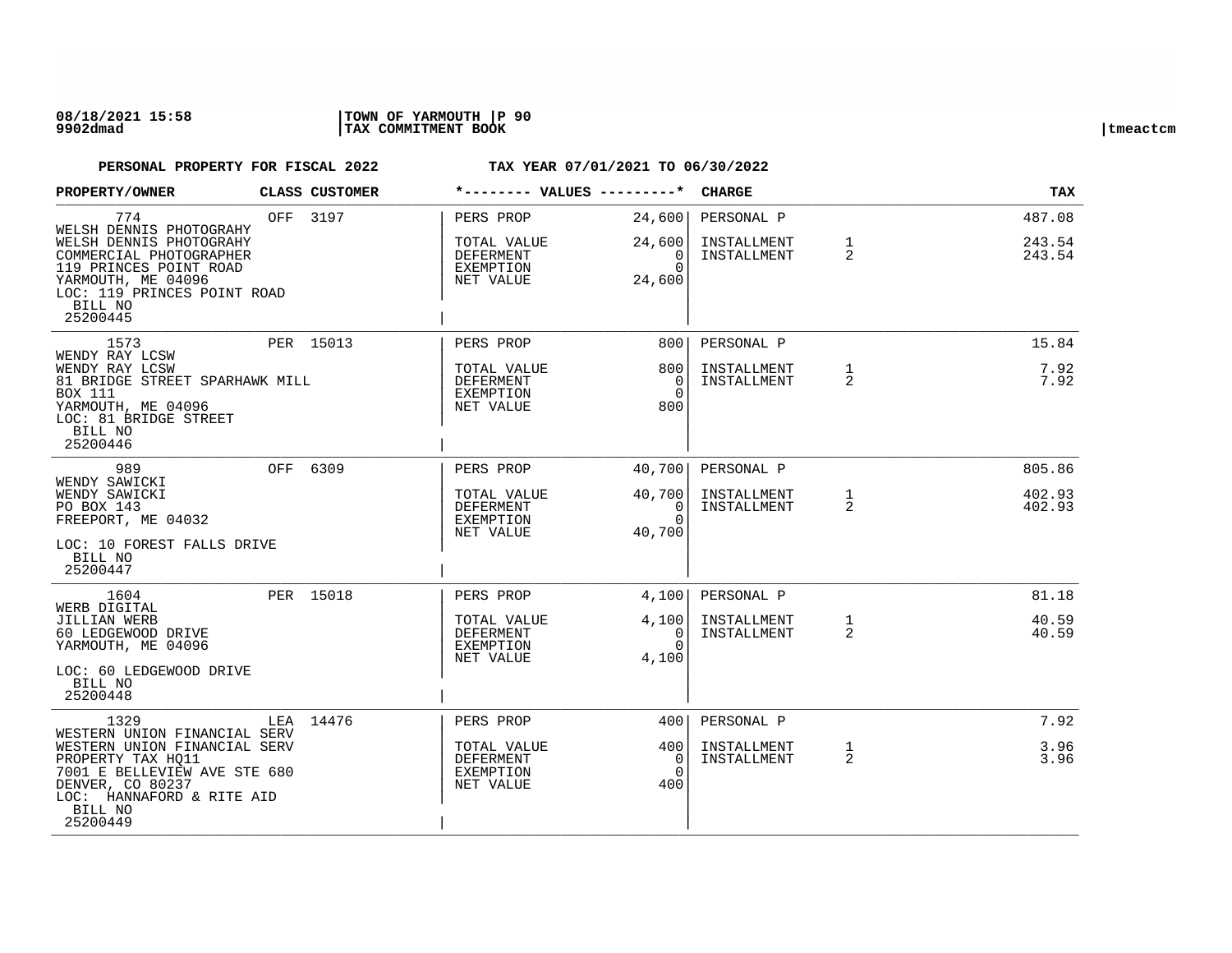| PROPERTY/OWNER                                                                                                                                                         |                                                                                         | <b>CLASS CUSTOMER</b> | *-------- VALUES ---------*                                            |                                                | <b>CHARGE</b>              |                   | <b>TAX</b>       |
|------------------------------------------------------------------------------------------------------------------------------------------------------------------------|-----------------------------------------------------------------------------------------|-----------------------|------------------------------------------------------------------------|------------------------------------------------|----------------------------|-------------------|------------------|
| 1426<br>WHOLE HEALTH ACCUPUNCTURE                                                                                                                                      |                                                                                         | BET 6904              | PERS PROP                                                              | 2,700                                          | PERSONAL P                 |                   | 53.46            |
| WHOLE HEALTH ACCUPUNCTURE<br>60 FOREST FALLS DRIVE<br>YARMOUTH, ME 04096                                                                                               |                                                                                         |                       | TOTAL VALUE<br>DEFERMENT<br>EXEMPTION<br>NET VALUE                     | 2,700<br>0<br>$\Omega$<br>2,700                | INSTALLMENT<br>INSTALLMENT | $\mathbf{1}$<br>2 | 26.73<br>26.73   |
| LOC: 60 FOREST FALLS DRIVE<br>BILL NO<br>25200450                                                                                                                      |                                                                                         |                       |                                                                        |                                                |                            |                   |                  |
| 1124<br>WILLIAMS SCOTSMAN INC                                                                                                                                          |                                                                                         | BET 17070             | PERS PROP                                                              | 7,500                                          | PERSONAL P                 |                   | 148.50           |
| WILLIAMS SCOTSMAN INC<br>C/O ADVANTAX<br>PO BOX 6378<br>ELGIN, IL 60121<br>LOC: VARIOUS<br>BILL NO<br>25200451                                                         |                                                                                         |                       | TOTAL VALUE<br>DEFERMENT<br>EXEMPTION<br>NET VALUE                     | 7,500<br>$\Omega$<br>$\Omega$<br>7,500         | INSTALLMENT<br>INSTALLMENT | $\mathbf{1}$<br>2 | 74.25<br>74.25   |
| 1411                                                                                                                                                                   | OFF 16169                                                                               | PERS PROP             | 48,400                                                                 | PERSONAL P                                     |                            | 958.32            |                  |
| YARMOUTH, ME 04096                                                                                                                                                     | WILNER-GREEN ASSOCIATES INC<br>WILNER-GREEN ASSOCIATES INC<br>10 FOREST FALLS DR STE 2A |                       | TOTAL VALUE<br>DEFERMENT<br>EXEMPTION<br>NET VALUE                     | 48,400<br>$\overline{0}$<br>$\Omega$<br>48,400 | INSTALLMENT<br>INSTALLMENT | $\mathbf{1}$<br>2 | 479.16<br>479.16 |
| LOC: 10 FOREST FALLS DRIVE<br>BILL NO<br>25200452                                                                                                                      |                                                                                         |                       |                                                                        |                                                |                            |                   |                  |
| 961<br>WRIGGINS CHRIS ARCHITECT                                                                                                                                        |                                                                                         | BET 5825              | PERS PROP                                                              | 1,400                                          | PERSONAL P                 |                   | 27.72            |
| WRIGGINS CHRIS ARCHITECT<br>56 SPRING STREET<br>YARMOUTH, ME 04096<br>LOC: 56 SPRING STREET                                                                            |                                                                                         |                       | TOTAL VALUE<br>DEFERMENT<br>EXEMPTION<br>NET VALUE                     | 1,400<br>$\Omega$<br>$\Omega$<br>1,400         | INSTALLMENT<br>INSTALLMENT | $\mathbf{1}$<br>2 | 13.86<br>13.86   |
| BILL NO<br>25200453                                                                                                                                                    |                                                                                         |                       |                                                                        |                                                |                            |                   |                  |
| 285<br>XEROX FINANCIAL SERVICES LLC<br>XEROX FINANCIAL SERVICES LLC<br>PROPERTY TAX DEPT<br>PO BOX 909<br>WEBSTER, NY 14580<br>LOC: 351 ROUTE 1<br>BILL NO<br>25200454 |                                                                                         | LEA 13060             | PERS PROP<br>TOTAL VALUE<br><b>DEFERMENT</b><br>EXEMPTION<br>NET VALUE | $\Omega$<br>$\Omega$<br>$\Omega$<br>$\Omega$   | INSTALLMENT<br>INSTALLMENT | 1<br>2            | .00<br>.00       |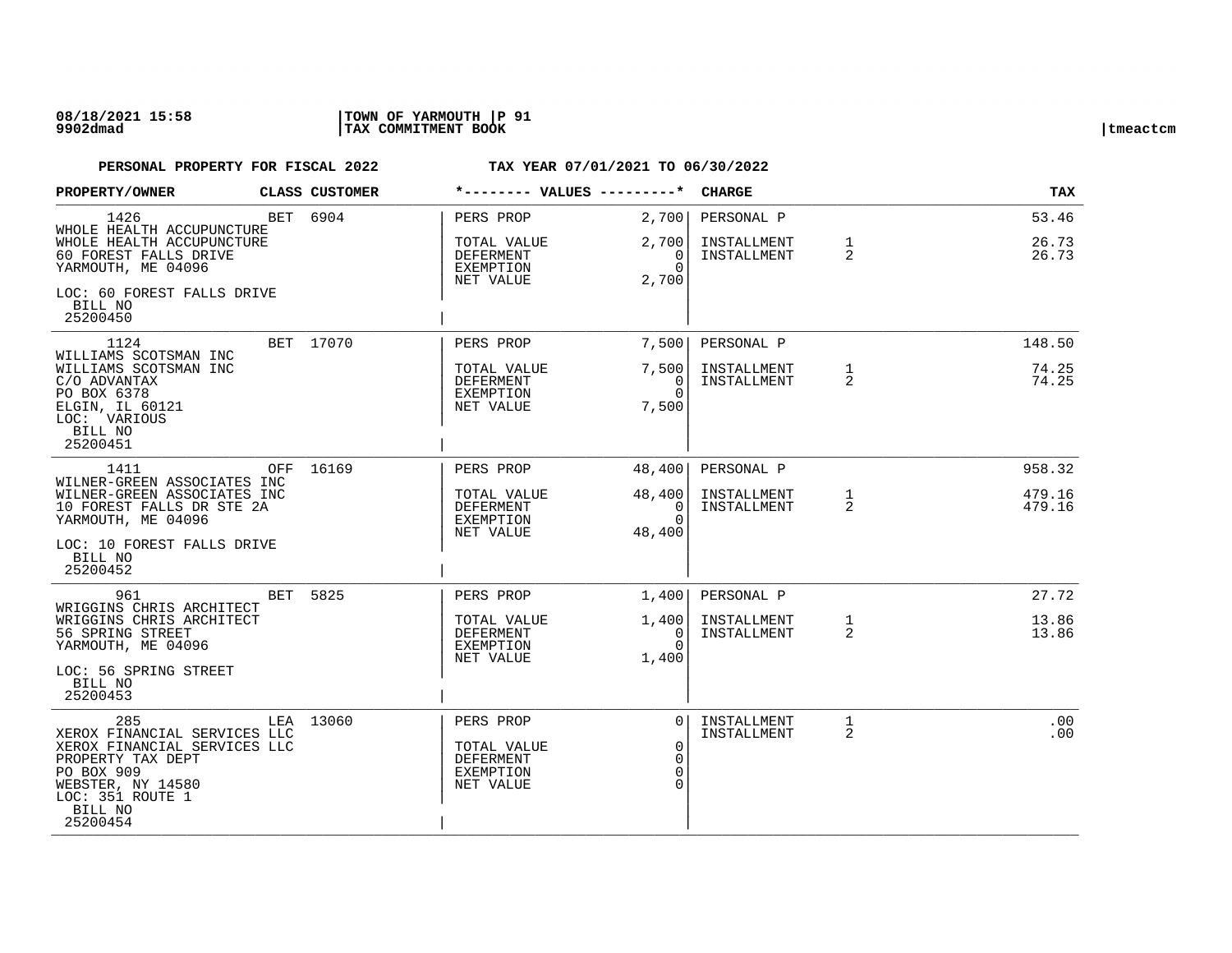| PROPERTY/OWNER                                                                                                                                                                 |  | <b>CLASS CUSTOMER</b>                                     | *-------- VALUES ---------*                        |                                                           | <b>CHARGE</b>                                  |                                | <b>TAX</b>                     |                  |
|--------------------------------------------------------------------------------------------------------------------------------------------------------------------------------|--|-----------------------------------------------------------|----------------------------------------------------|-----------------------------------------------------------|------------------------------------------------|--------------------------------|--------------------------------|------------------|
| 66<br>YANKEE MARINA & BOAT YARD INC                                                                                                                                            |  | BOA 17022                                                 | PERS PROP                                          | 83,200                                                    | PERSONAL P                                     |                                | 1,647.36                       |                  |
| YANKEE MARINA & BOAT YARD INC<br>PO BOX 548<br>YARMOUTH, ME 04096                                                                                                              |  |                                                           | TOTAL VALUE<br>DEFERMENT<br>EXEMPTION<br>NET VALUE | 83,200<br>0<br>$\Omega$<br>83,200                         | INSTALLMENT<br>INSTALLMENT                     | $\mathbf{1}$<br>2              | 823.68<br>823.68               |                  |
| LOC: 142 LAFAYETTE STREET<br>BILL NO<br>25200455                                                                                                                               |  |                                                           |                                                    |                                                           |                                                |                                |                                |                  |
| 225<br>YARMOUTH AUTO CARE                                                                                                                                                      |  | RET 14431                                                 | PERS PROP                                          | 13,300                                                    | PERSONAL P                                     |                                | 263.34                         |                  |
| <b>GEORGE HILDRETH</b><br>253 U.S. ROUTE 1<br>YARMOUTH, ME 04096                                                                                                               |  |                                                           | TOTAL VALUE<br>DEFERMENT<br>EXEMPTION<br>NET VALUE | 13,300<br>$\Omega$<br>$\Omega$<br>13,300                  | INSTALLMENT<br>INSTALLMENT                     | $\mathbf{1}$<br>2              | 131.67<br>131.67               |                  |
| LOC: 253 ROUTE 1<br>BILL NO<br>25200456                                                                                                                                        |  |                                                           |                                                    |                                                           |                                                |                                |                                |                  |
| 204<br>YARMOUTH BOAT YARD INC                                                                                                                                                  |  | BOA 17032                                                 | PERS PROP                                          | 68,700                                                    | PERSONAL P                                     |                                | 1,360.26                       |                  |
| YARMOUTH BOAT YARD INC<br>72 LAFAYETTE STREET<br>YARMOUTH, ME 04096                                                                                                            |  |                                                           |                                                    | TOTAL VALUE<br><b>DEFERMENT</b><br>EXEMPTION<br>NET VALUE | 68,700<br>$\overline{0}$<br>$\Omega$<br>68,700 | INSTALLMENT<br>INSTALLMENT     | $\mathbf{1}$<br>$\overline{2}$ | 680.13<br>680.13 |
| LOC: 72 LAFAYETTE STREET<br>BILL NO<br>25200457                                                                                                                                |  |                                                           |                                                    |                                                           |                                                |                                |                                |                  |
| 115                                                                                                                                                                            |  | BET 7968                                                  | PERS PROP                                          | 4,100                                                     | PERSONAL P                                     |                                | 81.18                          |                  |
| YARMOUTH CHIROPRACTIC<br>YARMOUTH CHIROPRACTIC<br>PRISCILLA M SHEA D.C.<br>10 FOREST FALLS DRIVE #3<br>YARMOUTH, ME 04096<br>LOC: 10 FOREST FALLS DRIVE<br>BILL NO<br>25200458 |  | TOTAL VALUE<br><b>DEFERMENT</b><br>EXEMPTION<br>NET VALUE | 4,100<br>$\Omega$<br>$\Omega$<br>4,100             | INSTALLMENT<br>INSTALLMENT                                | $\mathbf{1}$<br>2                              | 40.59<br>40.59                 |                                |                  |
| 879<br>YARMOUTH DENTAL                                                                                                                                                         |  | BET 14006                                                 | PERS PROP                                          | 243,300                                                   | PERSONAL P                                     |                                | 4,817.34                       |                  |
| YARMOUTH DENTAL<br>10 FOREST FALLS DRIVE #7<br>YARMOUTH, ME 04096                                                                                                              |  |                                                           | TOTAL VALUE<br>DEFERMENT<br>EXEMPTION<br>NET VALUE | 243,300<br>0<br>$\Omega$<br>243,300                       | INSTALLMENT<br>INSTALLMENT                     | $\mathbf{1}$<br>$\overline{2}$ | 2,408.67<br>2,408.67           |                  |
| LOC: 10 FOREST FALLS DRIVE<br>BILL NO<br>25200459                                                                                                                              |  |                                                           |                                                    |                                                           |                                                |                                |                                |                  |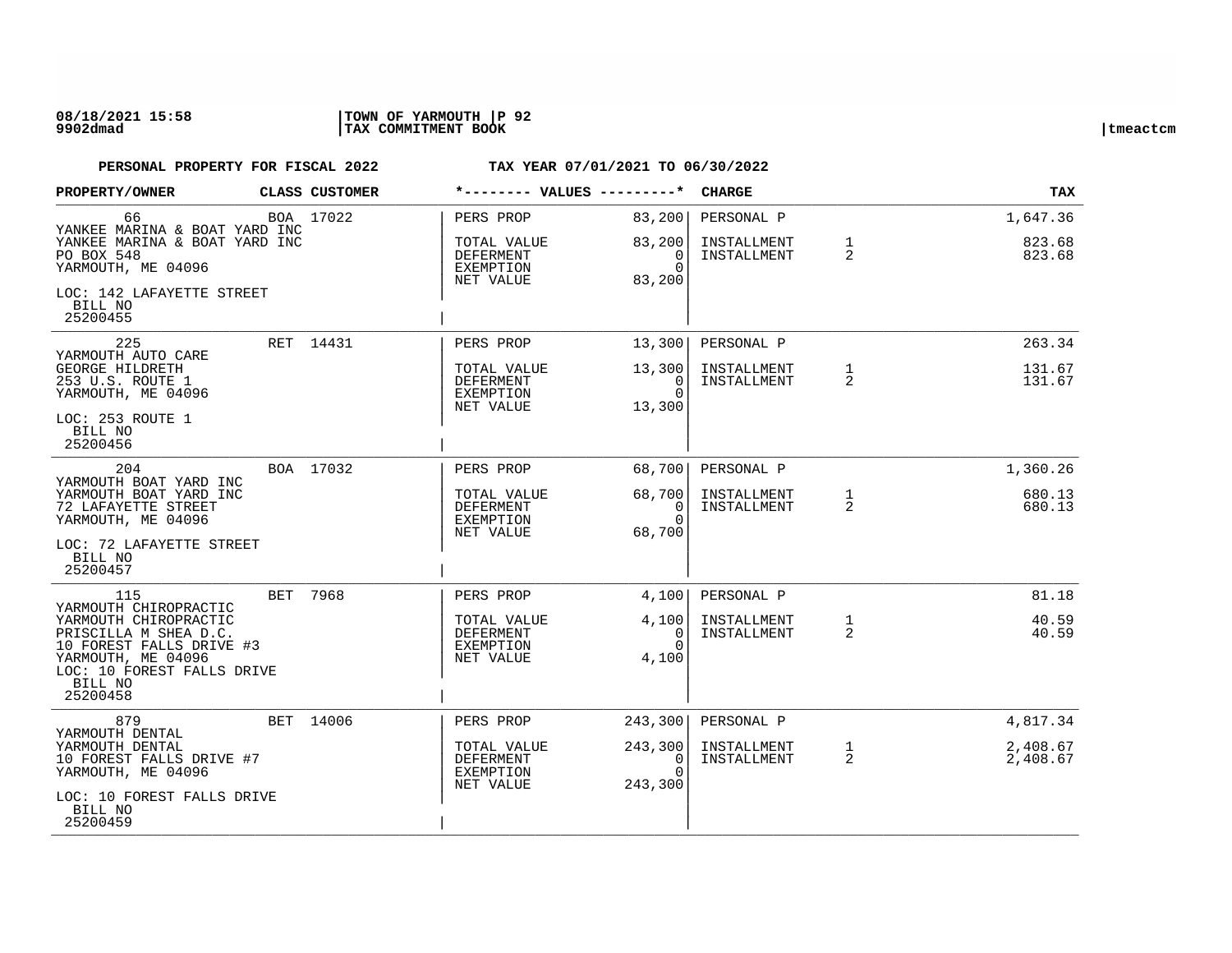| <b>PROPERTY/OWNER</b>                                                                                                                                       |     | CLASS CUSTOMER                                            | *-------- VALUES ---------*                                     |                                            | <b>CHARGE</b>                            |                   | TAX                     |
|-------------------------------------------------------------------------------------------------------------------------------------------------------------|-----|-----------------------------------------------------------|-----------------------------------------------------------------|--------------------------------------------|------------------------------------------|-------------------|-------------------------|
| 1056<br>YARMOUTH FRAME & GALLERY<br>YARMOUTH FRAME SHOP<br>720 ROUTE 1<br>YARMOUTH, ME 04096                                                                |     | RET 8028                                                  | PERS PROP<br>TOTAL VALUE<br>DEFERMENT<br>EXEMPTION<br>NET VALUE | 4,200<br>4,200<br>0<br>$\Omega$<br>4,200   | PERSONAL P<br>INSTALLMENT<br>INSTALLMENT | $\mathbf{1}$<br>2 | 83.16<br>41.58<br>41.58 |
| LOC: 720 ROUTE 1<br>BILL NO<br>25200460                                                                                                                     |     |                                                           |                                                                 |                                            |                                          |                   |                         |
| 34<br>YARMOUTH GREEN APARTMENTS                                                                                                                             | APT | 7955                                                      | PERS PROP                                                       | 183,300                                    | PERSONAL P                               |                   | 3,629.34                |
| TAYMIL YARMOUTH WOODS LLC<br>1101 WORCESTER ROAD<br>4TH FLOOR<br>FRAMINGHAM, MA 01701<br>LOC: 80 STERVILLE COURT<br>BILL NO<br>25200461                     |     |                                                           | TOTAL VALUE<br>DEFERMENT<br>EXEMPTION<br>NET VALUE              | 183,300<br>$\Omega$<br>$\Omega$<br>183,300 | INSTALLMENT<br>INSTALLMENT               | $\mathbf{1}$<br>2 | 1,814.67<br>1,814.67    |
| 79                                                                                                                                                          | BET | 3012                                                      | PERS PROP                                                       | 300 <sup>1</sup>                           | PERSONAL P                               |                   | 5.94                    |
| YARMOUTH INSURANCE AGENCY THE<br>YARMOUTH INSURANCE AGENCY THE<br>141 SPRING STREET<br>YARMOUTH, ME 04096<br>LOC: 141 SPRING STREET                         |     | TOTAL VALUE<br>DEFERMENT<br><b>EXEMPTION</b><br>NET VALUE | 3001<br>$\Omega$<br>$\Omega$<br>300                             | INSTALLMENT<br>INSTALLMENT                 | $\mathbf{1}$<br>2                        | 2.97<br>2.97      |                         |
| BILL NO<br>25200462                                                                                                                                         |     |                                                           |                                                                 |                                            |                                          |                   |                         |
| 728                                                                                                                                                         |     | OFF 17049                                                 | PERS PROP                                                       | 10,700                                     | PERSONAL P                               |                   | 211.86                  |
| YARMOUTH PAYROLL PLUS INC<br>YARMOUTH PAYROLL PLUS INC<br>SUE STULL<br>245 MAIN STREET<br>YARMOUTH, ME 04096<br>LOC: 245 MAIN STREET<br>BILL NO<br>25200463 |     |                                                           | TOTAL VALUE<br>DEFERMENT<br>EXEMPTION<br>NET VALUE              | 10,700<br>$\Omega$<br>$\Omega$<br>10,700   | INSTALLMENT<br>INSTALLMENT               | $\mathbf{1}$<br>2 | 105.93<br>105.93        |
| 313<br>YARMOUTH PRINTING & GRAPHICS                                                                                                                         |     | OFF 16102                                                 | PERS PROP                                                       | 11,300                                     | PERSONAL P                               |                   | 223.74                  |
| YARMOUTH PRINTING & GRAPHICS<br>DPPL LLC<br>247 PORTLAND STREET<br>YARMOUTH, ME 04096<br>LOC: 247 PORTLAND STREET<br>BILL NO<br>25200464                    |     |                                                           | TOTAL VALUE<br>DEFERMENT<br><b>EXEMPTION</b><br>NET VALUE       | 11,300<br>0<br>$\Omega$<br>11,300          | INSTALLMENT<br>INSTALLMENT               | $\mathbf{1}$<br>2 | 111.87<br>111.87        |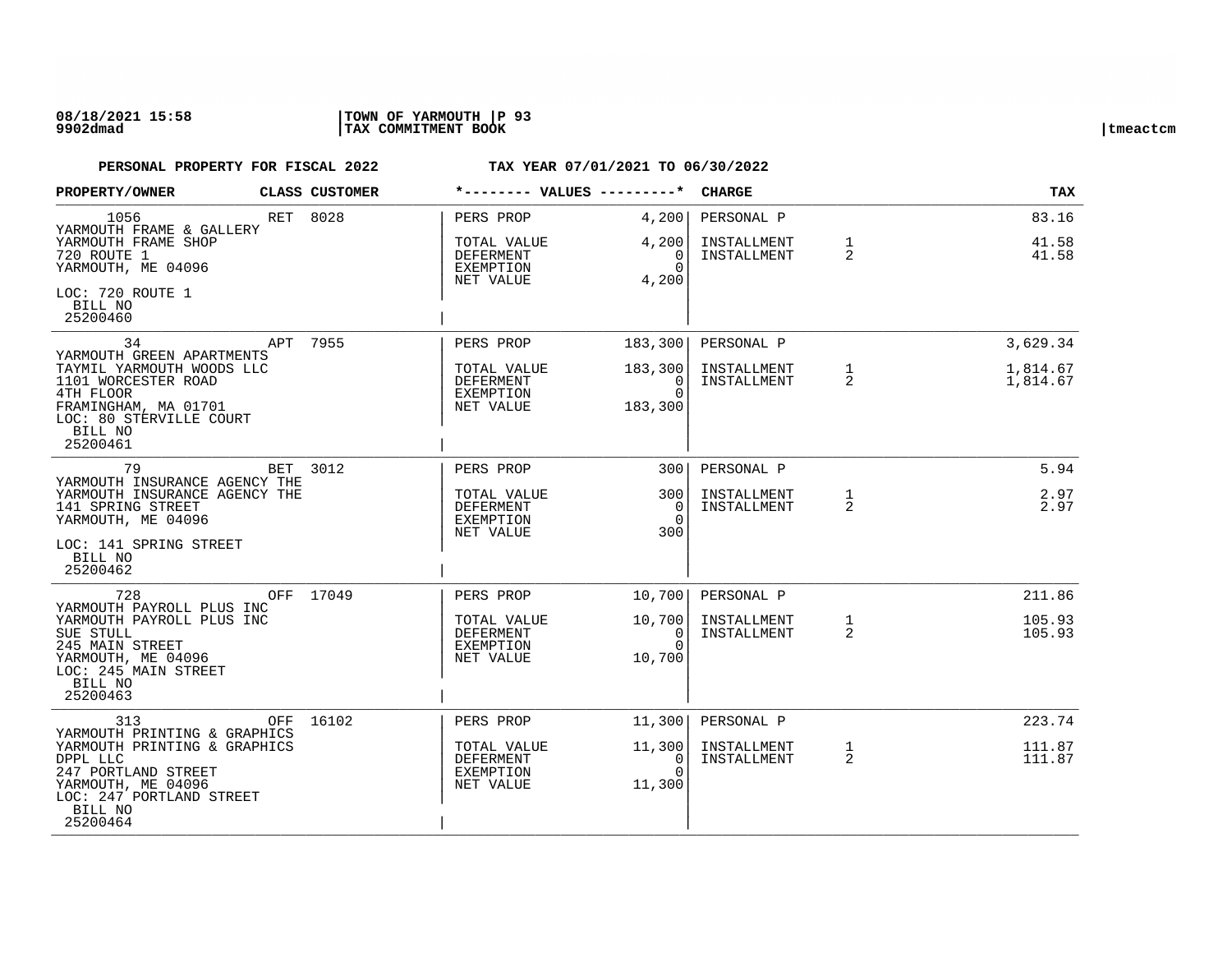| PROPERTY/OWNER                                                                                                                                                     | CLASS CUSTOMER |                                                                        | *-------- VALUES ---------*                              | <b>CHARGE</b>                            |                   | TAX                        |
|--------------------------------------------------------------------------------------------------------------------------------------------------------------------|----------------|------------------------------------------------------------------------|----------------------------------------------------------|------------------------------------------|-------------------|----------------------------|
| 353<br>YARMOUTH REDEMPTION CENTER<br>YARMOUTH REDEMPTION CENTER<br>DUSTIN WHITMORE<br>720 ROUTE 1<br>YARMOUTH, ME 04096<br>LOC: 720 ROUTE 1<br>BILL NO<br>25200465 | RET 16107      | PERS PROP<br>TOTAL VALUE<br>DEFERMENT<br>EXEMPTION<br>NET VALUE        | 1,800<br>1,800<br>0<br>$\Omega$<br>1,800                 | PERSONAL P<br>INSTALLMENT<br>INSTALLMENT | $\mathbf{1}$<br>2 | 35.64<br>17.82<br>17.82    |
| 1698<br>YARMOUTH SELF STORAGE<br>YARMOUTH SELF STORAGE<br>720 ROUTE 1<br>YARMOUTH, ME 04096<br>LOC: 720 ROUTE 1<br>BILL NO<br>25200466                             | LEA 15059      | PERS PROP<br>TOTAL VALUE<br>DEFERMENT<br>EXEMPTION<br>NET VALUE        | 900<br>900<br>$\overline{0}$<br>$\Omega$<br>900          | PERSONAL P<br>INSTALLMENT<br>INSTALLMENT | $\mathbf{1}$<br>2 | 17.82<br>8.91<br>8.91      |
| 1362<br>YARMOUTH SPINAL CARE<br>BACK COVE FAMILY CHIROPRACTIC<br>219 US ROUTE 1<br>YARMOUTH, ME 04096<br>LOC: 219 ROUTE 1<br>BILL NO<br>25200467                   | MED 15007      | PERS PROP<br>TOTAL VALUE<br>DEFERMENT<br>EXEMPTION<br>NET VALUE        | 14,400<br>14,400<br>$\overline{0}$<br>$\Omega$<br>14,400 | PERSONAL P<br>INSTALLMENT<br>INSTALLMENT | $\mathbf{1}$<br>2 | 285.12<br>142.56<br>142.56 |
| 998<br>YARMOUTH SUBWAY<br>YARMOUTH SUBWAY<br>C/O HUTCHINSON ENTERPRISE, LLC<br>267 ROUTE 1<br>YARMOUTH, ME 04096<br>LOC: 267 ROUTE 1<br>BILL NO<br>25200468        | RES 16131      | PERS PROP<br>TOTAL VALUE<br><b>DEFERMENT</b><br>EXEMPTION<br>NET VALUE | 18,200<br>18,200<br>$\Omega$<br>$\Omega$<br>18,200       | PERSONAL P<br>INSTALLMENT<br>INSTALLMENT | $\mathbf{1}$<br>2 | 360.36<br>180.18<br>180.18 |
| 1669<br>YARMOUTH TAILORING<br>YARMOUTH TAILORING<br>602 GRANITE STREET<br>YARMOUTH, ME 04096<br>LOC: 602 GRANITE STREET<br>BILL NO<br>25200469                     | PER 15032      | PERS PROP<br>TOTAL VALUE<br>DEFERMENT<br><b>EXEMPTION</b><br>NET VALUE | 3001<br>300<br>0<br>$\Omega$<br>300                      | PERSONAL P<br>INSTALLMENT<br>INSTALLMENT | $\mathbf{1}$<br>2 | 5.94<br>2.97<br>2.97       |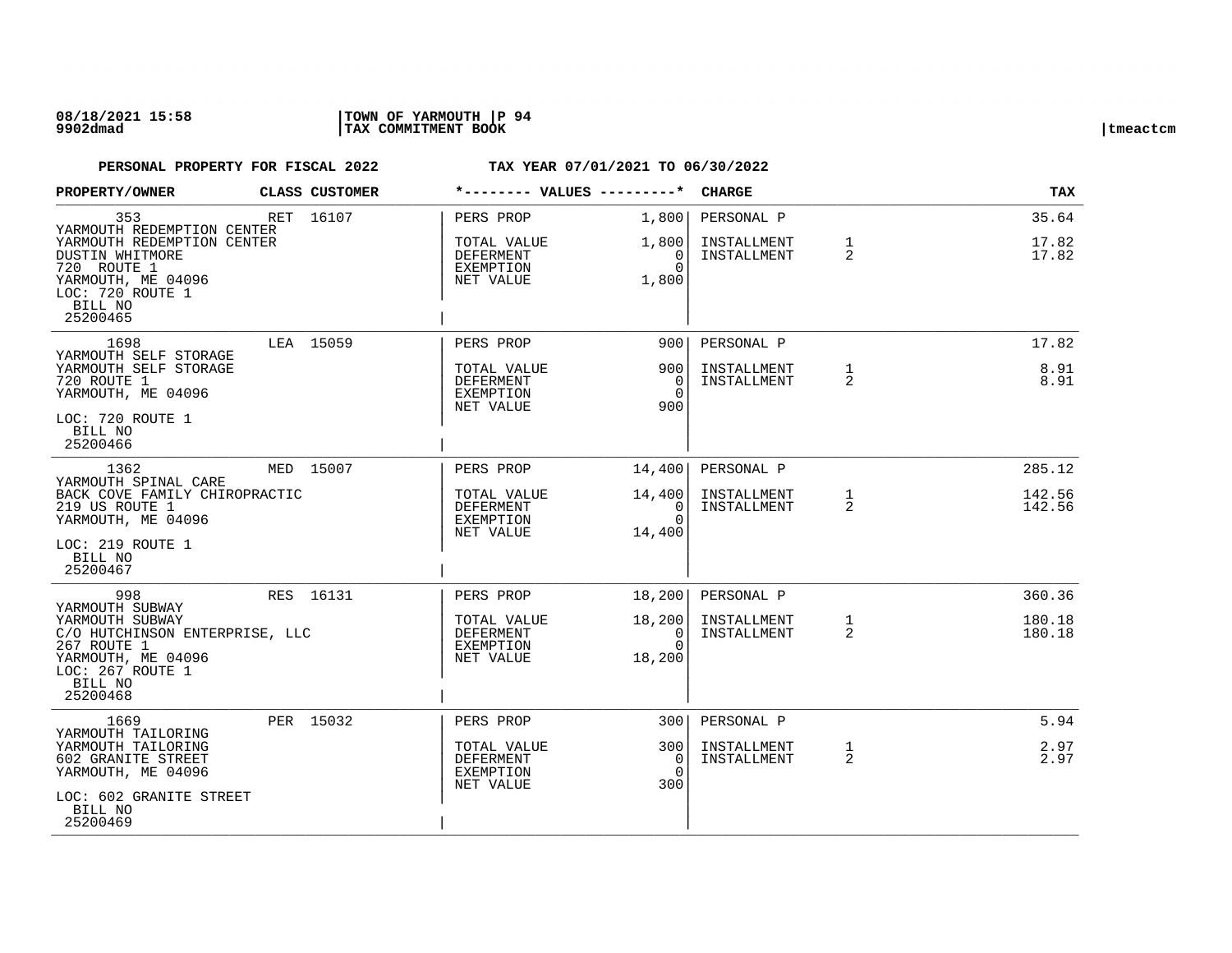### **08/18/2021 15:58 |TOWN OF YARMOUTH |P 95 9902dmad |TAX COMMITMENT BOOK |tmeactcm**

# **PERSONAL PROPERTY FOR FISCAL 2022 TAX YEAR 07/01/2021 TO 06/30/2022 PROPERTY/OWNER CLASS CUSTOMER \*-------- VALUES ---------\* CHARGE TAX**  PROFERITI/ ONNER CLEADS COSTONER PROPERTY ABOUT A PROPERTY CHARGE THAT A REPORT OF TAX 211 **BET 16089** | PERS PROP 27,400 | PERSONAL P 542.52  $\begin{array}{c|c|c|c|c|c|c|c} \hline \texttt{YARMOUTH} & \texttt{VETERINARY CENTER} \\ \hline \texttt{YARMOUTH} & \texttt{VETERINARY CENTER} & \texttt{VATER} & \texttt{VATER} & \texttt{VATER} & \texttt{VATER} & \texttt{VATER} \\ \hline \end{array}$ YARMOUTH VETERINARY CENTER | TOTAL VALUE 27,400| INSTALLMENT 1 271.26 THE STRING OF THE STREET STREET AND RESERVENT TO A POST OF THE STREET AND RESERVENT OF THE STREET AND RESERVENT OF THE STREET OF THE STREET OF THE STREET OF THE STREET OF THE STREET OF THE STREET OF THE STREET OF THE STREE

| YARMOUTH, ME 04096               | EXEMPTION<br>NET VALUE | ,400<br>27 |  |
|----------------------------------|------------------------|------------|--|
| LOC: 75 WILLOW STREET<br>BILL NO |                        |            |  |
| 25200470                         |                        |            |  |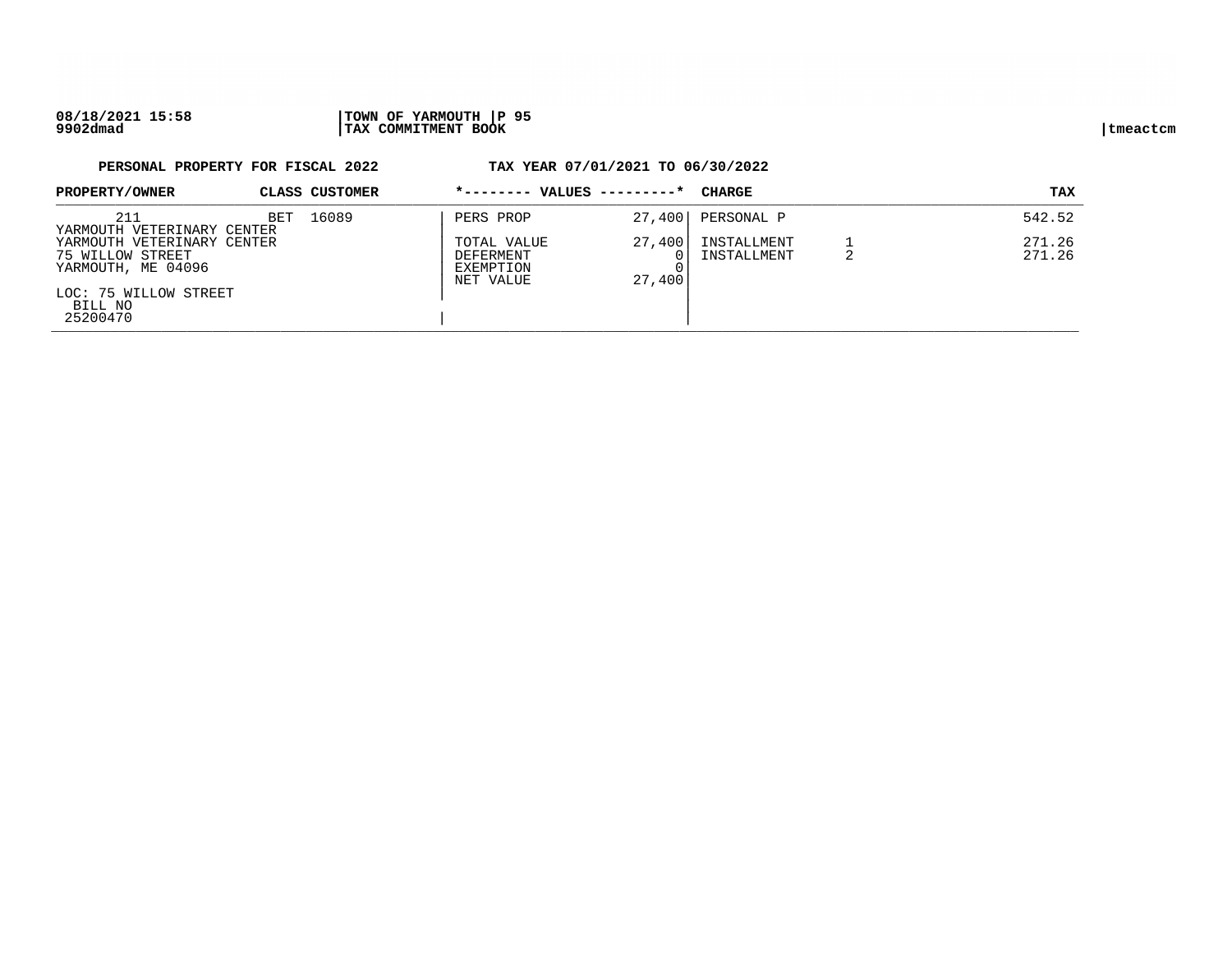# **PERSONAL PROPERTY FOR FISCAL 2022 TAX YEAR 07/01/2021 TO 06/30/2022 GRAND TOTALS COUNT PERS PROP DEFERMENT VAL EXEMPT NET VALUE TAX TOT ACTUAL**

| GRAND TOTAUD | ----     | the community of the second state of the second state of the second state of the second state of the second state of the second state of the second state of the second state is a second state of the second state is a secon | nei value | ---                          |
|--------------|----------|--------------------------------------------------------------------------------------------------------------------------------------------------------------------------------------------------------------------------------|-----------|------------------------------|
|              | .060.100 |                                                                                                                                                                                                                                | 789.98    | O <sub>J</sub> .<br>789<br>റ |
|              |          | .100<br>060.                                                                                                                                                                                                                   |           |                              |